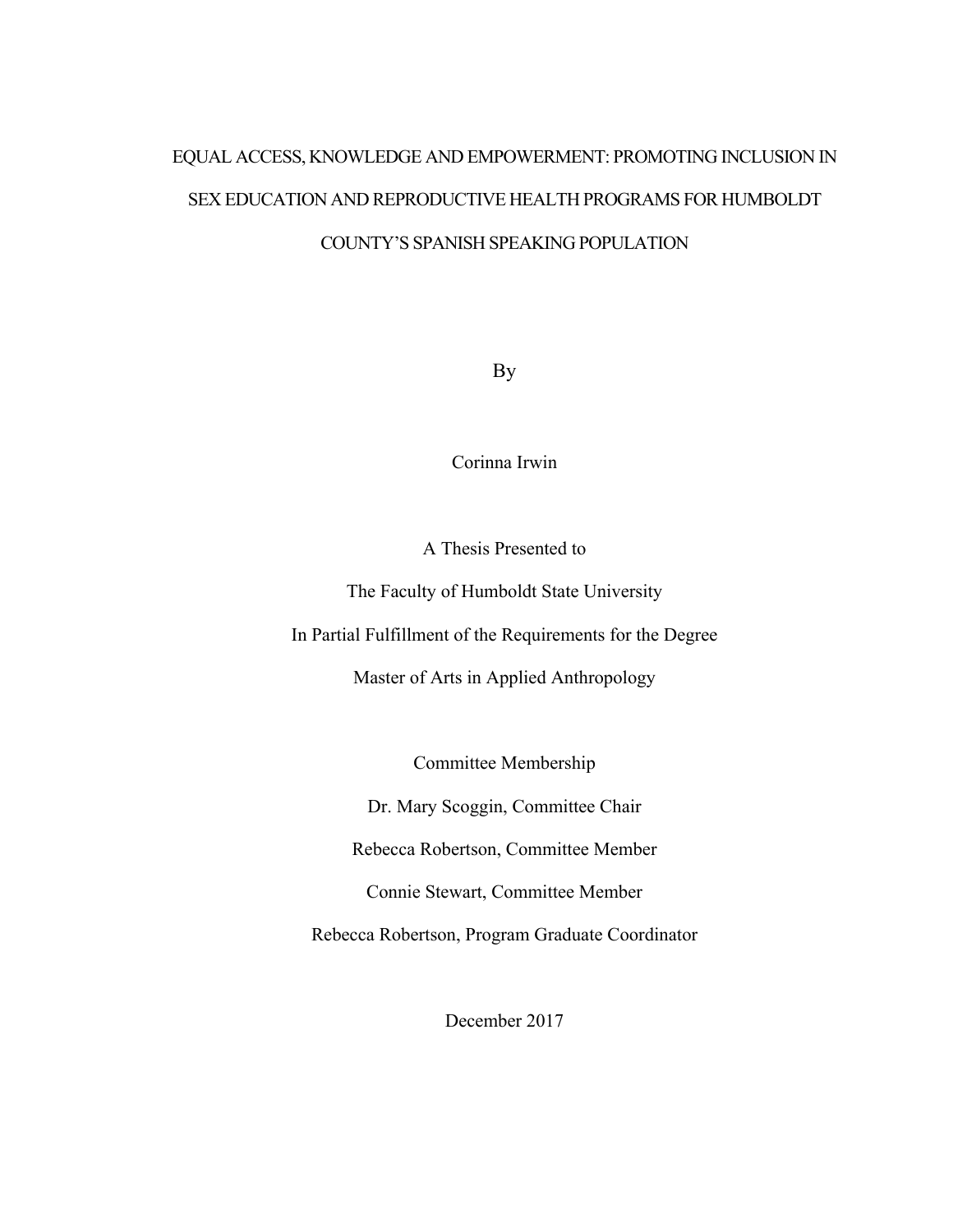#### ABSTRACT

## EQUAL ACCESS, KNOWLEDGE AND EMPOWERMENT: PROMOTING INCLUSION IN SEX EDUCATION AND REPRODUCTIVE HEALTH PROGRAMS FOR HUMBOLDT COUNTY'S SPANISH SPEAKING POPULATION

### Corinna Irwin

Improving access to sexual and reproductive health care for Spanish speakers in Humboldt County is dependent on the implementation of education, outreach and culturally specific information in Spanish. The economic, geopolitical and social dimensions of immigration to a rural county impacts access to health care, and in the current political climate, may further effect access to sexual and reproductive health care for women and youth. This ethnography examines both the experiences of women born in Latin American countries and Spanish speaking youth in Humboldt County, and their experiences with sexual/reproductive health services and sex education. Methods include participant observation in healthcare, educational and community settings, qualitative interviews, and a survey administered with middle school youth. The narratives and observations have been collected in order to better understand the existing structural barriers and how they affect these individuals. This research concludes that fear of deportation, cultural and religious values, language barriers, and institutionalized gender inequality have created systemic barriers to access in this population. In order to mitigate these barriers, it is recommended that programs take time to understand these structural barriers, through education for providers on structural competency and that reproductive health services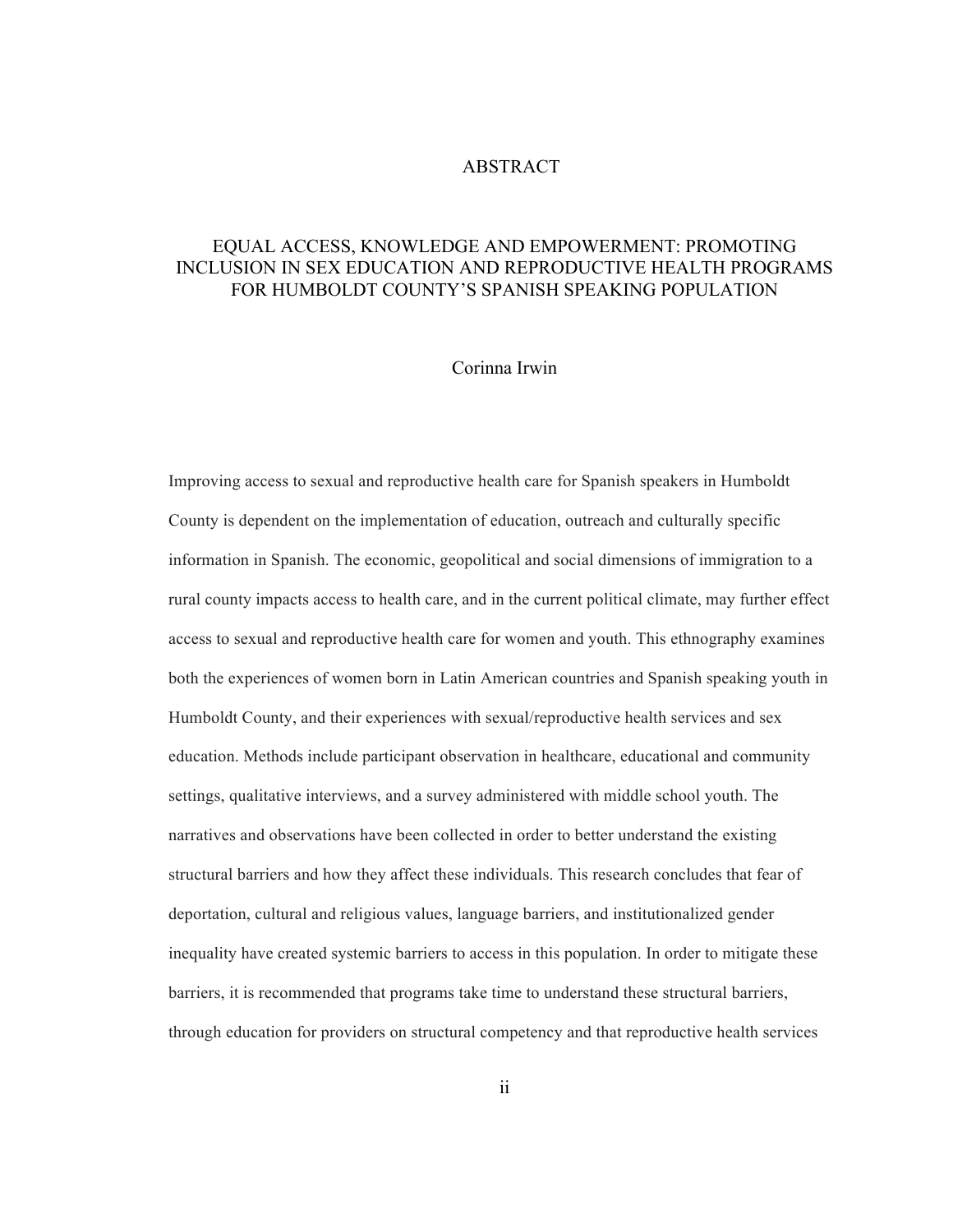increase and maintain an intersectional feminist approach. In addition, the development of outreach and advocacy programs for Spanish speaking populations, and mandatory healthy relationships education for youth, assist in lessening these disparities by meeting Spanish speakers where they are at and educating them about services.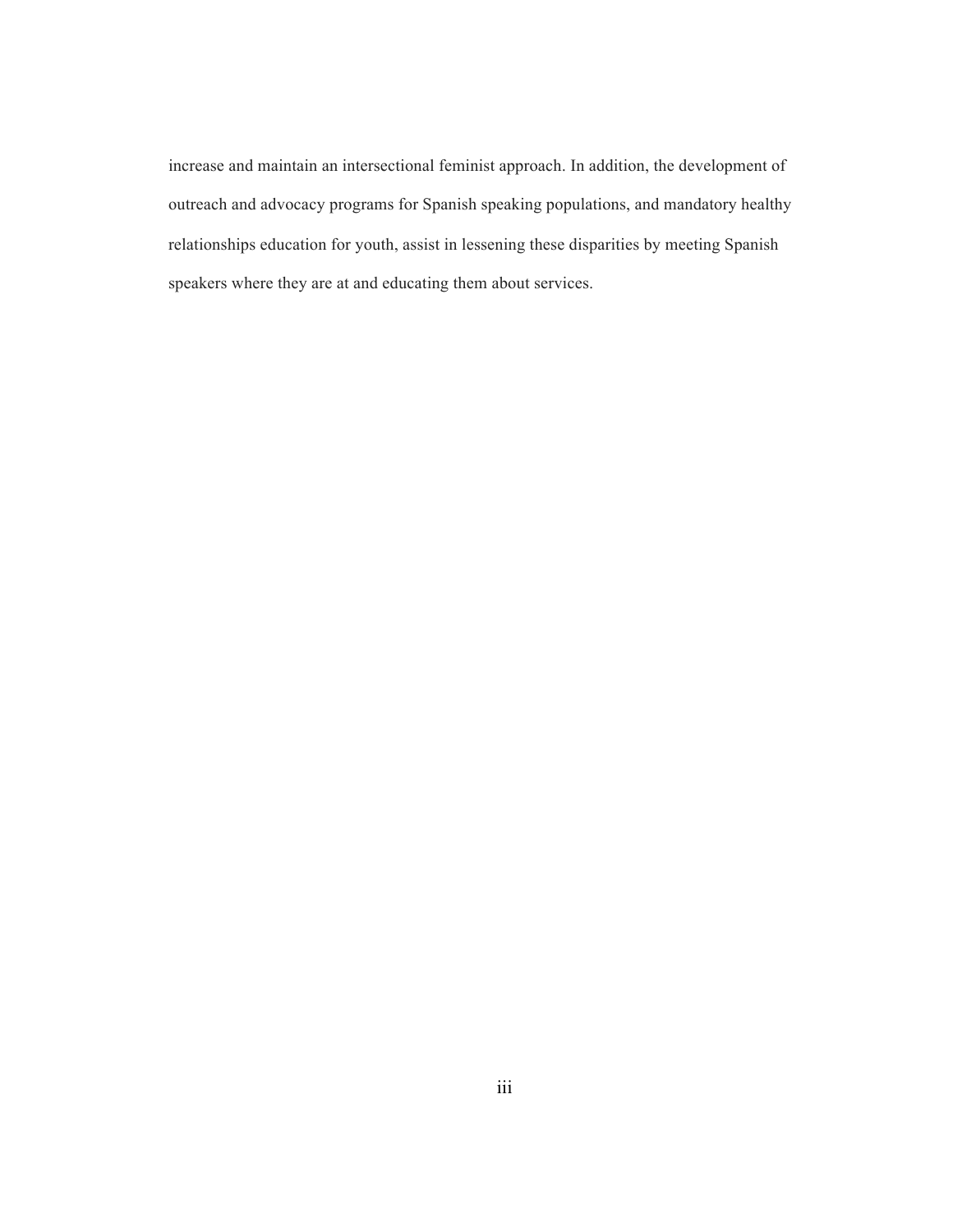#### ACKNOWLEDGEMENTS

This project has taken an incredible amount of work, not only academically, but emotionally and mentally. Writing this paper, I have learned valuable skills, connected with amazing people, and learned so much about the importance of incorporating narrative in medical research.

I want to thank my academic advisor, Dr. Mary Scoggin for being there for me as a point of contact when writing this paper, for believing in me, and having difficult conversations that helped me grow. Rebecca Robertson, for her mentorship, realness, and impeccable wit. And to Connie Stewart, for her lifetime work in community building, and her support in helping me and trusting me in facilitating the research project. Also thanks to Dr. Marissa Ramsier for holding me accountable, and May Patino for being a great resource and positive force in this world.

I also must give endless gratitude to Dr. Dana Maher for all the support and tough love, and for lighting a fire under me when I was feeling overwhelmed and burnt out.

During the last two and a half years in this graduate program, I have been lucky to connect with some amazing anthropologist women who have been incredibly supportive and kind as we all struggled with the experience of navigating graduate school with everything else going on in our lives. Thank you to Liz Friedman, Ari Eastburn, Nora Mounce,Jacqueline Heinzen and Brandy Clark- you are lifelong friends of whom I believe will continue to do amazing things.

This project could not have been accomplished without the community in which I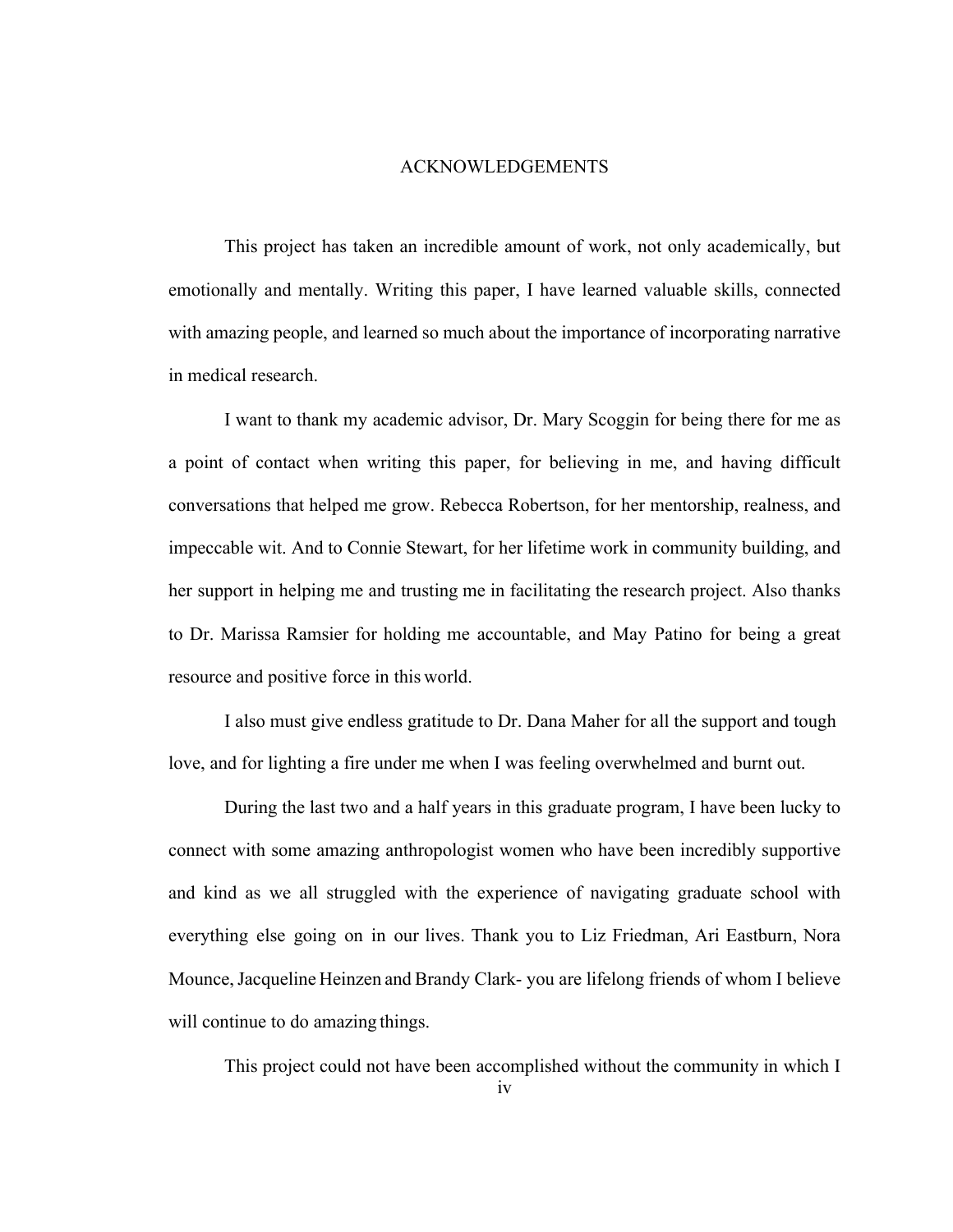studied. The folks who helped me facilitate my research and find participants are the biggest reason that this project could come to fruition. I want to give my deepest thanks to Kate Jamison-Alward, Jessica Eusebio, Mary Ann Hytken, Haydee Hopkins, Jen Bravo, Alicia de la Ruiz, and the folks at the Promotores of Humboldt, Paso a Paso, Fortuna Middle School and Centro del Pueblo.

Of course, most of my thanks goes to the amazing women who shared their stories with me. I only hope that I can do you justice with my work.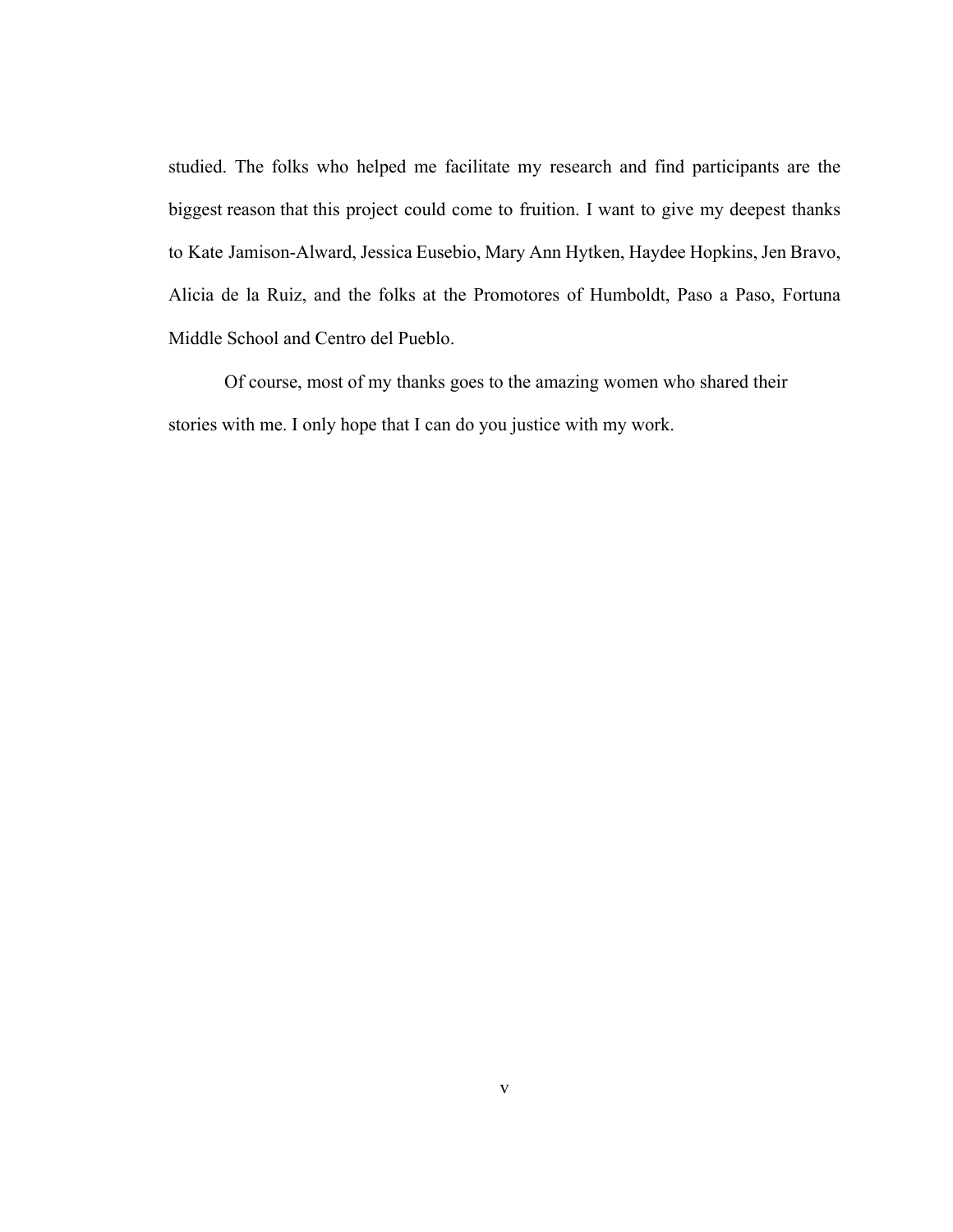# TABLE OF CONTENTS

| Peer Reviewed Literature on Latin American Immigration and Sexual Health        |
|---------------------------------------------------------------------------------|
|                                                                                 |
|                                                                                 |
|                                                                                 |
|                                                                                 |
|                                                                                 |
|                                                                                 |
|                                                                                 |
| Cultural understandings of Sex and Relationships in Eel River Valley Youth: The |
|                                                                                 |
|                                                                                 |
|                                                                                 |
|                                                                                 |
|                                                                                 |
|                                                                                 |
| Ethnographic Examination of Latina Migrants Experience Navigating Healthcare    |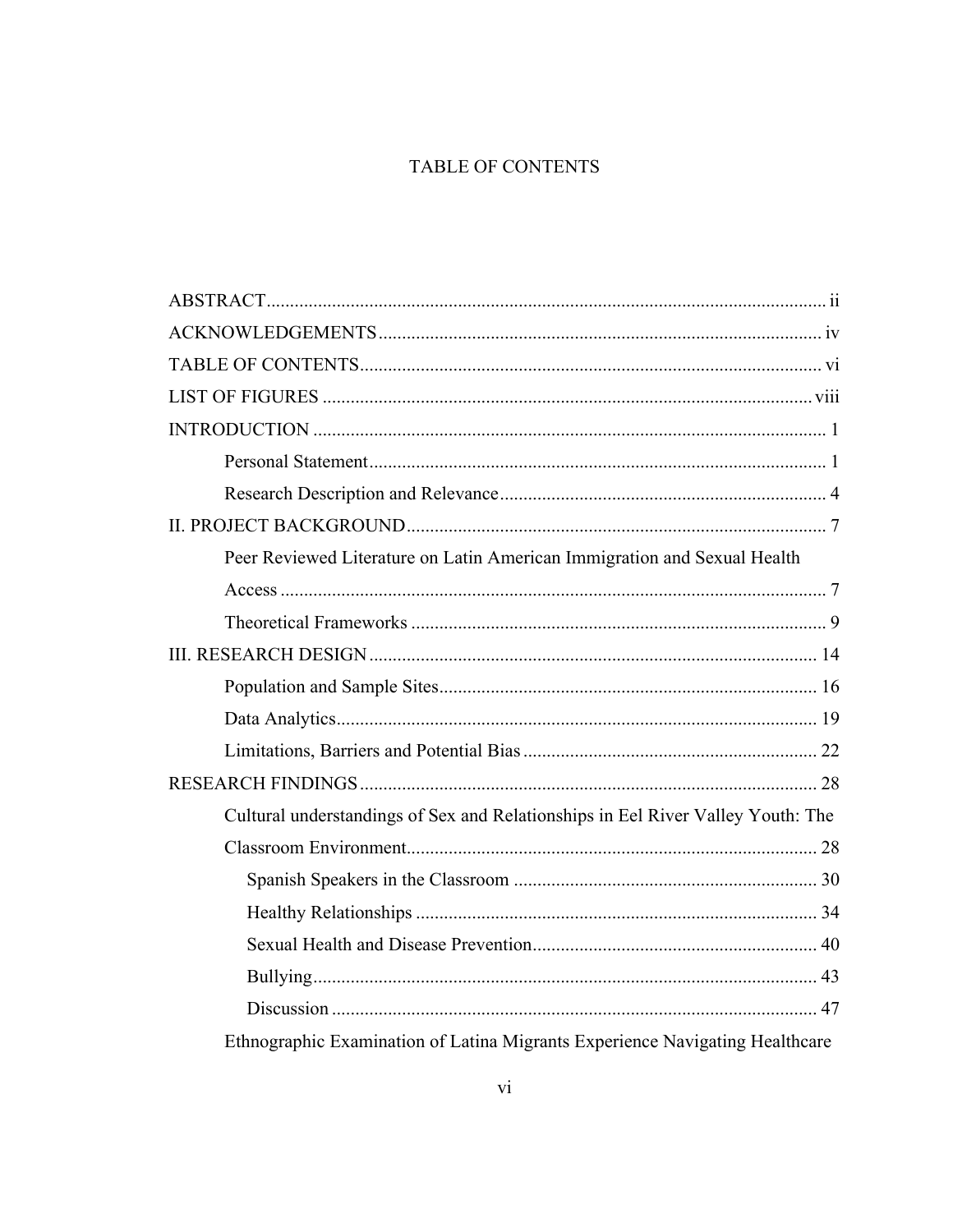| Ellos Saben mas que Ustedes: Intergenerational Communication About Sex. 49  |  |
|-----------------------------------------------------------------------------|--|
|                                                                             |  |
| No hay nada mas parecido a un machista de derecho que uno de izquierda: The |  |
|                                                                             |  |
|                                                                             |  |
|                                                                             |  |
|                                                                             |  |
| APPENDIX A : FORTUNA MIDDLE SCHOOL STUDENTS' UNDERSTANDING OF               |  |
|                                                                             |  |
| APPENDIX B: ENTENDIMIENTO DE LAS ACTITUDES CULTURALES SOBRE EL              |  |
| SEXO Y LAS RELACIONES DE LOS ESTUDIANTES EN FORTUNA MIDDLE                  |  |
|                                                                             |  |
|                                                                             |  |
|                                                                             |  |
|                                                                             |  |
| APPENDIX F : CONSENT FORM FOR ADULT PARTICIPANTS                            |  |
|                                                                             |  |
| APPENDIX G: ETHNOGRAPHIC EXAMINATION OF LATINA MIGRANTS                     |  |
| EXPERIENCE NAVIGATING HEALTHCARE IN HUMBOLDT COUNTY 107                     |  |
| APPENDIX H: CULTURAL UNDERSTANDINGS OF SEX AND RELATIONSHIPS                |  |
|                                                                             |  |
| APPENDIX I. 7 <sup>TH</sup> GRADE SURVEY ON SEX AND RELATIONSHIPS  131      |  |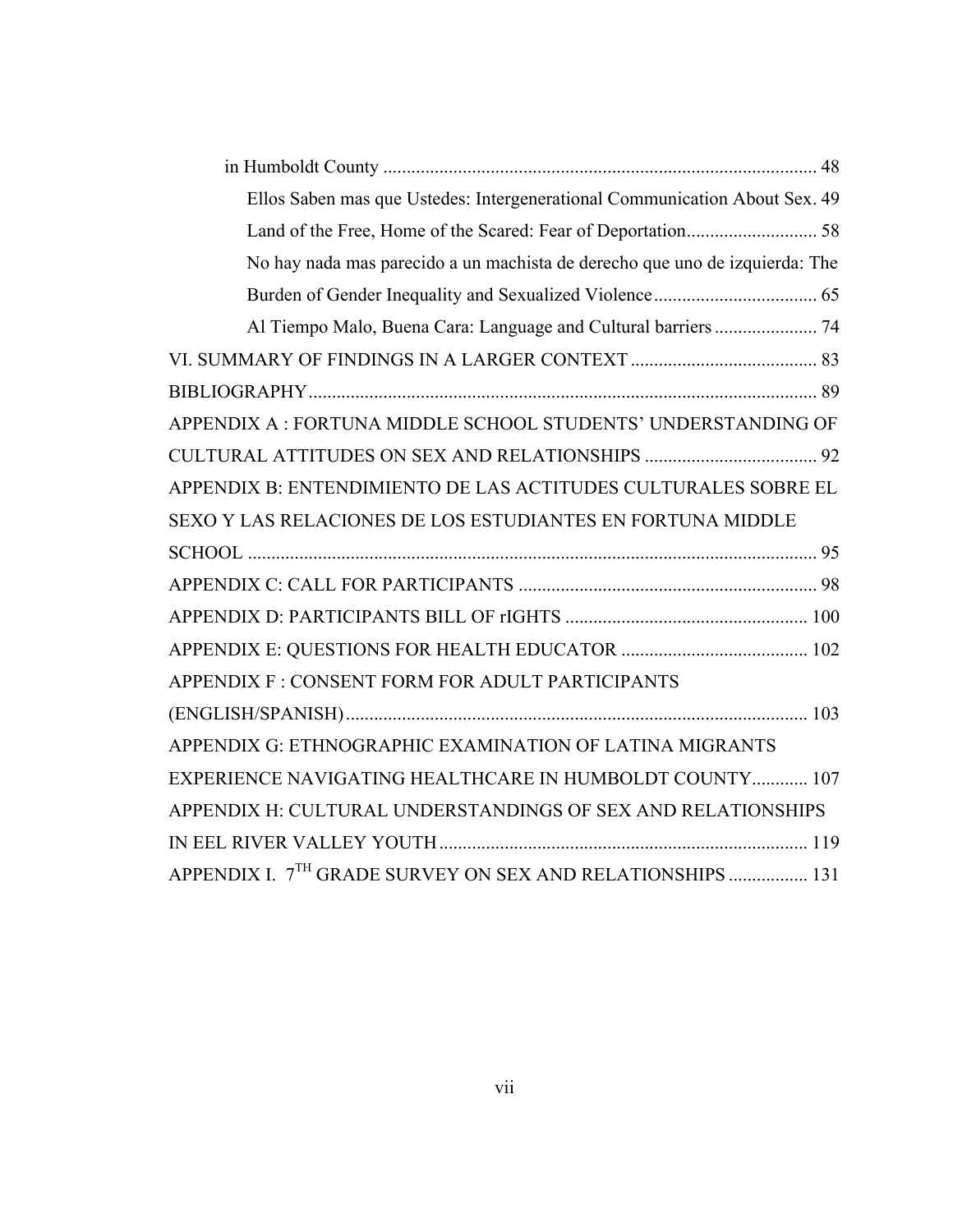# LIST OF FIGURES

| Figure 1: Where have you learned about sex and relationships outside of the               |
|-------------------------------------------------------------------------------------------|
|                                                                                           |
| Figure 2: If my girlfriend/boyfriend was jealous when I spent time with other people, it  |
|                                                                                           |
| Figure 3: If my friend told me they had feelings for someone of the same gender, it would |
|                                                                                           |
| Figure 4: If I have a relationship, it would be normal if my girlfriend/boyfriend         |
|                                                                                           |
|                                                                                           |
|                                                                                           |
|                                                                                           |
|                                                                                           |
| Figure 9: I have asked someone to send me naked or "sexy" pictures 46                     |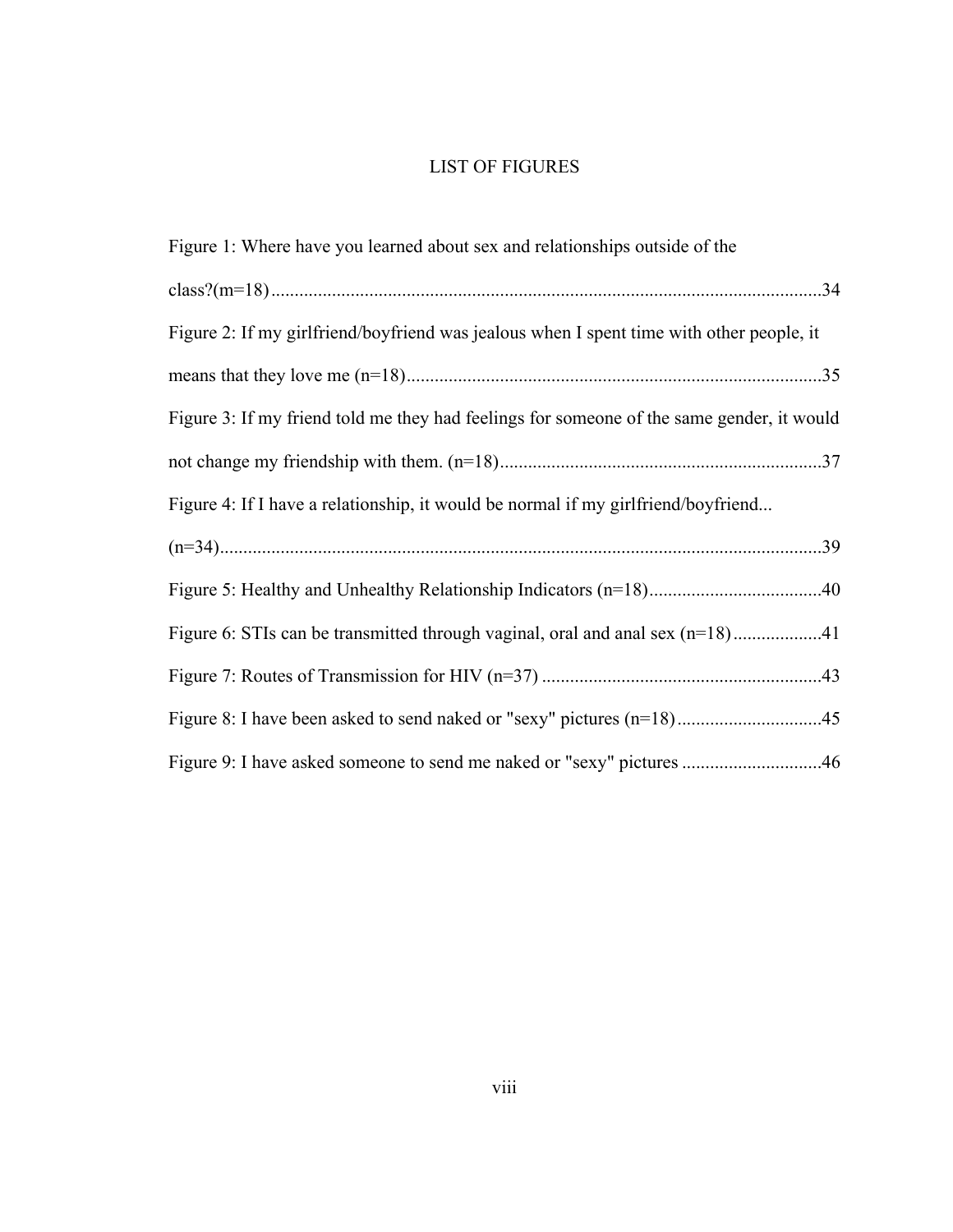#### INTRODUCTION

#### Personal Statement

As I conducted this study advocating improvements Latino health, many people have been surprised to learn that I, myself, am not Latina. They have a lot of questions about why I have chosen to do ethnographic research with a population that I am not a part of. Because of this, I feel called to begin this research with a personal account background of how I ended up in this research.

I grew up in Humboldt County, during a much different time. One could count the number of youth of color in the elementary school I attended. Since then, due to the international consequences of economic boom, trade deals, and the change in labor force, populations have begun to change. Growing up in a rural area with almost all white people, can give you a skewed perception of the complexity of this world. After finishing college, I ended up working a few different jobs in public schools with at-risk youth. Due to having learned conversational Spanish while traveling around Central America in college, I ended up working with many youth and their families who were immigrants. Through their personal narratives and struggles, I became acutely aware of the injustice, and the barriers, that these youths and their families struggled with, that their white counterparts would never know. This inspired me to take a job teaching English in Mexico, where I ended up spending nearly three years of my life.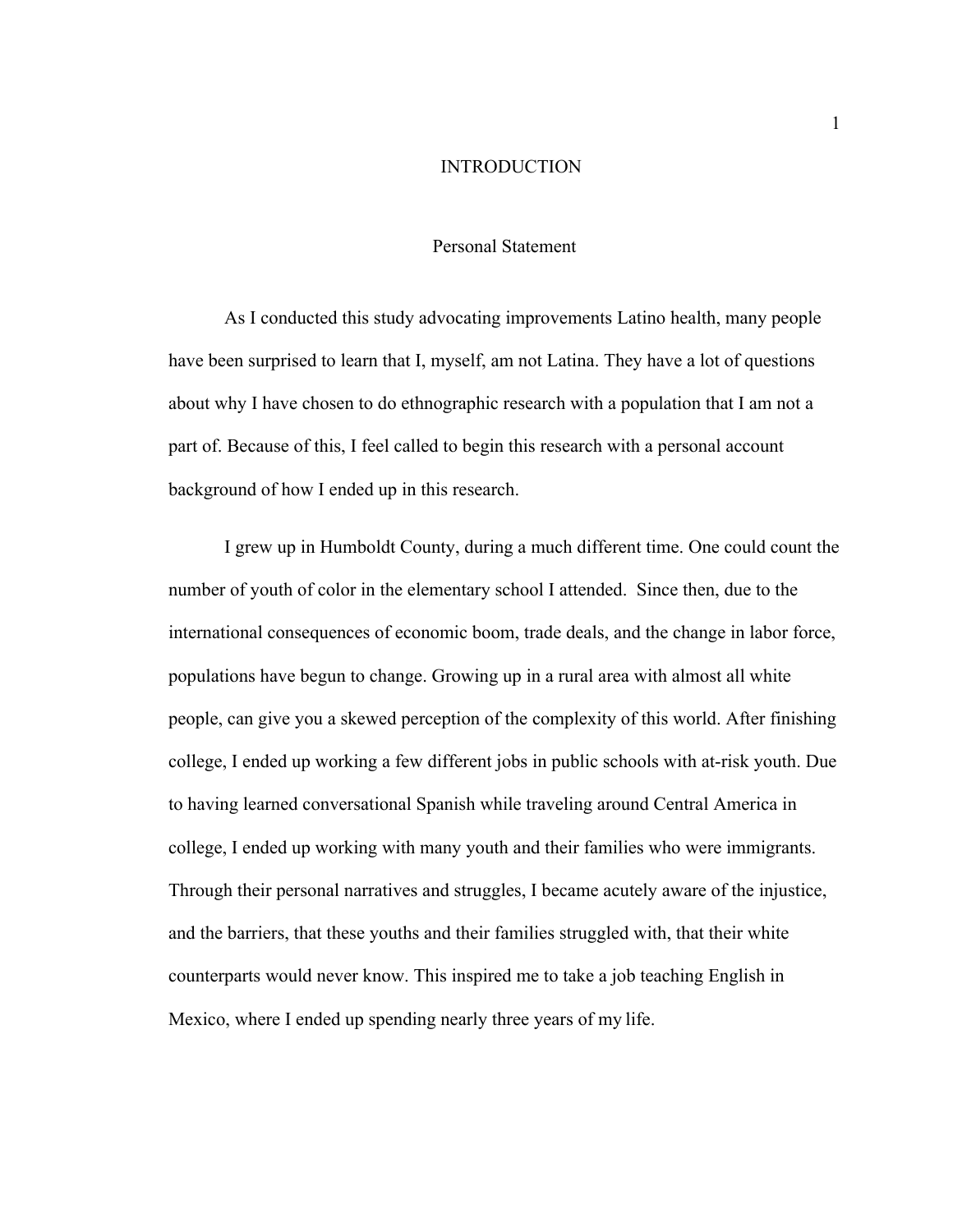Upon moving to Oaxaca City, I found incredible kindness and love from people who soon became my best friends and second family. Learning first hand of the traumas and struggles that my friends had faced when trying to go to my country, and when dealing with Immigration Customs Enforcement (ICE) made me realize that this was a fight that demanded much solidarity from people not affected by border enforcement. When I finally returned to the States for graduate school, my friends made me promise not to forget their struggles, and asked that I go home and teach my white community and institutions the grave injustices that their family members face away from their home.

At the beginning of this research, as I was working in a clinic and speaking with a Latino Health Educator of whom I shared many patients with. I told her I was frustrated with the passive discrimination our patient was facing at the hands of his medical provider, who did not seem to see his health issue in a larger context.

"This is what we face, Corinna," she said. "A lot of people don't see it, but you do. And you are going to graduate school, so you will have the power to change things. Please keep fighting for us."

It is a great gift to be shown the struggles of an individual or community who have experienced this world differently than we have. For this, I am accountable forever to stand up for those who deal with circumstances I do not.

I hope that this research can serve as a token of my appreciation for all the people in Oaxaca who took me in and taught me their language and culture, to my friends who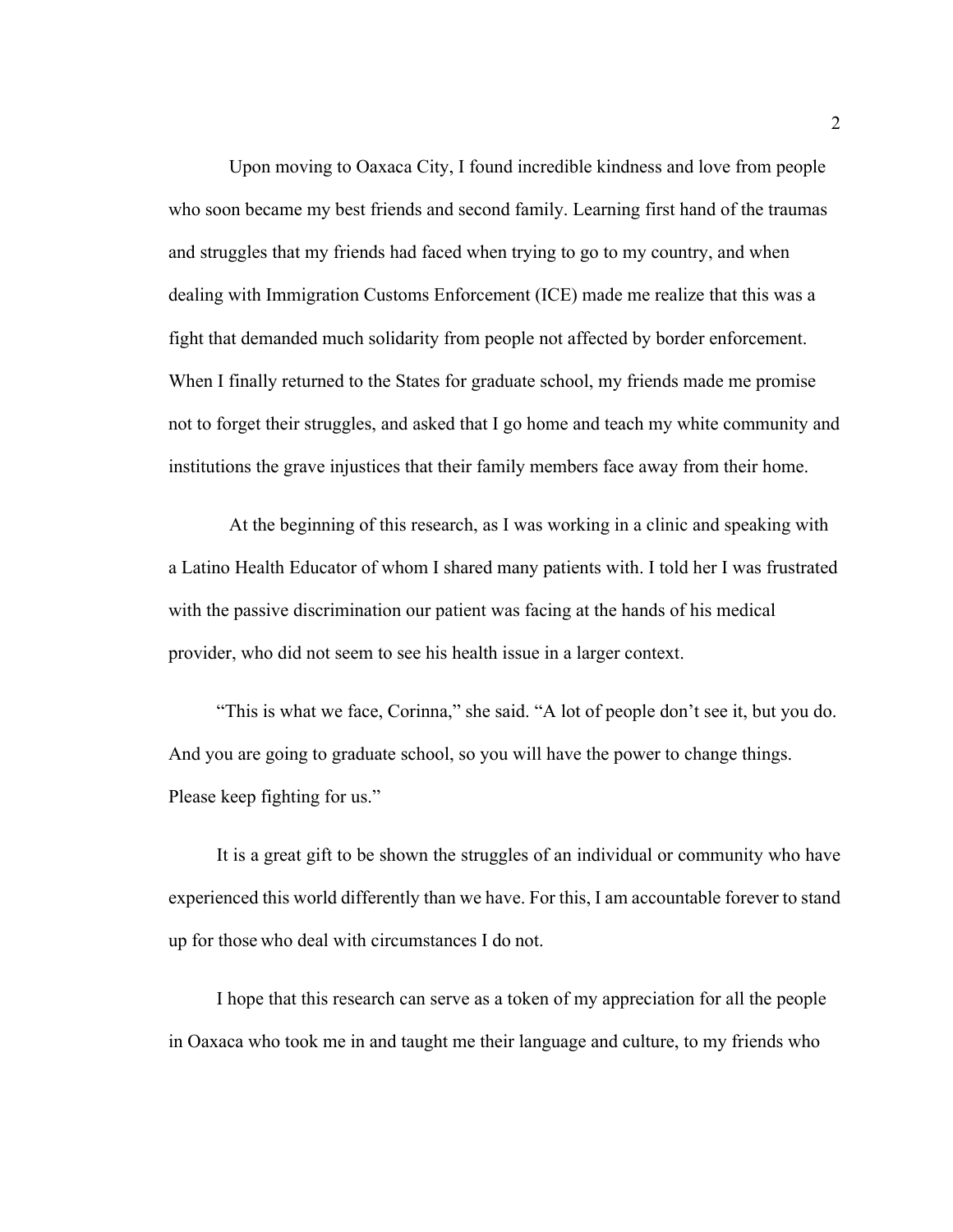continue to struggle with trauma from the institutional racism in my country, the Latino health educators and organizers working so hard to make Humboldt County a safe place for Spanish speakers, and to the many amazing women who shared with me their stories for this research. I can only hope that I do right by you, and that in solidarity we can work to make this community and this society as a whole more safe and equitable.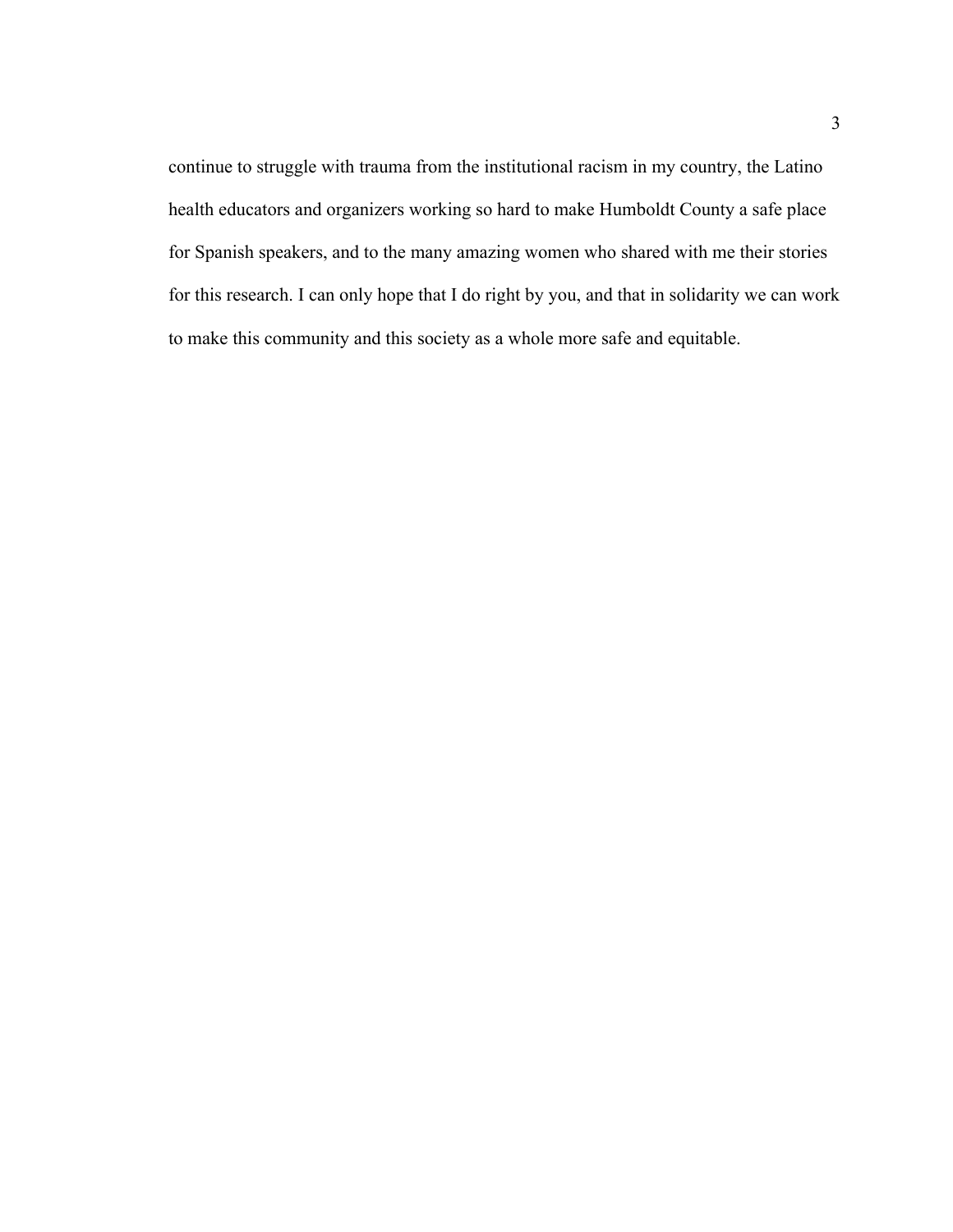#### Research Description and Relevance

The kind of research that has been conducted on health disparities in Humboldt County has mostly been done from an epidemiological perspective- looking at quantitative data regarding the rates of disease and population change. However, utilizing an ethnographic and qualitative approach allows the research to address the individual stories of people who have migrated to this county, and their experiences with healthcare systems. This study seeks to explore the cultural and social dimensions of immigration and influx in ethnic diversity in a rural area with a low socioeconomic index, and how it could affect public health interventions and outcomes, specifically regarding sexual and reproductive health (SRH).

Sexual and reproductive health (SRH hereafter) is, like immigration, a contentious issue in today's political climate. Targeted changes are clearly a priority for the Republican administration in 2017. On Donald Trump's first day as President in January 2017, he repealed the global gag rule, suspending funds to foreign countries for receiving SRH counseling which included information on abortion. Since then he has made changes to, or promised to make changes to, Planned Parenthood's funding and other programs providing pregnancy prevention for youth. In addition, he has promised to appoint a Supreme Court justice who is interested in appealing Roe Vs. Wade. [Grossman 2017 43] These political position pose direct challenges the community. Sexual and reproductive health refers to access to birth control, sex education and prevention services, access to safe abortion, support for domestic and sexualized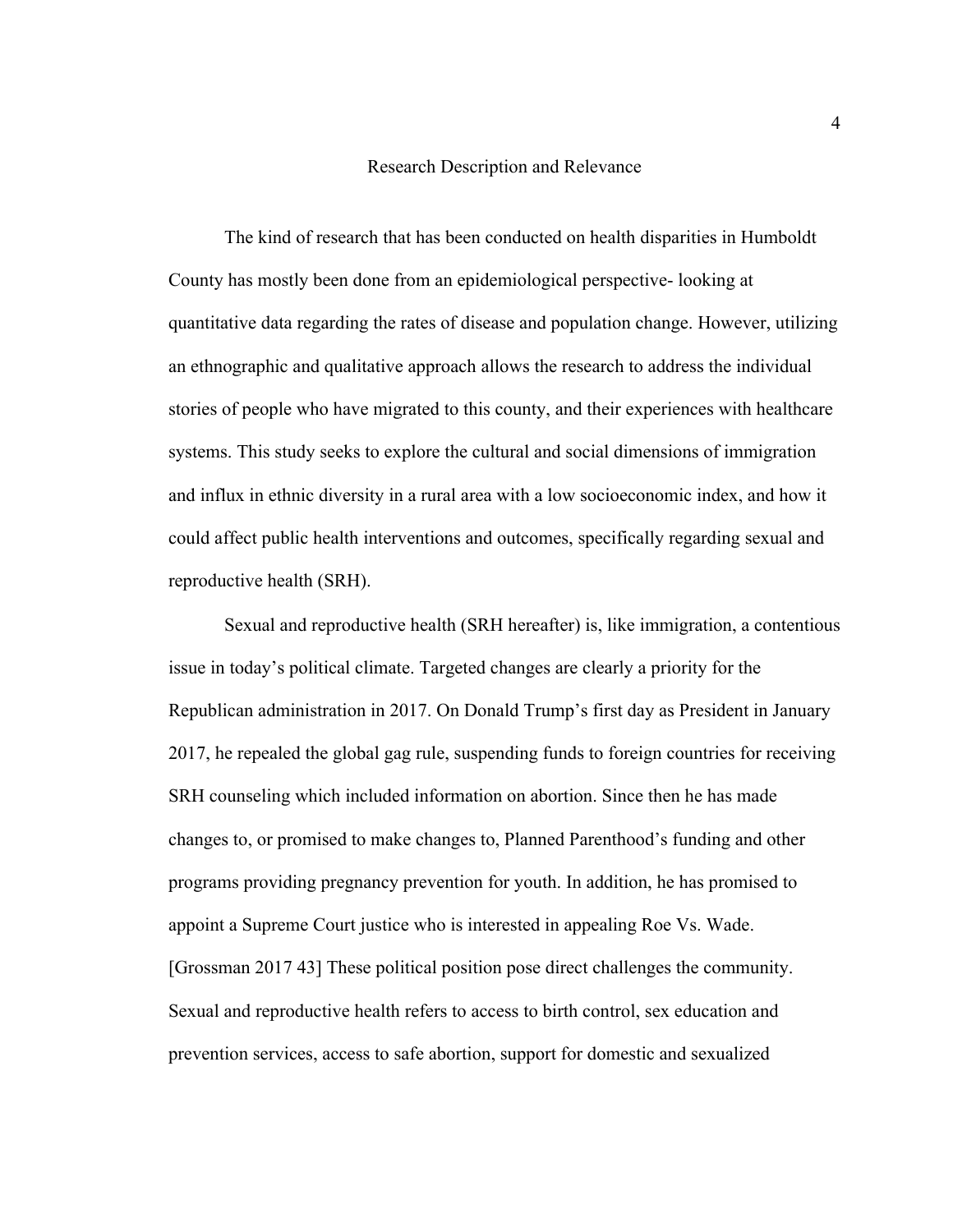violence, lack of stigma regarding sexuality, prevention and treatment of sexually transmitted diseases including HIV, and prevention screenings and vaccines for cervical cancer which are key concerns for the population in this study. In addition, this study will explore the experiences that youth from Spanish speaking families have had in adjusting to their new lives in the United States, specifically Humboldt County, and if prevention programs are effective in reaching these populations.

These dimensions of healthcare and access will be explored by asking the research question, *how well have reproductive health services and sex education programs in Humboldt County served Spanish speaking youth and women? What features work to improved access?*

In order to holistically grasp these subjects, this research is conducted as an ethnography. In order to conduct an ethnography, one must integrate themselves into the lives of the population being studied- always taking into account the impact that the researcher's presence has on their subjects. Participant observation is thus key in the discussion of this research.

Through observing interactions in healthcare settings, events which organize and support the Latino community, sex education classes in schools, and outreach and administration of a Latino Health Assessment, a context has been built to augment rest of the research at hand.

Included in the ethnographic research are fifteen interviews with self-identified women born in Latin American, about their experiences accessing SRH services, their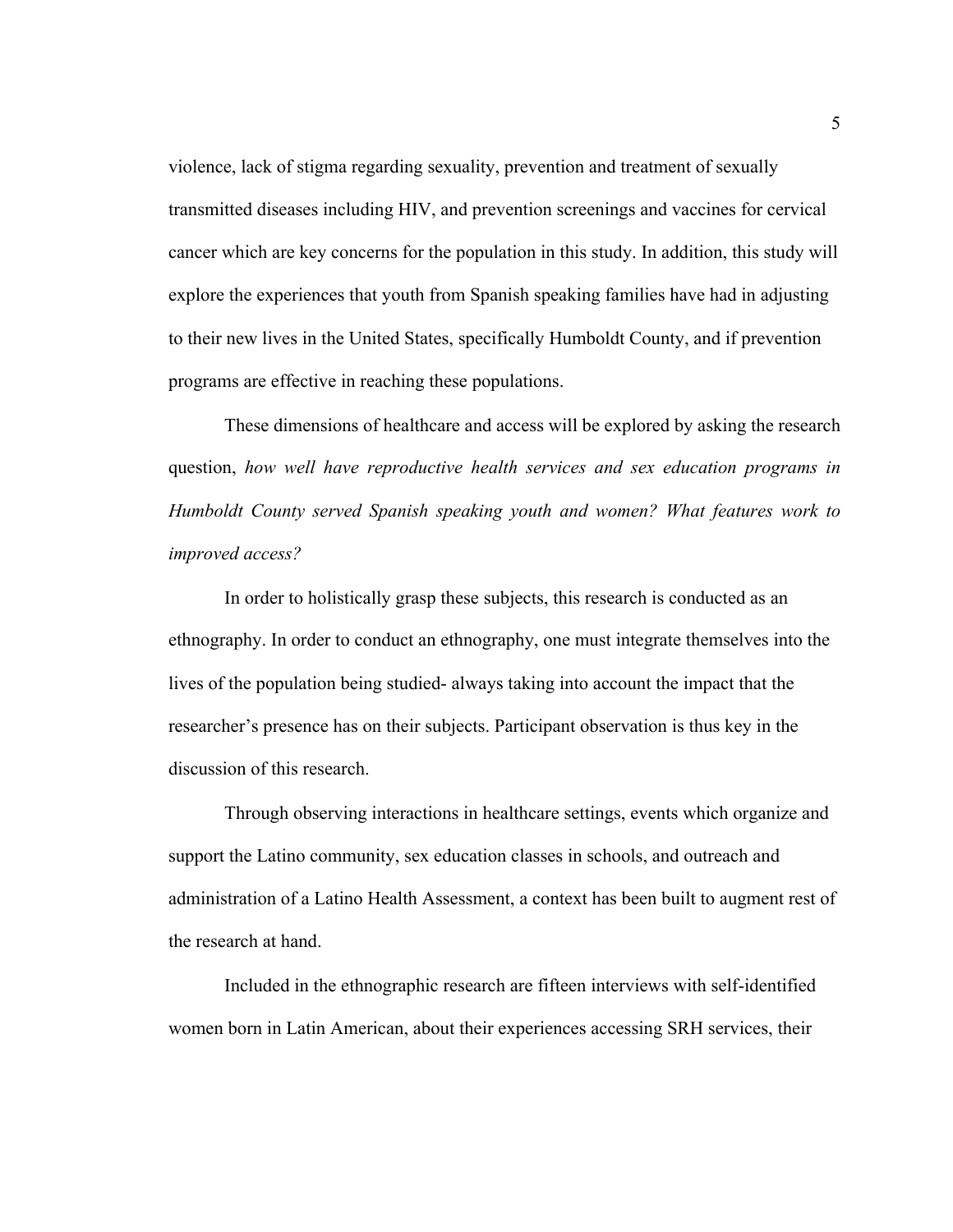perceptions of access in their communities, and for those who work in health care services, their experiences serving the Spanish speaking population with SRH services. In addition, a survey for middle school students of the public-school Fortuna Middle School was conducted in order to gauge receptivity of sex education classes in a school that is primarily Latino, and how Latino youth compared to their white student cohort.

Immigration and U.S./Mexico border issues have been topics of controversy for some time, and much research has been conducted on the disparities in health and human rights that exist for Latinos on both sides of the border. This includes ethnographic research on sex work in major cities along the border, the North American Free Trade Agreement's impact on small farmers and the relationship between food deserts and diabetes in migrant villages. There is also ample research on immigrant youth and teen pregnancy, but these are mostly concentrated in urban areas. Despite Humboldt County's unique rural location, access from a major highway, and being a major drug trafficking route, little research has been done on sexual and reproductive health access in these small communities.

This research intersects two major sociopolitical topics - access to sexual and reproductive health, and Latin American migration to a rural California county. This is done in order to expand the larger discussion on immigration and health to a microscale, by using Humboldt's rural Eel River Valley.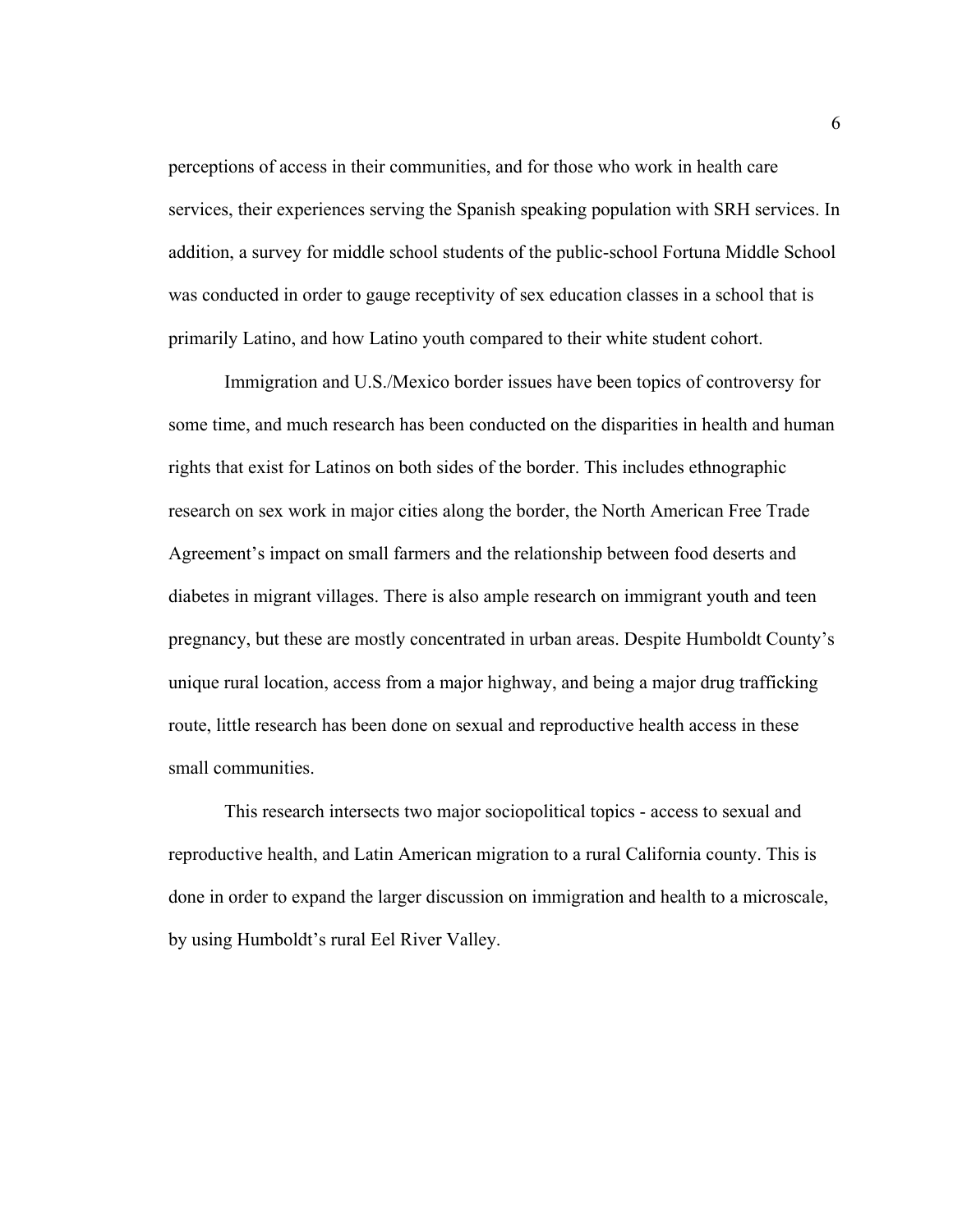#### II. PROJECT BACKGROUND

To understand access to sexual and reproductive healthcare here in Humboldt County, it is first important to know the national and global context for issues of sexuality, health care, and Latin American migration. To cover ample ground on this subject, this literature review is a combination of similar studies conducted in urban and/or border regions, and local studies on Latin America studies and healthcare. It also includes research done on sex education and teen sexual health disparities. This serves as a backbone for understanding the ways in which issues of access, systemic oppression, and policy can intercept the delivery of knowledge to disparate populations, specifically, Spanish speakers.

Peer Reviewed Literature on Latin American Immigration and Sexual Health Access

These issues create a multitude of intersections regarding oppression, in regard to language barriers, social class, gender and gender presentation, ethnicity and skin tone, and country of origin. However, to look at these issues on a micro level in rural Northern California, Humboldt County specifically, little research has been done to specifically address sexual and reproductive health access in this population. It is well known that the economic routes of migration are often from rural to urban areas, in order to be in closer proximity to ample work opportunities. Health disparities based on ethnic background in urban centers along the border have been studied from a geopolitical perspective, and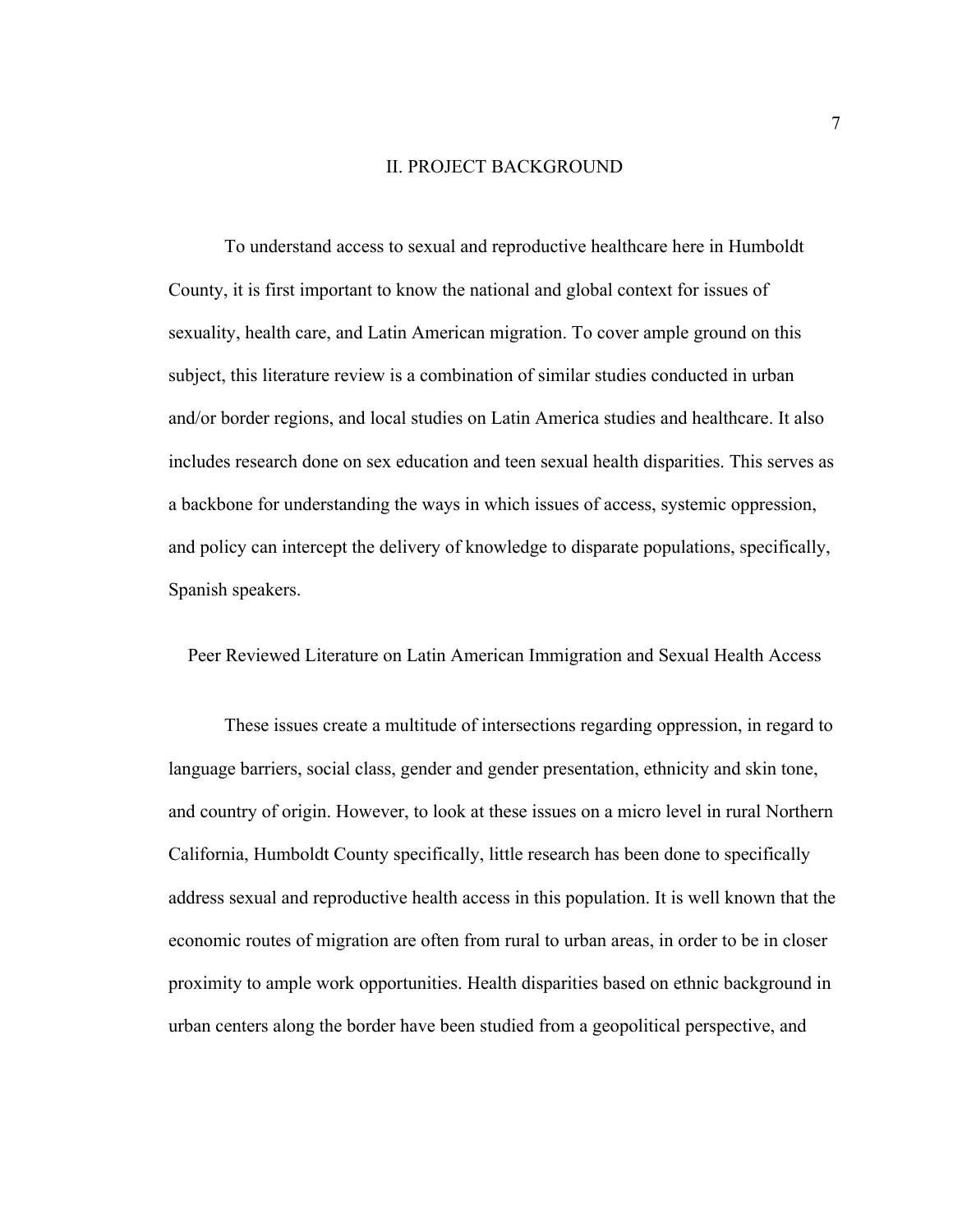studies have proven that issues like food insecurity and HIV infection among migrant workers are much higher than that of their affluent, Anglo counterparts. [Strathdee, Rodriguez 4] Within the research it will be important to take note of if and how structural changes are implementing for this changing global dynamic, and the immigration it has created.

To contrast these clear and obvious inequalities happening in urban, border areas, local theses conducted in the last ten years by former HSU graduate students are explored. In *Latino Grassroots Organizing in Humboldt County*, Daisy Barrios looks at the organizing efforts of True North, whose volunteers identified lack of bilingual social services and barriers caused by immigration laws, as the main causes for concern in the Latino community. In regard to health care, Breanne Sorrells-Olmstead's research study, *Resources as Resistance*, she uses Humboldt's Breast and GYN Health Project as a case study to explain effective patient navigation model. She explains how intersectional feminism plays a part in identifying dimensions of power and privilege in healthcare systems, and how important it is for patients to advocate for their rights within these systems. Anita Anguiano's research study *Opportunities and Challenges for Latino Victims of Domestic Violence in Humboldt County*, she interviews service providers about how they assist Spanish speaking people seeking services, and discovers that nearly half of providers have no specific protocol for dealing with these individuals.

These papers point to local systems intact to include the voices of marginalized populations, thus demonstrating the ways in which Latina migrants face multiple levels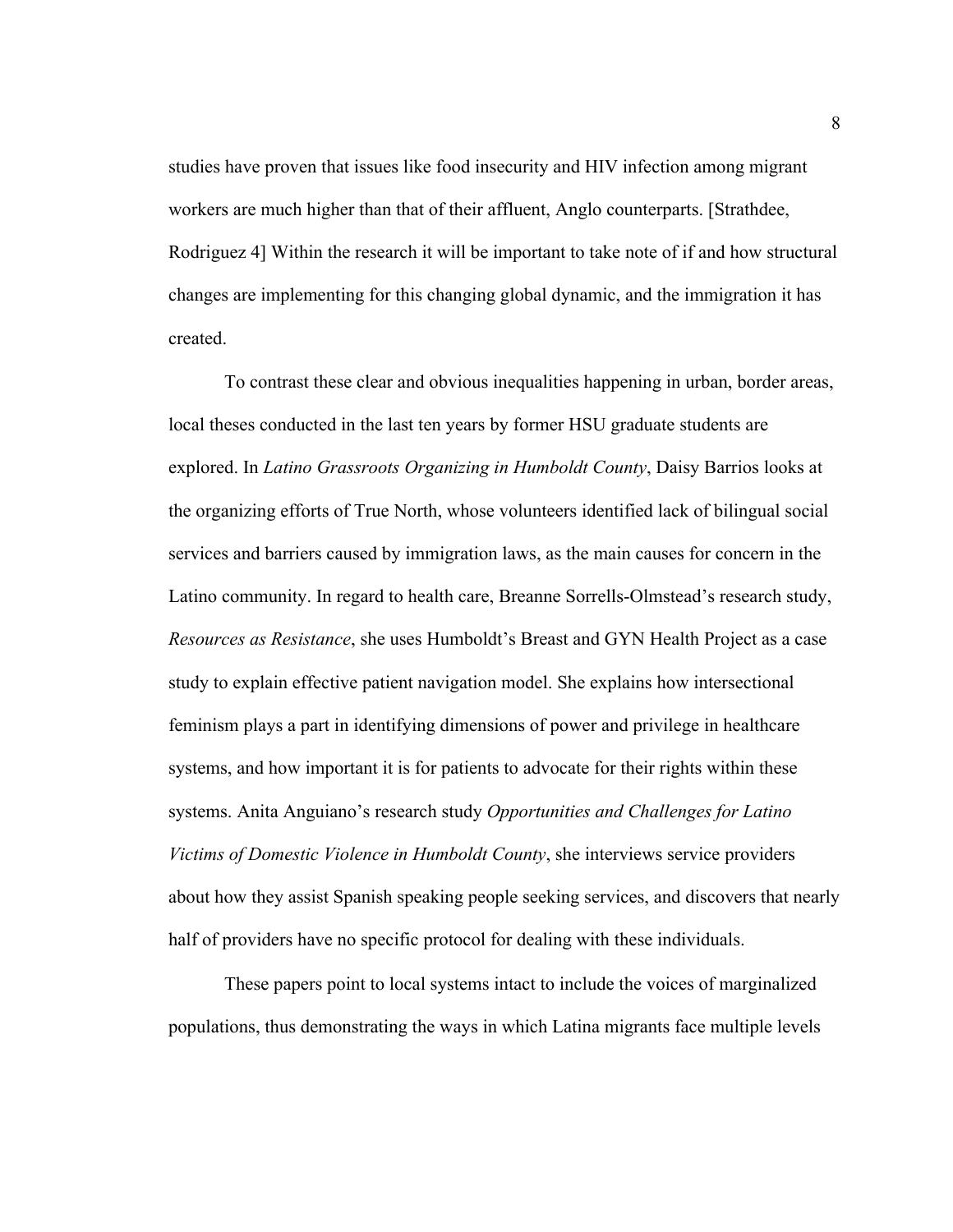of historical and structural oppression that could create barriers in accessing services in this rural area.

For Spanish speaking youth, cultural scripts, including family and social norms, could influence their sexual decision making and access to prevention resources. As many teen pregnancy and sexual health programs derive their funding from policies and programs, many of them religious, which ignore social inequality and focuses on individual responsibility instead of structural inequality, thus causing higher rates of unplanned pregnancy than their white counterparts. [Erickson 18] Many states follow abstinence only education laws due to parent's fear that comprehensive sex education will cause youth to experiment sexually, yet, states with less sex education, or only abstinence education, have higher rates of teen pregnancy than those with comprehensive. [Fields 23] Looking at the delivery of sex education, it may be clear whether or not lack of information, or culturally exclusive information, could perpetuate the disparities in the Spanish Speaking community in regard to sexual and reproductive health.

## Theoretical Frameworks

Theoretically speaking, this study uses grounded theory, post structuralist theory, and critical medical anthropology as reference points and frameworks for the data presented. Critical medical anthropology arose in the 1970s, as a social science critique of biomedicine and its practices. Critical anthropologists wanted to see real people speak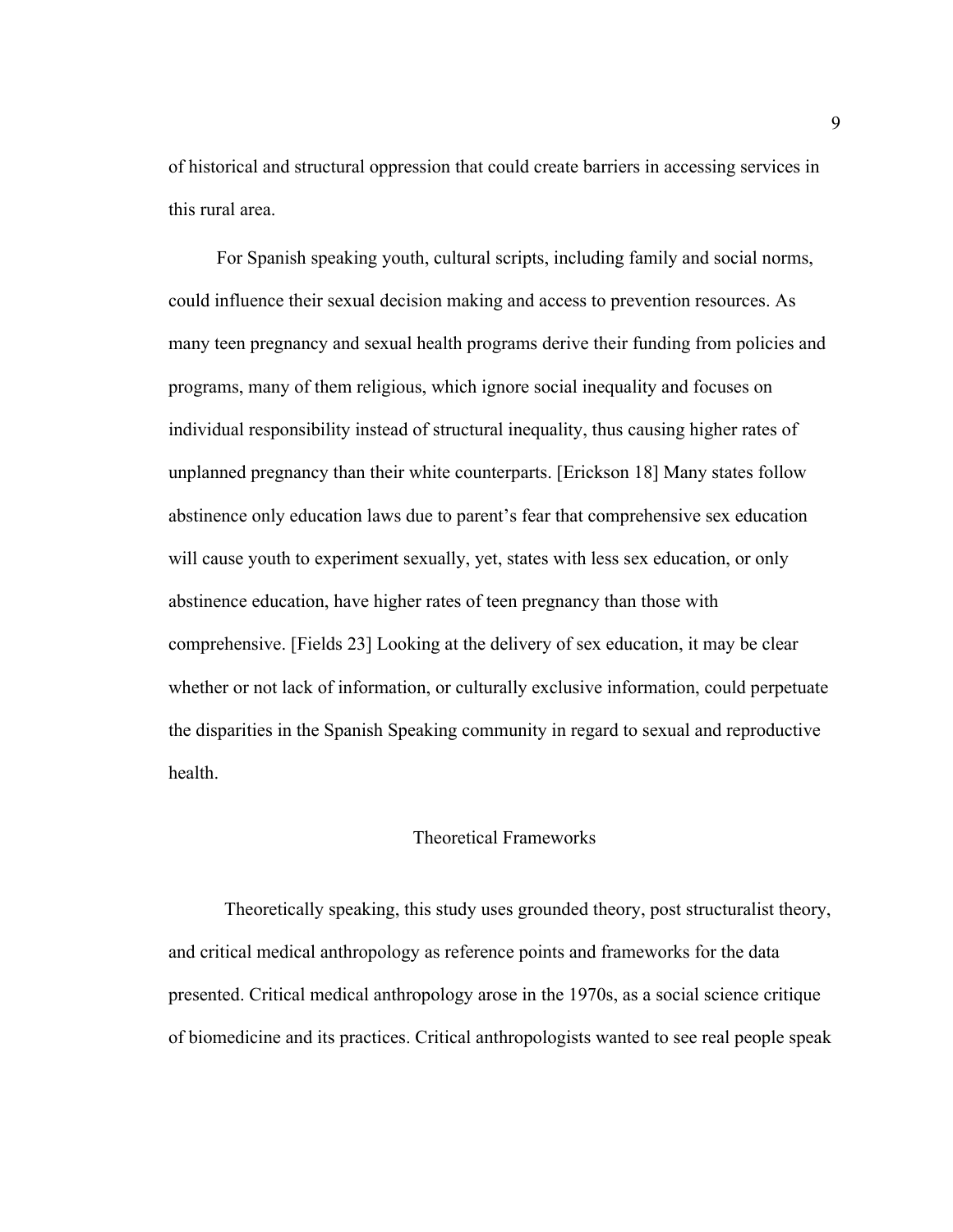about the politicized nature of their experiences in medical and healthcare systems. [Witeska-Mlynarczyk, A. 2015] Looking at poverty and inequality and how it relates to health is important work for medical anthropologists, moreover, looking at how disadvantaged parts of the world are affected by exclusion from medical developments, such as when pharmaceutical companies are exploitative of indigenous knowledge.

One example is the work of medical anthropologist Paul Farmer, whose extensive research on the HIV/AIDS epidemic revealed that poverty has played a role globally in the spread of the epidemic. In his article "On Suffering and Structural Violence" he examines a case study of HIV in Haiti, in which political corruption and war intersected with the HIV outbreak and mental health concerns to affect communities. [Farmer 2009] He explained that the various "axes of oppression" such as gender and race/ethnicity, must be examined inside of ethnography. A failure to do so, he explains, can result in an abuse of culture specificity, in which the researcher makes generalizations about the population they are studying.

Paul Farmer has been an important figure in the call to introduce qualitative research and narratives regarding inequality into the discourse on medicine. Biomedical studies are often completely quantitative in nature, only focusing on the human body as if it were a cyborg. [Seeberg 1998] For example, epidemiology is one tier of public health, and looks solely at statistics when considering how and why a disease spreads. Epidemiological research can provide data for speculation, but when looking at health disparities, social determinants of health cannot be elaborated on or explained when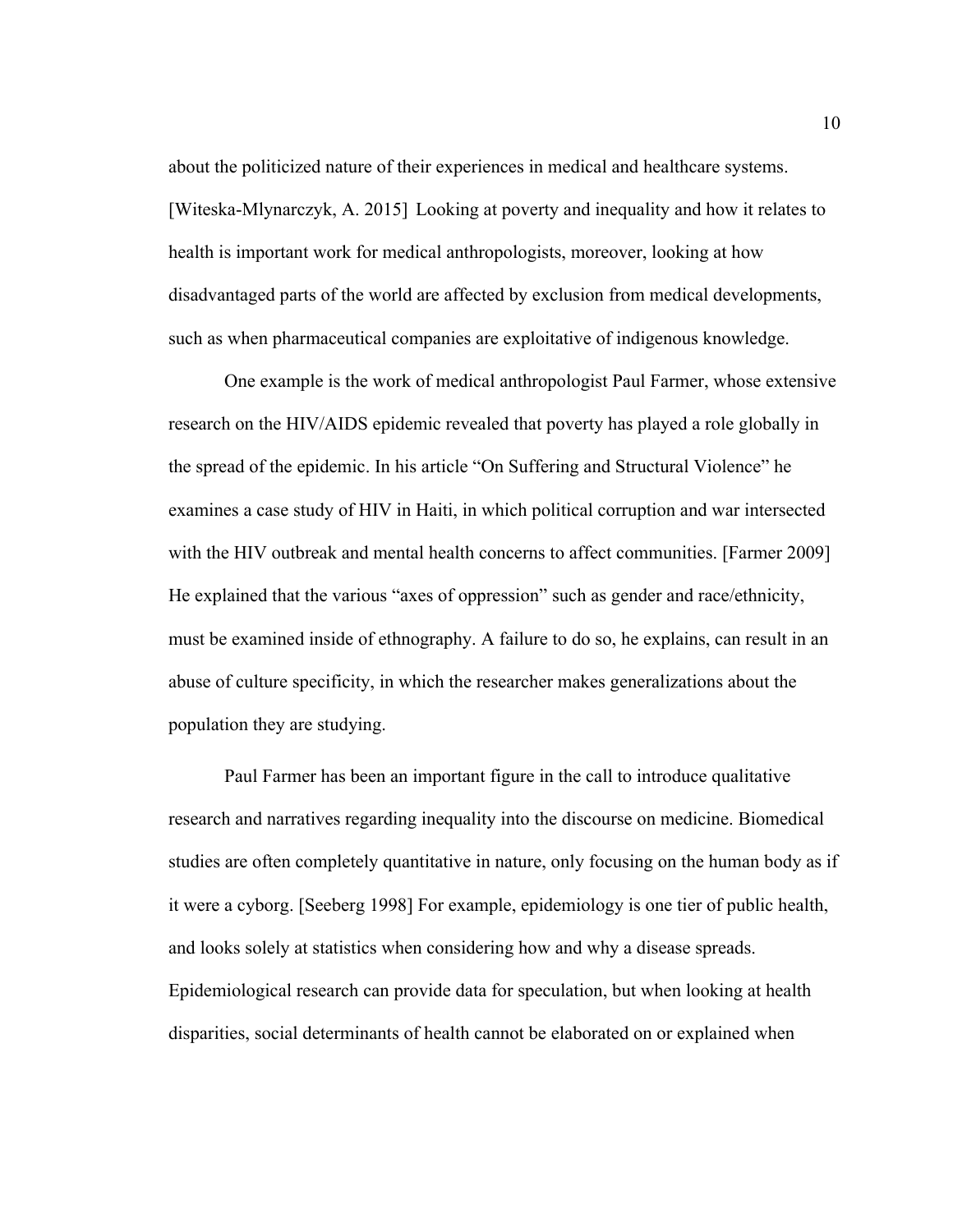solely looking at statistics.

Biomedical studies often run the risk of ignoring the interactions between doctor and patient, community dynamics, and other factors. Medical providers who treat every individual with the same expectations and bedside manner may be overlooking structural and socioeconomic dimensions which contribute to ill health. Ethnographic data is useful in healthcare research as it explores specific contexts, and acknowledges that some results cannot be applied to certain populations, due to the variety of contexts which exist. Because biomedicine does not usually take social context into consideration, using it as the only tool for improving community health can actually increase rates of illness and disease. By failing to hear the voices of specific populations, and social and cultural dimensions of how illness affect them, our society at large will not see an improvement in overall population health.

Considering all of these factors, the emergence of critical medical anthropology can be said to be a type of post-structuralist critique of biomedical studies. This is because like post-structuralism, critical medical anthropology narratives call for context on both macro and micro level analyses of health and wellness. The post-structuralist standpoint seeks to throw out all past assumptions about how systems function, and to see people and cultures as organic beings which need to be looked at on a case by case basis. The basis of post structuralism is that structures of economic, political and social power follow relational norms, and that the structure is subjective. Theorists like Foucault and Derrida founded this framework as a response to structuralism, which looks for an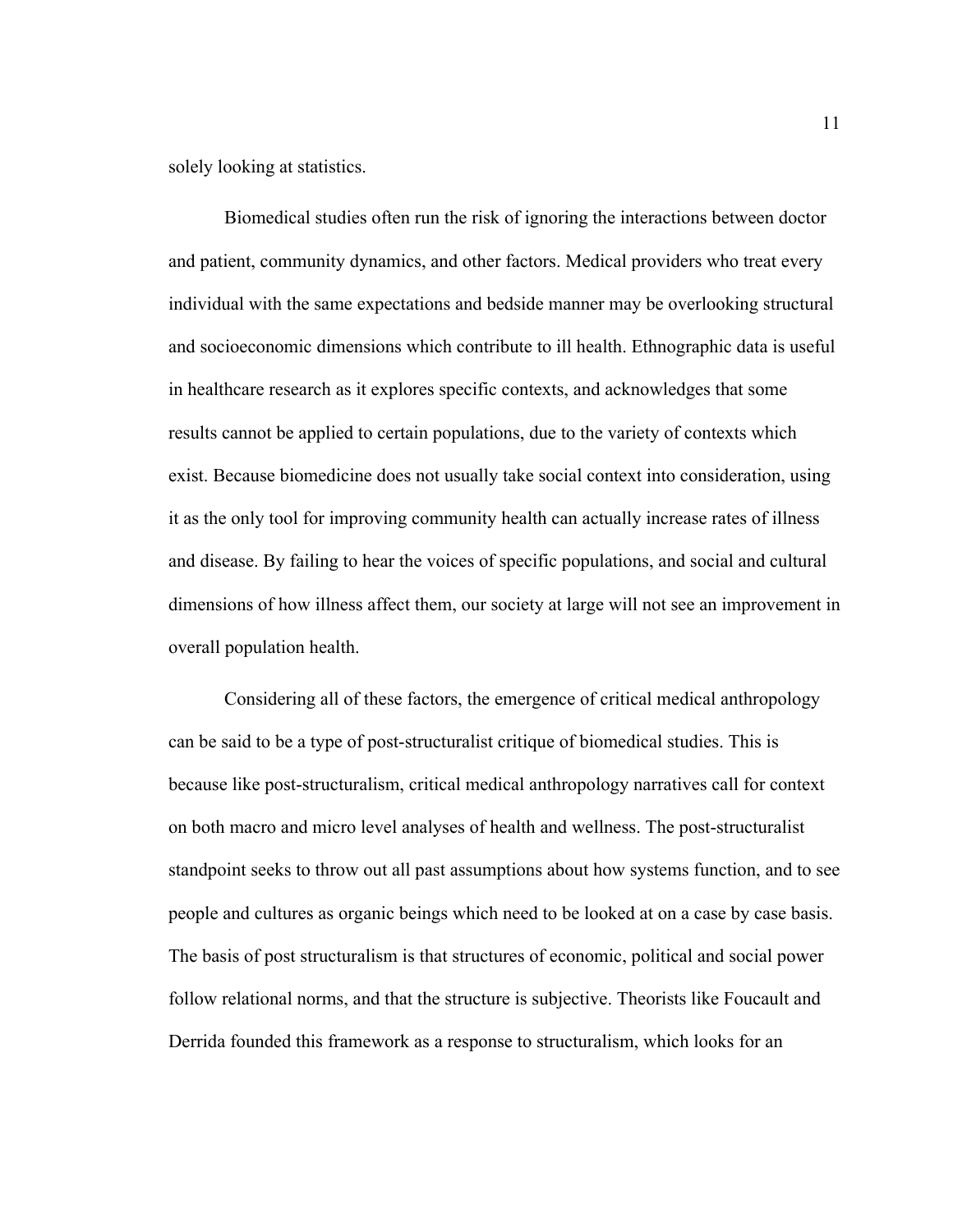underlying scientific explanation for all. [McGranahan 2010]. In our current society, ruled by globalization, economic development and technology increases, post structuralism could be applied as a way to look at how these power structures and changing times have created divides, oppression, and barriers for populations more disparate. For this, looking at Medical Anthropology, as well as structural competency, will be necessary for moving forward in healthcare development, and use applied anthropological research to view individual and community based themes.

Furthering this analysis is the concept of structural competency, which is a driving theoretical backbone for this project. Structural competency calls for an end to cultural competency, which often limits medical practitioners understanding of health issues as a "cultural problem" instead of as a result of structural violence and institutional oppression. [Hansen Metzl 2015] For example, instead of looking at personal characteristics like race as to why individuals in a certain community have high rates of diabetes, look at the overlying histories of that community. Metzl points to a case study in which providers in a clinic found that their community was suffering high rates of preventable, chronic illness. Instead of blaming the individuals and their habits, the clinic funded local grocery stores to ensure they had enough fresh, healthy food. This would be an example of looking at improving structures on a local level instead of attributing ill health to an individual, which is effectively blaming them for their own oppression.

Therefore, it seems that the theories mentioned will complement each other well in regard to studying sexual and reproductive healthcare access and sex education for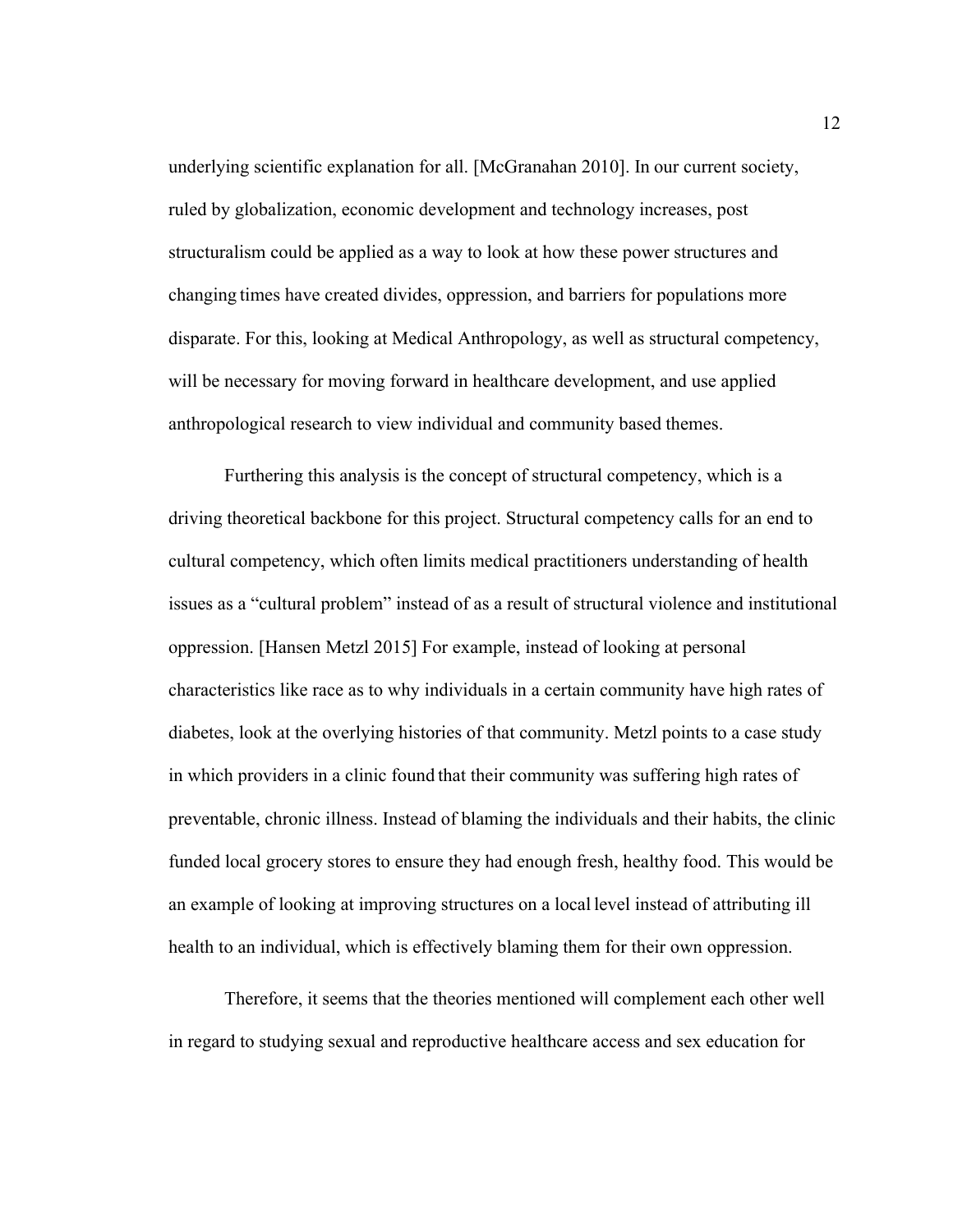Spanish speakers residing in Humboldt County.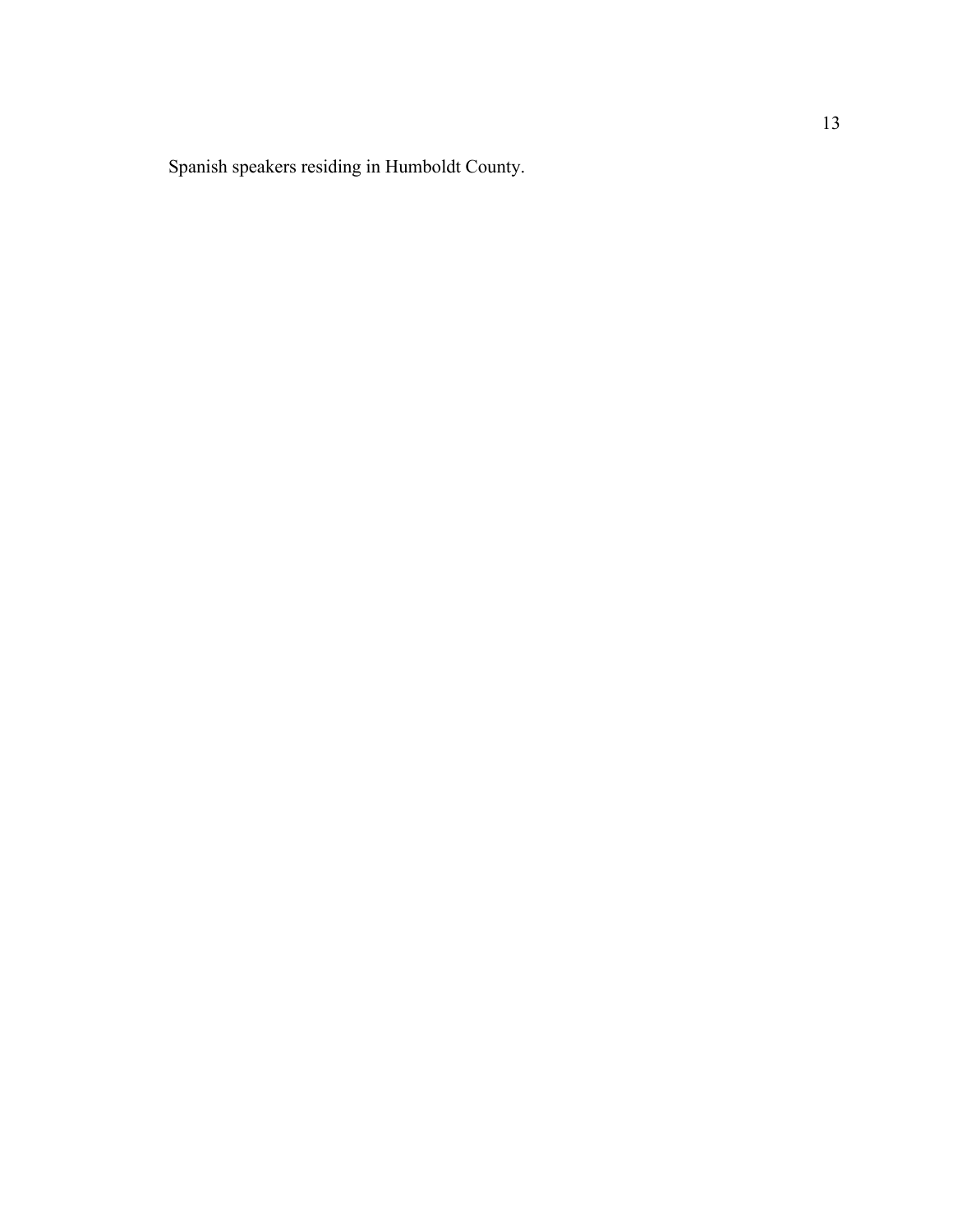#### III. RESEARCH DESIGN

As previously noted, this is an ethnographic study comprised of both qualitative and quantitative data. It also has elements of auto-ethnography as the researcher has incorporated her own experiences and herself into the research, showing up to community organizing meetings, participating in the facilitation of sex education classes, and working in healthcare with disparate populations.

This process is not without its challenges. Ethnography necessitates an ability to interpret and be descriptive about one's surroundings, while at the same time recognizing that the existence of the researcher herself challenges the authenticity of the interactions. True ethnography takes years to facilitate, and this study is limited in its resources and participants, as the research is unfunded, intermittent, and spans across just over a year.

However, the usefulness of using ethnographic methods appears when the researcher is able to see the issue studied in a wider context, integrating individual narratives and current happenings in real time. Ethnography has the benefit of functioning as a live document, especially as open coding allows it to. Participant observation has taken place in activist and community organizer circles, in sex education classes, and in healthcare situations, which allows for a data to appear in a variety of contexts. The rationale behind using ethnographic methods is to view the population outside of the words they share in qualitative interviews and survey data. The researcher integrating herself into the community helps to recruit participants, and gain rapport, which is especially needed in a population facing systemic racism and fear of deportation.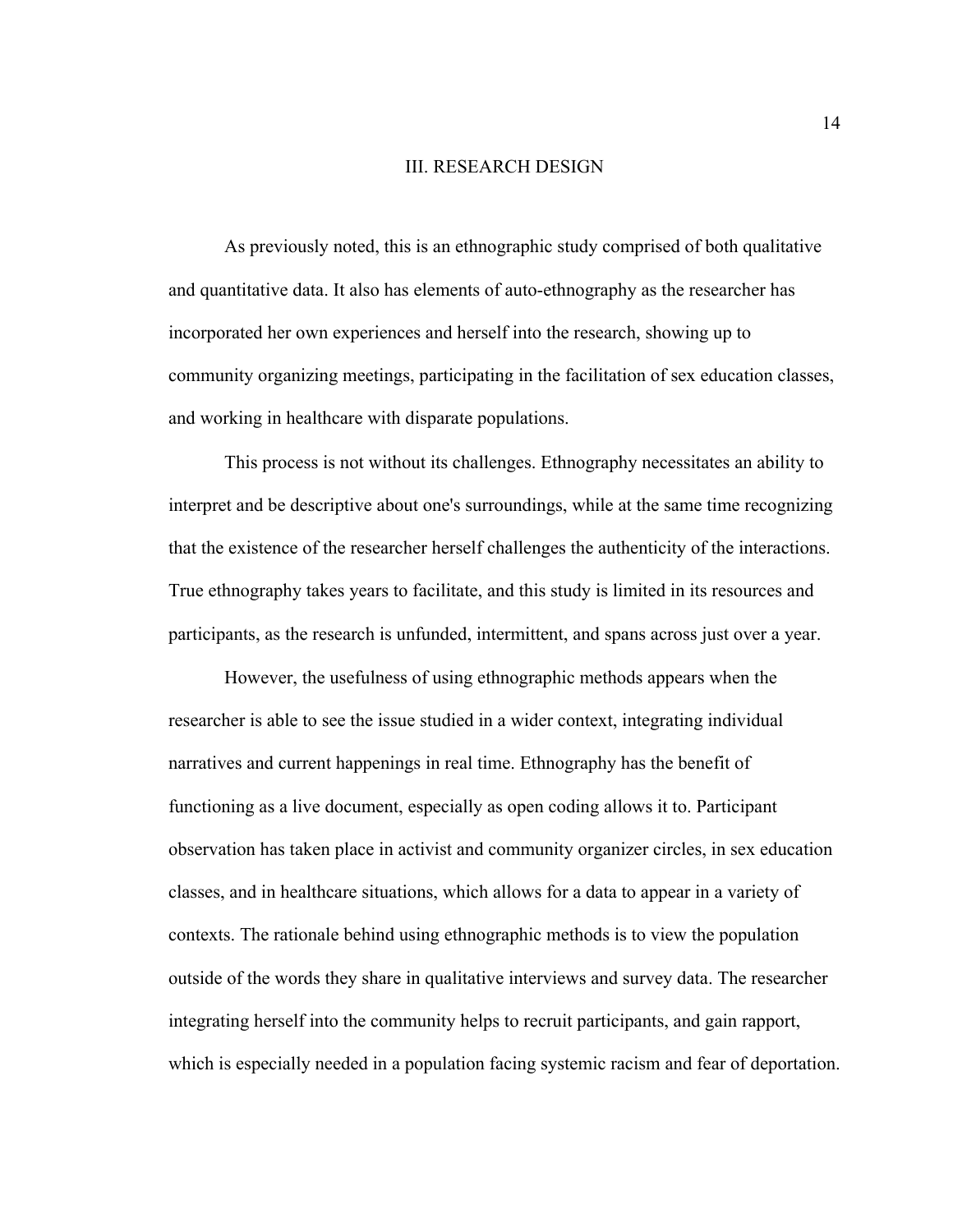Participant observation allows for a more authentic interaction between researcher and participant.

While ethnographic fieldwork is the primary focus for this research study, qualitative interviews are conducted with a number of individuals, and a survey is distributed to middle school students.

For 7th grade students at Fortuna Middle School, students took a short survey which is attached below. [Appendix 1] When it was completed, the answers were analyzed quantitatively and compared between students who live in households where Spanish is spoken, to students who speak only English. Participant observation also was conducted in classrooms, both at Fortuna Middle School and Redwood Preparatory School, during sex education, HIV prevention, and consent workshops, and was coded by noting reoccurring themes The method used will be grounded theory, so I cannot at this moment say how it will be analyzed. An IRB revision was conducted to include a short interview with the health educator about her experiences and observations working with Spanish speaking youth during the sex education classes.

The study on adult women relied heavily on data from participant observation, unstructured interviews, and participant narratives on experiences with services in regards to sexual and reproductive health. Participants were all female-identified, Spanish speaking, and born in a Latin American country. Communicating theoretical frameworks to my participants was not necessary, but participants who agreed to interviews signed a form of consent.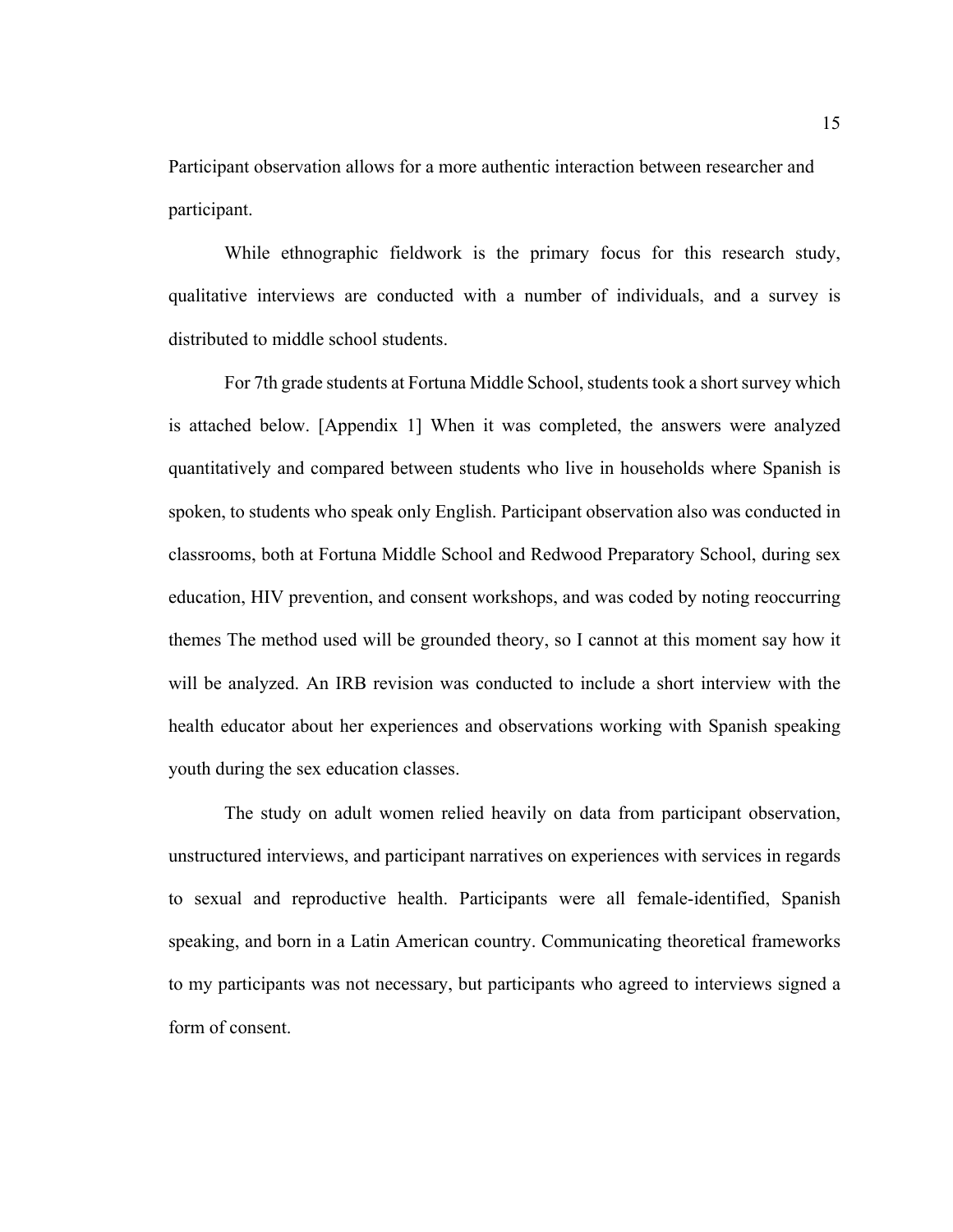#### Population and Sample Sites

The goal of this research was to give a larger context for understanding SRH and sex education access in Spanish speaking women and their children in Humboldt County. In order to gain a wide and diverse enough sample, this research has taken place in several different sites and specifically looking at two different populations.

The population of which participants are pulled from are Latinas who have migrated from other countries or other parts of the United States. Participant observation and qualitative research focuses on women's experiences. Specifically, qualitative interviews have been conducted with fifteen women who were born in Latin American countries. These women have shared their narratives regarding their own experiences with sexual and reproductive healthcare access, as well as their perceptions of the barriers to sexual health and education that exist within their communities. I met many of these participants during participant observation, and are actively involved in their communities in some way, whether that be as concerned community members, activists, or being healthcare providers themselves.

In addition, the research expands quantitatively to examine middle school aged youth in the Eel River Valley, specifically surveying 7th grade students at Fortuna Middle School, which has a more than half population of Latino youth. The sex education classes I observed for participant observation, were at both Fortuna Middle School and Redwood Preparatory Academy. These observations were mostly to explore exactly what is being taught, and the environment in which 7th graders receive sex education, and to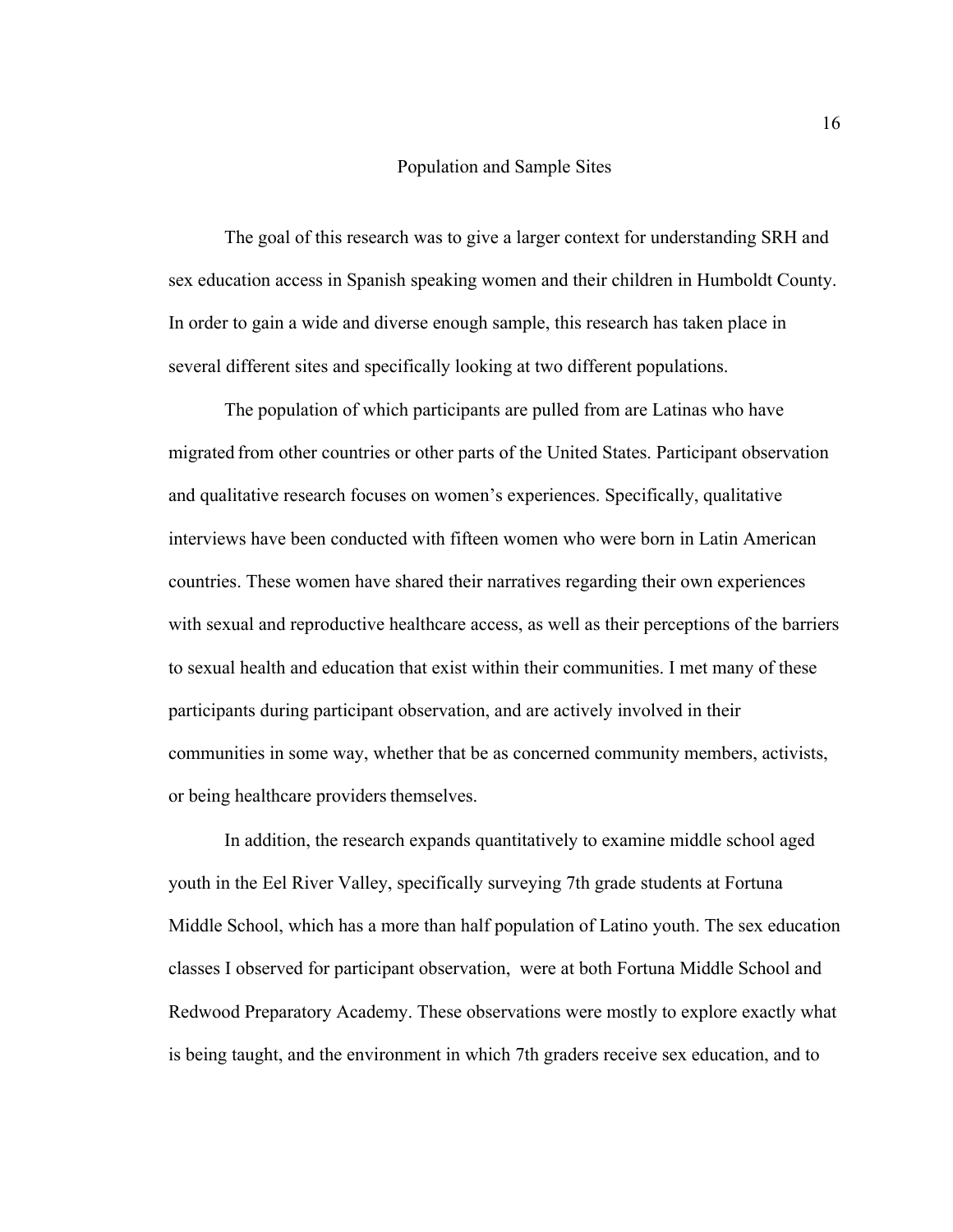observe what seems to be absorbed by the youth in the classrooms. The researcher gauges the amount of information absorbed through participant observations of the students.

The goal of this survey<sup>1</sup> was to demonstrate the differences between youth who come from Spanish speaking families, and those from white and/or English-speaking families, in regard to the understanding of sexual health and disease prevention education. This survey aimed to augment the qualitative data in a way which includes the youth perspective. The relevance in including this qualitative data is to better understand the links between adult migrant experiences, and how their children are able to receive information. Studying both adults and children in a heterogeneous population allows one to see how cycles can perpetuate generationally when larger structures to not allow for growth. It also gives the opportunity to see a window into the minds of the youth, and to thus contrast that with the perceptions that the adult women participants may have of the youth in their family in regard to issues of relationships and sexuality.

As mentioned previously, most of the participants who shared their narratives were recruited through participant observation. Attending regular meetings geared towards the Latino community, coalitions of health care organizations and social service

1

<sup>&</sup>lt;sup>1</sup> "Migrants" refers to people who have traveled from one place to another in any context. Although finding temporary work is a common goal for many migrants, this research uses larger scale of culture and migration, motivated by a multitude of reasons, and focused upon longer term locational shifts. For example in "New Keywords: Migration and Borders" a distinction is made between "asylum seeker" and "economic migrant" [De Genova Mezzadra Pickles 61]. The individuals in this study are not migrants in the sense that they come temporarily only for work reasons, but rather that they have settled and made themselves a life. All participants are migrants in the general sense of the word, but none have sought temporary labor from place to place. Thank you to Connie Stewart for pointing out this need for clarification.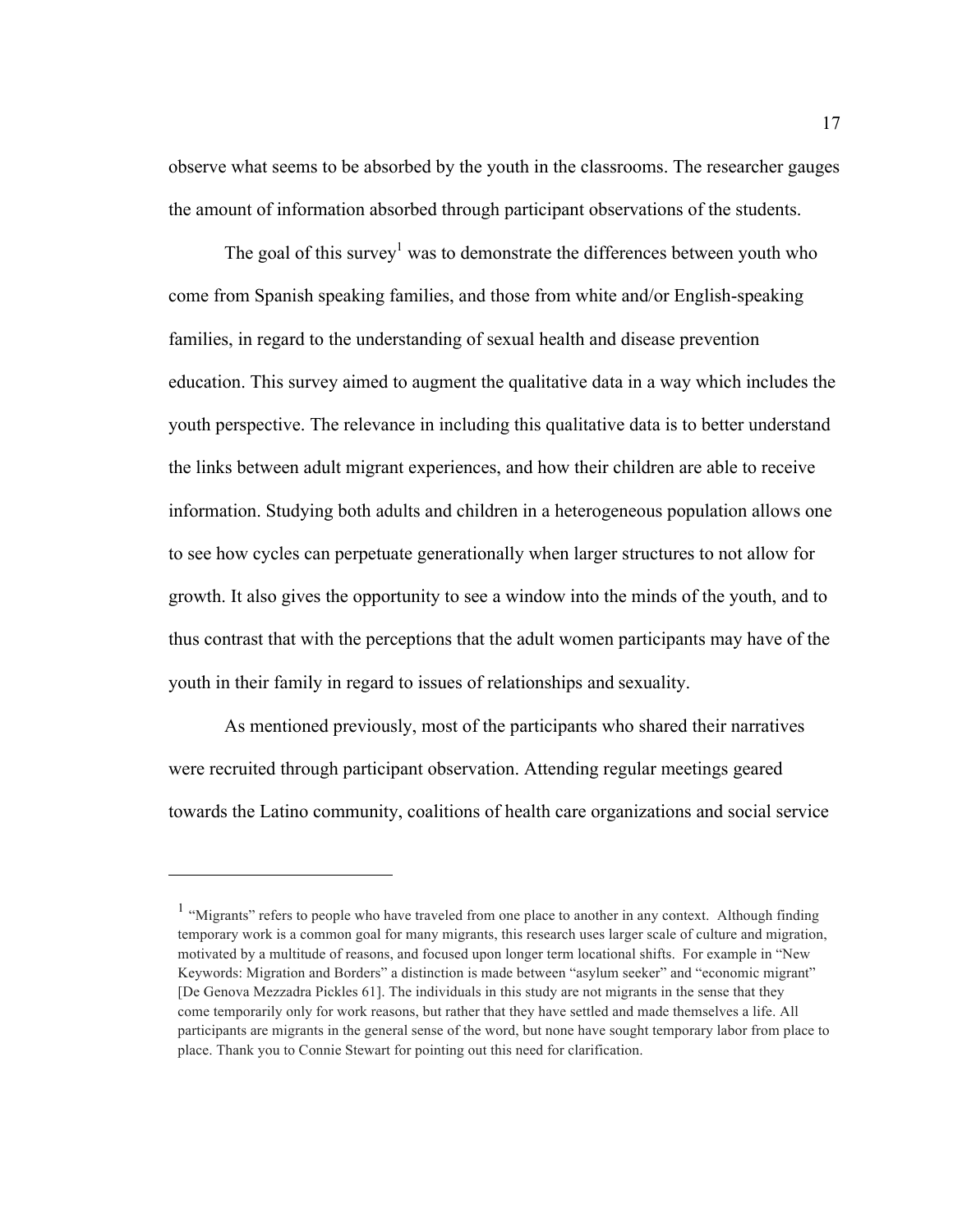providers and health fairs provided contact to the population studied. Gatekeepers and stakeholders had been identified in the community, such as service providers, parent educators, community organizers and ESL teachers. Getting to know these individuals has been an imperative process for better understanding the population at hand, and being granted access to the participants at hand.

I sent out emails asking for participants to Humboldt State faculty to refer to their students, and through a listserv called Promotores, which focuses on Latino community building and networking for events. Participants are a variety of ages, and come from several different Latin American countries. The Call for Participants announcement is included at the end of this paper in the appendix.

Sites for ethnographic research include community meetings, such as those of Centro del Pueblo, an organizing group to support immigrant's rights, health care settings and workshops for Spanish speaking folks, as well as sex education classes in the schools. These participant observations are important in that they integrate the researcher into the lives of the population, as well as helping to recruit more participants.

The survey was conducted at Fortuna Middle School in order to gauge the level of understanding of sexual health issues which are age appropriate for 7th graders. The survey focusedon some material that would shed light on disease prevention comprehension, and other material that focused on exploring sociocultural understandings of relationships and sexuality. This study was facilitated due to my work with a health educator, who wishes to remain anonymous for this study, but who was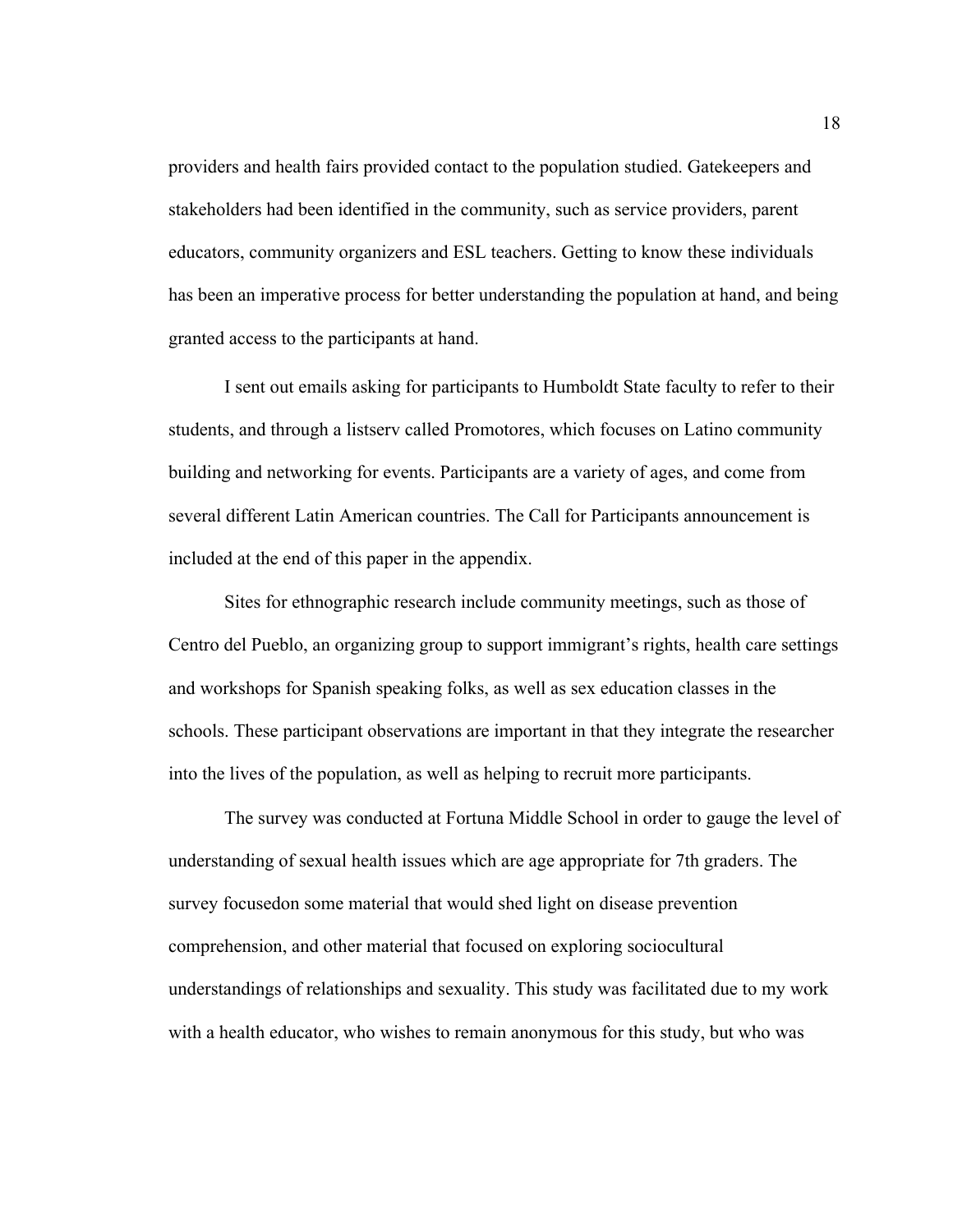invaluable in gaining access to the classroom environment, and setting up communication with staff at Fortuna Middle School. The principal supported the research, and sent the parental permission slips home, and those children whose parents signed were able to participate in the in-class survey.

Parental permission slips were sent home in both English and Spanish. Copies of the parental permission slips are included at the end of this paper in the appendix. Also included in the appendix is The Participants Bill of Rights, which was included along with the survey. Students were asked to rip the page off of the survey if they consented to take the survey.

#### Data Analytics

After all the data was collected, it was typed up and stored on a secure folder in google drive, and the programs Excel and Evernote will be used to analyze the data further. Emerging themes were coded, and the most common themes were expanded upon using data from all methods. Many themes ended up coming up in different contexts between the participant interviews and participant observations, all falling under the umbrellas of three major areas which will be explained further in the research findings sections of the paper.

These methods of research allow for ample space for interpretation and analysis, and the perspectives of a variety of individuals. For the survey at Fortuna middle school, it can be seen as a cross-sectional study, as it looks at a population at one point in time.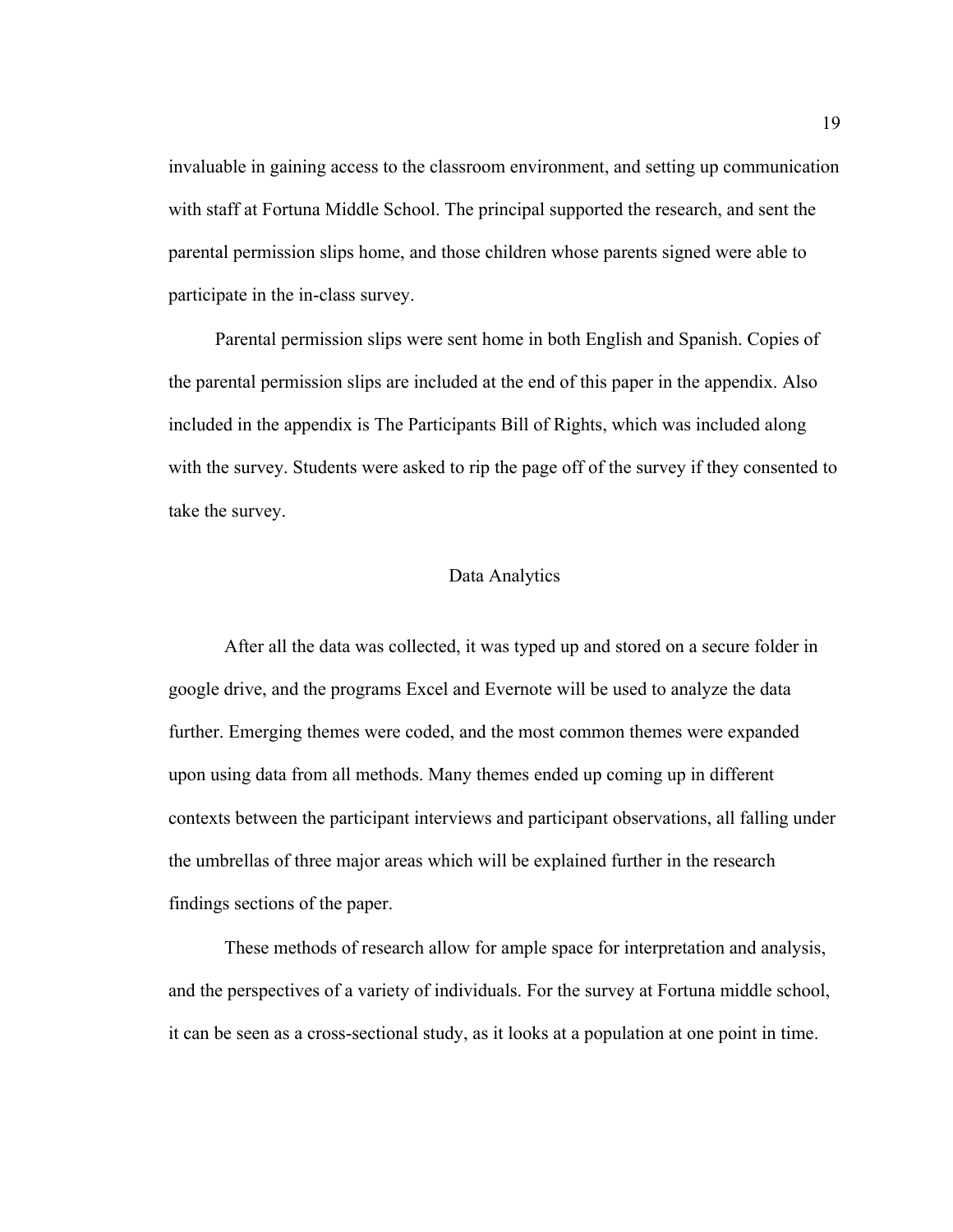[Seale 121] The research done on Spanish speakers and SRH access is more ethnographic, because I have met most of the participants in other settings, and participant observation is included. This allowed for rapport to be built, as my face became recognizable from community involvement. However, with a cross-sectional study such as a survey for middle school students, developing rapport is much less possible.

The analysis of data is a multifaceted process. For participant observation, grounded theory was used. Grounded theory, much like the post-modern mid-range theory, looks at data as it arises from the research, using an inductive approach to draw conclusions, instead of guiding data back to specifically instituted theories. Grounded theory examines emergent social themes and processes as they come about, moving directly from collected data to theory, in an inductive approach [Foley 1197] Inductive approach specifically aims to draw conclusions from data, instead of the deductive approach, which starts with a list of themes and eliminates those which do not appear in the data. Using grounded theory allows the data to work as a live document of sorts, up until the time when it is ready for publishing. We are living in a time which is drastically changeable, and especially for the population being researched. The development of technology, and changing government policies leaves us with an unpredictable feeling for all working class people, and migrants, who may frequently change location, or have language and cultural barriers, may remain invisible or unaccounted for. Issues like safety and security have changed drastically in the past year with the changing political climate,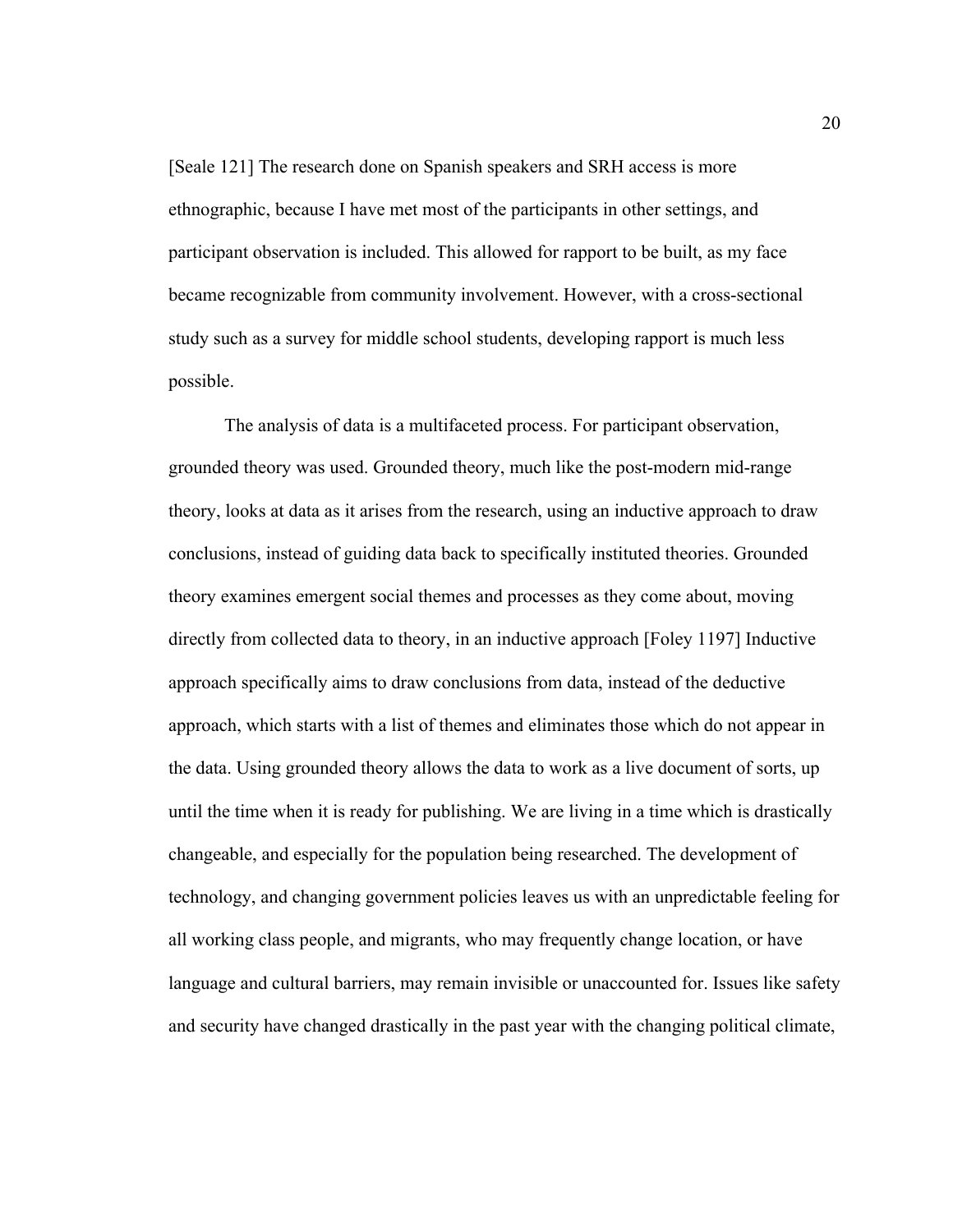and has caused data to emerge differently.

Qualitative data is coded using open coding, which is closely related to grounded theory. Open coding is seen as a cycle: collect data, analyze data, notice things, and back again. This cycle allows for, as stated above, the data to remain a live being, open and ready for new interpretations as new themes arise. For example, during the research, there was an election of a new president, who has spoken racist, anti-immigrant rhetoric during his campaign. He promised to deport all undocumented immigrants, even those with no criminal histories, and to build a wall between the United States and Mexico. While themes of fear of deportation, social isolation, and language barriers have existed before this election, the threat of deportation and abuse from Immigration Customs Enforcement (ICE) has caused a drastic change in the Latino community. The amount of demonstrations and activism has greatly increased. Likewise, there have been anecdotal reports that some community members have ceased to go to work, and pulled their children from schools. Utilizing open coding allows these changes to be part of the analysis of studying barriers to SRH and sex education. In addition, utilizing open coding facilitated several IRB updates, one to collect narratives from Latina migrants who work in the healthcare system, in order for them to talk about what they have seen in their work, instead of their own personal experiences. The IRB was augmented to include a short interview with the health educator, and her observations regarding Latino youth in the Eel River Valley, specifically since the election and during days of protest.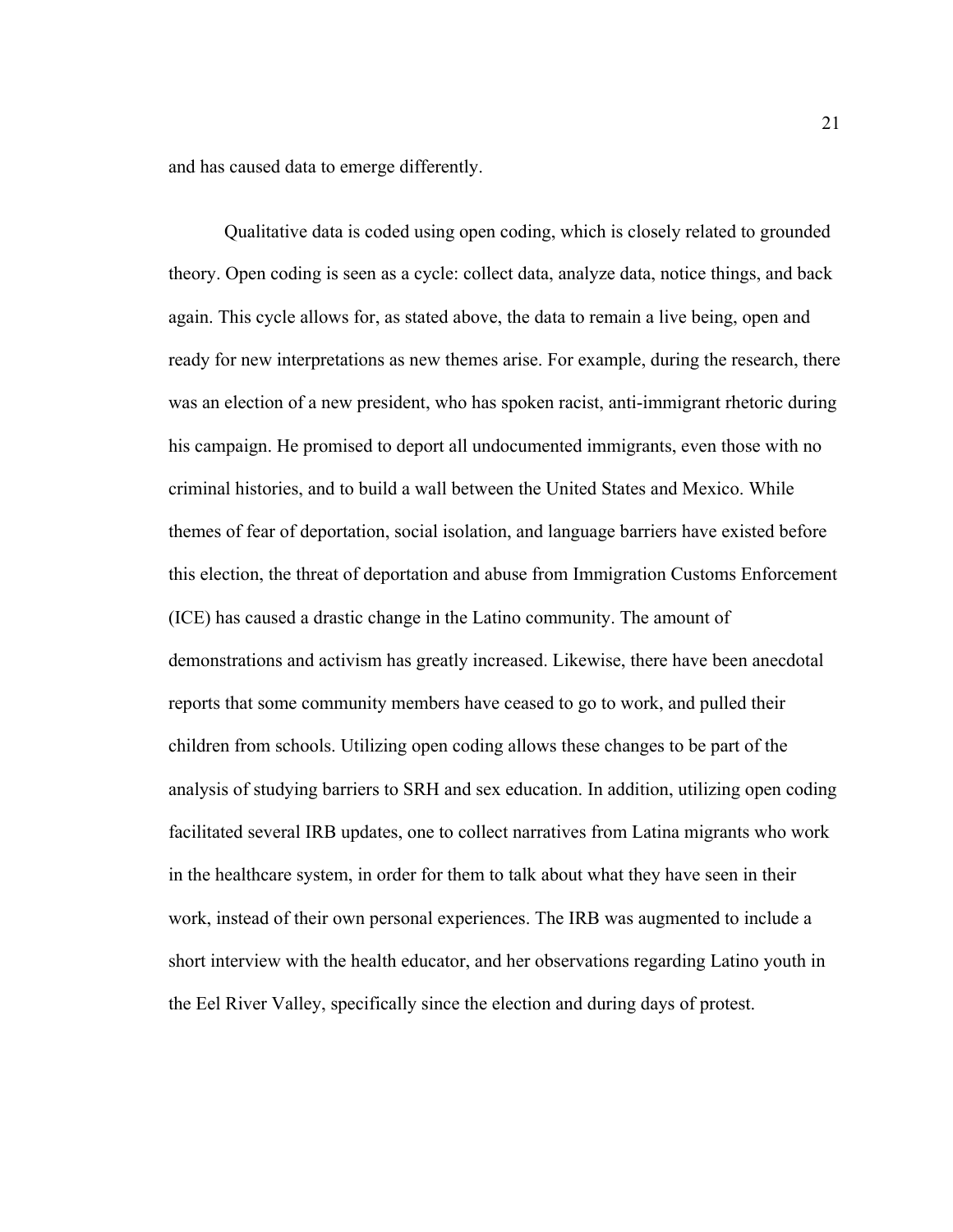Quantitative data collected from the survey has been analyzed separately. The survey asks general questions to gauge the level of understanding of issues like consent, sexually transmitted diseases, pregnancy prevention and healthy relationships amongst seventh grade youth. The survey also included a question about what country the student was born in and what language the student speaks at home. The survey was administered at the end of the school year, several months after the students' first sex education class. As long as enough surveys are collected from students, and parental consent has been given, surveys could be analyzed and divided based on which students were from Spanish speaking families and which were not. This will show if there is a disparity in understanding sex education and disease prevention. A copy of the survey administered is in the appendix.

#### Limitations, Barriers and Potential Bias

The nature of conducting research on vulnerable populations is having to navigate a multitude of barriers. One of the most pressing was developing rapport and trust with the women and youth who I studied in order to gain the most authentic and honest information. Having a great amount of respect for the agency of the participants, being compassionate to their experiences, being willing to follow up with them, and show up as an advocate in their communities was a part of that. In order to connect with participants, it was crucial to connect with gatekeepers, or folks who have already developed rapport with the population. Trying to show in public spaces that work to serve and fight for the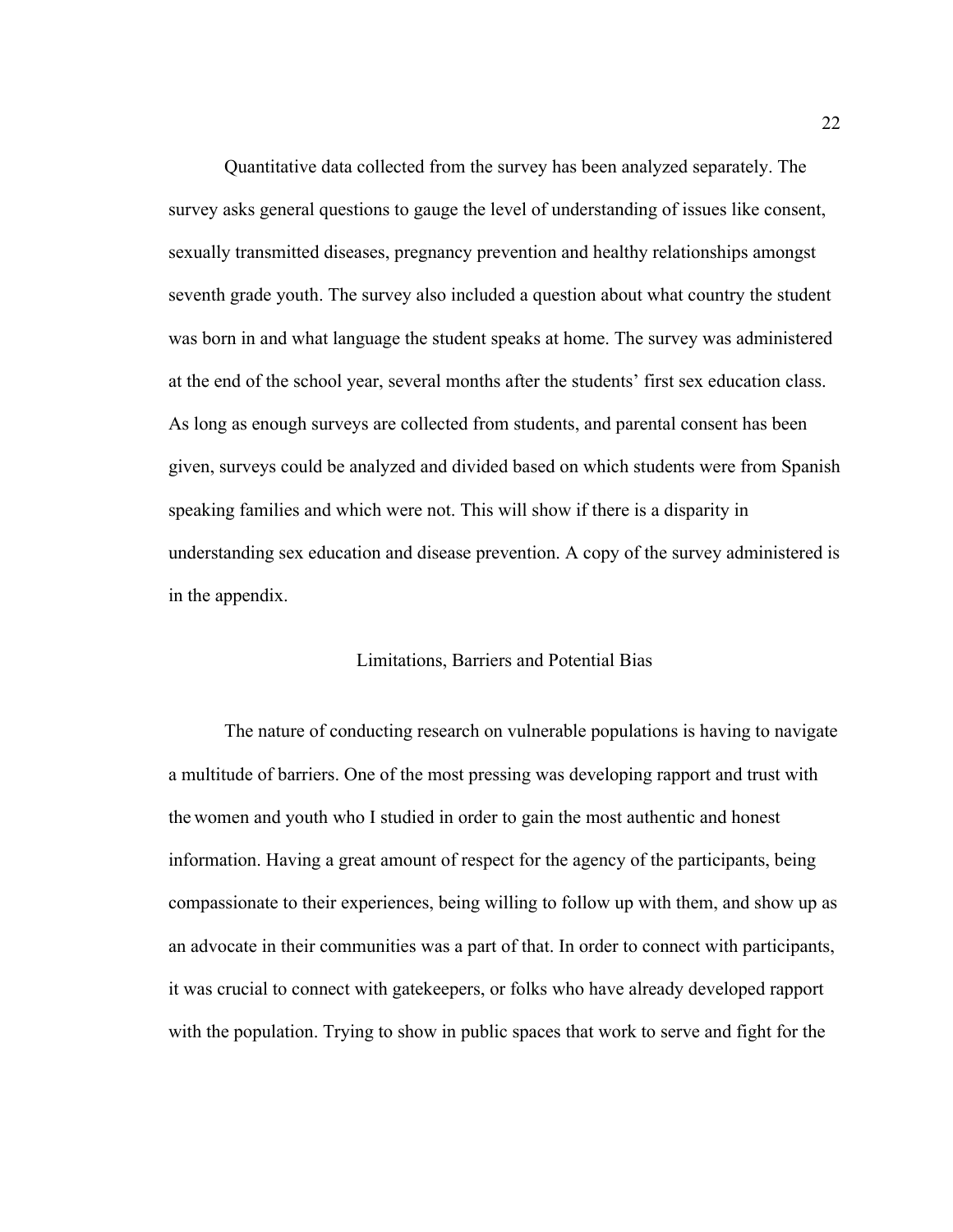rights of Spanish speakers was important for building trust and showing positive intention. I believe it is my own integration into this community, and my continued support, that has allowed me to connect with participants.

However, much of Humboldt County's Spanish speaking population remains isolated and disconnected from resources. Those who do not involve themselves with community events are harder to connect with. All of my participants were willing to speak to someone outside of their immediate community, about vulnerable issues such as sexual and reproductive health, social barriers to services, and even trauma. Even though many participants reported having had negative experiences, all of my recruitment was done through community resources, so all participants are at least somewhat connected to services available. This in some ways creates a selection bias in which the women most isolated are not sharing their experience.

The selection bias could also consider parenthood and economic accessibility. Many of my participants came to the interviews with their children, or I went to their houses because of lack of childcare. While childcare did appear as a barrier in the research, it wasn't mentioned frequently enough to require a full section. However, I spoke with many women who were willing to speak with me about their experiences, but due to their work schedules and time caring for their children, we were unable to find a time to talk. So lack of childcare did factor in as a barrier for participant recruitment, even if it did not stand out as a barrier in access to SRH care. The participants who did agree to share their story were often dedicated enough to take time out of their busy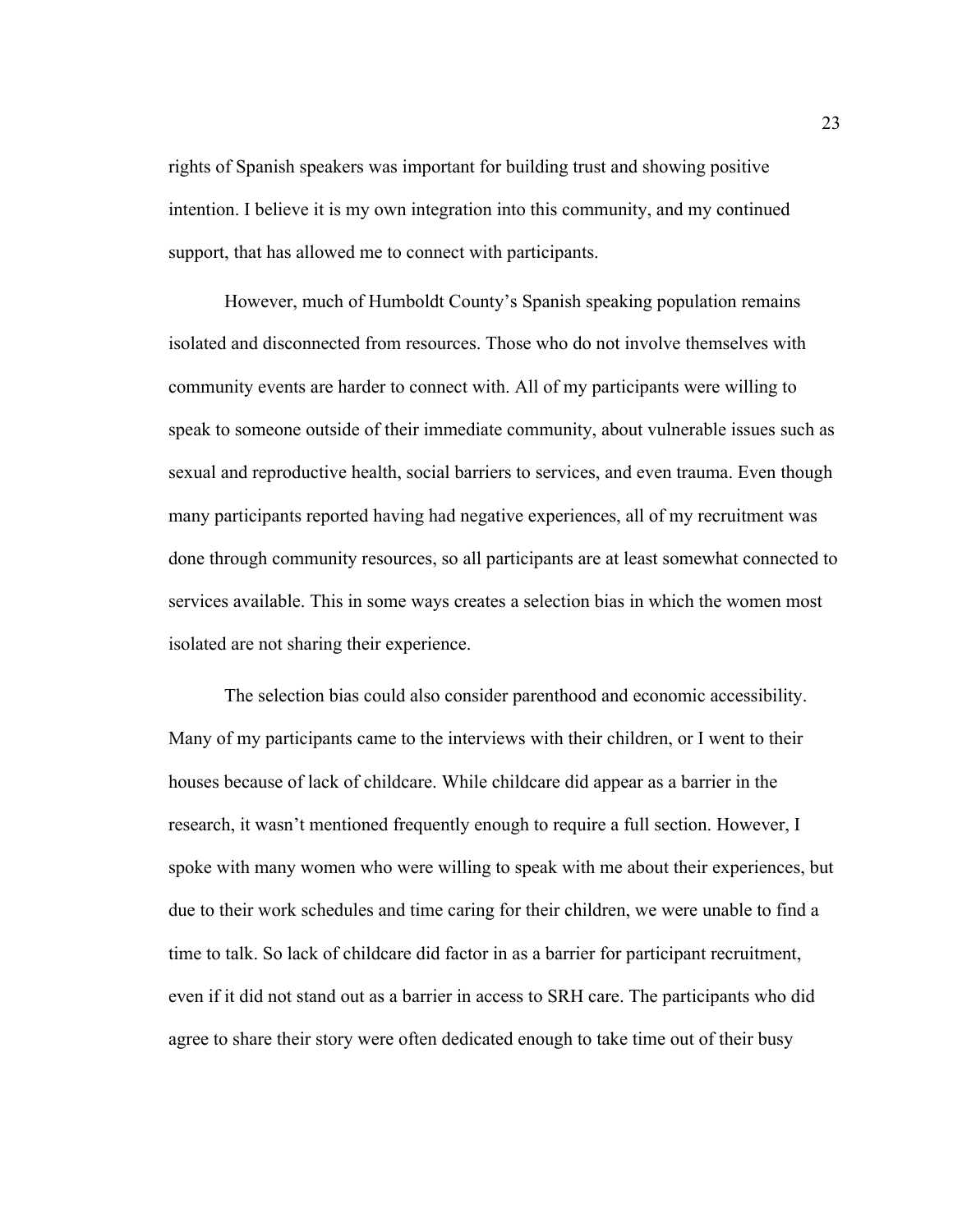schedules to find a time that worked for both of us.

In regard to gaining access to middle schools, I was lucky in that both the health educator, and the school administrators, were very receptive to my study and allowed me to survey their students. However, one of my greatest barriers was gaining parental consent forms. This problem arose because when working with a vulnerable population such as youth, it is necessary to have parents complete parental consent forms. This could have also have created selection bias based on youth whose families were not willing to have their children attend sex education class. And failure for parental follow through could mean that I would not have enough data would create a less complete idea of how youth feel about sex education and healthy relationships in their schools. This could especially run a risk in my particular study, as it pertains to families who speak Spanish in the home. If Spanish speaking parents don't have the ability to read in English, or they are not literate in Spanish, then parental consent forms will be a barrier specifically to this population.

This foreshadowed problem was mitigated by having the teacher assign extra credit to students who returned permission slips, and the administration making calls home to encourage students to sign it. However, out of the sixty students in the 7th grade class at Fortuna Middle School, only eighteen students returned their permission slips. While 42 students completed the survey, it is not ethical to include the data from those whose guardians did not submit permission slips. While eighteen surveys did provide a considerable amount information to reflect on, it is hard to gain statistical significance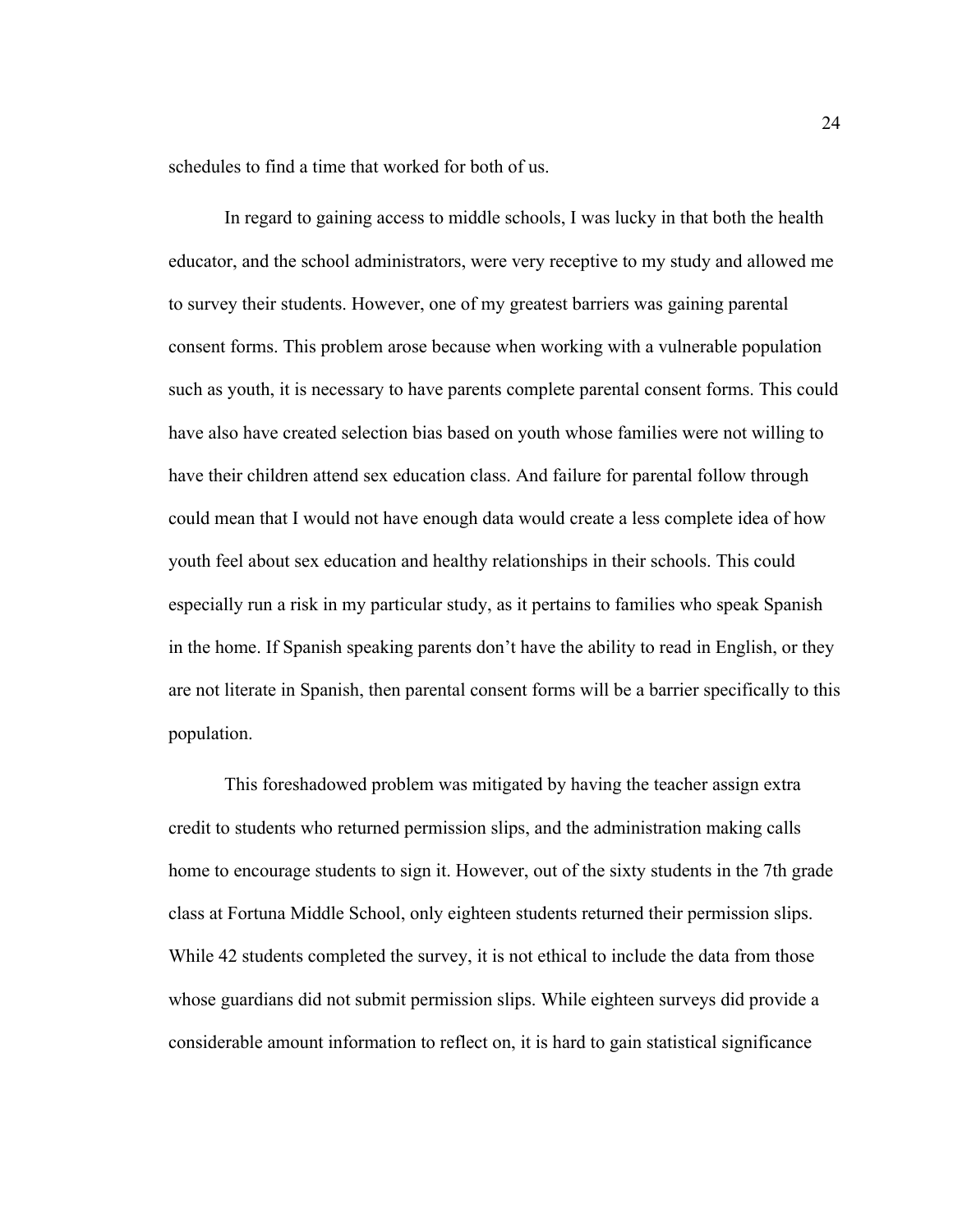with this number.

Despite having predicted these problems with my research, and doing my best to mitigate them, less than half of the students in the class had parental permission slips turned in. This will be discussed in more detail further into the paper.

One issue that I hadn't fully explored before conducting research was the way that the school system trains young minds to behave well and have the "right" answer. Youth in middle school are at a pivotal time in their development, which is why I chose to study them. They have not yet reached high school age, when many start to defy and resist what they have been told by adults. However, they are no longer children who base all perceptions of reality on what adults have told them. This dichotomy makes it interesting to understand their comprehension of sexuality and relationships, since it may not be on their own lived experiences. However, when taking a survey in a classroom setting, they may feel internally pressured to answer questions correctly in order to please an adult. They may also ask questions of their peers or the teacher. This came to light during the administration of the survey. Many students asked for help on questions that they didn't know, asked each other or the teacher. I stated to them more than once that only their thoughts were what was important, and that there were no right or wrong answers. However, when they have spent seven years in a system that may not encourage critical thinking, this is a hard idea to convey.

There also is a possibility that some of the questions were misunderstood and their answers were not consistent with their actual believes, especially considering that the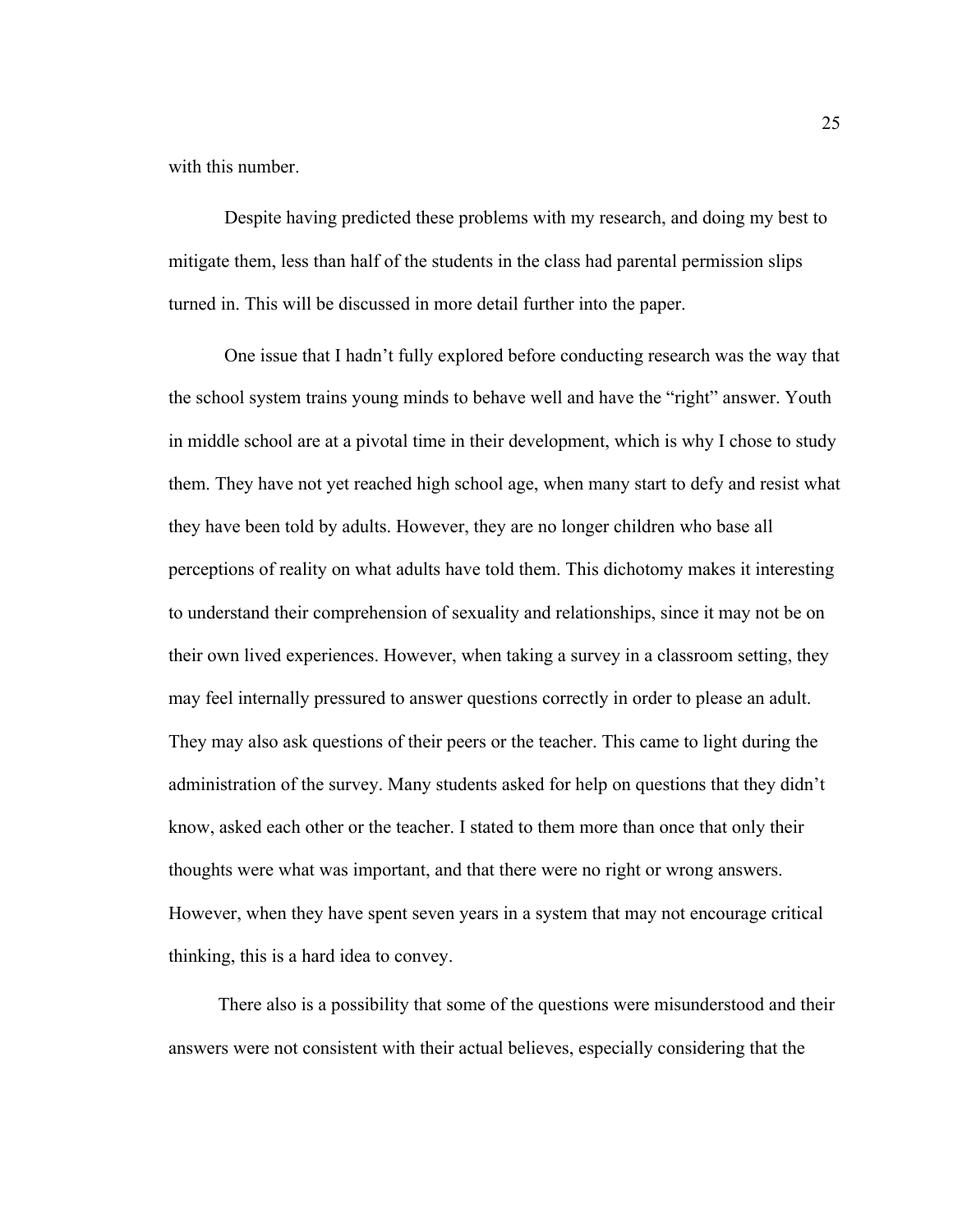research suggests that many students from Spanish speaking families may be behind in their English language development. This process could, on many levels, hurt the student. But this speaks to a larger structural issue of the ways in which public education exists. If students are answering questions in a way that they think adults will approve of, they may present as being more educated in the issues of sex education and healthy relationships than they actually are, signally to staff that they do not need further education on these issues. In a country in which lack of sex education is directly linked with higher rates of teen pregnancy, and 1 in 3 women are sexually assaulted during their time in university, being honest about knowledge and understanding is important. However, honesty is not something easily assessed by a quantitative survey. Since this is a structural issue, part of this has been impossible to avoid. Some of the questions ask the youth about their own perception, which has surely been influenced in every aspect of their lives. For example, one question to gauge the students' understanding of intimate partner violence is as follows:

5) If I have a relationship, it would be normal if my significant other: (Circle multiple)

- told me how to look and dress
- told me what I need to change about my looks
- cares about my hobbies and interests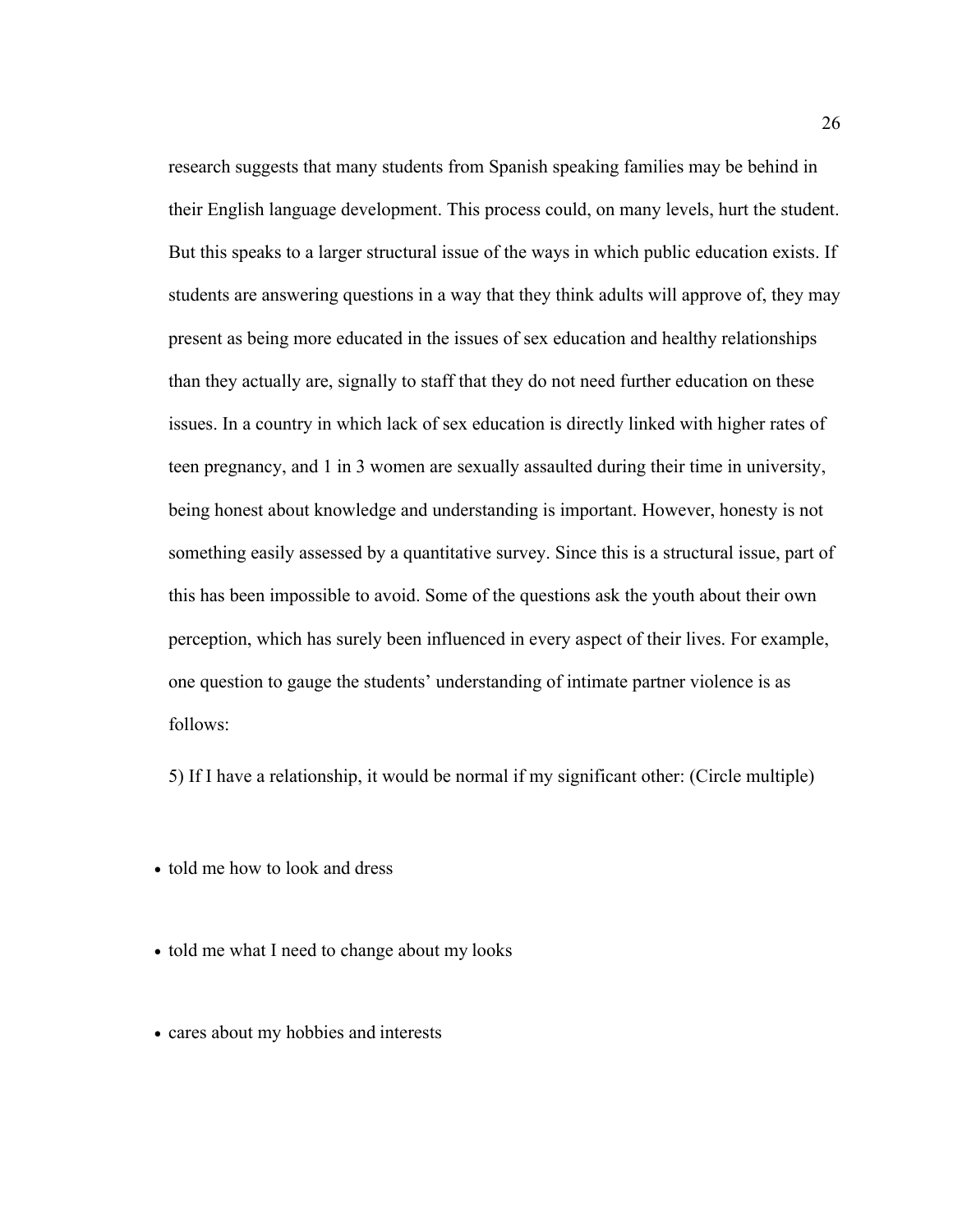- became friends with my friends
- expected me to have sex

Of course, as a researcher of SRH, I look at this and see the third and fourth answer as indicative of a healthy relationship, and the other three as not. However, this is my perception. Studying something like healthy relationships is incredibly subjective when considering many factors, such as environment, culture, preference and social upbringing. Analyzing this data has been done in a way to be cognizant of this. Regardless, the goal of this question is to explore youth's understanding of healthy relationships in a way that is subjective and isn't leading.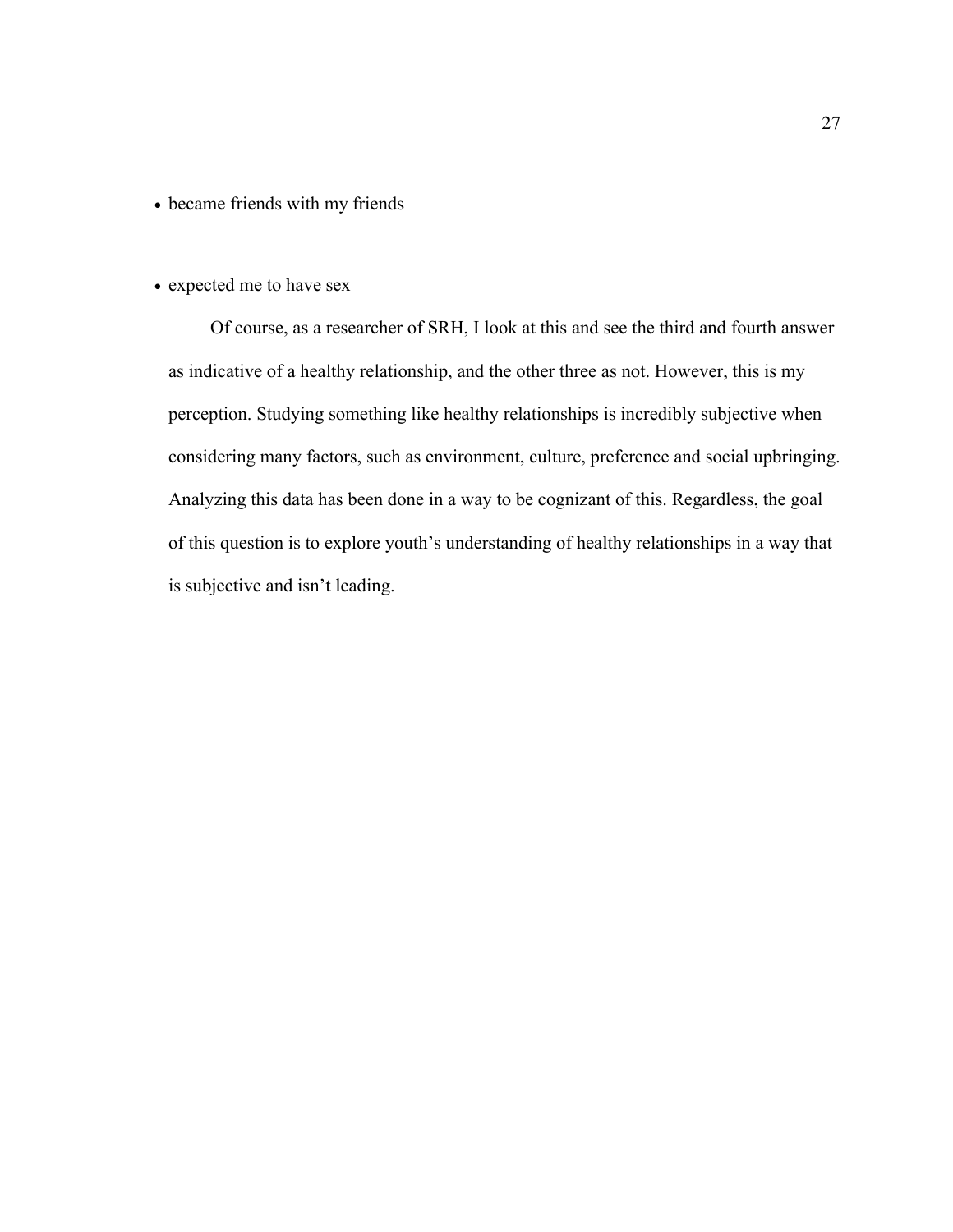#### RESEARCH FINDINGS

Because this study looks at two different populations, using two different research methods, the research findings chapter are divided into two separate sections. The first will explore the narratives and quantitative data regarding the  $7<sup>th</sup>$  grade students at Fortuna Middle School, what they are learning in terms of sex education, and their own responses to cultural norms on sexuality and relationships.

The second section looks at qualitative research of adult Latina migrants and their experiences with SRH care access, through personal narratives and observations in community spaces.

# Cultural understandings of Sex and Relationships in Eel River Valley Youth: The Classroom Environment

Health Educator Kelly begins each of her lessons on sexually transmitted diseases with the same opening question, "If you want to have sex with another person, you need to get She puts her hand to her ear, and some of the students collectively call out "Consent!"

Kelly works for a local sexual and reproductive health organization which is responsible for teaching sex education in 54% of Humboldt County schools. In Fortuna, she teaches at Fortuna High School, Fortuna Middle School, Eel River Community School and Redwood Preparatory Academy. For many of these seventh-grade students, Kelly's class will be their first on sexuality and sexual health. The environment is very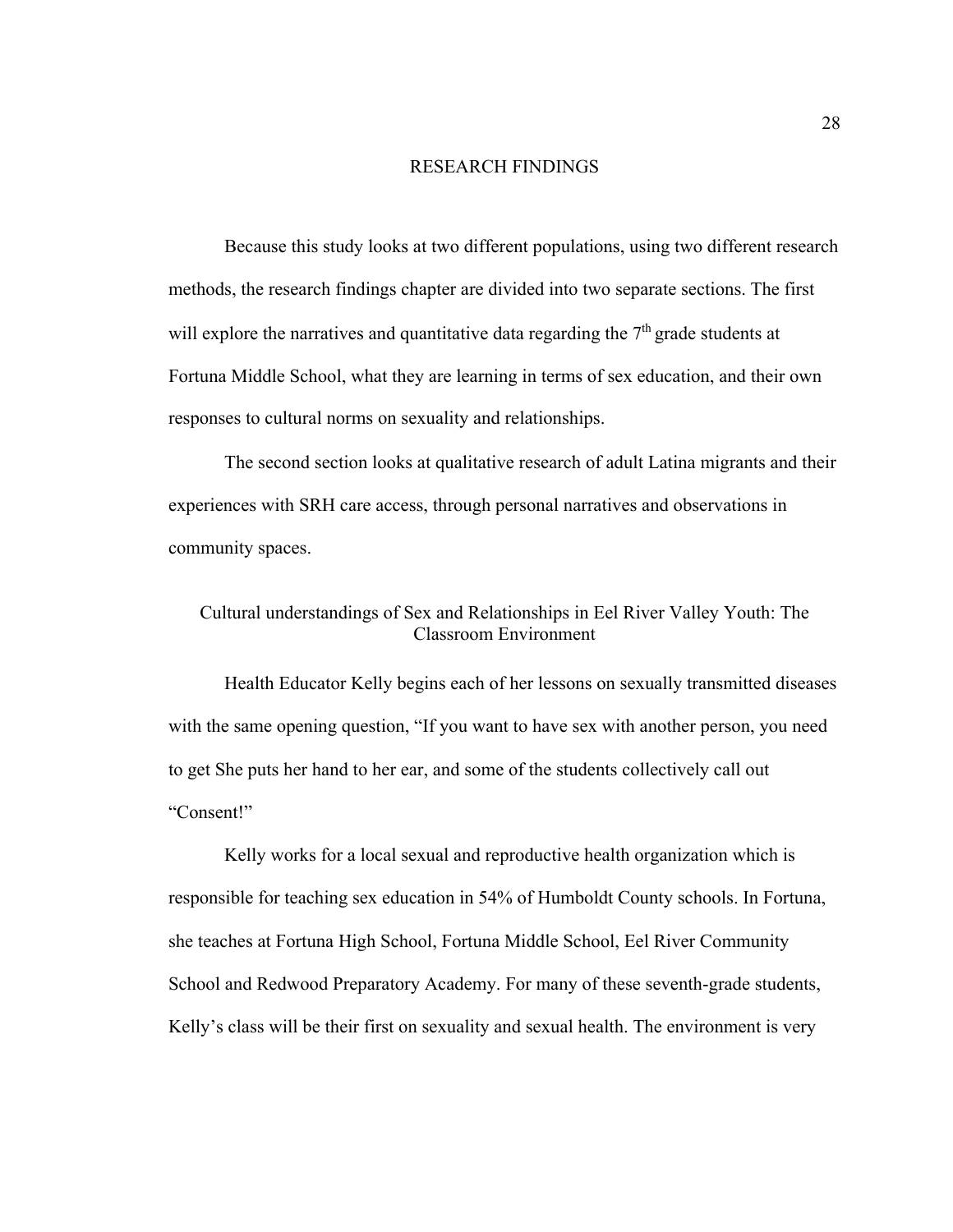open and supportive, with the students given permission to write in anonymous questions, and the language in the classroom is non-gender specific to make all students feel included.

The title of the class on this particular day is "How to properly use condoms and protect yourself against STIs". Kelly demonstrates with a model penis how to put on a condom, going over the ways to check if the condom is still functional and safe to use. She also talks about using dental dams for oral sex. The class is quiet, with only a few students giggling, and many watching with wide eyes of interest.

"Any questions about the process?" she asks. The students are silent. Finally, she asks the class, "So what do you do if the condom breaks?"

After a short pause, one student says that you should tell the other person. Kelly then explains that if the partner is female, and not on birth control, she could become pregnant. She asks the class what she should do.

A female student chimes in "The day after pill."

After discussing these birth control options, the topic goes to sexually transmitted disease. Kelly asks the students to list out names of infections they have heard of. *Herpes! Chlamydia! AIDS!* The students shout out. Kelly begins to explain the difference between HIV and AIDS, what it does to the immune system and how it spreads.

"Someone can make out with, hug or play basketball with a person who is HIV positive, without any risk of the disease being transmitted."

Kelly lists on the board the STIs that the students didn't guess: gonorrhea,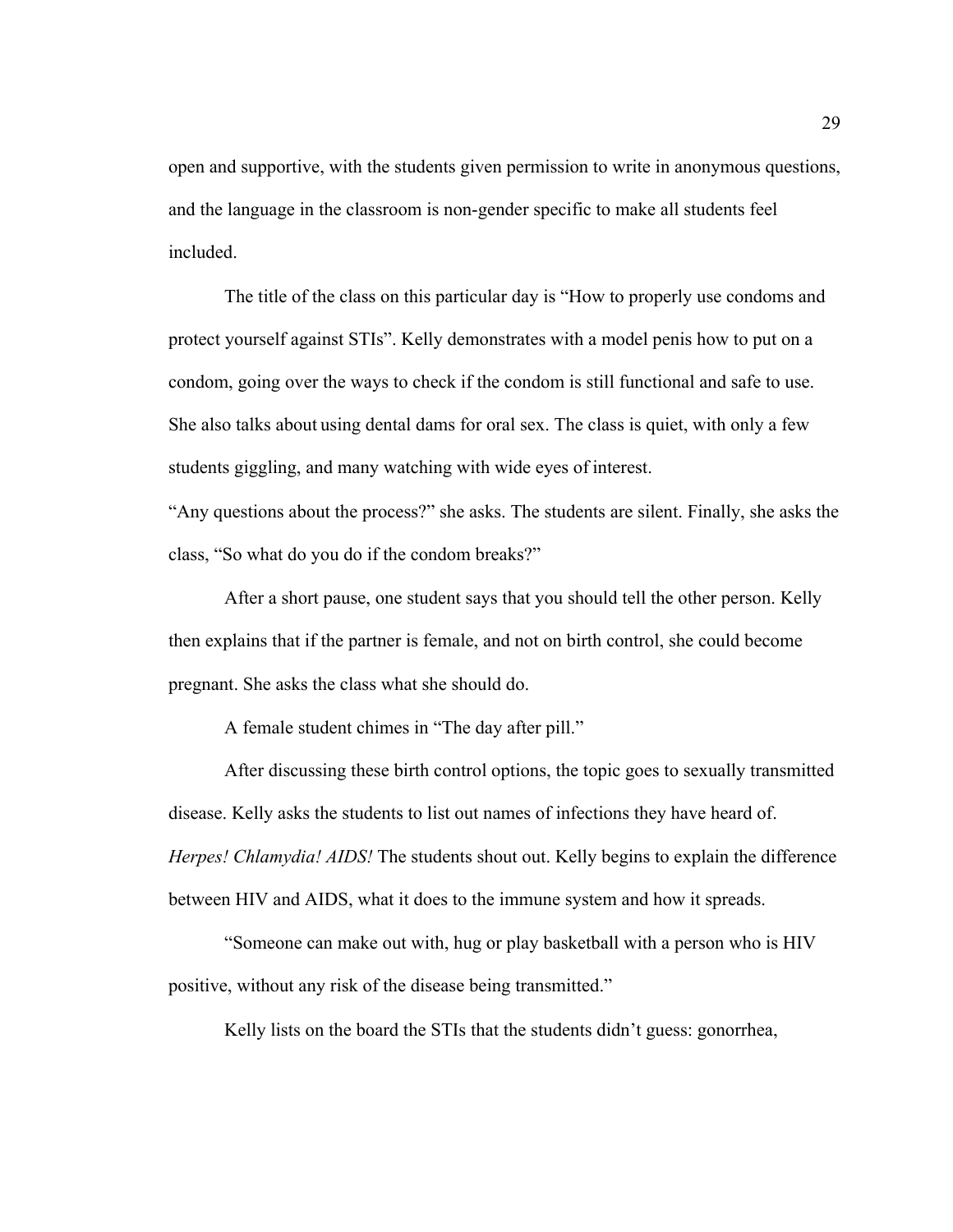syphilis, hepatitis and HPV. The creativity, insight and engagement that the sex education classes provide isn't just due to Kelly's skill and passion she brings to her job, it is also part of the California Education code, which mandates comprehensive, medically accurate sex education, including education on consent and HIV. [http://www.cde.ca.gov/ls/he/se]

### Spanish Speakers in the Classroom

Just over half of Fortuna Middle School 7th graders speak Spanish in the home, with more than 35% being classified as English Language Learners [ELL] \* in 2017 [ EdData 2017] This is almost double from the 2011-12 school year, when the percentage of English Language Learners was just under 20%. According to the data collected from the California Department of Education, only one of the 56 students who finished the school year spoke a language other than English or Spanish at home, so it can be deducted that children of Spanish speakers families account for the increased need for ELL support. In addition, Fortuna Middle School is classified as a Title 1 school, with nearly 80 percent (77.7) qualifying for free and reduced-price meals.

With the influx of Spanish speaking migrants coming to the Eel River Valley, FMS has made an effort to adjust to the needs of the population. State funded programs like Talent Search are able to provide support for youth who are from low income families in which neither parent finished college. The majority of the students in this program are from Spanish-speaking families.

Jorge Ambry began working at FMS conducting study skills and college prep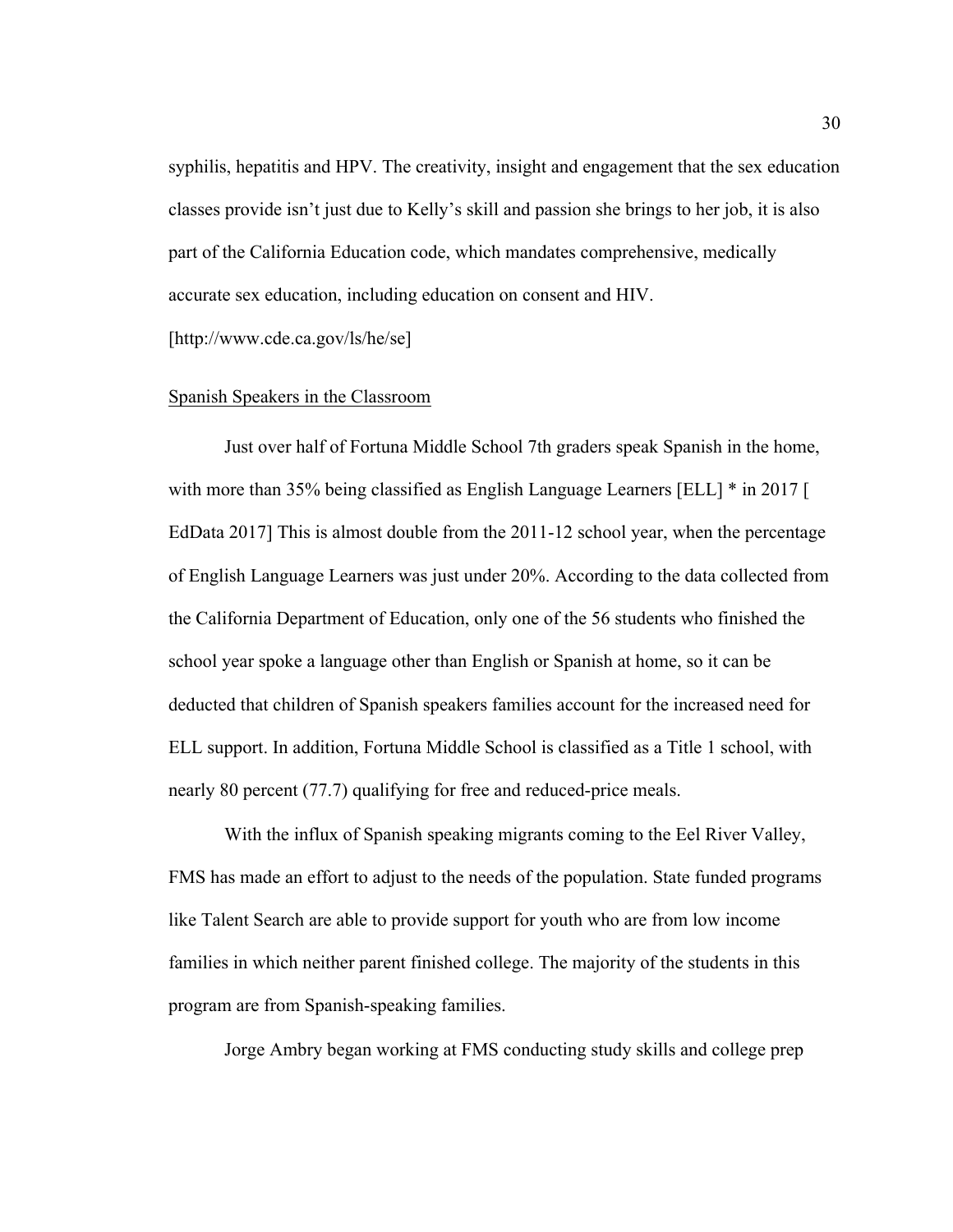groups with the students signed up for the program. In his 7th grade class, he works with nine students. The small size allows him to get to know the students individually, and learn about their individual interests. The students are engaged and have lots of ideas during a class about higher education and what is best to study for the job you would like.

"How did you get your job?" a few students ask during his presentation. He explains that he has a bachelor degree, and wanted to get a Masters so he could teach, but needed a few years to work and pay off some school debt. He explained that he came from Southern California, and like all of the students in the program was a firstgeneration college student. Like many of his students, he came from a Spanish speaking family. Jorge later mentions that was one of the reason the school hired him- because he was someone who had a similar experience to the students in Talent Search, and he had a comprehensive understanding of the barriers that they were facing. For this, he is able to empathize with where his students are coming from, and connect with them based on their shared experiences.

In contrast, Kelly is neither bicultural nor bilingual. She says that during her time working as a health educator, it has only been in the last year that she has been aware of groups of students whose English was so limited that they needed a translator. Having some knowledge of Spanish herself, and with the help of bilingual staff, she has been able to translate some basic activities when needed, but lacks the ability to give a class in Spanish.

"I had another experience in a very rural school with a Spanish-only speaking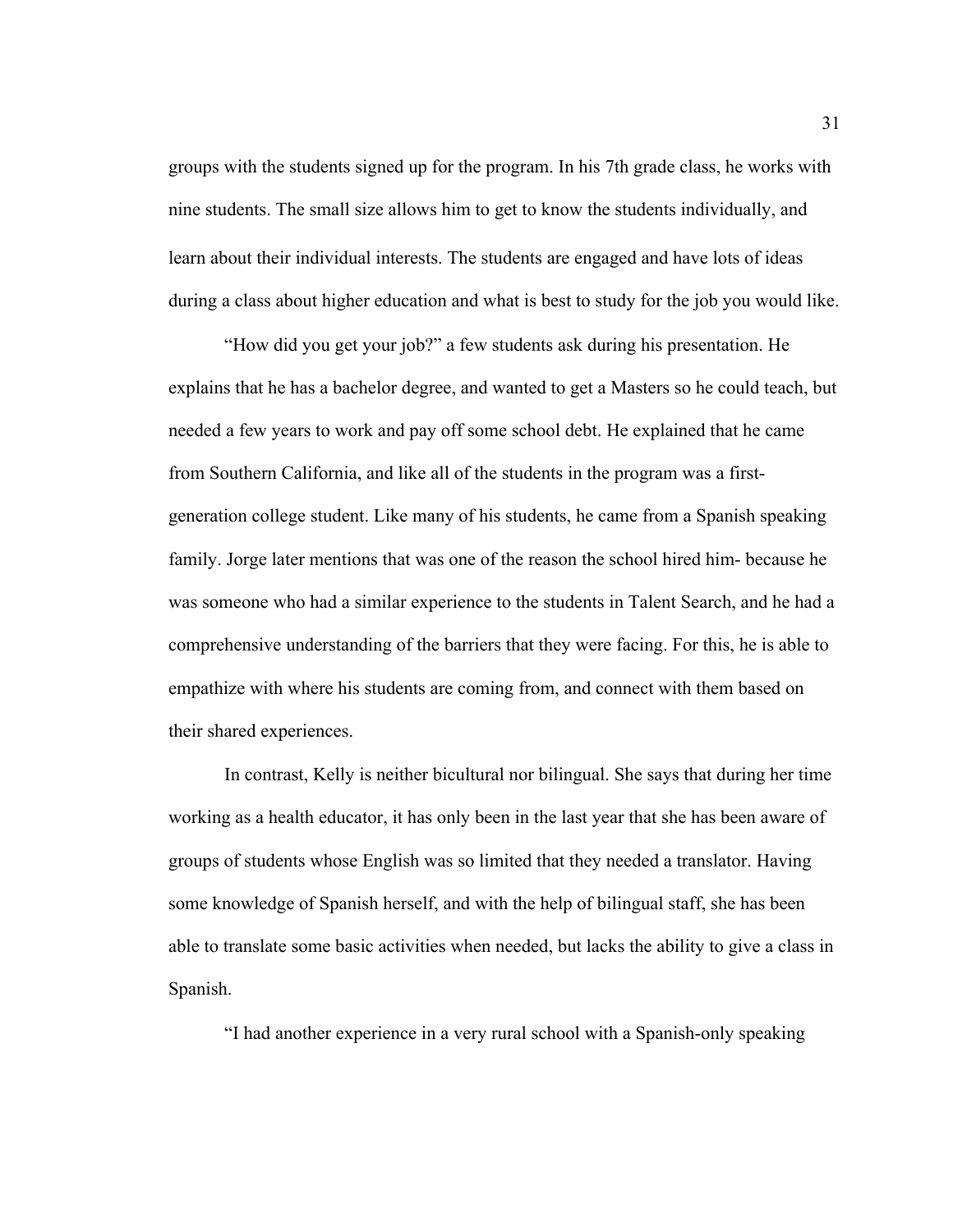student who arrived at school the day before my sex ed classes started. There wasn't a professional translator, so the teacher asked another Spanish speaking student to translate for the new student. However, the other student didn't seem to be comfortable doing this, because he promptly sat on the other side of the room."

"I think the teachers' request, though made out of a lack on the part of the school and the last-minute nature of the situation, singled out this student in a way that was uncomfortable and potentially felt discriminatory. Like, why do I have to do this job?" Kelly ended up bringing Spanish language pamphlets about the material she was presenting the next day, but she knew this wasn't nearly enough.

Humboldt County's sex education program includes a peer based theatre group in which students from a variety of schools throughout the county audition to be part of it, and get to write their own skits about teen health and relationship issues that they feel are important within their specific schools and communities.

The topic for another class was bullying. The peer health educators along with Kelly begin to define bullying and discuss different scenarios with the class. After the demonstrations are done, the students get into four groups, each with a different scenario. Their task is to come up with a solution, or an intervention, in a situation where someone is being bullied. The class erupts in discussion in their small groups, and the peer educators begin circling the room for questions or help.

One group of five boys begins talking in Spanish, repeating the scenario to each other. A couple of the boys don't seem to understand the lesson. The scenario is that two girls are holding hands, and someone is calling them names. One of the boys is clearly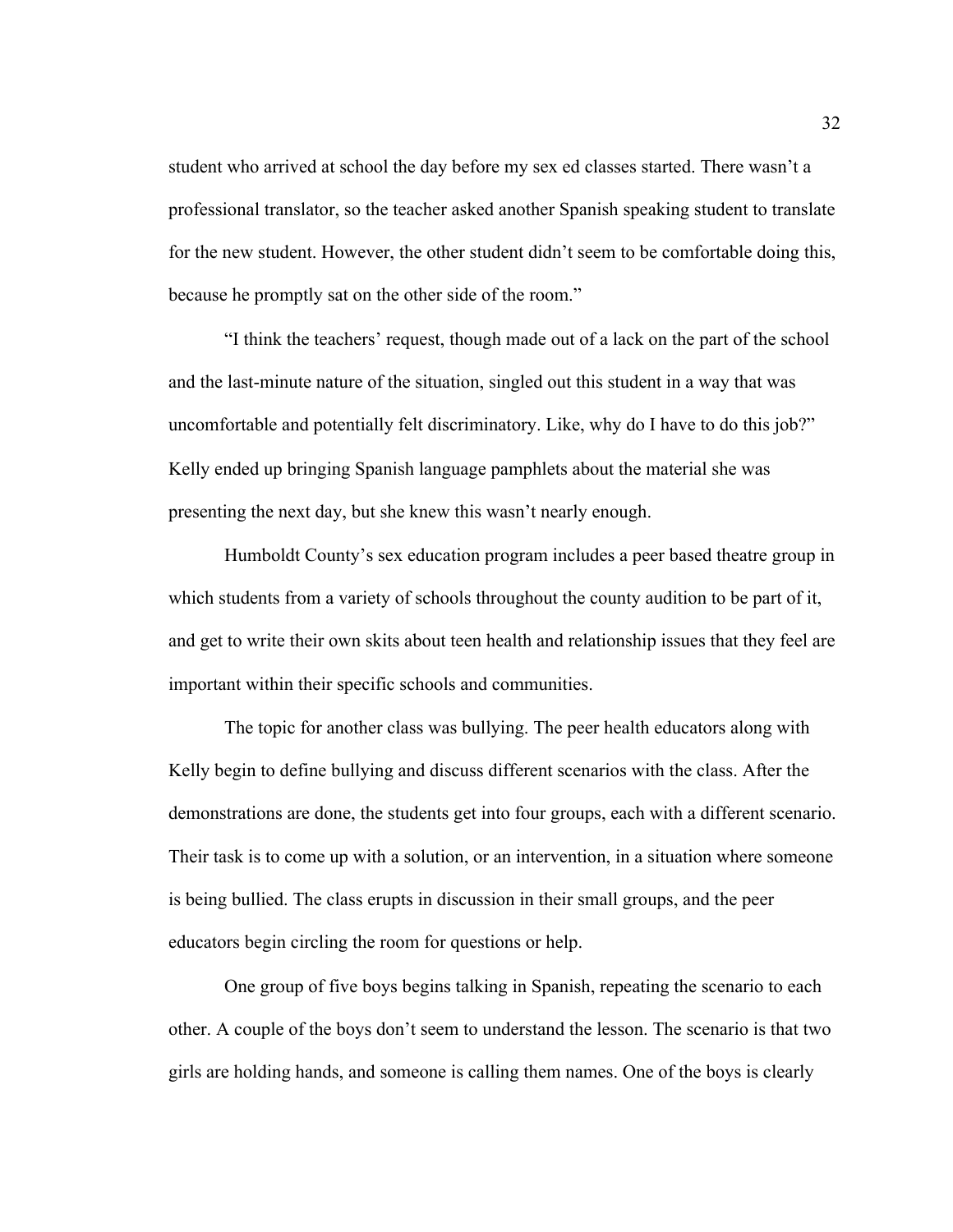not a Spanish speaker, and he looks around at the other groups as if uncomfortable. The Spanish speaking boys seem confused and grow more silent, until one of the youth educators walks over to talk to him. Most of the boys seem to have no problem communicating in English, but a couple of them go silent. In a school where 35% of students are still classified as developing their English language skills, students who may appear as perfectly fluent may actually be misunderstanding parts of their lessons on a regular basis.

After observing sex education classes and Talent Search groups, I designed a survey to gauge the level of understanding the youth had of healthy relationships and sexuality. [Appendix 1] The survey was not given to assess the efficacy of the sex education class, but rather to gauge the retention of information between two subgroups. The survey was based off of many questions and themes that the sex educators gave to the students for pre and posttests.

As anticipated in foreshadowed problems, in the two classes of 42 students where the surveys were handed out, many students raised their hands to clarify the right answers. The students were told that they were only supposed to put what they thought. Some students talked and completed the surveys together. In the end, only 18 surveys were usable due to lack of parental consent forms. These 18 surveys were categorized by youth who grew up in English speaking homes, and youth who grew up in homes where Spanish was spoken. Many of the Spanish-speaking youth indicated that they also spoke English in the house. Due to the rampant fear of deportation in Fortuna that will be discussed further in this paper it was preferable to ask what language the youth spoke at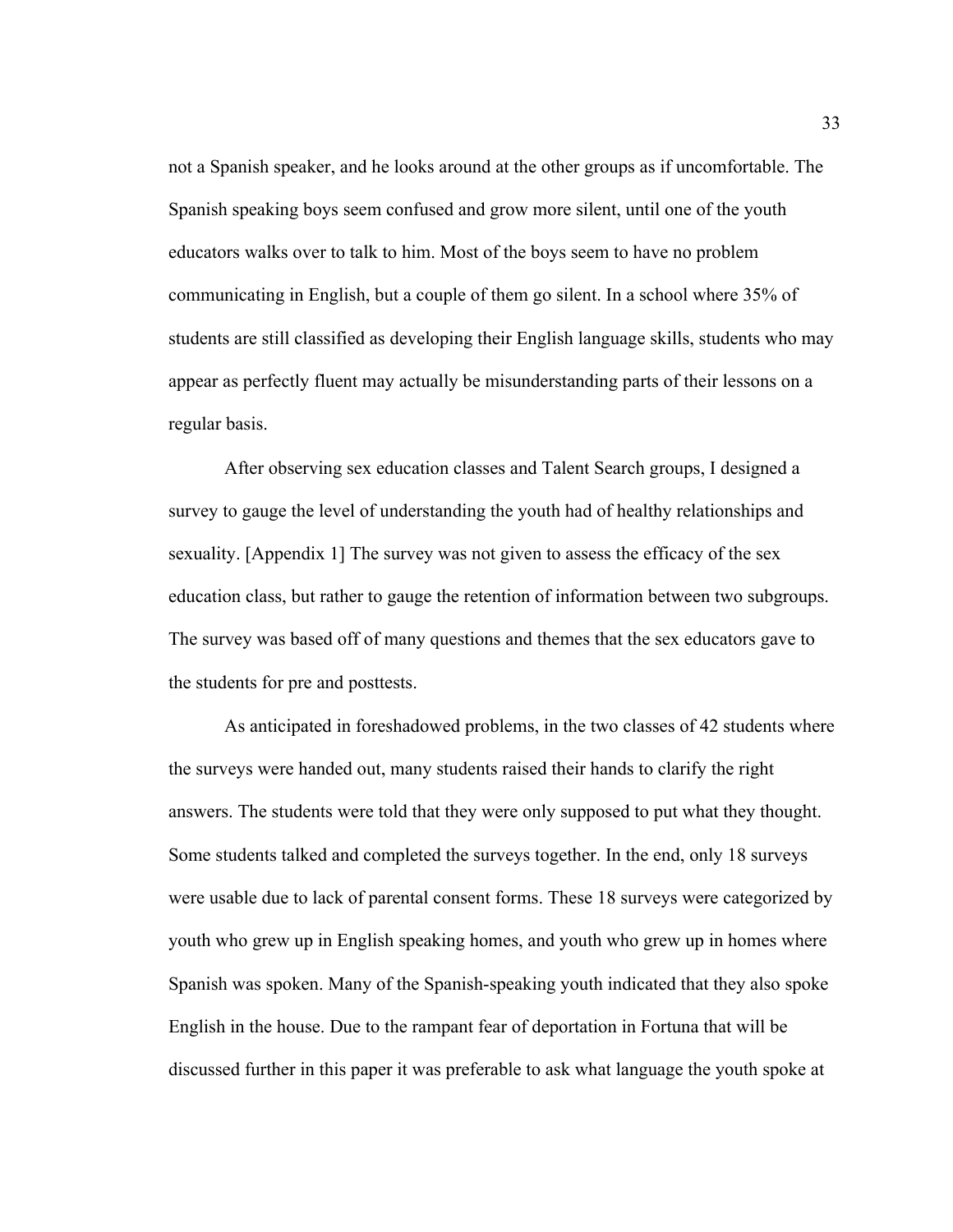home to where their parents were born.

Luckily, of the 18 parental forms returned, an equal number of nine of each were available to be analyzed. While 18 out of the 56 students who took the sex ed class is too small a population sample to reach statistical significance, several questions stood out as particularly illuminating, and researchers who have spent time with the data believe that had there been more usable surveys, statistical significance would have easily been reached.

### Healthy Relationships

When looking at attitudes about relationships, answers and perspectives are more subjective than when discussing sexual health and disease transmission. Because of this, it is possible to see more of a reflection of sociocultural understandings and values,



Figure 1: Where have you learned about sex and relationships outside of the class?(m=18)

whereas in questions about sexual health, the answers speak more to learning style and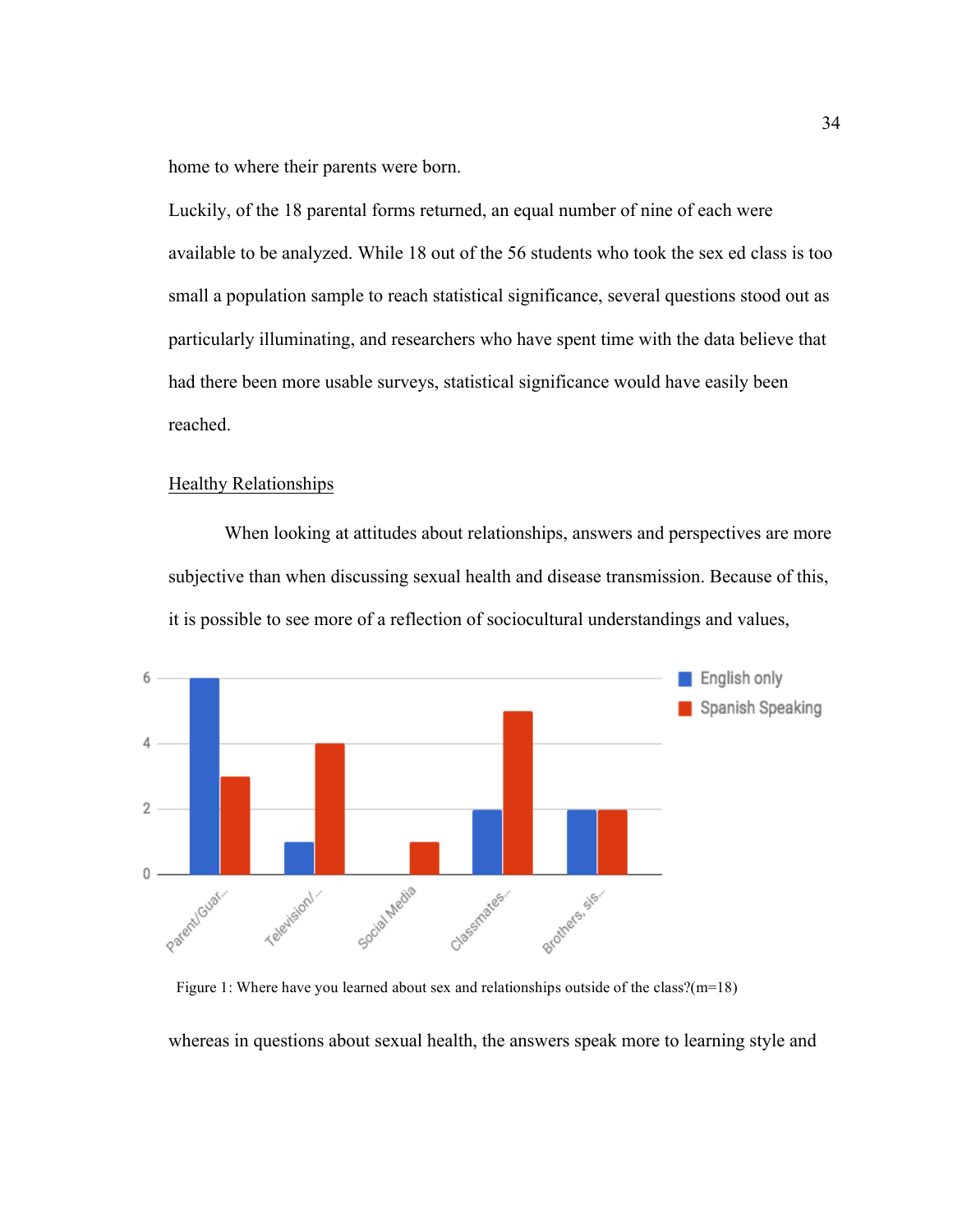understanding.

In Figure 1, students were asked where they had learned about sex and relationships outside of the classroom. The question was labeled as "mark all that apply" and all students listed at least one option, so the maximum possible for each option would be nine. Of English only students, 67% indicated that they had talked to a parent or guardian about sex and relationships, while half the amount (33%) of Spanish speaking youth indicated the same.

However, 44% of Spanish speaking youth reported learning about sex and relationships from television and movies, while only one English only student (11%)



Figure 2: If my girlfriend/boyfriend was jealous when I spent time with other people, it means that they love me  $(n=18)$ 

indicated the same. Spanish speaking youth also were more than twice as likely to learn from classmates and friends (56%) than English speaking youth were (22%).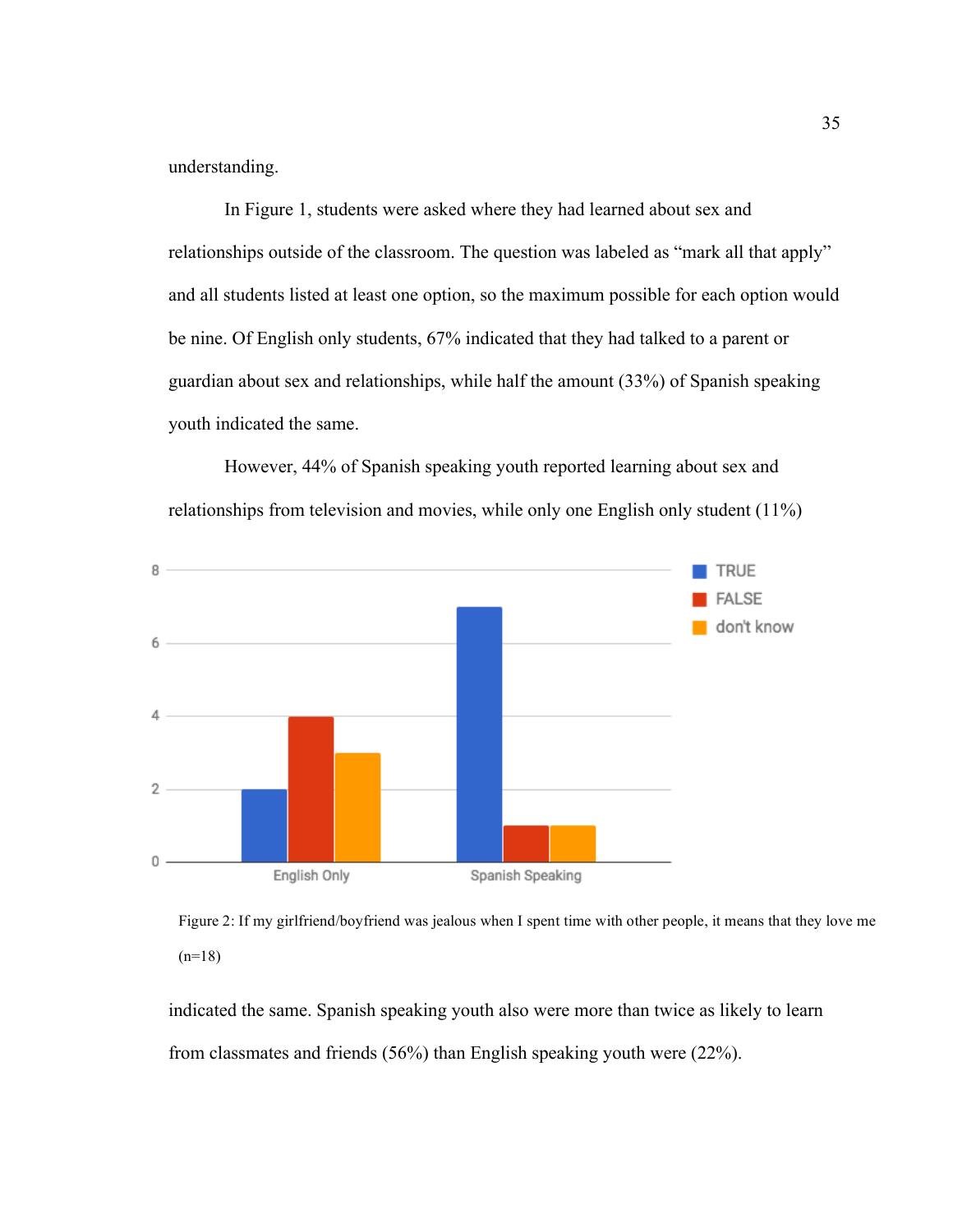In much of the mainstream media, the image of a jealous partner is often correlated with passion, love and desire. This can be a confusing message to young people who are at the beginning of their dating experiences. Considering Spanish speaking youth were more likely to learn about sex and relationships from television or social media, this could have a correlation.

Defining a healthy relationship is not as black and white as the prevention of sexually transmitted infections. In reality, a healthy relationship often means two (or more) people negotiating and figuring out their own needs and boundaries, and what they need for themselves. However, the appearance of jealousy in relationships can often lead to controlling behaviors, emotional manipulation and even intimate partner violence. [Park 2016] It is not surprising that for young people, this is a confusing issue.

Students in both cohorts had challenges answering this question. But the difference between the Spanish speaking youth and the English only youth is quite notable. Of the Spanish speaking youth, 78% have identified jealousy as a sign of love, and only one student believes that it is not. For English only speaking students, only 22% believed that jealousy was a sign of love. However, a third of English only students were not sure one way or another (33%).

In Figure 1, we saw that English only youth were much more likely to learn about sex and relationships from their parents or guardians, while Spanish speaking youth were more likely to learn from television or movies. The unknown variable is that we don't know what messages they are receiving. It is possible that the youth watching television could be watching educational programs promoting healthy communication, and the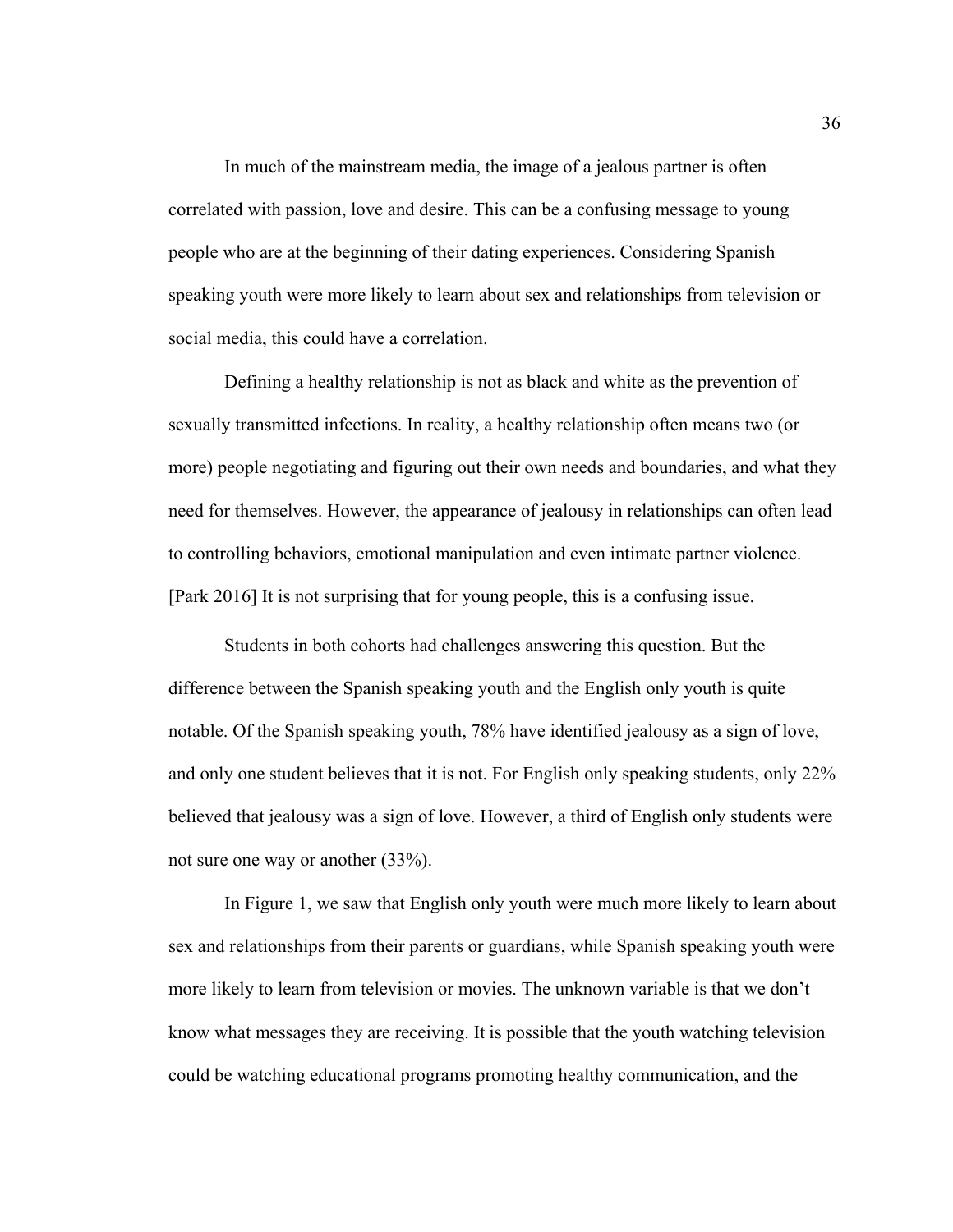youth who have an adult to talk to could be learning unhealthy relationship skills. However, when considering the images of sex and relationships in current media, it's likely that those without trusted adult insight, only learning from television, would have a more negative view of sex.

However, a later question asks the participants if they have a trusted adult in their life who they can ask about sex, relationships, pregnancy prevention and STIs. The majority (83%) of the total 18 students indicated that they did. Only one student (Spanish speaking) said that they did not, while no English only stated they did not, but two indicated that they weren't sure. It isn't clear what adults the Spanish speaking youth can trust with these questions, since so few of them indicated that they had talked to a parent about these issues. One of the most positive outcomes on the survey was the acceptance



Figure 3: If my friend told me they had feelings for someone of the same gender, it would not change my friendship with them. (n=18)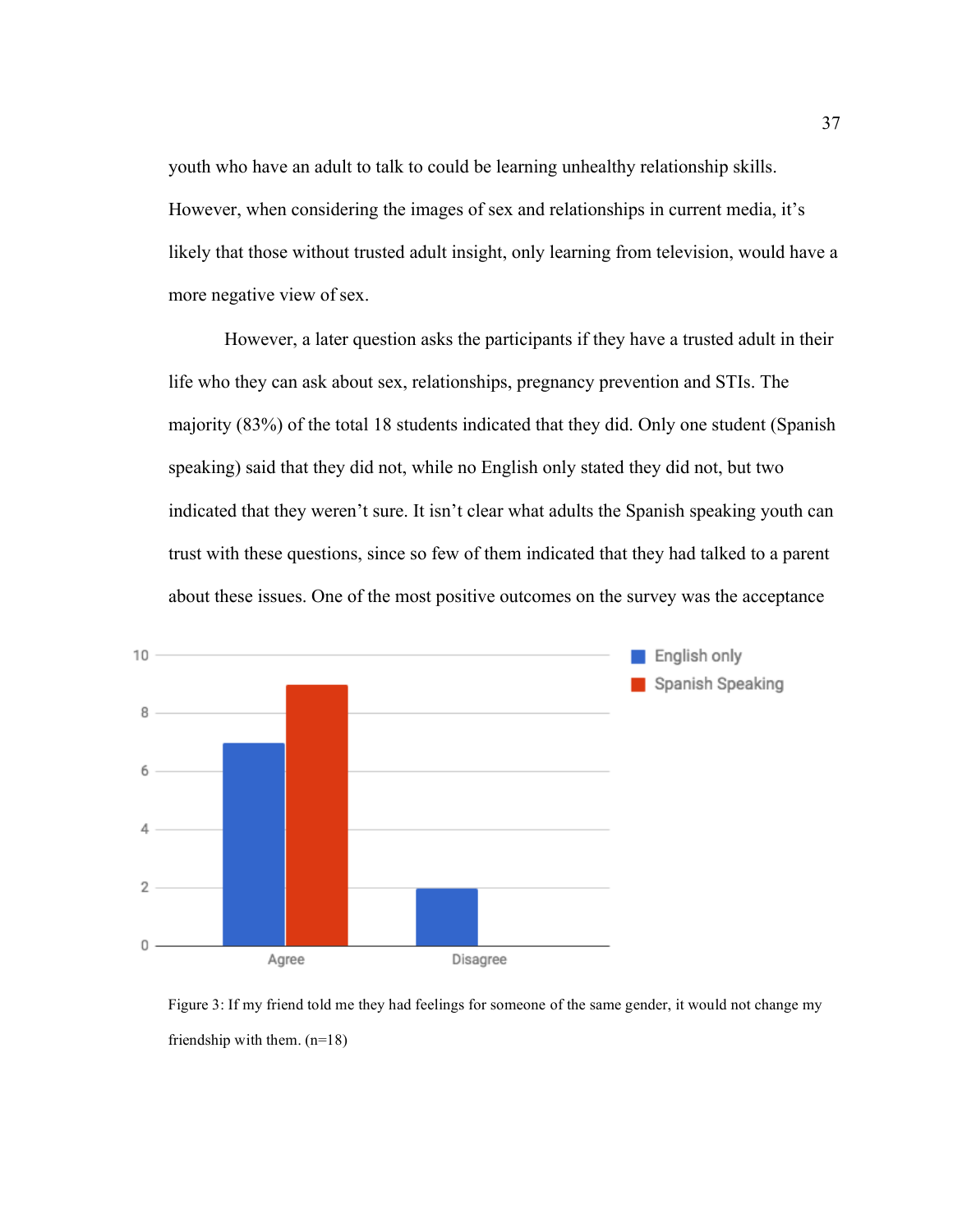of LGBT/queer youth.

In Figure 3, we see that the vast majority of students don't hold negative or homophobic towards LGBT students (89%) or at least they feel that they would be accepting if a friend came out to them. This is a powerfully positive statistic that if relatively universal, could change health outcomes for adolescents, as nearly one third of LGBT identified teens have reported attempting suicide, and more than a third say that they have been bullied at school [CDC 2017] [https://www.cdc.gov/lgbthealth/youth.htm]

In addition, 100% Spanish speaking youth said that they would not alter a friendship with a friend after they came out, while all but two English only students (75%) indicated that they would also support their friend. The reason for which more Spanish speaking students expressed support for LGBT students could have many variables. It could be interesting to further study the television shows and movies that youth are watching. Since more Spanish speaking youth are getting their messages about sex and relationships from television, this could have some correlation.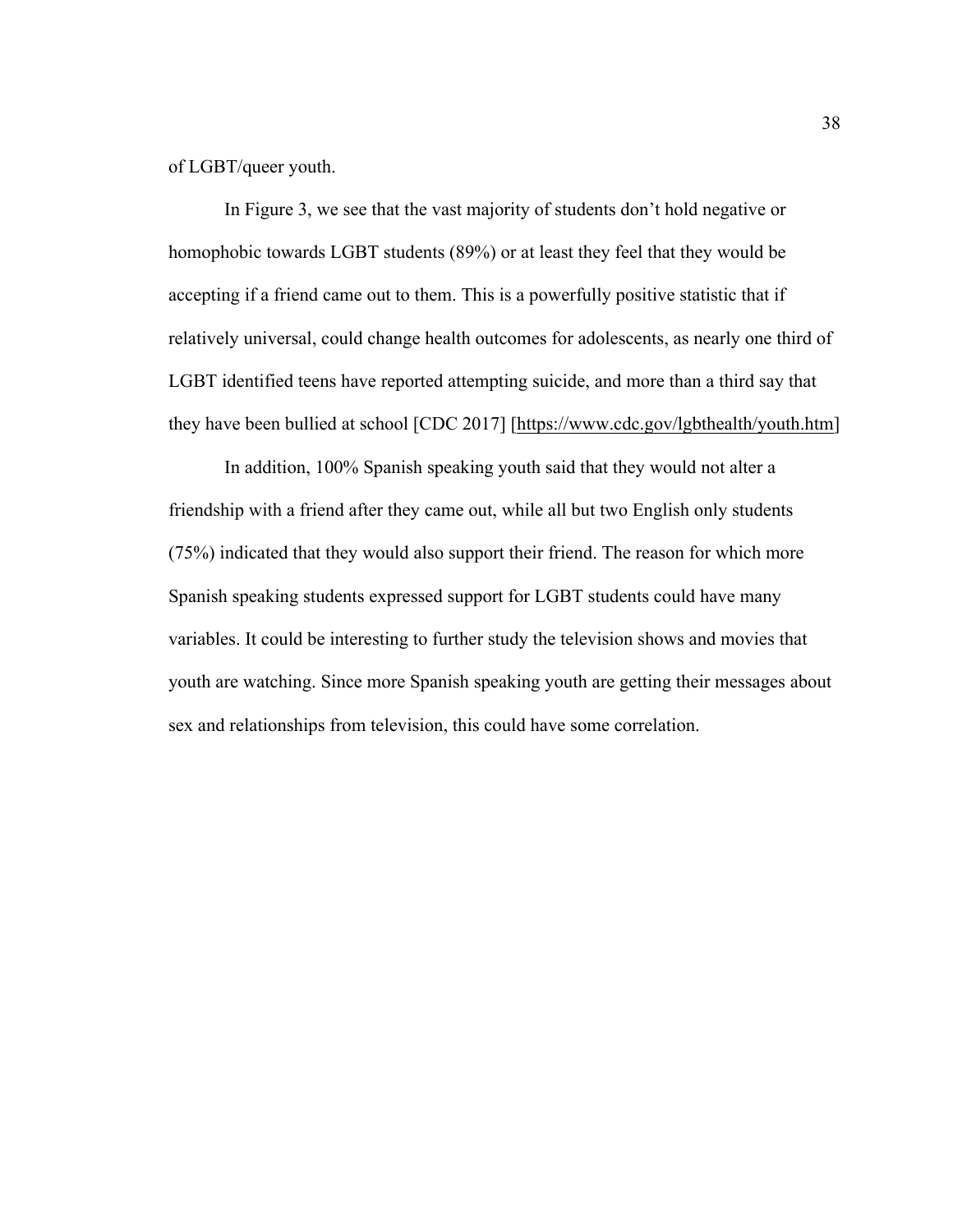

Figure 4: If I have a relationship, it would be normal if my girlfriend/boyfriend... (n=34)

In Figure 4, participants were able to mark all that applied. All 18 students marked at least one answer. Beginning with the positive, all students indicated that in a healthy relationship their partner would care about their hobbies and interests. In regard to thinking that their partner becoming friends with their friends is healthy, 78% of Spanish speaking youth and 67% of English only youth agreed.

However, for the other options, which were considered traits of unhealthy and/or potentially abusive relationships, three separate students stated that they thought they were healthy. When broken down differently as it is in Figure 4.1, we can see that Spanish speaking youth are far more likely (33%) to see controlling or abusive behaviors as part of a healthy relationship. When considering that 78% of Spanish speaking youth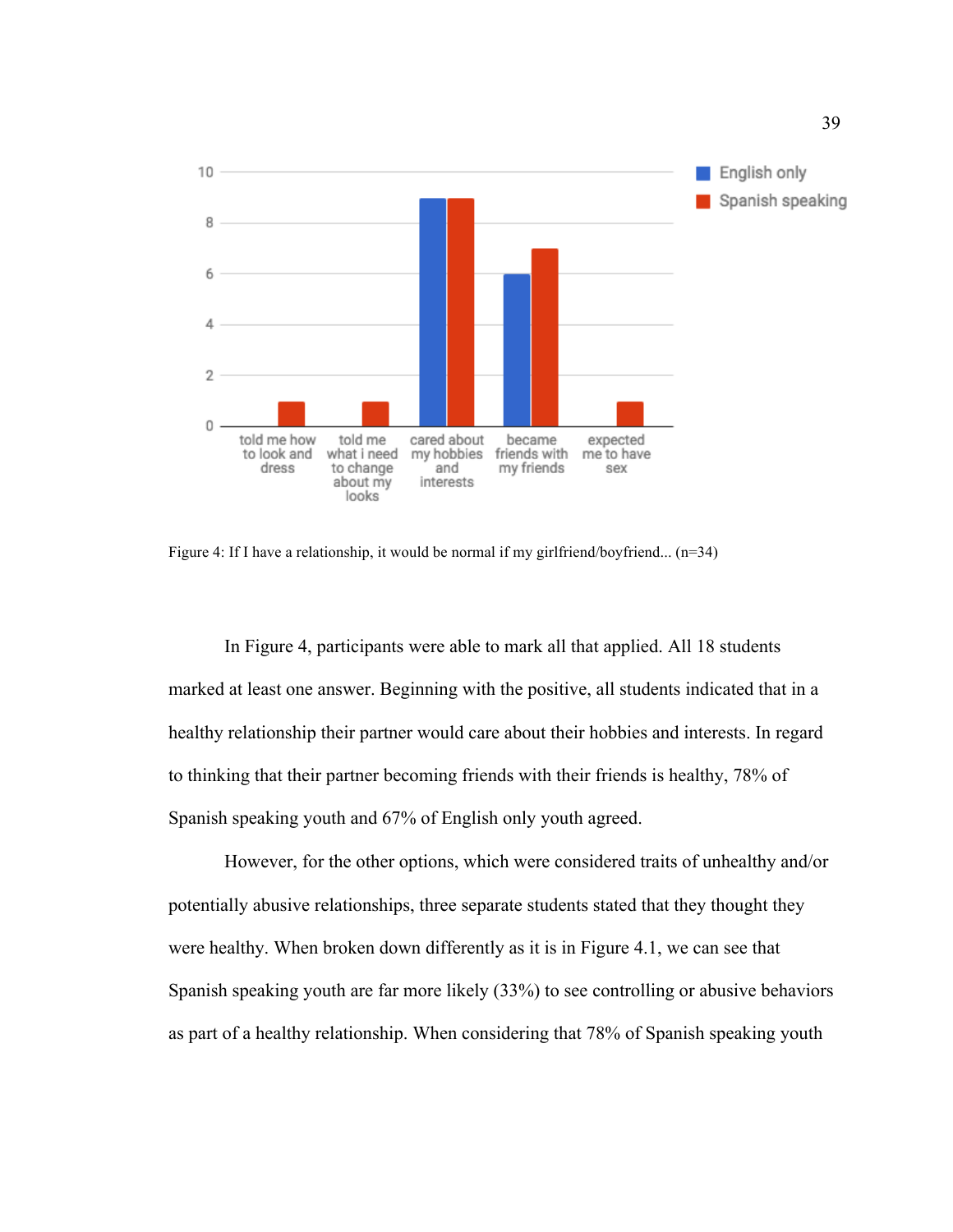see jealousy as an indicator of love, this shouldn't be surprising, but is very illuminating in the way that it shows a disparity in understanding healthy manifestations of loving



Figure 5: Healthy and Unhealthy Relationship Indicators (n=18)

relationships.

### Sexual Health and Disease Prevention

California is well prepared to have comprehensive sex education because the school system is required to provide information that is medically accurate. Only 24 states are mandated to teach both sex education and HIV prevention, and 20 of those specify medical accuracy. [NCSL 2016] However, only one person for the whole state of California is responsible for the regulation of these mandates, and in Humboldt County, a number of schools have no known curriculum on file for sex education Kelly's classes include five class sessions, each one focused on a different, age appropriate topic. One of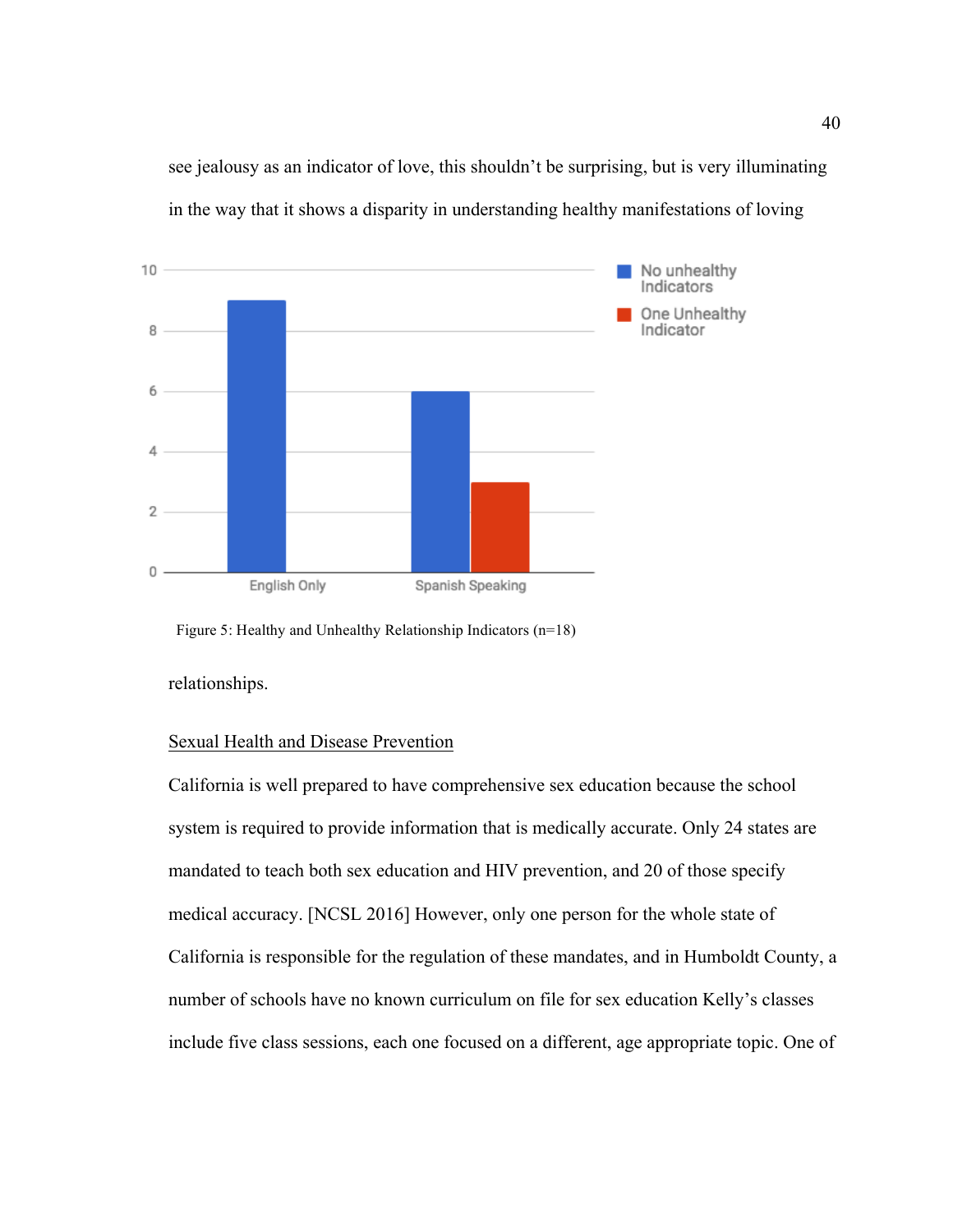these days includes a class on STI (including HIV) prevention education. During this 45 minute period, the educator explains transmission routes of 6 or 7 different diseases, while maintaining gender neutral language and emphasizing consent. While the youth overall showed a good understanding of the importance of condoms and a basic understanding of sexually transmitted diseases, there were some gaps in understanding.



Figure 6: STIs can be transmitted through vaginal, oral and anal sex (n=18)

For the question presented in Figure 5, students were asked to identify the types of sex acts that could cause an STI to be transmitted. All but one English only student answered, "all of the above". However, nearly half of all Spanish speaking students (44%) did not recognize that STIs can be transmitted through anal, oral and vaginal sex. In Figure 6, students were asked to mark all activities that could transmit HIV, including: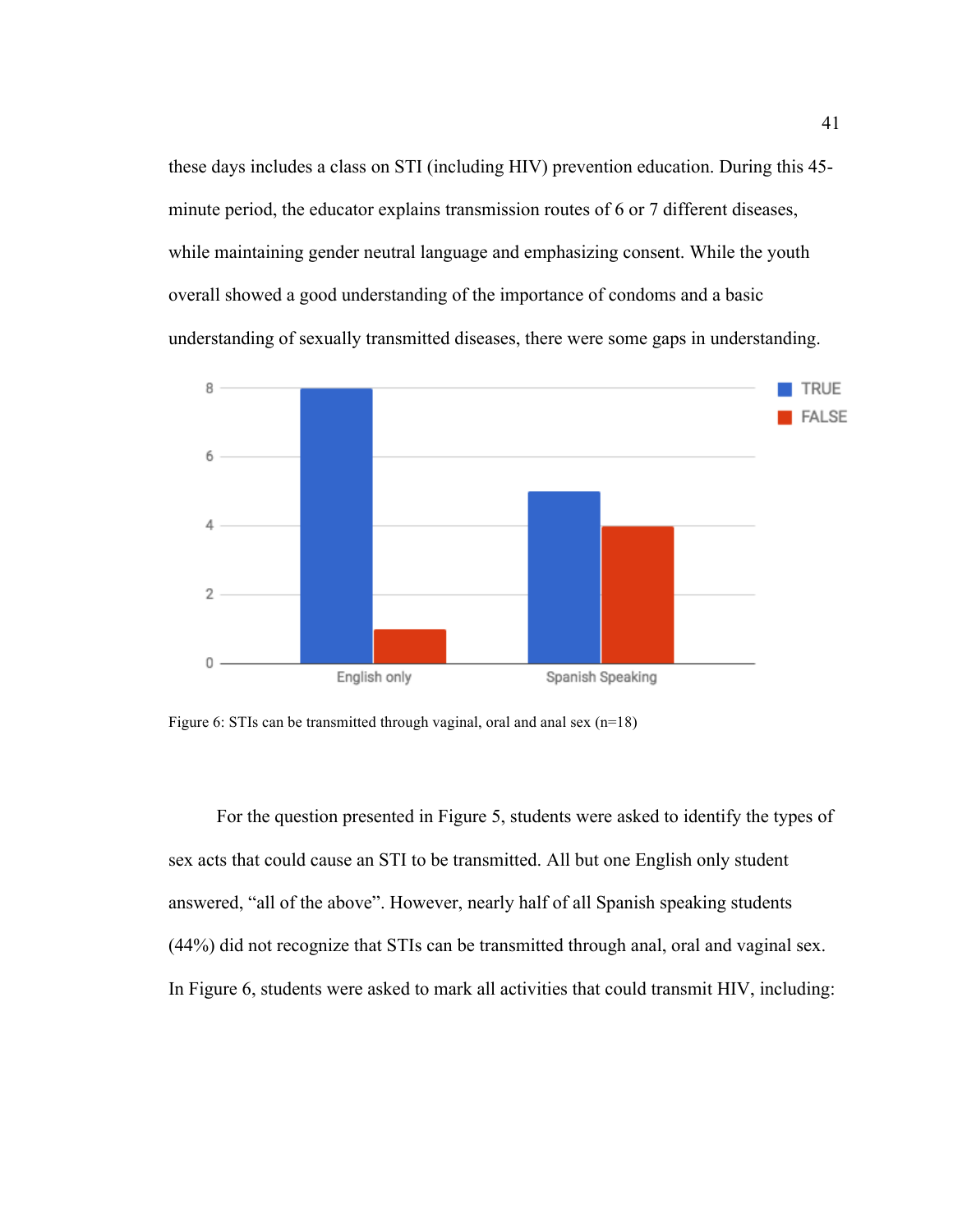- *a. Having unprotected anal or oral sex*
- *b. Kissing*
- *c. Erotic Dancing*
- *d. Sharing needles*

### *e. Drinking from the same glass*

The answers indicate much less of a disparity between the level of understanding. All nine English-only participants marked at least one option (20 were marked in total) while one Spanish-speaking participant neglected to mark any. The eight Spanishspeaking participants marked 17 options in total. This means that almost the same amount of answers (30% of English- only students, and 29% of Spanish-speaking students) were incorrect, making a disparity non- existent, but indicated that in general, almost a third of students lacked a solid awareness of HIV prevention.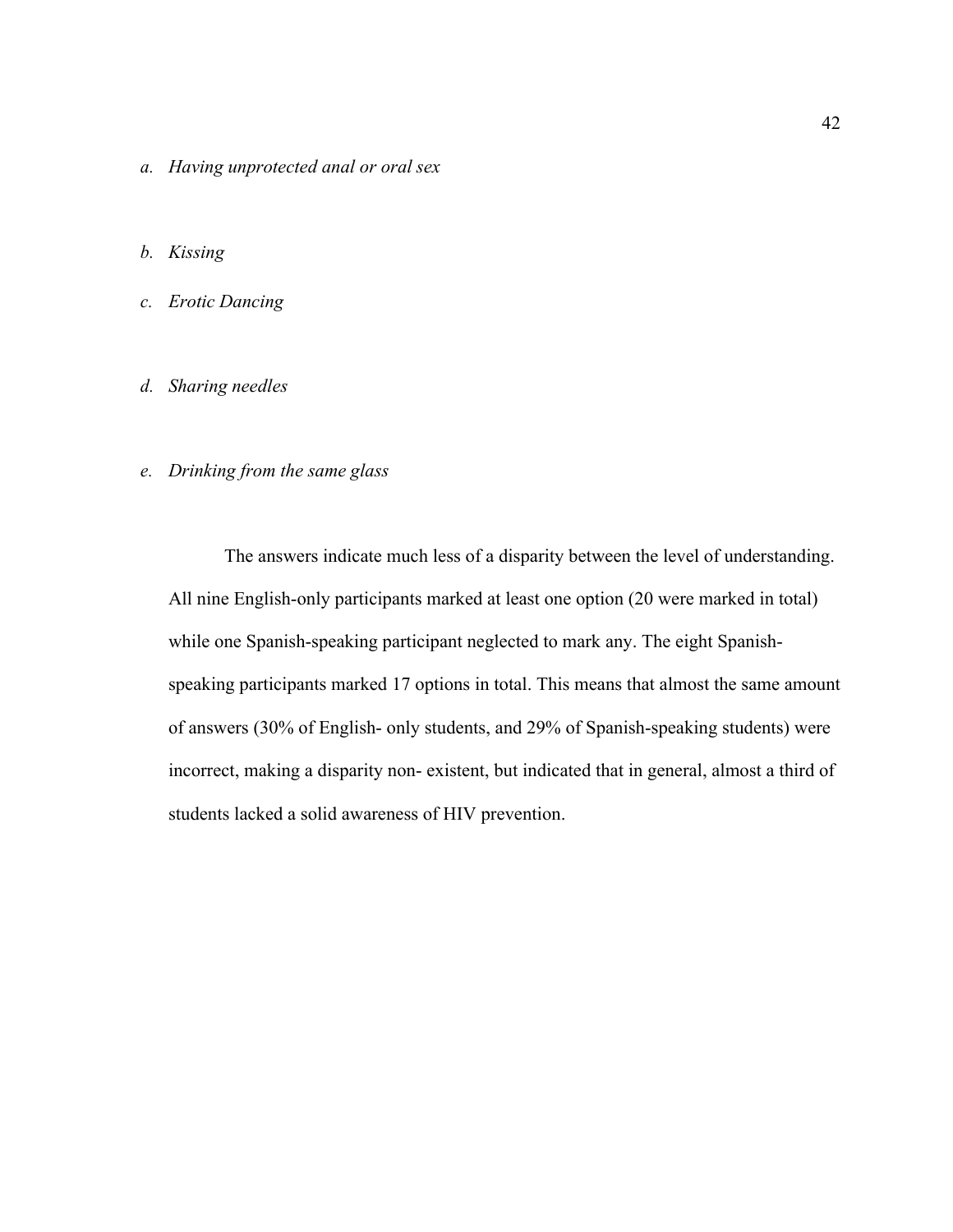

Figure 7: Routes of Transmission for HIV (n=37)

### Bullying

When Kelly brought the peer educators to help facilitate a class at Fortuna Middle School on bullying, it was because the principal had asked her to do so. There were reports of rampant bullying around campus, specifically associated with sexting. They began the class with an activity lead by the peer mentors called "stand up." The peer educators explained that if anyone had related to the statement, they could stand up. Some of the examples included:

## *Stand up if you've ever used social media*

- *… if you've ever been pressured to do something you really didn't want to do*
- *… if you've ever supported someone who has been hurt*
- *.... if you've ever felt like no one really understands you.*

43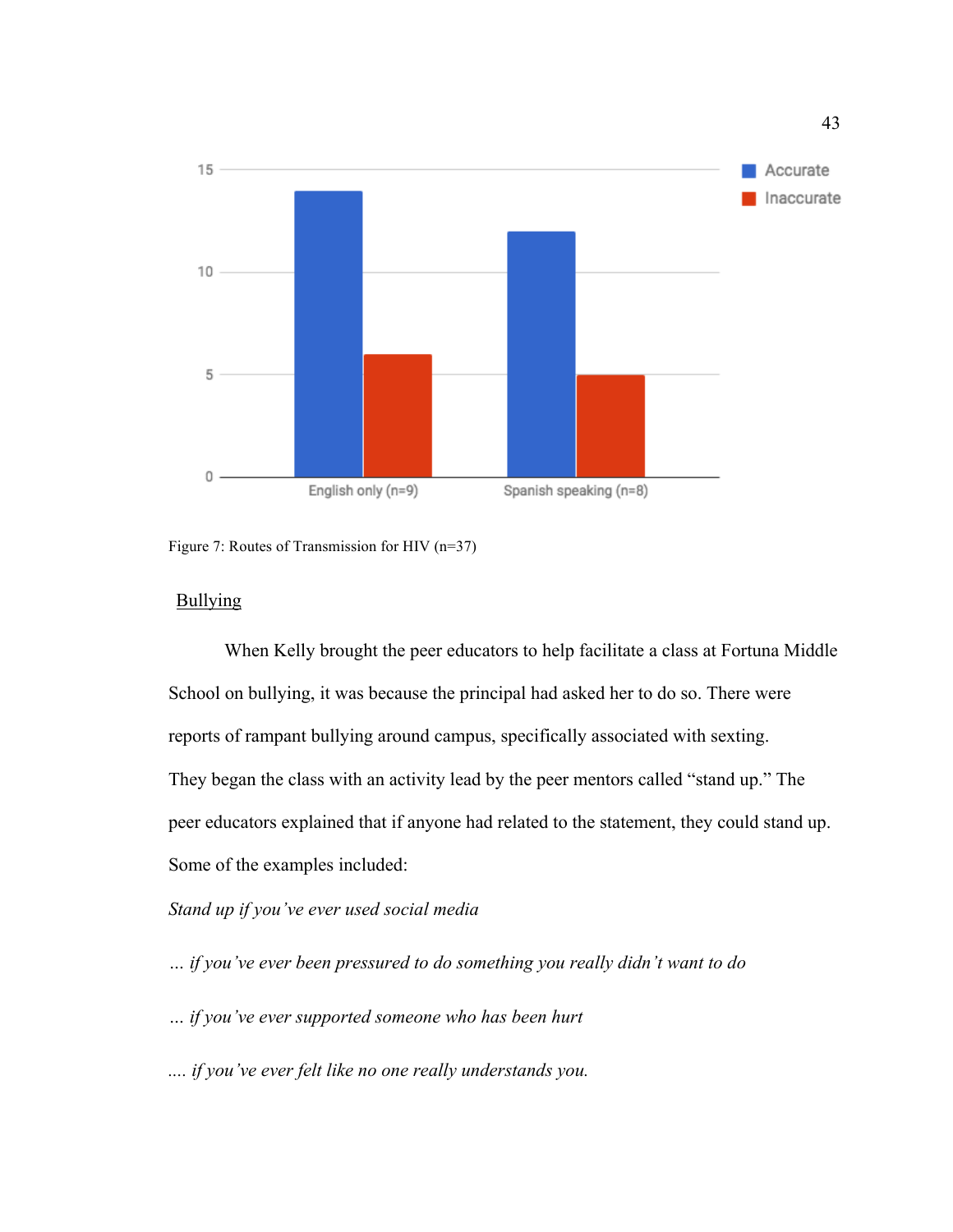This was a silent activity, and most students were a bit reluctant, hands in pockets and heads down, but for each statement listed, at least a couple students rose. After the activity was finished, the class brainstormed the ways in which bullying occurred. The students named hitting, cyberbullying, name calling, and verbal abuse. The peer educators added threats and exclusion.

After an activity about bullying in general, around the topics of homophobia, body size and disability, Kelly moves the topic to sexting. She defines sexting as sexually explicit messages, videos or photos. The peer educators have a couple of statements, and students are to move to one side of the room or the other based on whether they believe the statements are true or false.

Everything posted online is temporary

All students move to "true".

"Even snapchat?" asks one female student.

"While snapchats disappear," Kelly explains. "Someone could still take a screenshot."

If you don't use your real name on a website or email, your message will be anonymous The students discuss amongst themselves for a minute, and 10 students move to false, 1 to true, and 3 to not sure.

"You don't need to be a professional hacker to find someone's identity," Kelly says. "Yeah," a student adds. "Even if you use a fake name, they can track you!"

If a minor sends a nude photo to another minor, it is not the same thing as child porn.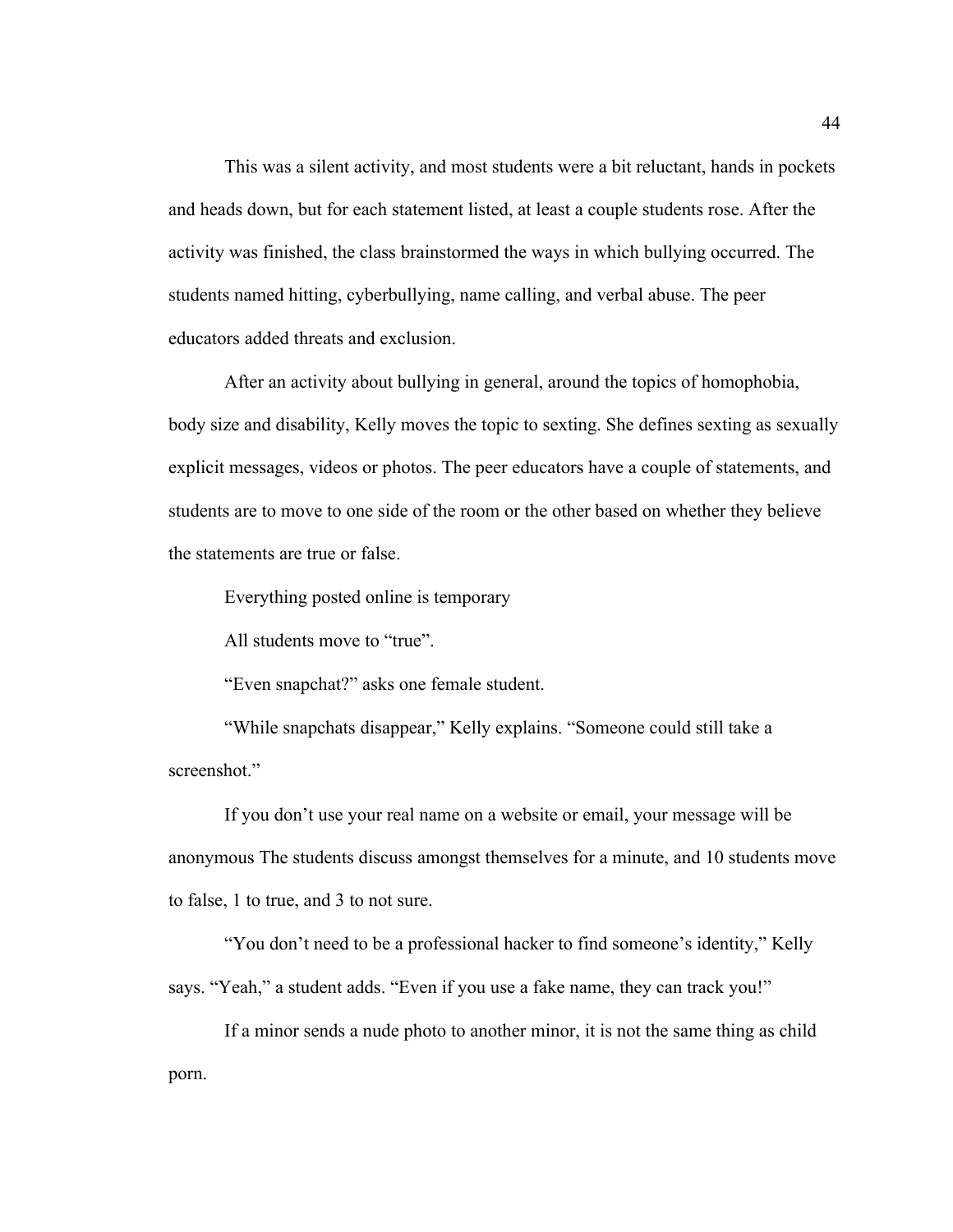Most students go to False, one goes to True Kelly clarifies, "It is still child porn."



Figure 8: I have been asked to send naked or "sexy" pictures (n=18)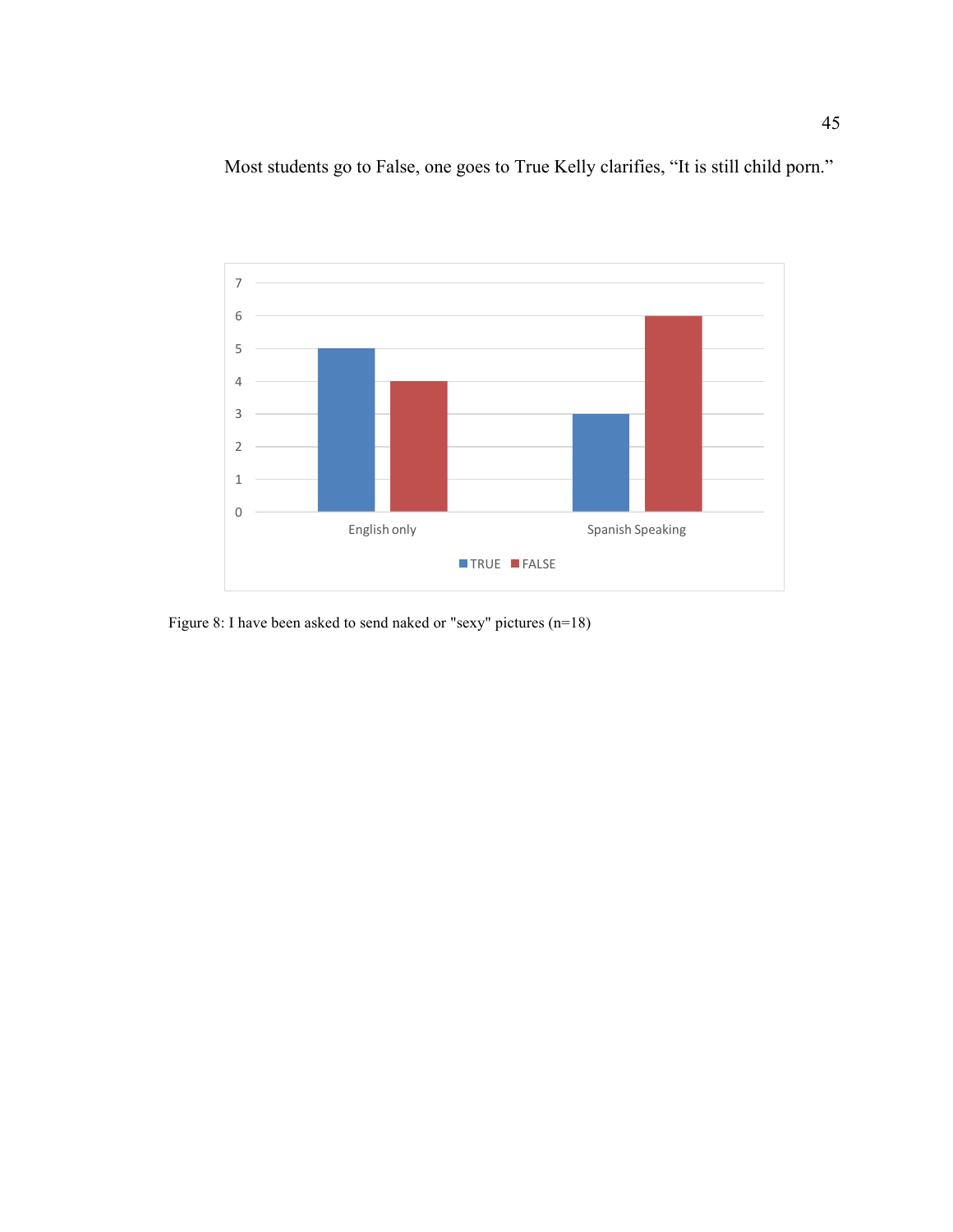

Figure 9: I have asked someone to send me naked or "sexy" pictures

Figure 7 shows the responses to a question geared at understanding how sexting is effecting the lives of  $7<sup>th</sup>$  grade youth. Nearly half of students (eight out of eighteen students) indicated that they had been asked to send a naked or sexy picture. It is not indicated who asked to send the pictures, if the people requesting are other youth in the middle school, or older adults. But as indicated in Figure 8, only one student admitted to asking someone to send them a naked or sexy picture. This student is an English only speaking, 13 year old boy. One 12-year-old English-only student answered that while she had been asked, she would never do it.

In this case, more than half of English only students stated that they had been asked for pictures (56%) while a third (33%) of Spanish speaking students stated that they had. For whatever reason, this makes being Latino, or being from a Spanish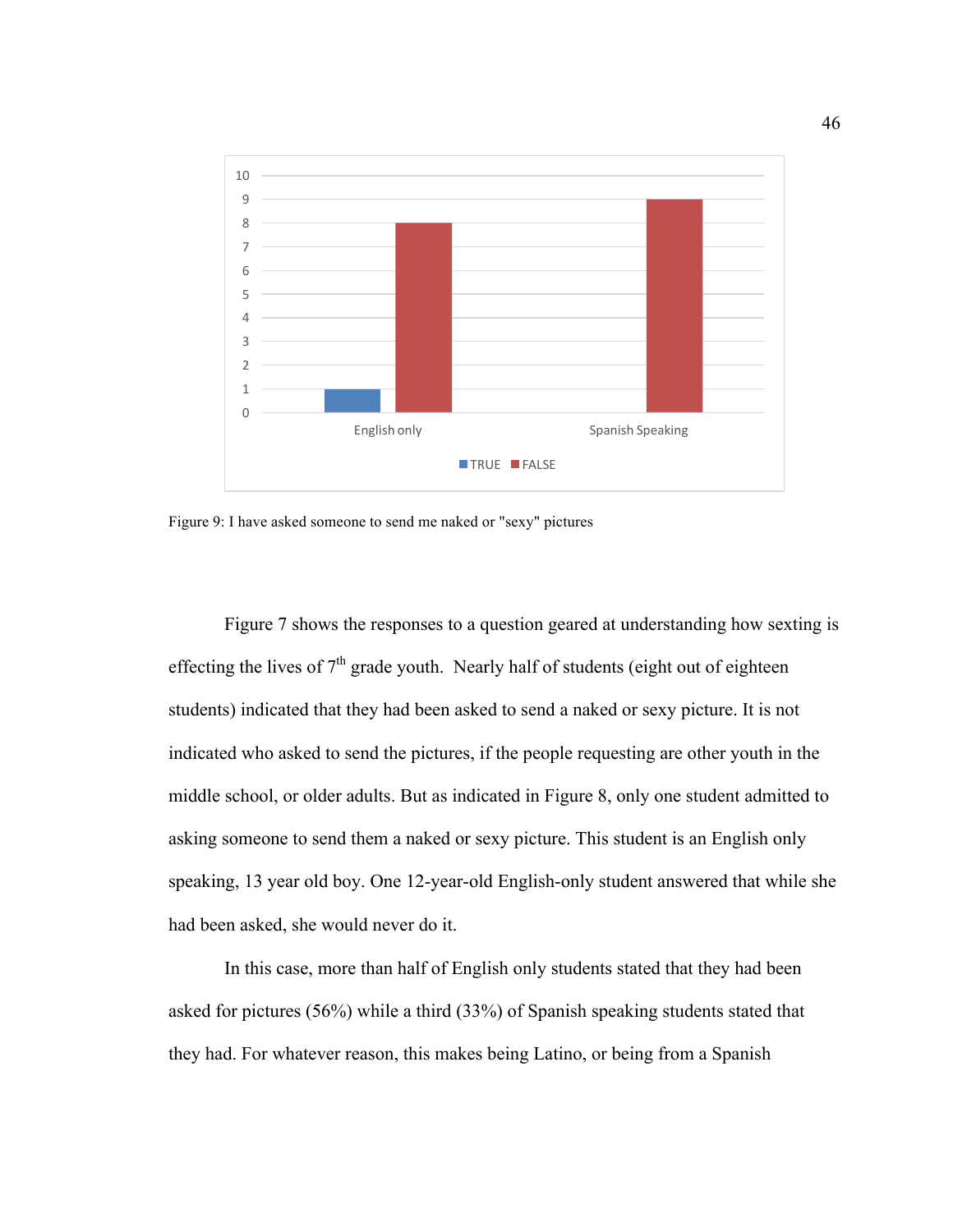speaking household, a protective factor for underage sexting.

### Discussion

Due to the small sample size, it is hard to say whether or not these statistics are comparable to what would be the entire Fortuna Middle School 7th grade class, the whole school, or the whole Eel River Valley. Issues with 7th grade students being conditioned to giving the "right" answers, or misunderstanding the wording of questions could add some uncertainty in terms of confidence. In these cases, it would have been ideal to combine the surveys with narratives and focus groups with students in the two cohorts.

However, even with limited time, resources and money to support this research, some of the questions did shed light on areas where students who speak Spanish at home could have different levels of understanding than those who don't. Considering that 35% of Fortuna Middle School students are classified as ELD (English Language Development) this could have an impact on students' ability to fully comprehend the information on STI/HIV transmission, especially when it is given in only a 45-minute period. Ideally, educators would have more time to explain these concepts, but if that is not a possibility, incorporating more visual aids or other strategies to assist ELD students could be helpful. The California Healthy Kids act mandates that ten hours of sex education be taught to students at both a middle school and a high school level. This means that seventh graders would ideally receive five hours, and with five classes of 45 minutes, they receive less than four. Considering that many students are English language learners, having this limited amount of time may not allow for proper comprehension,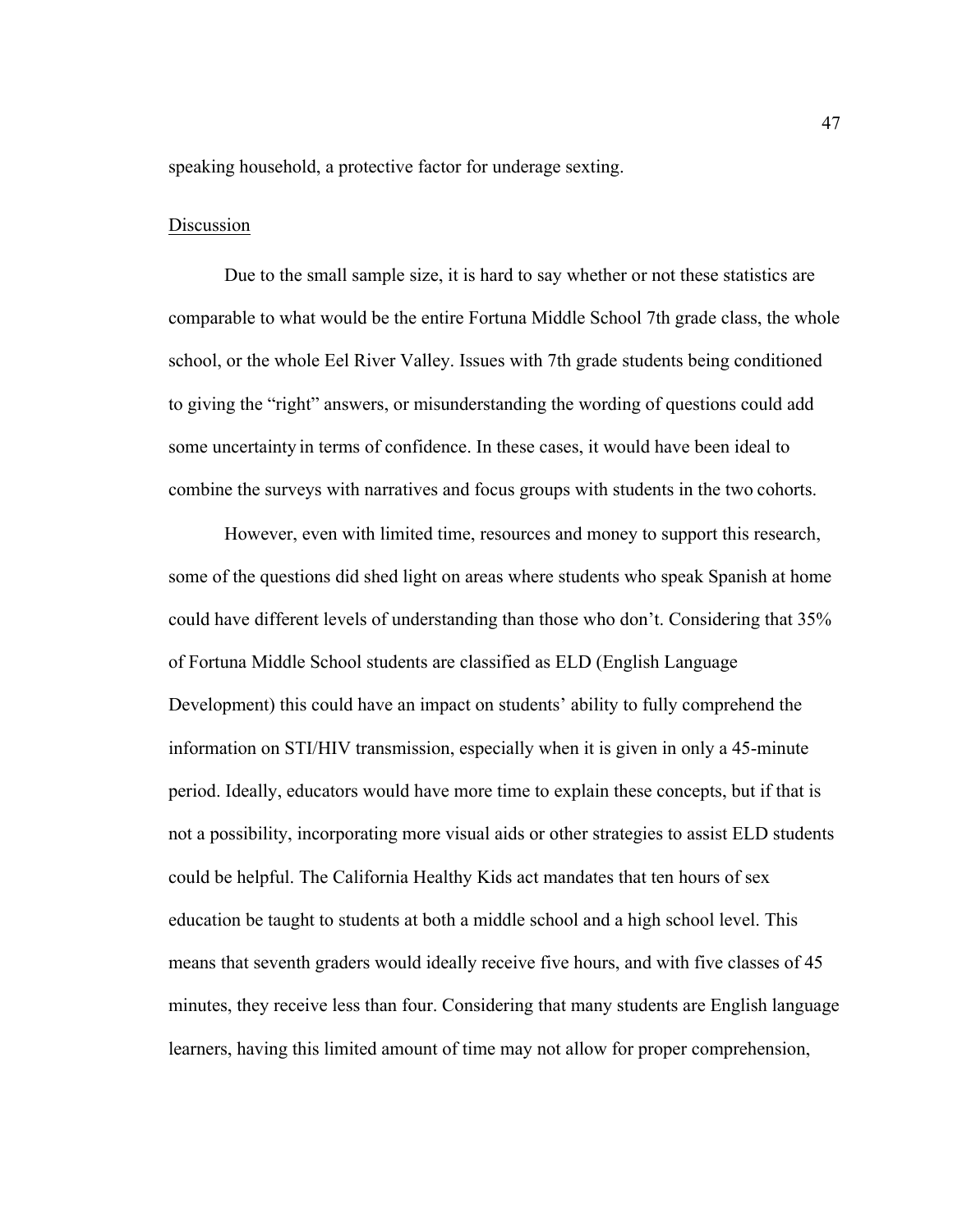especially in the case that lessons are heavily focused on complex themes like anatomy and disease transmission.

# Ethnographic Examination of Latina Migrants Experience Navigating Healthcare in Humboldt County

My ethnographic research began in January of 2016. At the time I was working at a clinic, and as a Spanish-speaking liaison for a local non-profit, kept me busy, but also in contact? with the population being studied. Accompanying Spanish-speaking patients with chronic health issues to their doctors' appointments was part of my job at the clinic, and while the issues were not reproductive health related, it was easy to see the disconnect between well-meaning practitioners, and Spanish-speaking immigrants, frustrated with their lack of understanding over their health issues, and the process of taking care of themselves and their insurance. Once, a man who had issues with depression and addiction, got up the courage to ask his doctor for anti-depressants. The doctor dismissed him, said he first needed to get his chronic health issue under control before she would consider treating his depression. In this situation, I couldn't help wondering if this same exchange would have taken place with a white person who could communicate in perfect English.

Between January and May of 2016, I collected my first six narratives and was able to observe participants when working in the clinic setting and in community meetings. In May, when the event I had spent four months promoting was unattended by the Spanish-speaking population, I thought back on the data I had collected. At that point, social isolation had appeared as a major issue for Spanish speakers in accessing services.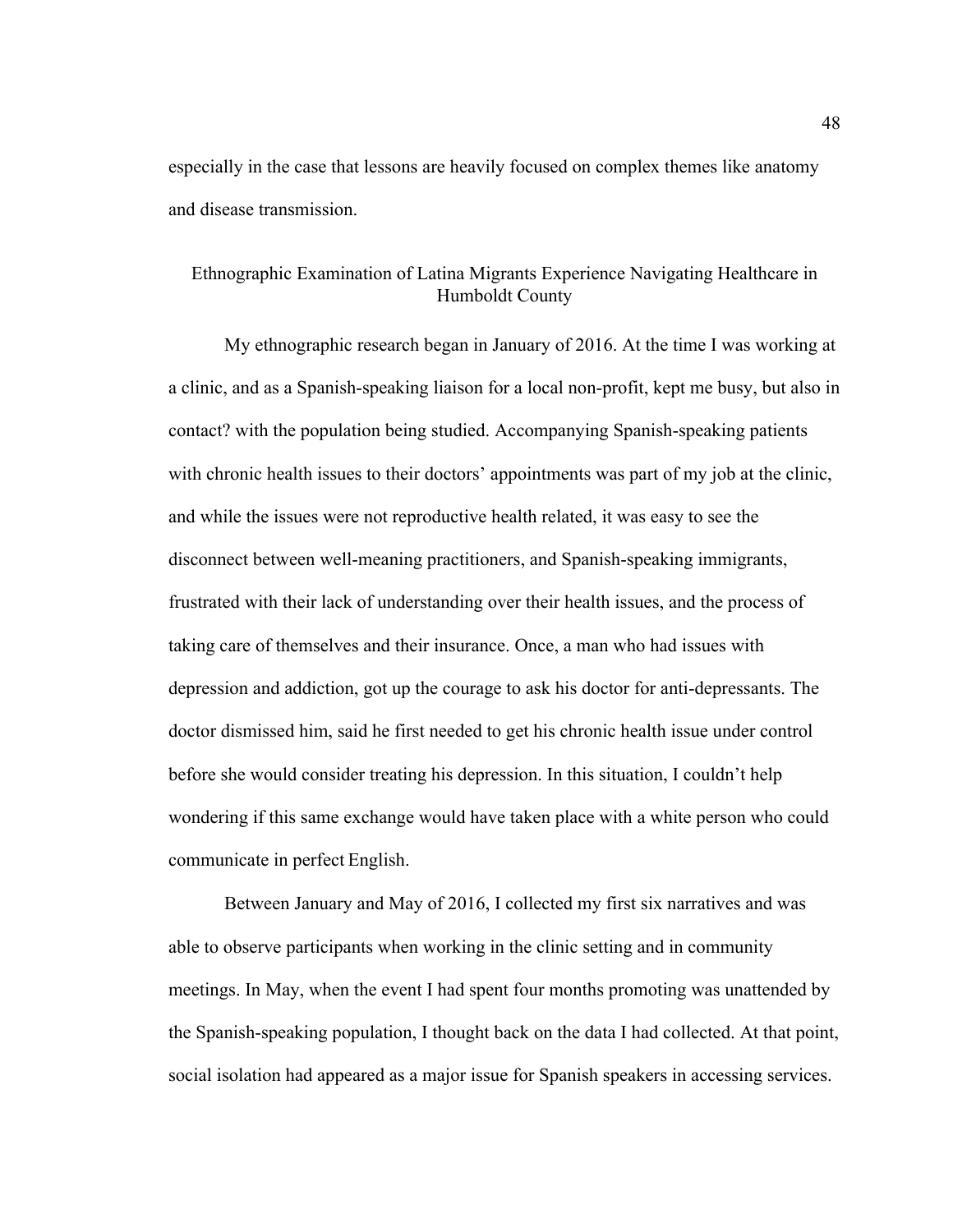Despite having promoted the event, which focused on presenting women's health data, to many gatekeepers in the service provider community, and my own growing relationship with the migrant community, we failed to get any attendees. This experience, while it could not officially be a participant observation, spoke directly towards the emerging themes in the research- that even with ample promotion, it was difficult to research the Latino migrant, Spanish-speaking population in a short period of time. For the fifteen women who I had the privilege of speaking with for this study, one thing they all had in common was their connection to community, as all of them were recruited through community groups. While the event had been promoted extensively to community groups which focused on reaching the Latino population, the low turnout spoke to the findings that fear of deportation had created an isolation in the community.

This section begins with a subsection regarding intergenerational communication about sex and relationships. When I found a correlation in the data that half the number of Spanish-speaking youth had talked to their parents or guardians about sex, as compared to their English-only speaking counterparts, it created a distinct correlation between the two populations. In many of the narratives, women brought up the concerns about talking to their kids about sex, or how their parents did not talk to them. It also came up in participant observations. Because of this, it was important to highlight that this issue was brought up by both populations studied.

### Ellos Saben mas que Ustedes: Intergenerational Communication About Sex

"It's not appropriate to discuss anal sex with a thirteen year old," the only parent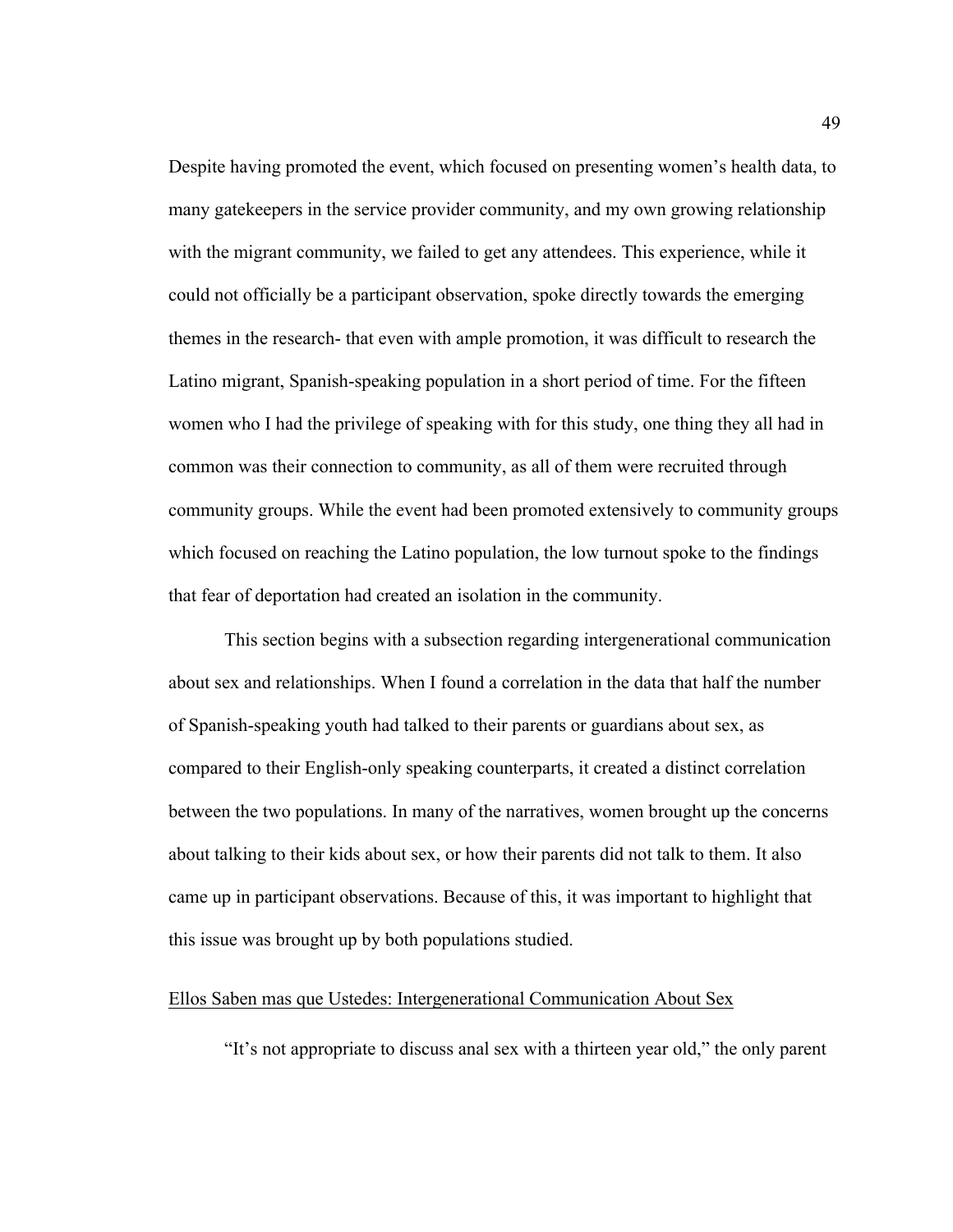who contacted me about the survey said. I explained that the goal was not to discuss anal sex with students, but educate them on disease prevention. Still, this parent did not sign the consent form for his student to participate in the survey.

Of the 45 students who took the survey, only 18 were usable due to returned permission slips. As mentioned above, this created challenges in terms of being able to claim statistically significance even for questions with large disparities. There are many barriers that could be responsible for the unreturned permission slips. Parents who feel similarly about sex education as the parent aforementioned could have elected to not return them, but lack of communication between students and parents, or forgetfulness on the parts of youth or parents is also a possibility.

While in the end an equal number of Spanish speaking and English-only families returned permission slips, with only 3 out of 9 Spanish speaking students indicating that they are much less likely to talk with their parents or guardians about sex, it is a possibility that this could have been a barrier to receiving permission slips.

Of the 15 women who gave narratives regarding their own experiences and perceptions with access to sexual and reproductive health, more than half (60%) mentioned the communication issues between the generations as a barrier for Spanish speaking youth to learn about pregnancy and disease prevention and healthy relationships.

Some organizations locally exist to support and advocate for Spanish speaking and/or Latino families, such as Paso a Paso. For example, the health educators hold women's groups in Eureka and Fortuna, in which women can receive information about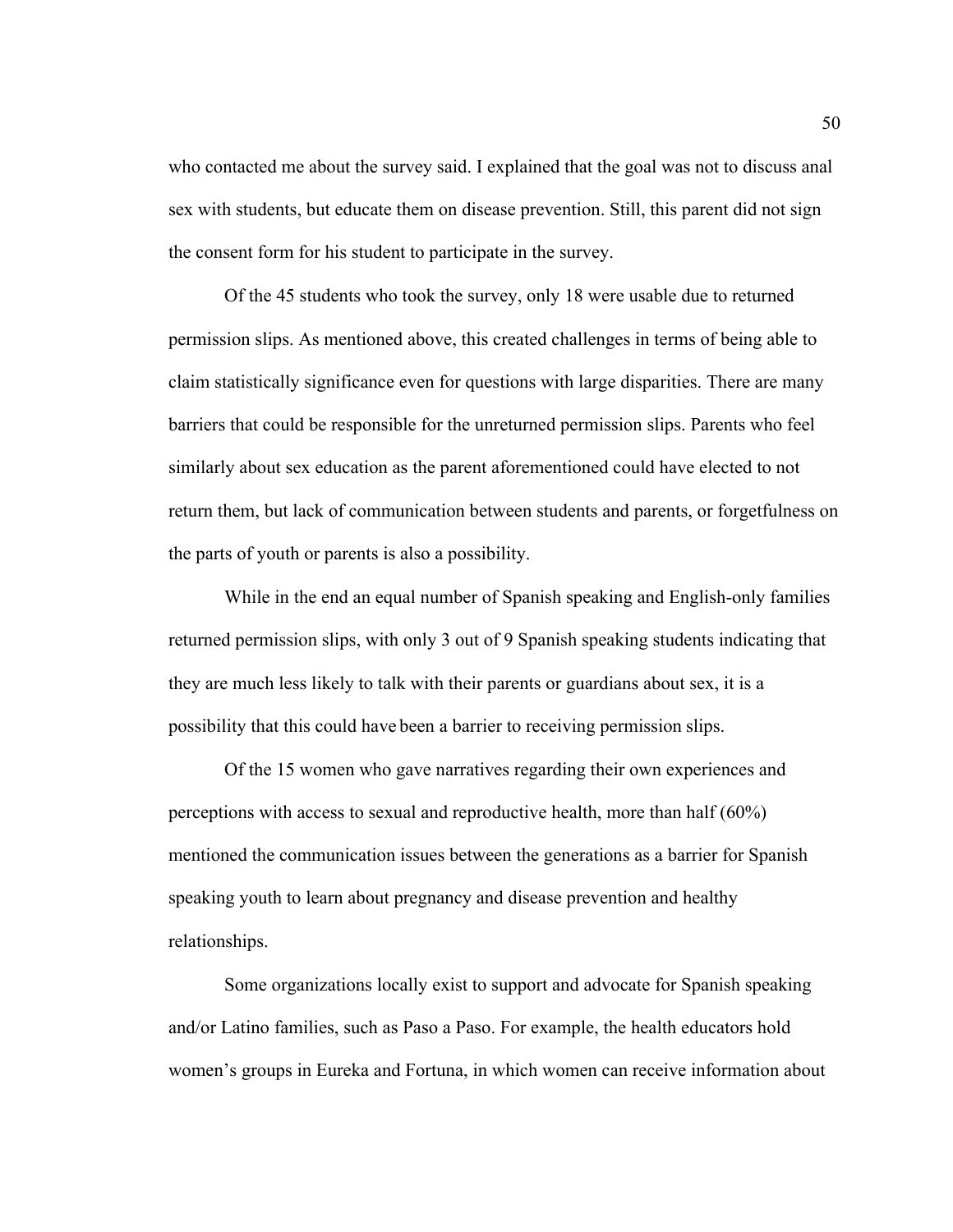services or programs, and share their feelings and experiences in a supportive, safe environment.

One women's group in May is held at a church in Fortuna, the room is full and there is a table with snacks and coffee. Two health educators, Jessica and Haylee, place the chairs in a circle and the 15 women in attendance sit, many of them holding babies or with very young children at their side. Childcare is always provided at these events. When asked, a few women comment that there are no affordable day care services, and their spouses work so taking care of the children is their priority. For this, finding spaces that allow children is imperative.

After a discussion of what it means to be a mother, the conversation turns to issues of access to sexual and reproductive health. The women at first are silent, but then some women begin to talk about the challenges in having multiple children that they need to care for.

"My husband doesn't want to use any type of birth control," states one woman in Spanish. A few other women nod in empathy. A short conversation ensues about abortions and miscarriage, and the strain it puts on their bodies. Haydee talks about the limitations in receiving birth control, due to St. Joseph's hospital's Catholic policies not allowing patients to access birth control or abortion services.

I begin explaining to the group about the situation with Fortuna Middle School and sexting, and how the school has been recording complaints of bullying through sexting. Haydee jumps in to go into more detail about sexting, what it is, and how it has been affecting youth.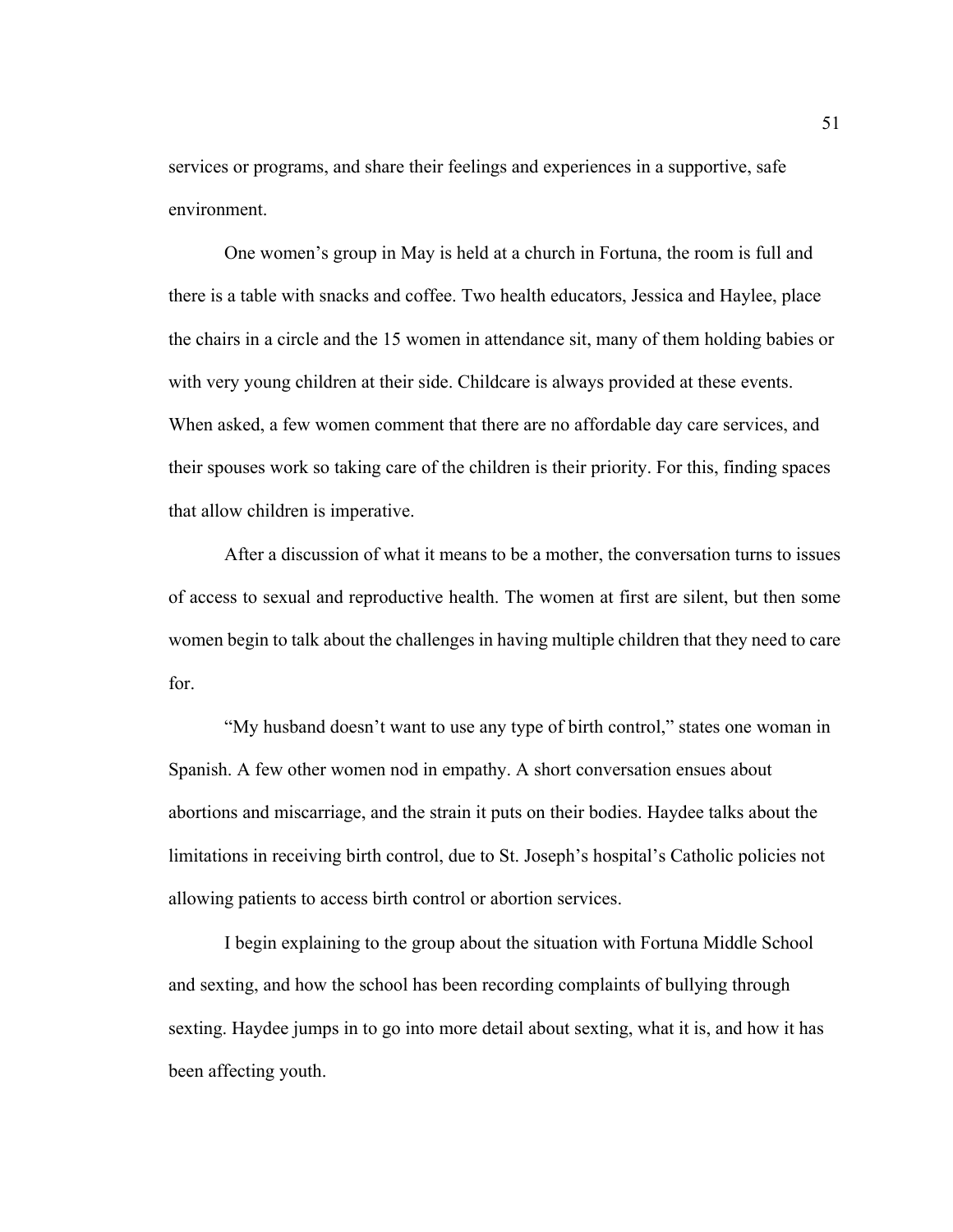"I want to talk to my children about sex. But I don't know how," one woman says. She is holding one baby and has another small child at her side. "My parents never talked to me about this."

With a large amount of my participants mentioning the need for communicating with their children about sex and relationships, it's no surprise that so few Spanish speaking youth indicated that they speak to their parents about sex. Of course, this study is going to have some bias, since the participants all agreed to share their thoughts with a researcher regarding issues of sexual and reproductive health, which implies that those who were not comfortable would not talk at all.

Many women, because of the lack of day care services for low income and/or Spanish speaking folks, bring their children with them to their appointments. One patient receiving treatment for HIV agreed to speak to me, and brought her young daughter into the appointment room with her. When I asked her what her experience with sexual and reproductive health services had been, she said she didn't have any. She needed to work, and take care of her daughter, and didn't have the time to see the doctor. She said it just wasn't her first priority.

This woman would not talk to me about her experiences accessing HIV treatment services. As her daughter sat next to her, she talked about how young girls needed to learn from the experiences of their mothers. "They need to take care of themselves in their sexual relationships. They need to protect themselves so that they don't repeat the same mistakes made by other women."

It was unclear if she had not mentioned her health issues because her daughter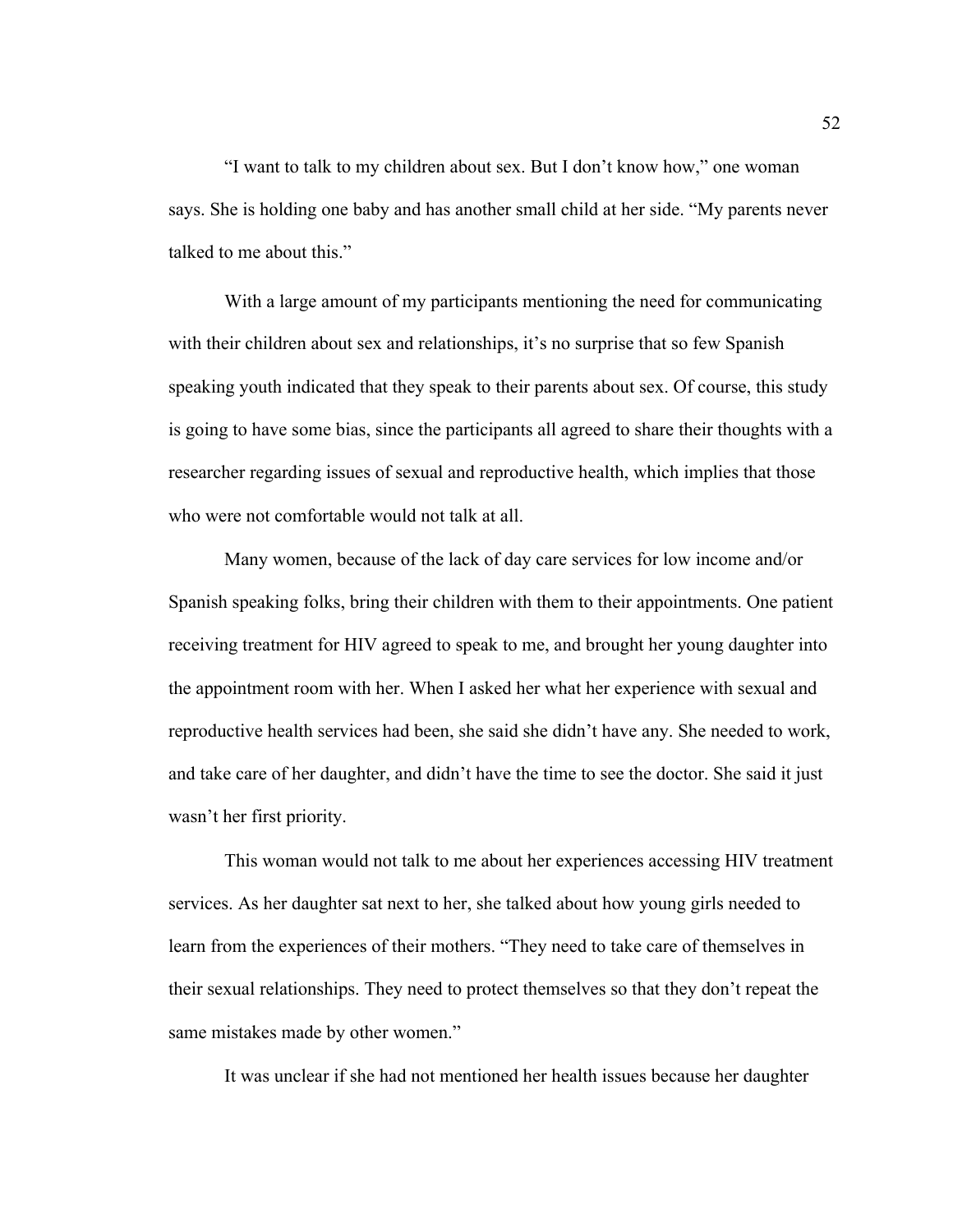was present in the room. The daughter, young enough to not have started puberty, but old enough to understand a conversation about health, sat listening to her mother. Was her short conversation with me a way to connect with her daughter, were they having these conversation about disease prevention and pregnancy at home already?

Andrea, a young mother of two daughters, said that her generation is more educated than her parents. "We try to talk to children when they are young, to give them an open mind, and we don't want them to be afraid to ask us questions."

She said if she didn't have the answers to their questions, there were resources that could help her explain what they needed to know, or give them those resources. She stated that she had gone to Planned Parenthood and felt comfortable asking them questions about things that she didn't know. She was also involved with Paso a Paso, and said they had helped her with information about condoms, preventing infection and pregnancy.

"Kids (teenagers) are stressed because lots of them work and go to school. And then there are a lot of parents who are afraid to give their consent for them to take sex education classes. I wouldn't want my daughters to have children early because it is a lot of responsibility, and that would be too much on top of work and school."

I spoke with Andrea after her English class. Her two daughters played in the hallway outside the classroom when we spoke. Women like Andrea had taken time out of their lives to speak with me; away from their jobs, their children, and what little time they had for extracurricular activities like going to women's groups, ESL classes, or dancing.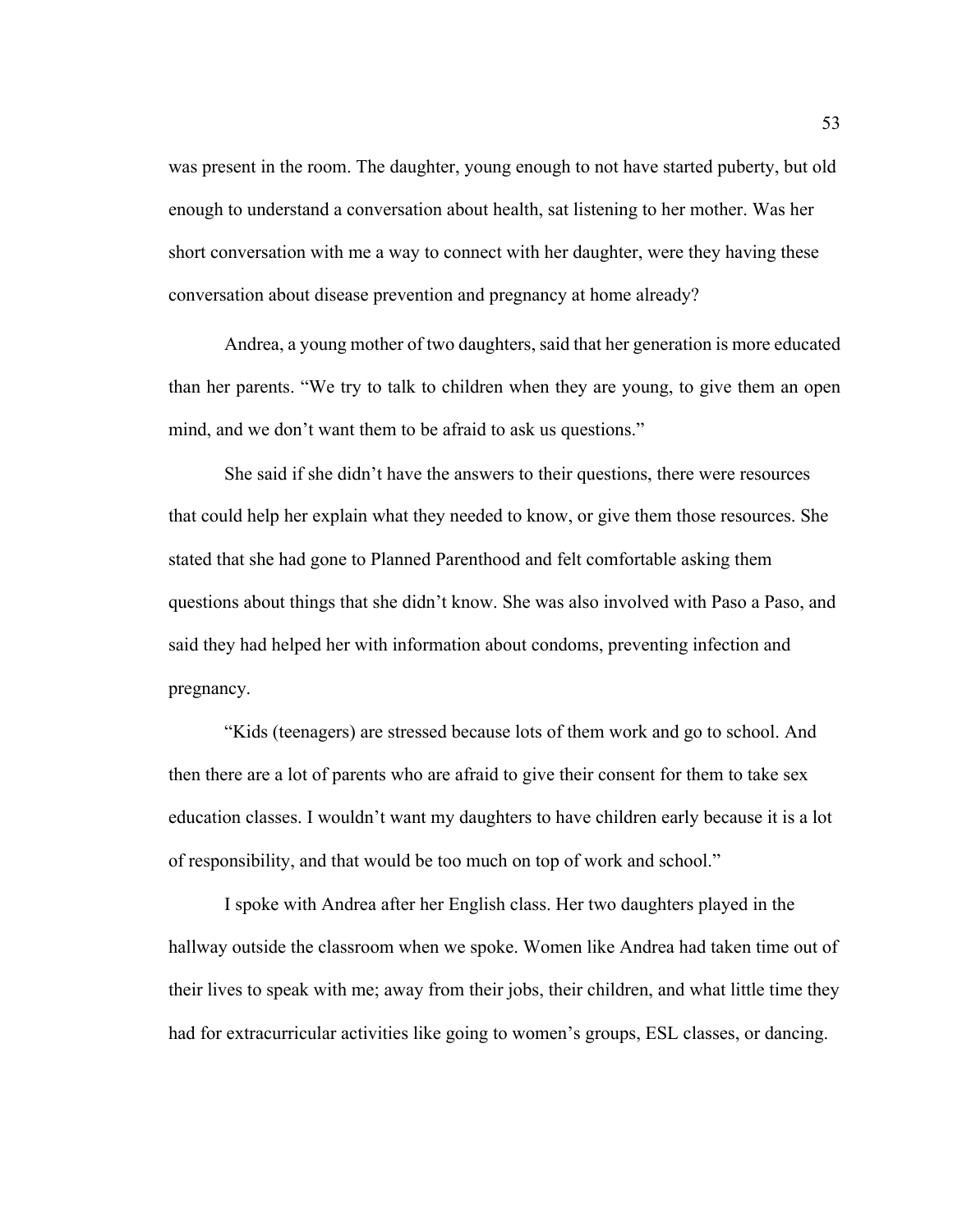In regard to consent forms, several participants mentioned that the fact that parents had to give permission for their children to be in class would create a big barrier for kids to learn about sex and healthy relationships. For programs like the one that Kelly taught at Fortuna Middle school, they use an "opt out" form. That way, only parents who actively object to their children being in the classrooms will have their children removed.

One of the women who talked passionately about the need for sex education, and beyond that, parent education so that parents would understand the importance of educating their children, was Raquel. Raquel is a working mother of four and a community activist of Latino and immigrant rights. Despite her obligations, Raquel had made time to show up in her community, at meetings for local organizations, rallies, and community groups. I first met her during a healthy cooking class offered by another Latino health education group through one of the clinics. A handful of people showed up because either they or someone in their families had recently been diagnosed with a chronic health condition and they were looking to learn new recipes to improve their health. This day they were cooking a vegetarian chorizo (a spicy pork dish) with spices like oregano substituting high salt hot sauces.

Raquel has a big personality and likes to joke and laugh with her whole body. As the chorizo was cooking, she turned the topic away from food and to politics.

"Let's go, it's time to get organized," she started to say, directing her comments at the other adults in the room, looking deeply at them one by one. "There are a lot of Americans out there who don't know our strength. For now, let's just let them think we are weak. Eventually they will see."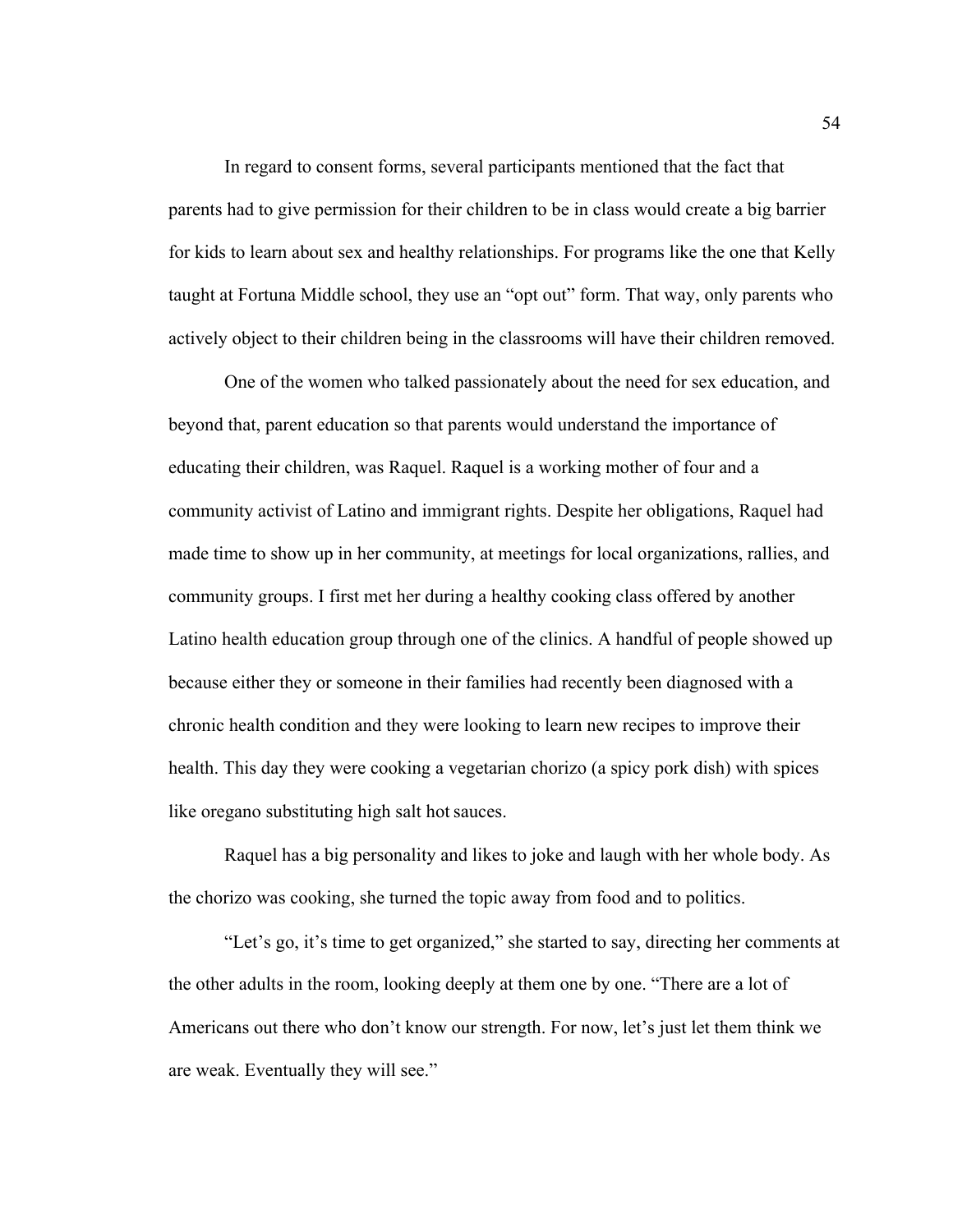When Raquel said "they" she meant Americans, and when she said Americans she meant white people. It had been said many times by people who spoke Spanish that people who were white were Americans, as if any other word could be rude or offensive. In reality, many immigrant and human rights advocates would say that Raquel was an American too, but she didn't refer to herself this way. It would have been interesting to know how many of the others in that group thought of themselves as not being American either.

The other adults listened to her, sometimes engaging with comments. Everyone seemed amused by her speech, but with warm smiles that conveyed agreement and solidarity. The space seemed to foster a sense of community where attendees could ask questions of the health educators about their wellness, and about community resources.

After the class I approached Raquel and asked to interview her. The next week when she got off of work, she took the bus to the clinic to meet with me.

"The problem with Latinos is that we don't want to talk about sexuality. It's a taboo for us. We are in this generation where parents are still afraid to open up and talk about sex. And when I was young, my parents would say "how can I let my children sit through a class about sexuality?" But they didn't want to talk to us about it. They can't talk about infections or anything else. Since they didn't have the words to explain these things to us, they should have allowed someone else to."

Raquel had her first baby when she was thirteen. She said that no one had ever talked to her about sex, or getting checked.

"I think they should make these classes mandatory so that parents can't refuse for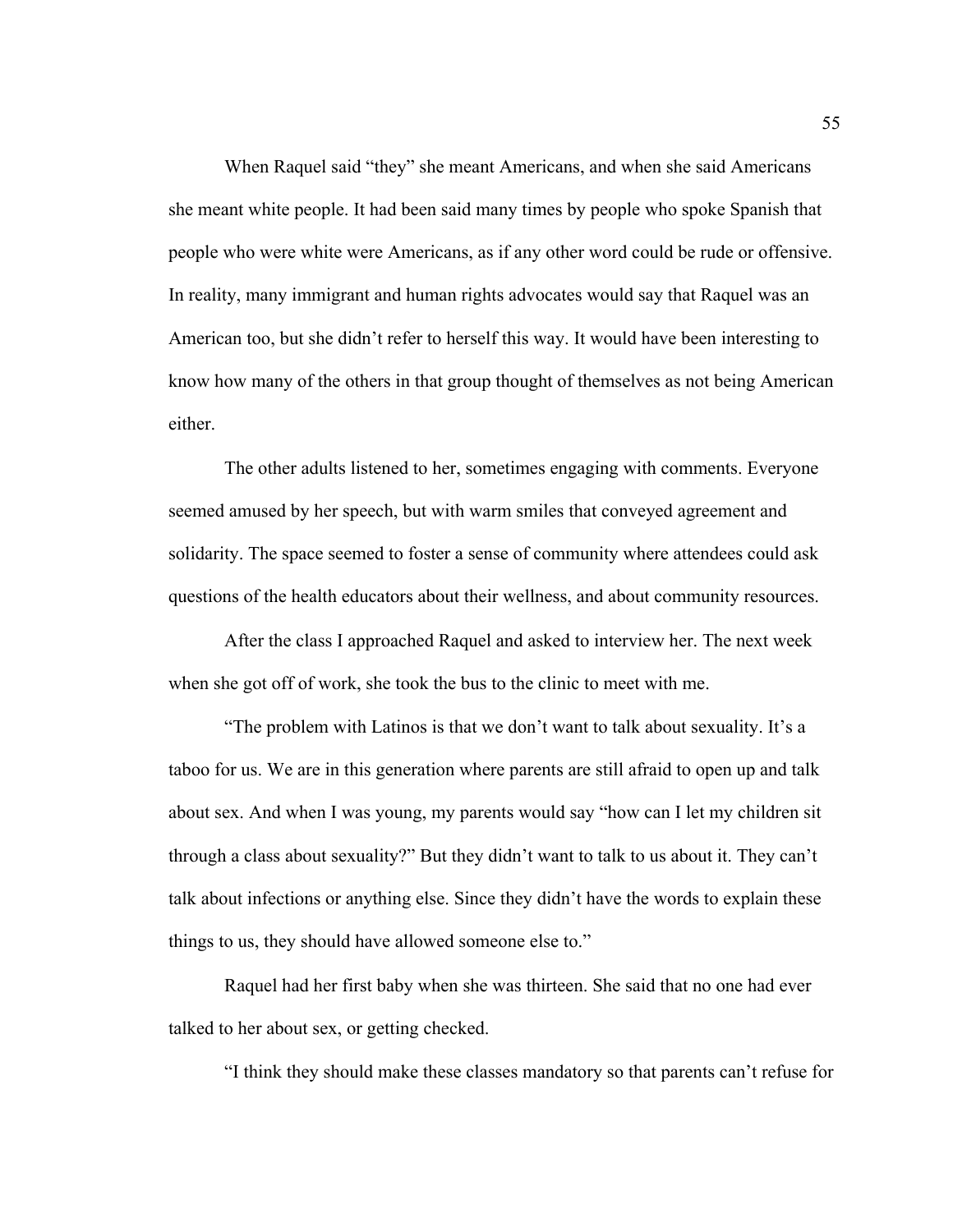their children to participate. We have to look at our current reality. It's hard because a lot of parents don't understand that their children often already know more than them, yet they still think of them as babies. Girls have told me that their parents won't listen and they would like for me to talk to them. They are afraid their parents will find out that they went [to get checked] and their parents will be critical. It is a custom- if you live in your mother's house, you need to get your mother's permission."

Xochil is a woman who moved to Humboldt from Southern California, and is passionate about advocating for the rights of Spanish-speaking migrant women. She described her perception of most Latino families similarly to what was said by Raquel. She did mention, however, that she knew a woman who took her pre-teen daughter to class at Planned Parenthood about puberty and sexuality.

"You need the parents buy in because you need to have them sign the consent forms," she stated. "So, it has to start with the parents, and the parents have to be open to it."

She said that when she was a teenager, her parents wouldn't talk to her about sex. Her father would only tell her not to come home pregnant. "I knew I had to take care of my birth control completely on my own."

Xochil was not the only participant who mentioned having experiences with their families refusing to talk to them about sex. Two other participants, Graciela and Erica, had similar experiences.

Graciela works in healthcare, and she has lived all her life in Humboldt County,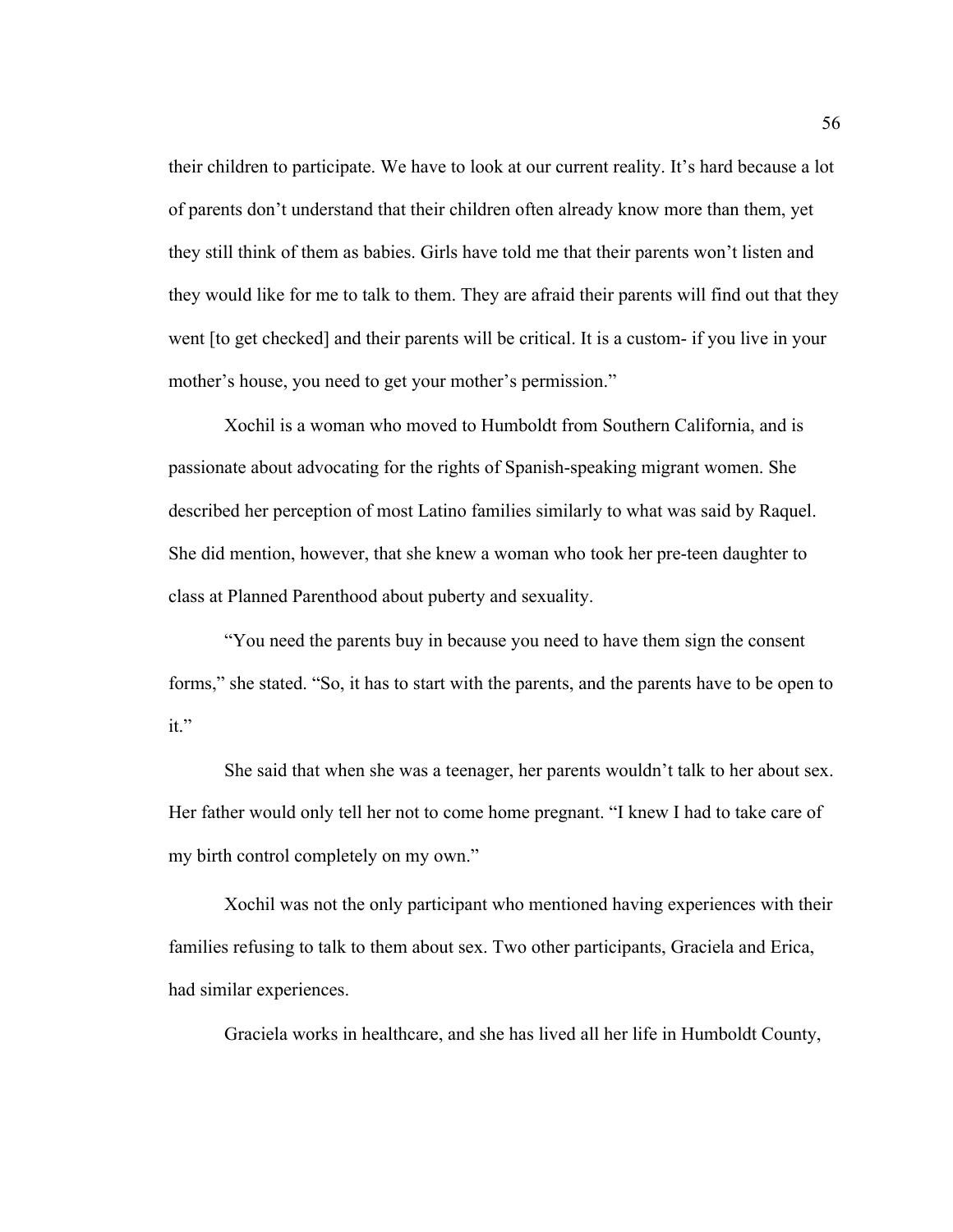since emigrating from Mexico with her family as a baby.

"As a teenager, I never had access to [SRH services]. Not from my parents; I didn't have any education. At school I had one class, but that was pretty much it. My parents didn't even know. They never talked to me about [sex]."

Erica is a student at Humboldt State, and lived part of her youth just south of the border from San Diego in Baja California. She says that the Catholic religion creates a climate in which sex is frowned upon.

"When I was in high school, or even now, if my mom found out I had pills or something, she would freak out," Erica says. "My parents are like, no. They don't even want to think about it. But I have two older brothers and they have lots of girlfriends and my parents are ok with it. They even joke about it. But when it comes to me, it's different."

Three other participants briefly mentioned their experiences and/or observations regarding intergenerational communication about sex. One other, Cecilia, who is from Argentina and moved here with her American husband, mentioned that she had a positive experience with sex education, and none of her friends got pregnant until they wanted to, because they were educated about options. She attributes that to the fact that her school was not Catholic.

The issue of intergenerational communication barriers had both come up in the qualitative study with Latina migrants, and with 7th grade youth at Fortuna Middle School. Considering this, two issues with have already arisen remain highly important; to create bicultural, bilingual and culturally competent spaces for Latino youth to ask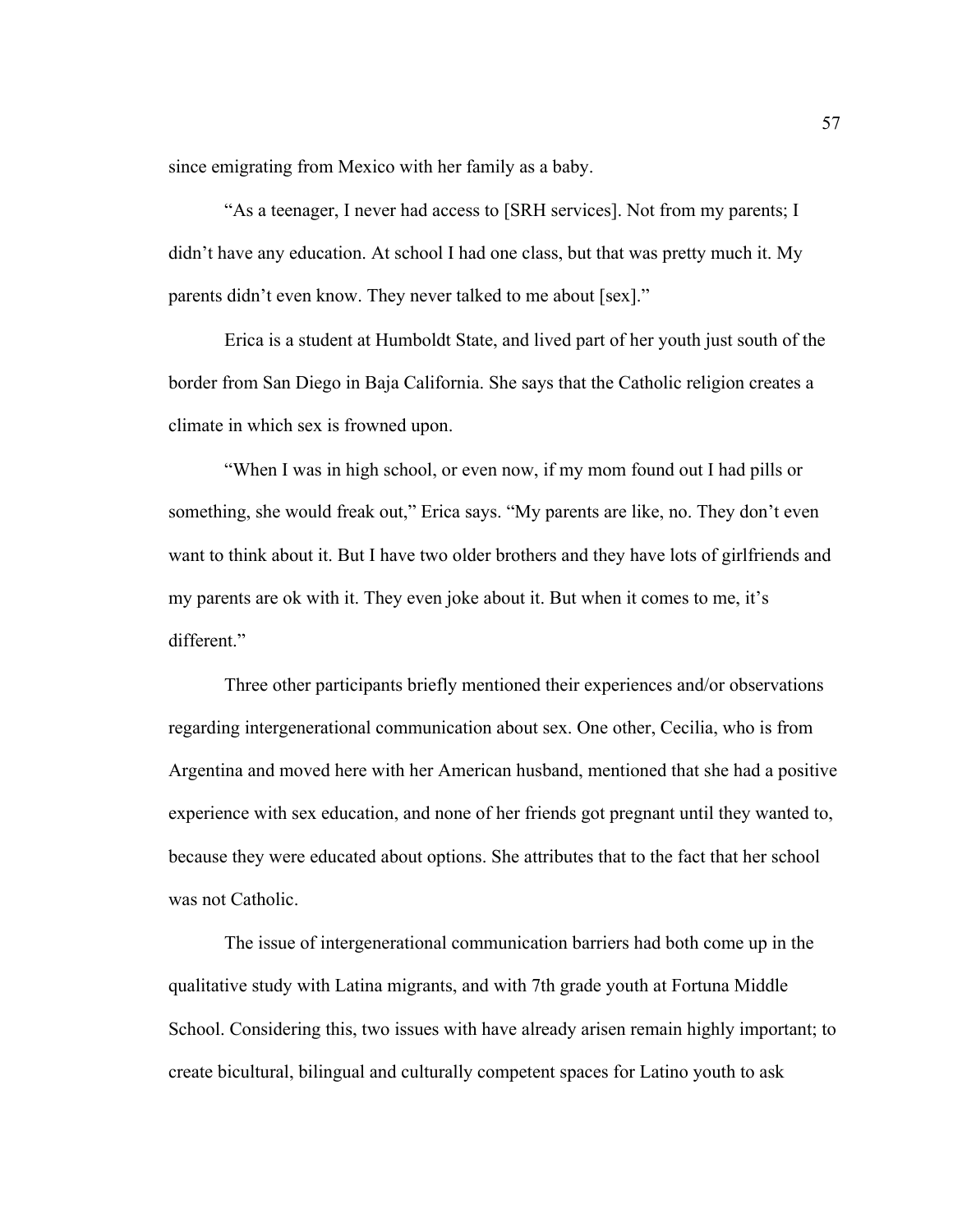questions and speak openly about issues of sexuality and relationships, and to engage Spanish speaking parents to make them feel more comfortable talking to their children about sex and relationships.

The following sections will further explore the three most commonly discussed barriers that Latina migrants face when accessing SRH services and involving themselves in the mainstream social discourse that encourages access.

### Land of the Free, Home of the Scared: Fear of Deportation

"When Mexico sends its people, they're not sending their best. They are bringing drugs, they are bringing crime, they are rapists."

Donald Trump's famous attack on Mexican immigrants came long before he was elected as President of the United States. This, along with promises of mass deportations, the end of DACA (Deferred Action for Childhood Arrivals), and the building of a multibillion-dollar border wall. These statements are only a part of the culture of fear that President Trump has created for people of color.

During the Obama administration, deportations rose to the highest number in history. [Street, Zepeda Millan, Jones-Correa 2015] This has caused tension and fear within Latino families, affecting their feelings of stability in the country. Now under Trump, this rhetoric about crime, border walls, and deportations has scared many families into hiding, isolating themselves from the broader culture. In February of 2017, fears heightened in Humboldt County and more specifically, the Eel River Valley, when ICE (Immigration and Customs Enforcement) were reported to be present in Fortuna. Local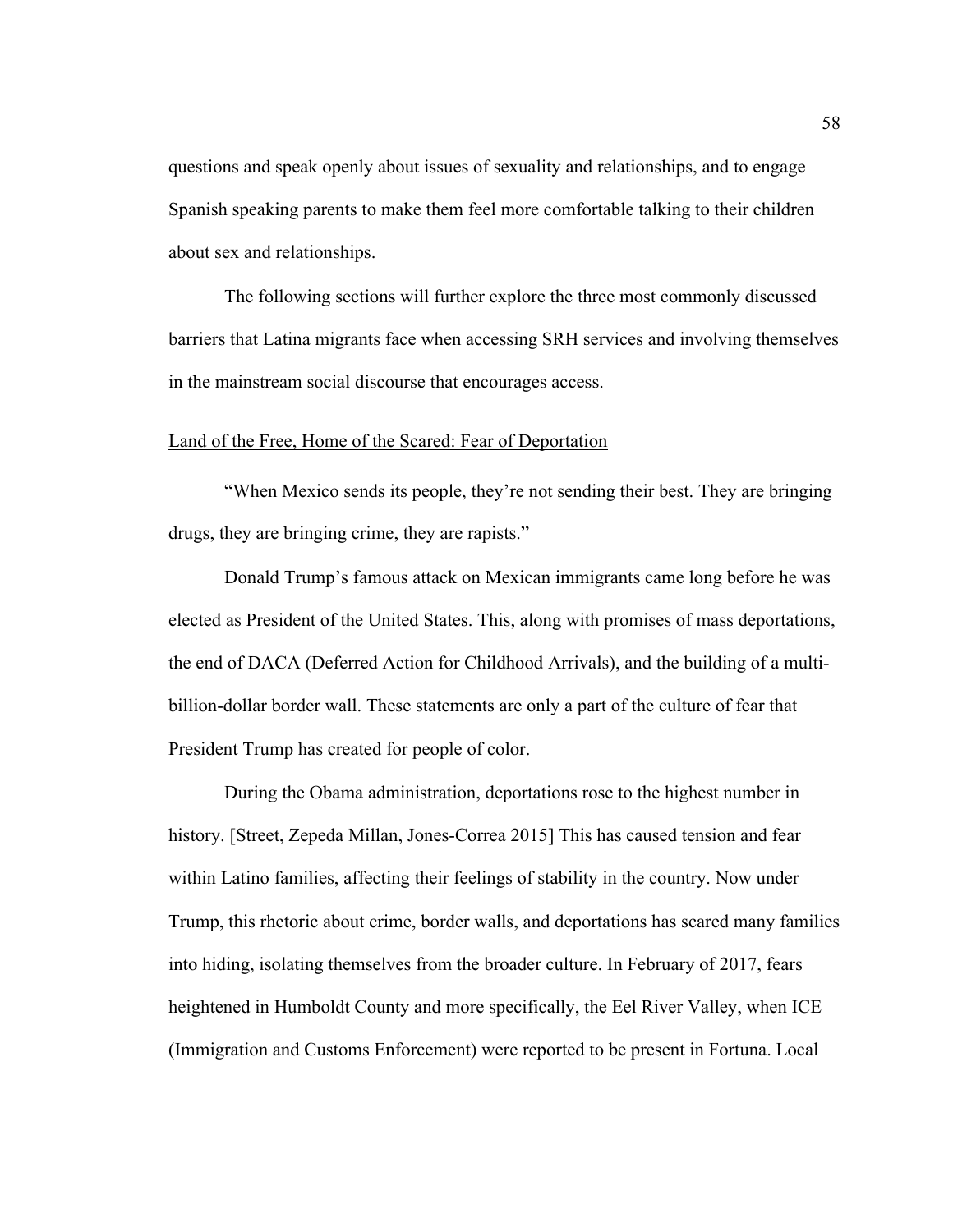Latino activist organization, Centro del Pueblo, responded swiftly, holding meetings to discuss organizing to gain support for local politicians to support a sanctuary county movement.

During the second meeting in February, about 60 people were in attendance. The meeting was conducted entirely in Spanish, with the few English only speakers wearing head sets with a translator on the other end. They had previously broken out into committees- a committee to petition legislators to make Arcata a sanctuary city, a committee to intervene and help children in the school, a committee to contact churches in each town to make them sanctuaries for immigrants, and so on.

The members of Centro del Pueblo facilitated a discussion on concerns in the undocumented community, which included presence of ICE in the bus stations, ability for ICE to take children from schools, military style deportations, and that Central Americans would be deported to Mexico.

These scenarios were not far from true dangers- in fact, it's very likely some of these things have happened. But the true likelihood of many of these scenarios were farfetched and rare. However, they spoke to the deep fears in the community that were keeping some folks isolated, and affecting their mental health. The solutions Centro Del Pueblo participants suggested were to hold trainings in the community about ICE, to hold local government accountable to inform citizens if ICE is present, and creation of a phone tree, in order to create a network of support for individuals who are afraid migrations officers are in their neighborhoods.

Some of the organizers orchestrated role plays to demonstrate how to talk to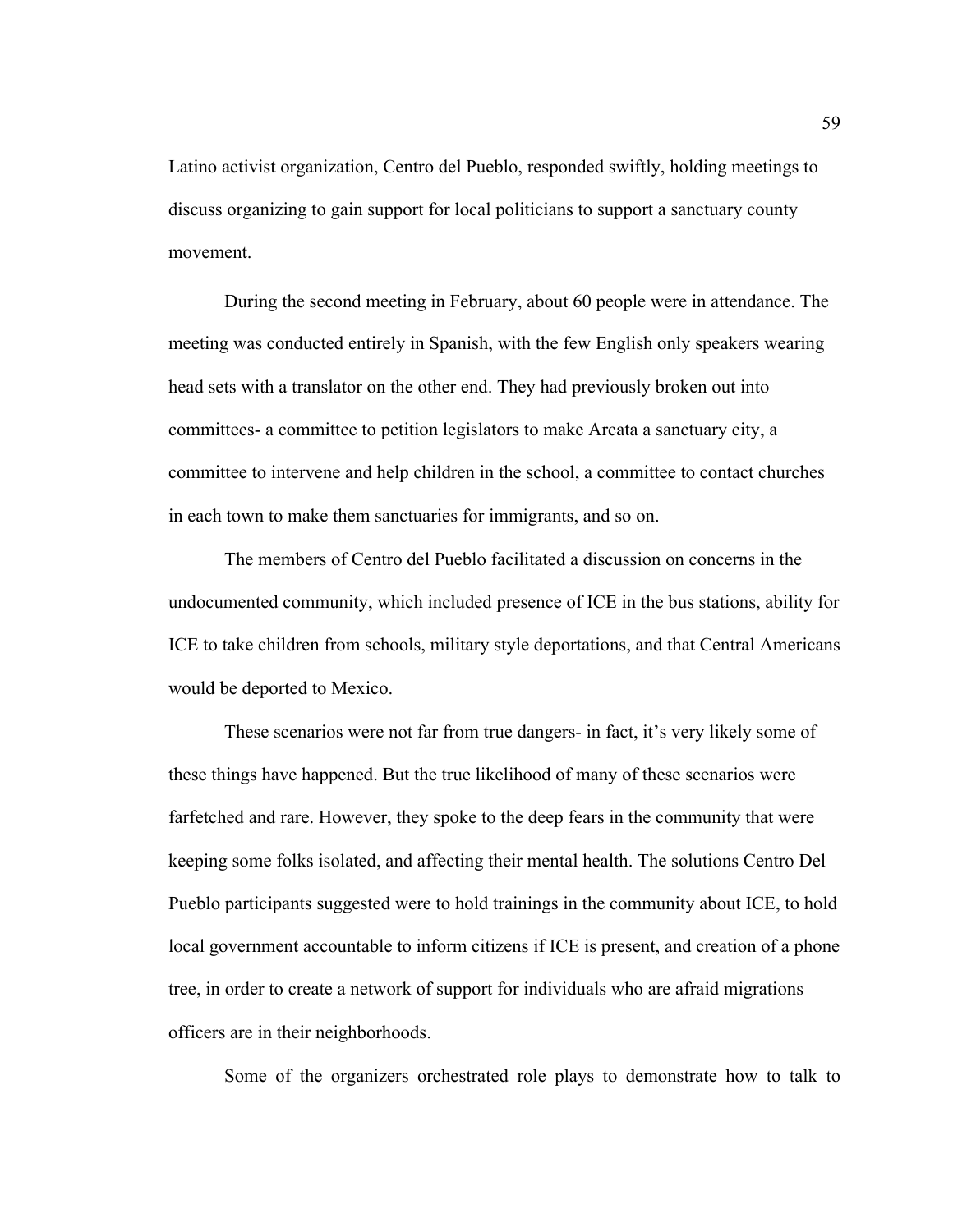migration officers if they were approached. They explained that these people can be very friendly, and many of them are Latinos who speak perfect Spanish.

The third meeting in March had only one person who didn't speak English- the room was divided into two parts, one for those who speak Spanish and the other for those who speak English. Because of the English-only presence, the meeting is held primarily in English, with parts interpreted for Spanish speaking attendees. CDP is discussing holding a meeting- a safe space - for Latinos in Fortuna and the Eel River Valley to discuss racism in their communities. There was some debate over whether or not white, non-Spanish speaking folks should be allowed at the event.

"I wouldn't want them [white people] to be at the meeting," says one young man, hesitantly. "Because just their presence could trigger past experiences of racism that brown and immigrant people have faced at the hands of white people."

An older white man starts to raise his hand, reaching it towards the sky, and without being given permission to speak, interjects, "White people should be included in the discussion on immigrant rights, because we can help advocate and potentially change policy."

One of the head organizers of CDP tries to bring the two opposing sides together. "In order for change to happen, we mustn't exclude anyone who wants to show support or solidarity."

She empathizes with the young man's feelings, and agrees that this meeting will be focused on Latino immigrant voices, and to create this environment it would be held in Spanish, without an English translator.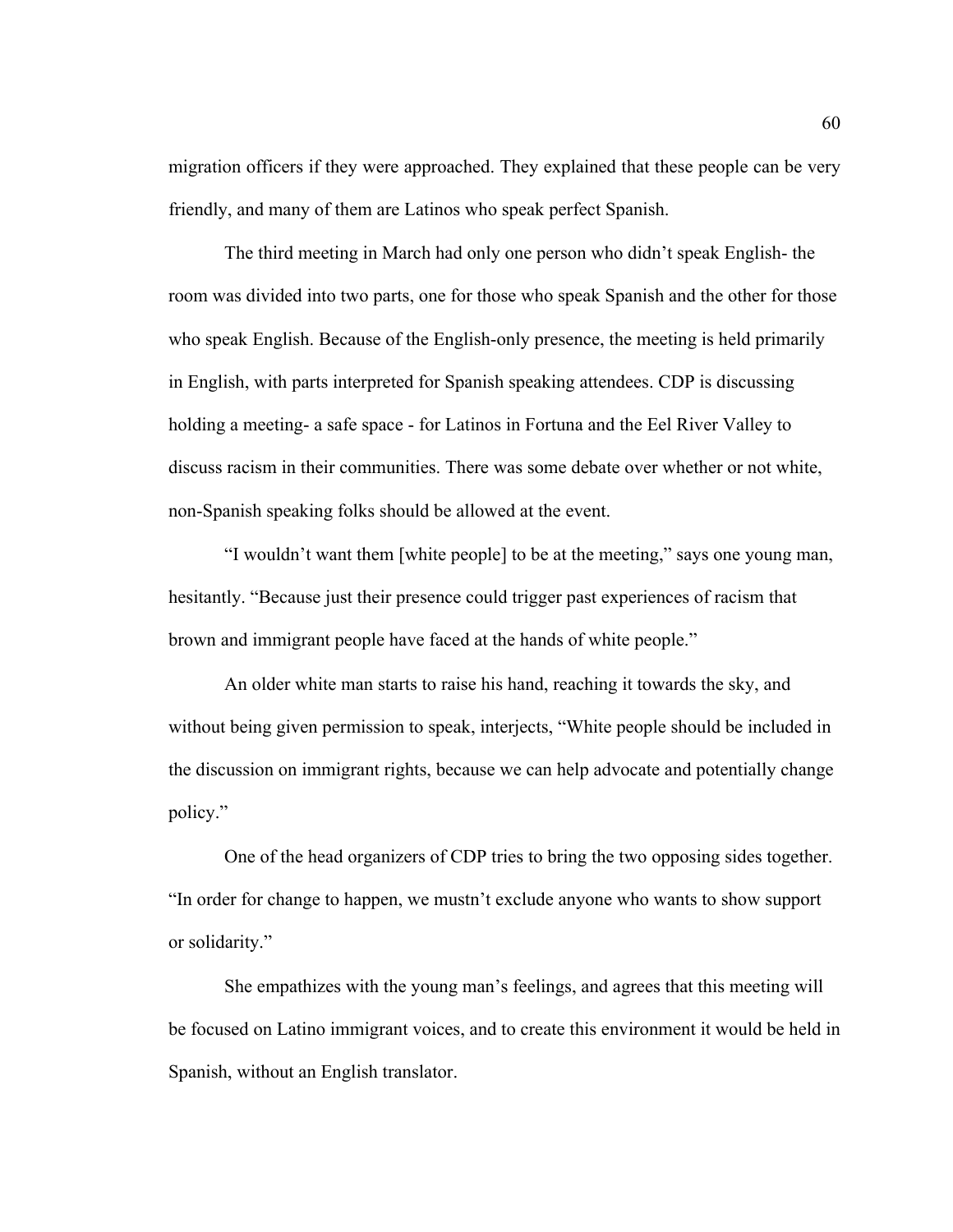Of the 15 women interviewed for this research, seven mentioned fear of deportation or violence as a barrier to accessing reproductive health services. Leti, a Spanish speaking service provider and native of Mexico, has spoken with many women who had recently come to the county, did not have papers, and expressed fear in going to a clinic, or obtaining medical coverage at all. They often approached her with questions about medical concerns when applying to enter the country, and how they may be barred from entering if they had certain health issues.

"Many women have approached me with a fear that if they have a sexually transmitted disease, they would be rejected from entering the country," she stated. "I don't know how to answer this question because I'm not homeland security. But I would like to know what the process would be for women who have HIV. I know a lot of women are constantly in fear when they deal with this. They are afraid to seek medical services."

Until 2010, those migrating across the US/Mexican border were mandated to take an HIV test. If they received a positive test, they would not be permitted to enter the country unless they were granted a waiver from homeland security. [CDC 2011] Since January of 2010, migrants are not required to take an HIV test. But it is unsurprising that this is a concern for some migrants, who may not know the laws, or rely on stories from family members who crossed long before 2010.

The issue of stigma has arisen again and again in the data, in regard to Latina migrants accessing sexual and reproductive health. But it is not only the stigma that prevents women from seeking health care, it is also the lack of information. Leti says that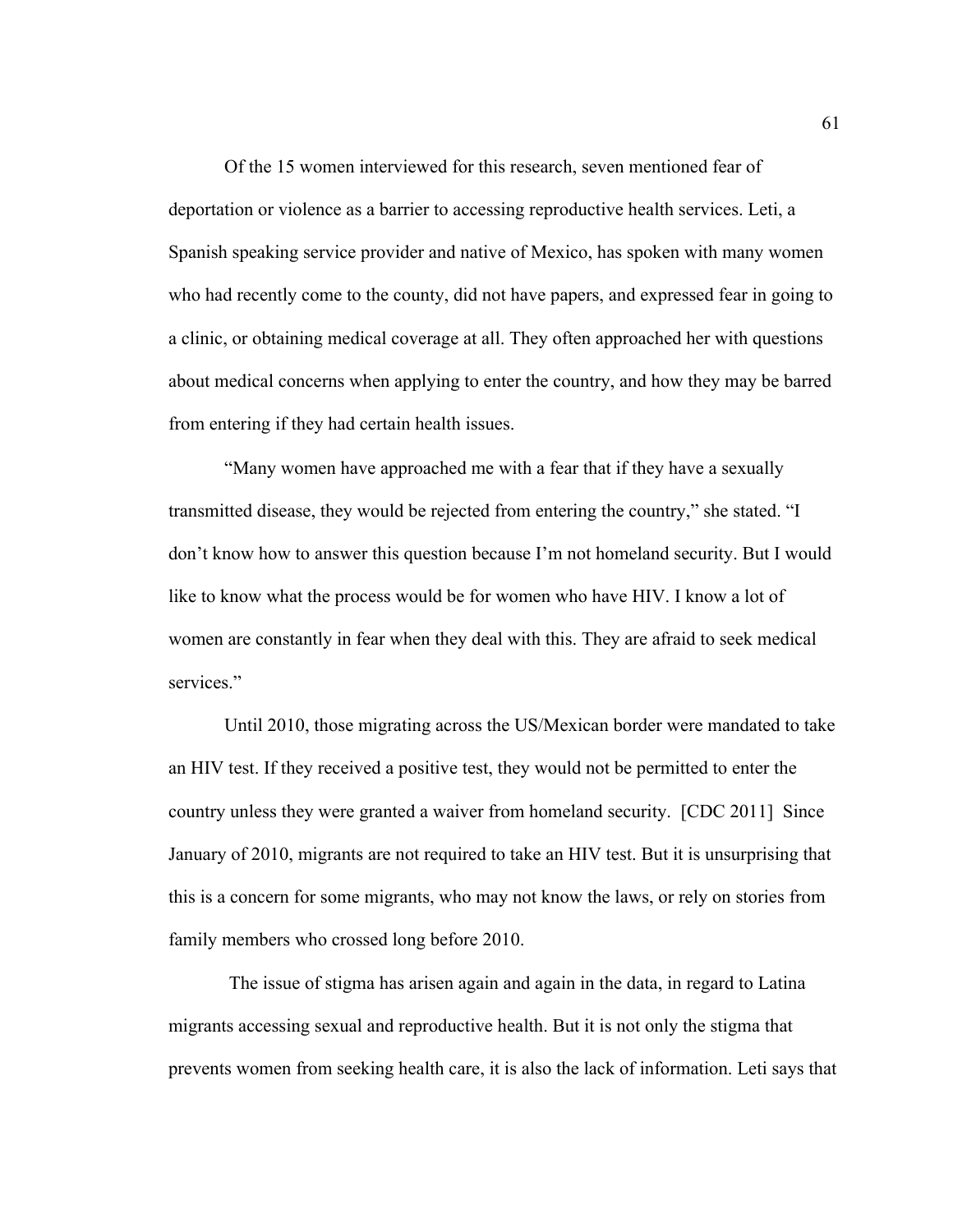many undocumented women do not see a difference between immigration enforcement and social service programs. This causes them to be afraid of even seeking medical care at all.

"The important thing is to let them know that no one can be denied health care, whether they have citizenship or not," Leti explains. "But many women do not know this."

Paola came to the US fourteen years ago, and after a challenging pregnancy in which her son needed special medical attention, paid thousands of dollars because she was not educated on how to navigate the healthcare system. Now she is an active member of her community, hoping to educate other women who have recently migrated in accessing social service programs.

"Many migrants are afraid of being deported and having any contact with immigration officials," she said. "This keeps them away from a lot of events where they can learn about services."

According to the Latino Community Needs Assessment (LCNA), 49% of participants were not able to vote in the 2016 presidential election. This means that it is likely that nearly half of all participants are undocumented. Moreover, since participants were located at community groups and events, it is likely that a large part of the Latino population is further removed from services, isolating them from potential community support.

"A big part of it is feeling safe," said Erica, the HSU student. "[A migrant woman] could probably go to the student health center, or to Planned Parenthood, but it's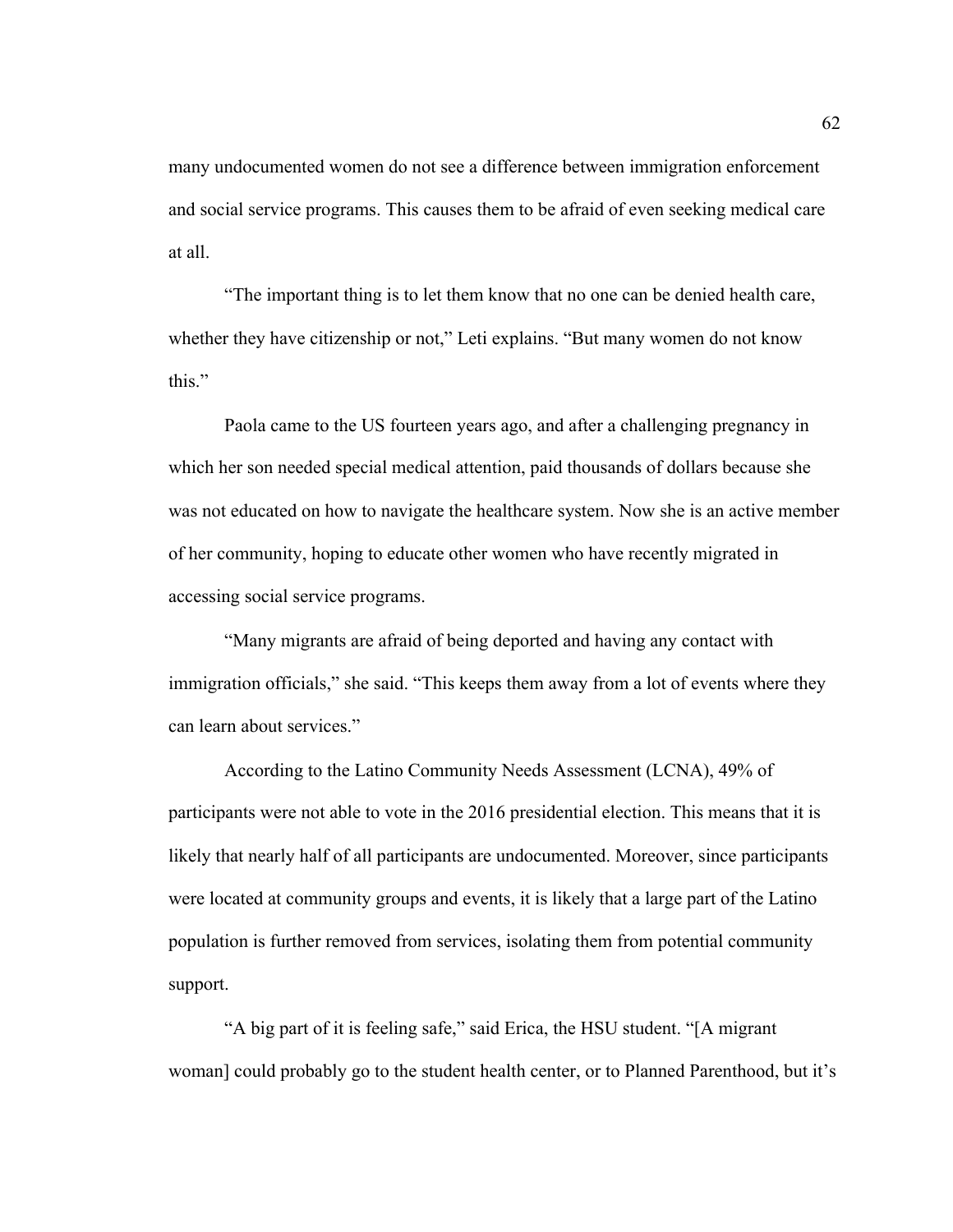just a matter of feeling safe. Because they constantly feel vulnerable."

Xochil's thoughts reflected much of Paola's experiences- that a lack of understanding of the health care system could cause some undocumented folks, or people in general who have migrated, to spend large amounts of money on health care.

"The president who has been elected has expressed so much racism and hatred towards us," she says. "Which causes people to draw away from services such as Medical, Cal fresh and other basic need services. They are fearful that [if they have] undocumented status, they will be linked to deportation."

Racism is also an issue in Humboldt County, and more specifically in the Eel River Valley, as mentioned before at the Centro Del Pueblo meetings. Of course, racism can play out in many ways- from outwardly hateful treatment, to passive housing and job discrimination, and even well-meaning but culturally ignorant questions.

Maribel has been in Humboldt County since 2011, but lived in a different county before that. She states that she arrived knowing some English and had her paperwork in order. Her story of leaving Mexico involved a lot of trauma, and upon arriving in the states she actively sought out birth control, knowing that she wasn't ready to have children.

"Growing up in Mexico, I was tired of seeing so much corruption and garbage and shit, not only from the government but from the people around us," she stated. "A lot of people [in this country] say that Mexicans come here and take our jobs and use our social services, but I'm just trying to do the best I can."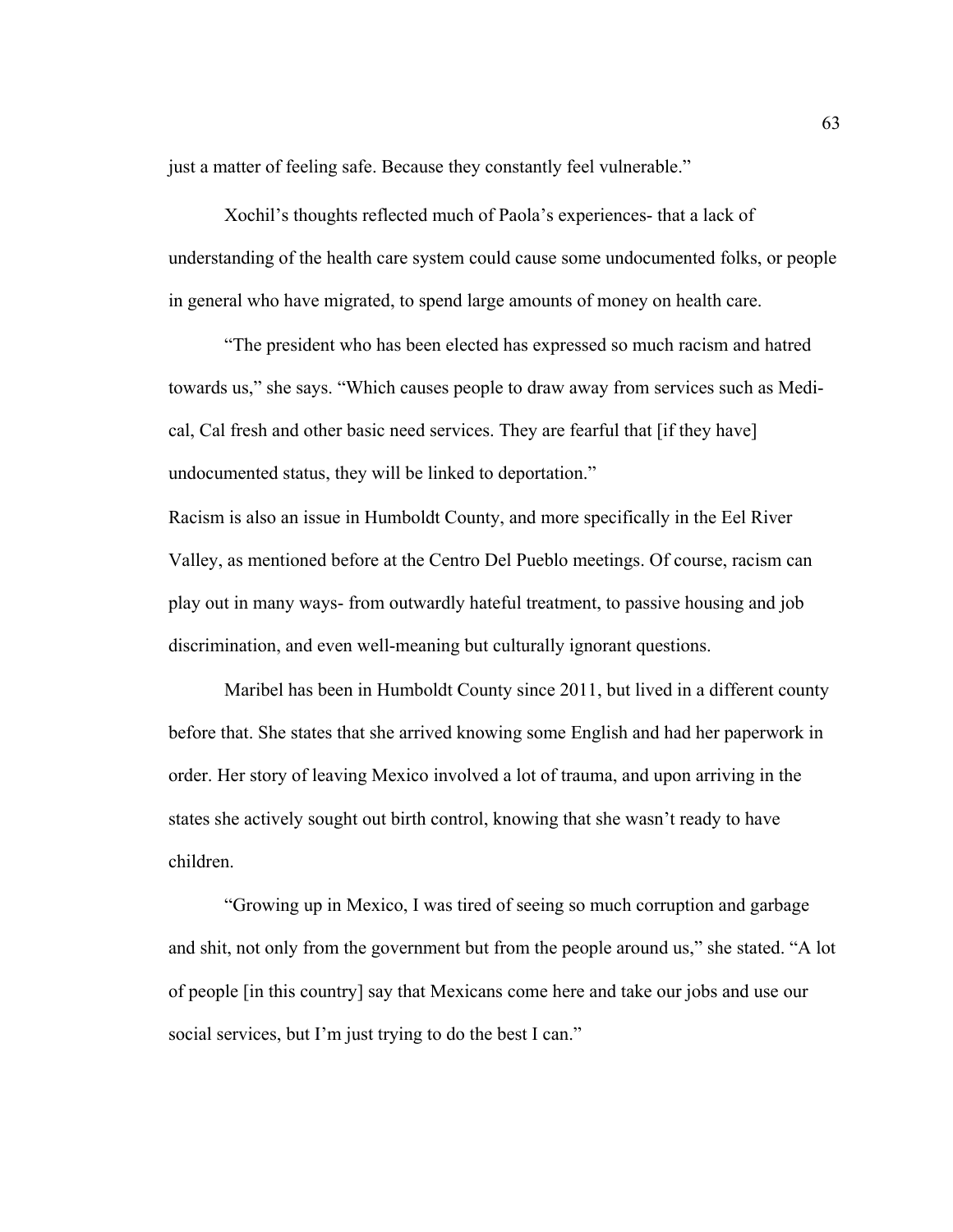While Maribel doesn't feel like she has experienced any outward racism directed at her, she does feel that there should be a stronger Latin community.

"Sometimes people say to me "Do you want to go out Salsa dancing?" And I know it comes from a good place, but sometimes I feel like, why? They think that because you are from a different culture you are exotic or something."

Students also have reported feeling racism against them on campus. The Latinx Center for Excellence held an event in which 50 students were in attendance. When the students broke out into groups, they listed the five barriers to student success. Most of the themes that arose were related to racism. These included lack of ethnic diversity, micro aggressions, tokenism, mental health support and cost of living.

One student even said that going out into nature, while something she was excited to do when she moved here, now scared her after going to a party at a friend of a friend's house in Southern Humboldt.

"He was talking about Mexicans in a derogatory way," she stated. "I'm light skinned so he didn't know that I'm Mexican, and he was shooting a gun. He was saying that he was joking, but he was really being derogatory. I was afraid to speak up."

The fear of being deported has permeated the realities of many Latin Americans in The United States, affecting their friends, families and neighbors, as demonstrated through both the narratives and the quantitative data discussed in this chapter. Racism and the fear of deportation has appeared as the ground work for many of the other barriers discussed in this paper, a foundation built of social isolation and distrust that pushes migrants away from important available services, and may work to keep them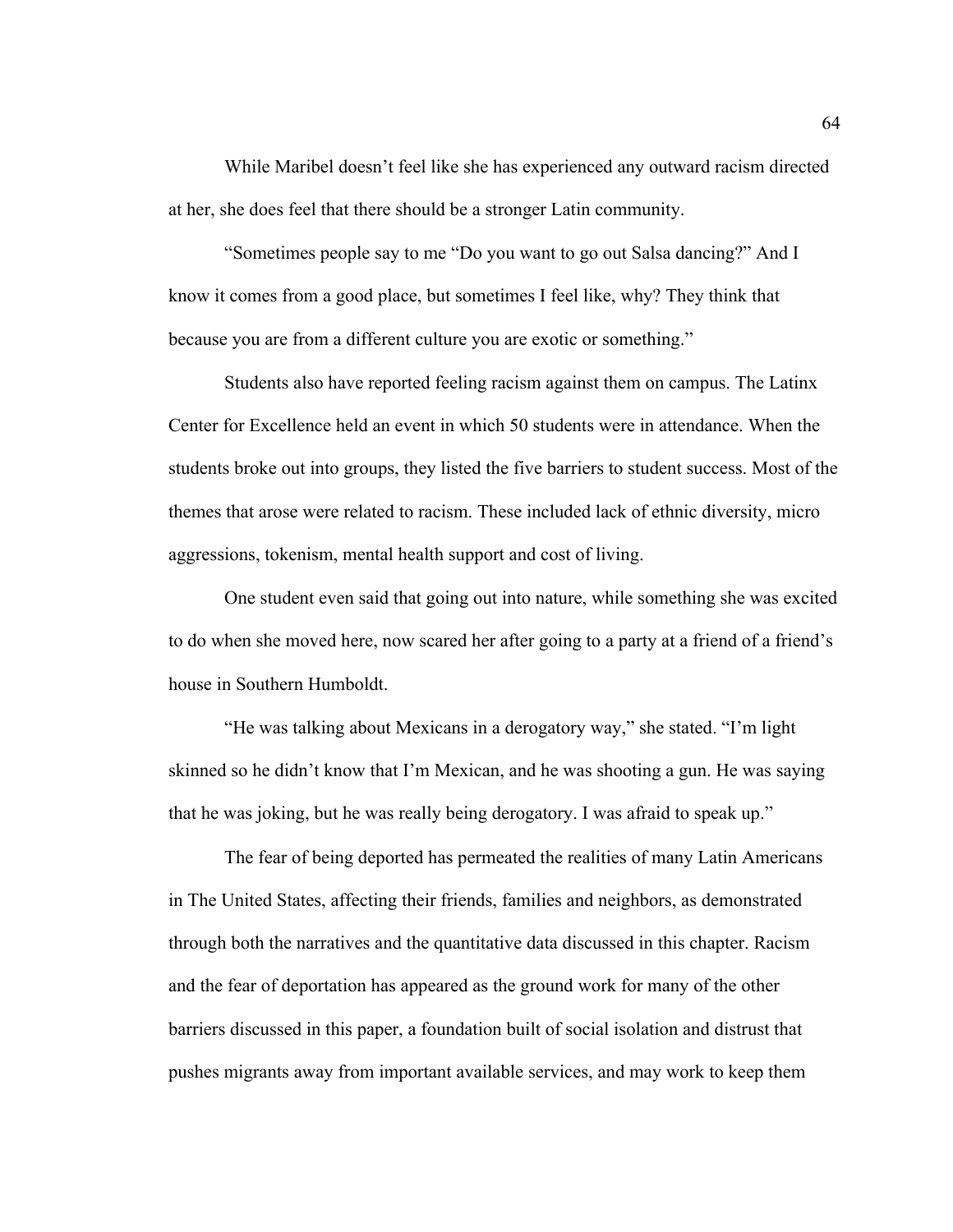ignorant of their rights.

# No hay nada mas parecido a un machista de derecho que uno de izquierda: The Burden of Gender Inequality and Sexualized Violence

The famous Spanish saying, "No hay nada mas parecido a un machista de derecho que uno de izquierda", or, there is nothing more similar to a right-wing chauvinist than a left-wing chauvinist, is seen spray painted on walls all over Latin America. The message is powerful, simple and true- it doesn't matter what your political beliefs are- if you are a man who doesn't respect women, then you are a male chauvinist.

While machismo translates directly to 'male chauvinist', I have chosen to keep the word machismo for this section. This is because the frequency which 'machismo' is used, and the conviction of which it is spoken about, seems to give it a multi-layered meaning, tied to histories of pain and colonization that the phrase 'male chauvinism' doesn't have. Specifically, it is rare that the word 'chauvinism' is used- in United States media the words sexism and misogyny are more common than the word chauvinism, giving the Spanish word machismo a certain dimension that is culturally specific. The way machismo has been used by participants, and in various forms of Latin American media, encompasses the epidemic of femicide, believes that women should remain in the home, male dominance, and all contexts between. Its like an important word, thus, to categorize the many experiences of my participants.

Of the fifteen participants interviewed, eleven mentioned machismo or gender based violence as barriers to reproductive health access, or simply for health care access in general. Moreover, mental health issues were mentioned alongside of this, including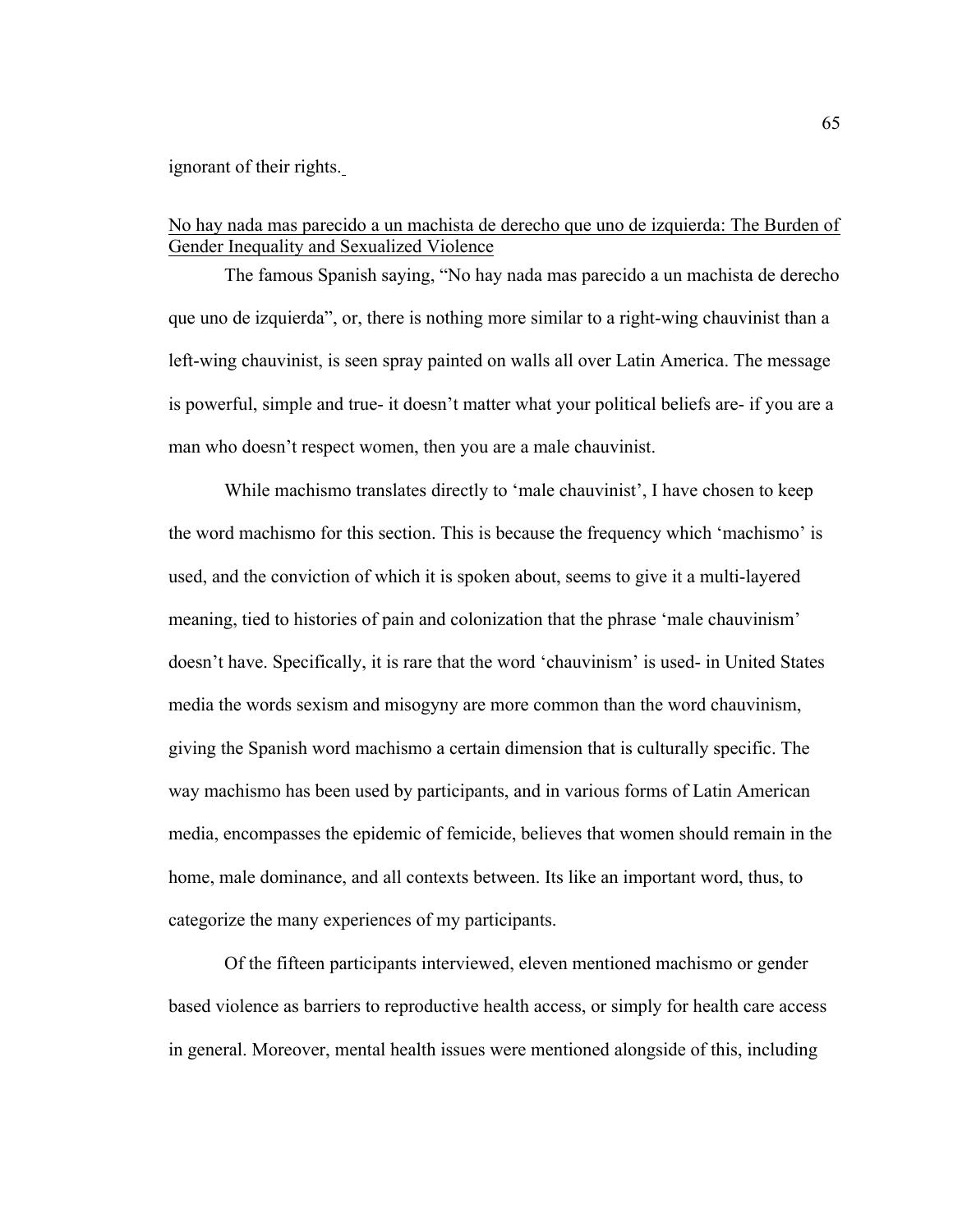trauma from witnessing or experiencing violence. For this, machismo is in many ways, just as impactful a barrier for Latina migrants as fear of deportation. It creates a shaky foundation in which other issues can easily grow; it can permeate all things.

In Eureka's Jefferson Center, an old abandoned elementary school turned community center, a popular ESL class is flourishing, perhaps due to its kind and passionate instructor Mary Ann, who regularly works to connect her students with community resources. Because of funding, the class is free, and well attended by many families. Each week presenters come to the class, to talk about issues and resources in the community.

"Every Woman Counts" is an organization working to spread awareness about breast and gynecological cancers affecting women. This particular night, a workshop is given by a facilitator to a packed room of mostly women, and some men. Children come in and out, many of them being cared for in the next room by young volunteers. Since it is an ESL class, the presentation is in English, while an educator from Paso a Paso translates.

When the facilitator explains the process for women to get breast exams, discussing the need for women over 40 to be checked, a couple of the women speak up about their concerns with their doctor, one who says that she has pain in one breast that her doctor has repeatedly told her not to worry about.

Approaching the woman later, she agrees to meet another time to talk about her experiences. She is eager to share her thoughts and feelings about the doctors in Humboldt County who she feels do not listen to her.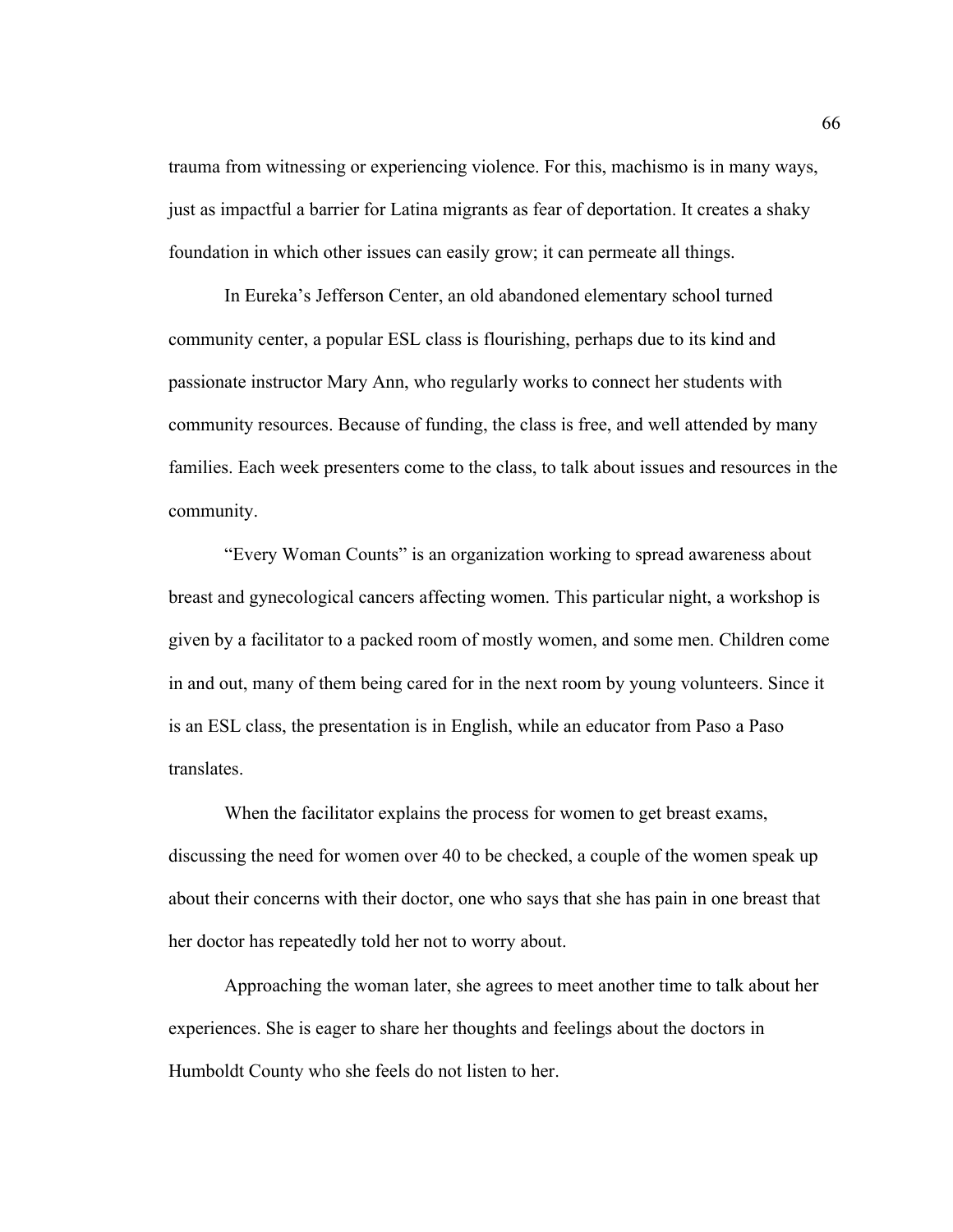"I have gone to doctors, but they tell me I'm ok. I have headaches that cause me so much pain that it worries me it might be a tumor. They say that it is stress and that it will pass. "

Adela has lived in the United States for 14 years. When she arrived with her young son in 2004, she was escaping interpersonal violence. The pains in her body, especially in her head and her breast, were places in which her ex-husband had caused her physical trauma- kicking her, breaking bottles over her head, even hitting her with a hammer. The violence started at age 17 when she married him. He beat her because she had a child at age 14, taking her out to the woods or locking her in a house so others would not hear her cries. She didn't go to the police out of fear, and the abuse her husband inflicted upon her was often in isolated places where others would not know. The details that Adela explained of years of physical, emotional and sexual abuse were severe and traumatizing.

Coming to the United States in 2004 was her way of escaping the abuse that her and her son faced. He experiences mental health issues and trauma, she says, but hasn't ever received psychological help. Her ex-husband came to the United States in 2009, first promising to change and treating her well. When his behavior became abusive again, she felt empowered this time to leave him

"I felt comfortable in saying "If you treat me badly, I will tell my family"," she said. "I felt supported, connected and brave. But I never made a police report. I didn't feel comfortable reporting him because of the kids, I didn't want them to blame me."

Adela had sought psychological help, but didn't feel it was helpful because it only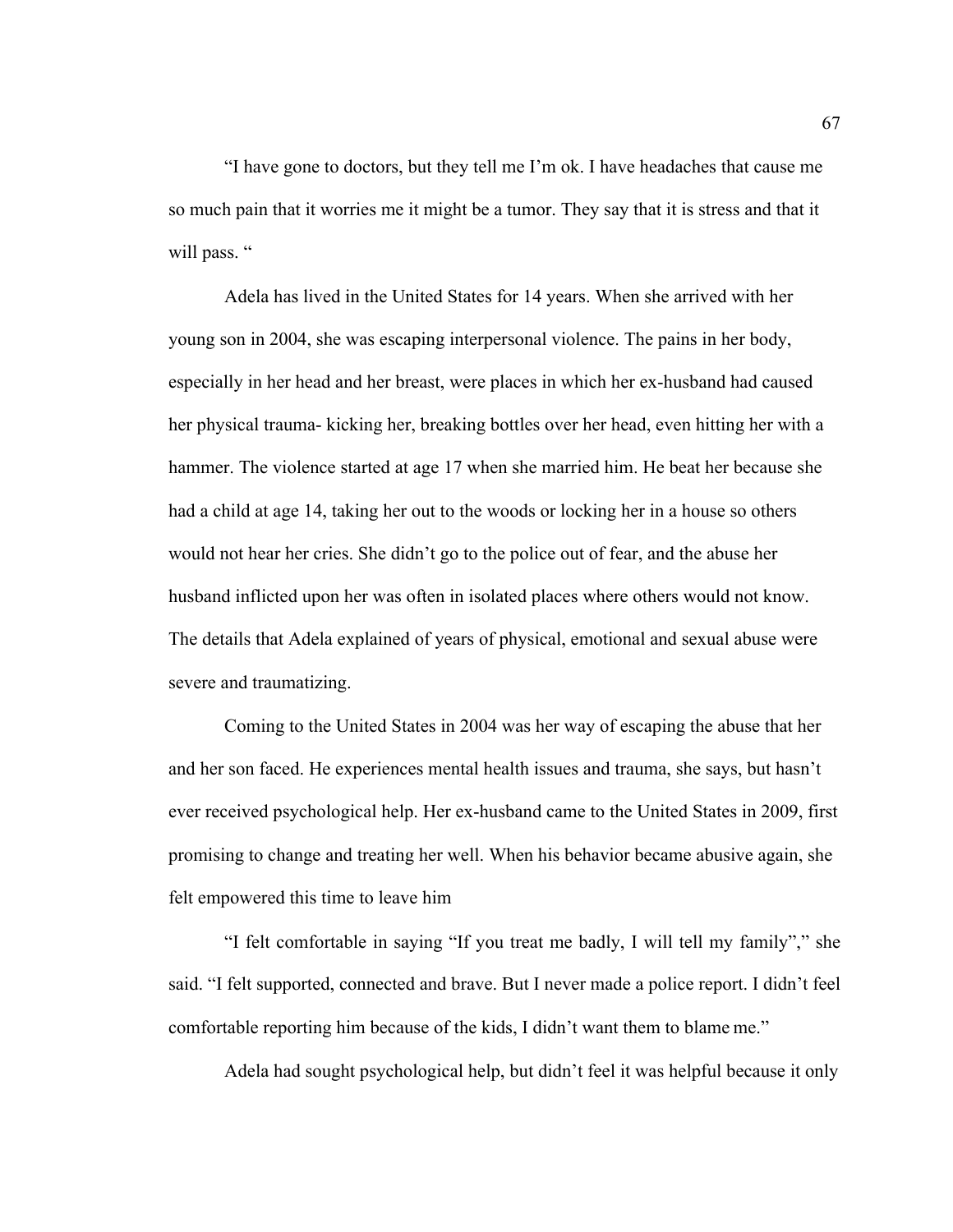stirred up her feelings about the past. She said that still she suffered pain from where her ex-husband had kicked her and hit her with bottles, even having lost sleep the night before.

Although Adela was still affected by the trauma of her past, she was now connected with resources- she attended the ESL classes at Jefferson School and was receiving services from Paso a Paso and Changing Tides. This helped her gain a sense of community, as she explained above. The abuse she explained having to endure in Mexico happened because she was isolated, and here she felt comfortable reaching out and attending community events.

Other participants discussed more subtle ways that machismo had affected their lives, and the lives of women in their families and communities. Andrea had a lot to say about the machismo, both in Humboldt County and her home country of Mexico.

"A machista is a person who thinks he is absolutely right in every way, who is very aggressive with his partner and his children. A machista thinks his male children are better than his female children. He thinks that his female family members (daughters, wife, mothers etc.) should be working for him, and that they need to work in order to gain his respect."

She added. "The male has this mentality over women that he is allowed to subordinate and hurt us. They think we aren't worth anything, but they are wrong. We are very strong.

Maybe not physically but we have a desire to fight for ourselves. We take care of the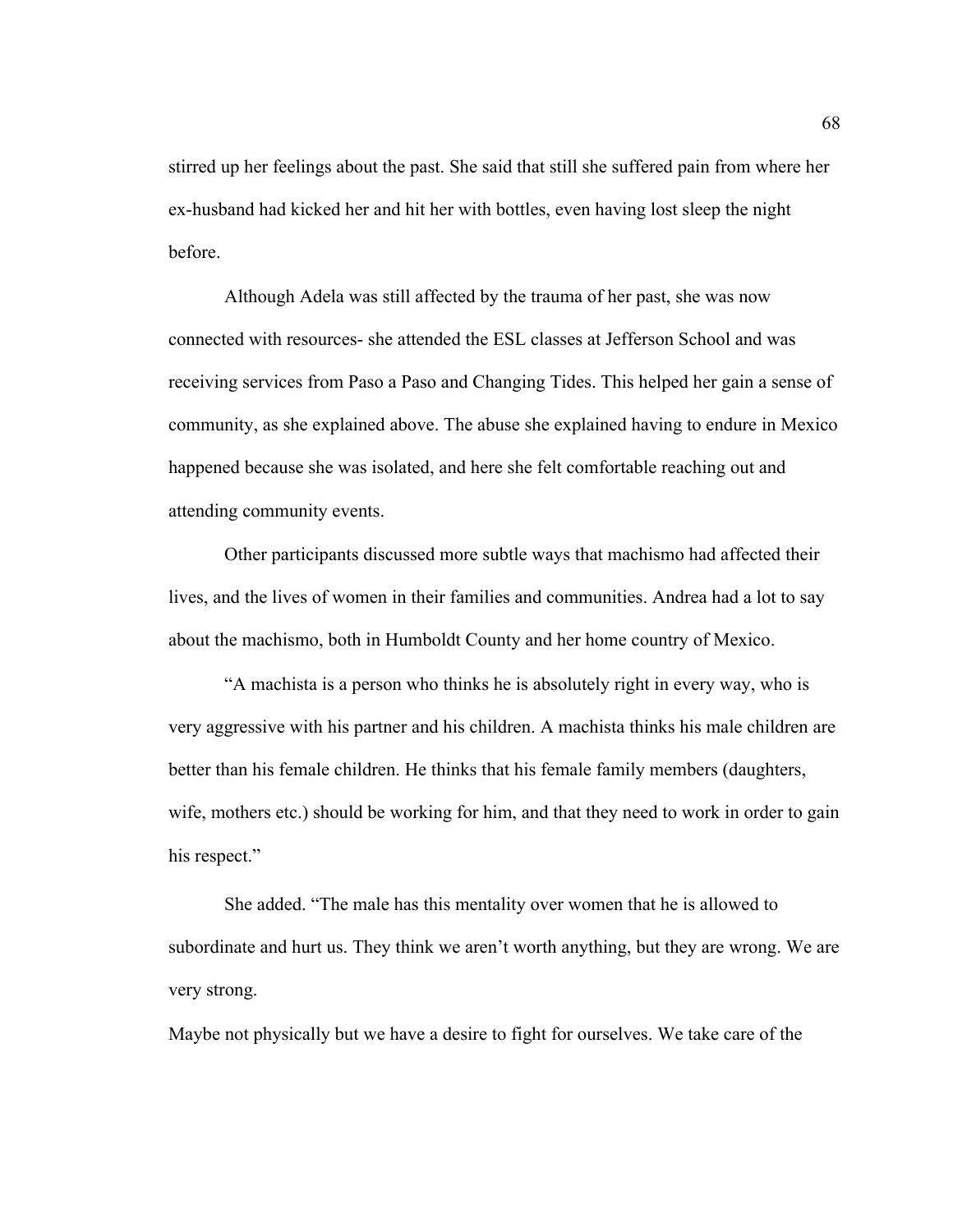children, the house, we work."

Xochil spoke with conviction about her belief in the strength of women, despite many beliefs that they have that they need to stay with their man. "We are talking about the systemic sexism that happens in our culture, being afraid to call the police in our political climate, not knowing how to access services. Also going to court is a huge challenge; there is a lot of isolation and depression in our community."

"We are resilient. Latin people are resilient. There are barriers and they are part of our experience, but a lot of women are capable of being strong and leaving these situations. The acceptance of violence as the norm is part of machismo; it is part of the patriarchy."

Much like Adela's story, Xochil reflected on a woman she knew who didn't know she was in a domestic violence situation because she thought of it as the norm, and had never realized that this wasn't the way that men should treat women. Eventually, she was able to step out of the relationship as she came to terms with the violence.

Adela, Kelly and Maritza all mentioned that they perceived Humboldt County, and the United States in general, as a place in which speaking out and asking for help in regard to interpersonal violence is more accepted and more of a possibility than it is in their home countries.

Maritza is a woman who migrated from Central America when she married an American man. She said even as a child she knew she was different from how it was culturally expected that she be; she never wanted children, and when coming to the United States, felt passionate in finding work in women's health and rights. She is now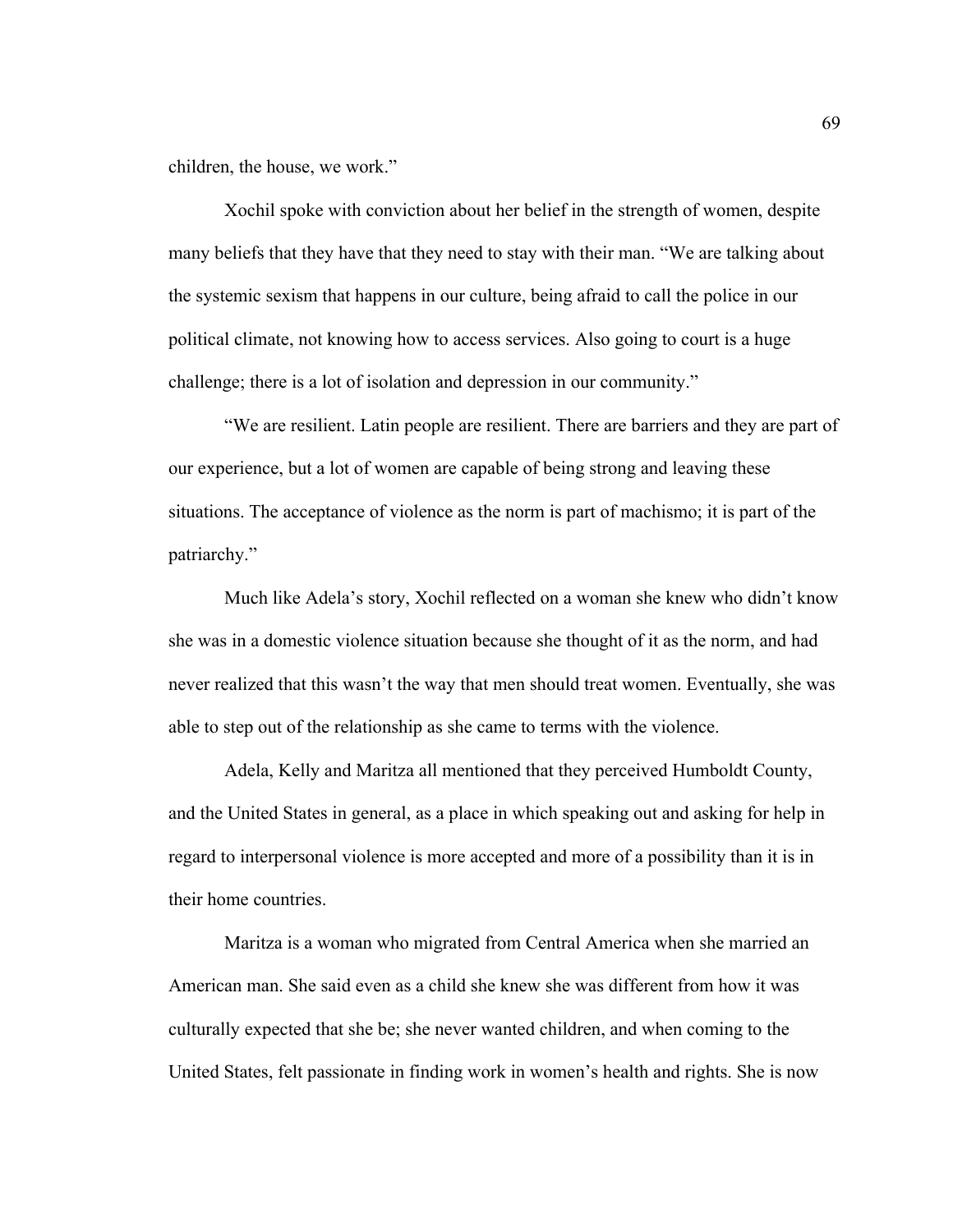studying to be a nurse, so she can educate women on their health.

"They are afraid, they don't want their husbands to know [they've asked for help] and become more violent," she said. "I think it happens to migrant women more than women who were born in this country. I come from Honduras and it's different. I didn't know I had rights. Here it is more open, I can say more about how I feel."

Raquel also talked about how parents' unwillingness to talk to their children about sex and relationships was rooted in machismo- how more conservative parents' attitudes about their daughters' sexuality was radically different from that of their sons. She stated that when young girls became pregnant, this often meant losing support of their families, both emotionally and financially, and the girls would end up going to live with their boyfriends, who they would then depend on.

"Girls in Junior High are even at risk," she explained. "There's a lot of pressure from boys who say things like 'if you don't sleep with me that means that you don't love me'. And because the girls don't have information they end up pregnant very young. This affects their futures with work and school because they don't receive the same support or opportunities when they are taking care of babies."

Machismo, since it functions as a foundation for many barriers that women experience, was also applied to women having reproductive control of their bodies, and to border crossings and immigration. Leti, who before working in healthcare in Humboldt County, had worked as a nurse in Mexico, talked about how machismo acted as a barrier to reproductive health.

"Machismo is very integrated into our culture," she stated. "Many women come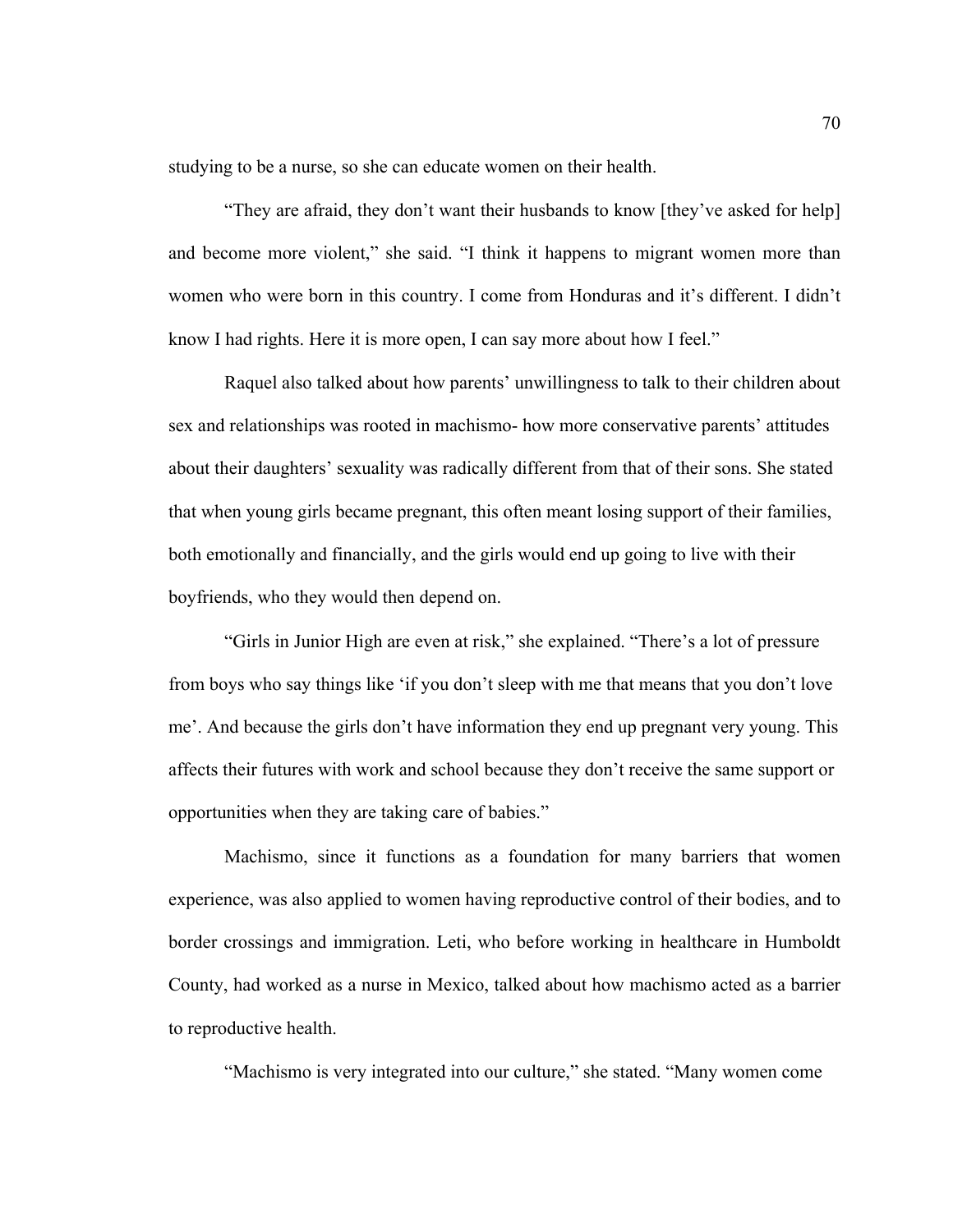here already pregnant, or they become pregnant while they are here, and the men want them to continue having babies because he is the head of the household. If they say they want five or ten kids, the women may disagree but she doesn't feel she has the right to make decisions about her body. [Some] men don't let their women get their tubes tied because they want to be in control of their bodies. This is a form of domestic violence."

Leti also talked about how women had come to her, afraid that they had an infection because they suspected her partner was cheating. If she asked him to wear a condom, he would become angry and accuse her of being with other men.

"They completely change the story and blame the woman," she said. "I constantly hear these stories."

She mentioned that during women's groups, women would share these stories, sharing a common fear of getting an STI and being blamed by their partners, even being beaten or kicked out of the house.

"This is one of the reasons that myself and other female health educators are fighting for these programs, so we can educate women about their rights. How can we avoid all these problems and fight machismo and the misunderstandings that men have about women?"

Graciela also works in health care, has had many experiences working with Spanish speakers who don't speak English well, as being fluent in Spanish and being born in Mexico allows her to forge trust and build rapport.

"I had a patient come in just last week, and she was filling out an assessment form that asked about STDs. She lived in Mexico, her husband used to come home after work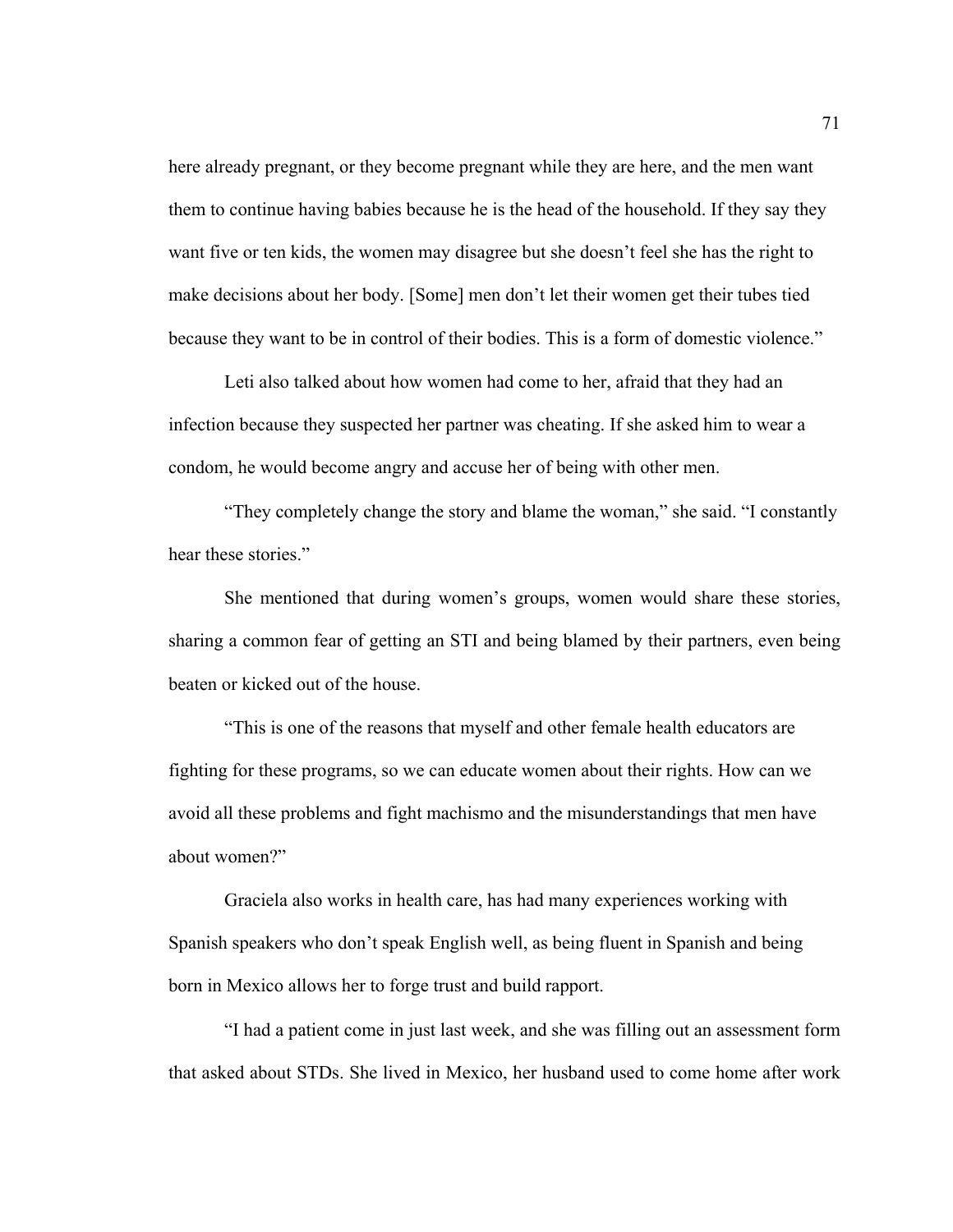dirty and force sex on her."

The patient had expressed worry that her cervix and vagina had been damaged. "A lot of it comes down to them not being educated, and not knowing where to go to ask for help."

Xochil mentioned that often times women are responsible for taking care of the children while men are at work. Since many families only have one vehicle, the men are usually using it, and since the women may be at home with young children, leaving the house to go to a medical appointment could be a challenge.

She also brought up the issue of violence on the US Mexican border. There are many statistics which discuss the prevalence of sexualized violence against women on the border, and nearly all state that over half of women have some type of experience with assault. In a report by Amnesty international, 60% of female migrants experience sexualized violence while making their journeys across the border. [Pickering and Cochrane, 2012]

"A lot of families who come to the United States are brought up here from Mexico on buses in our fields," she said. "[There are] experiences during migration in which a lot of women are getting sexually assaulted [and ending up with] an unwanted pregnancy. Many of the women chose to keep the baby whether that be cultural or religious."

The strength of the participants willing to share their thoughts and experiences with violence is immeasurable, and perhaps more importantly, reveals that while their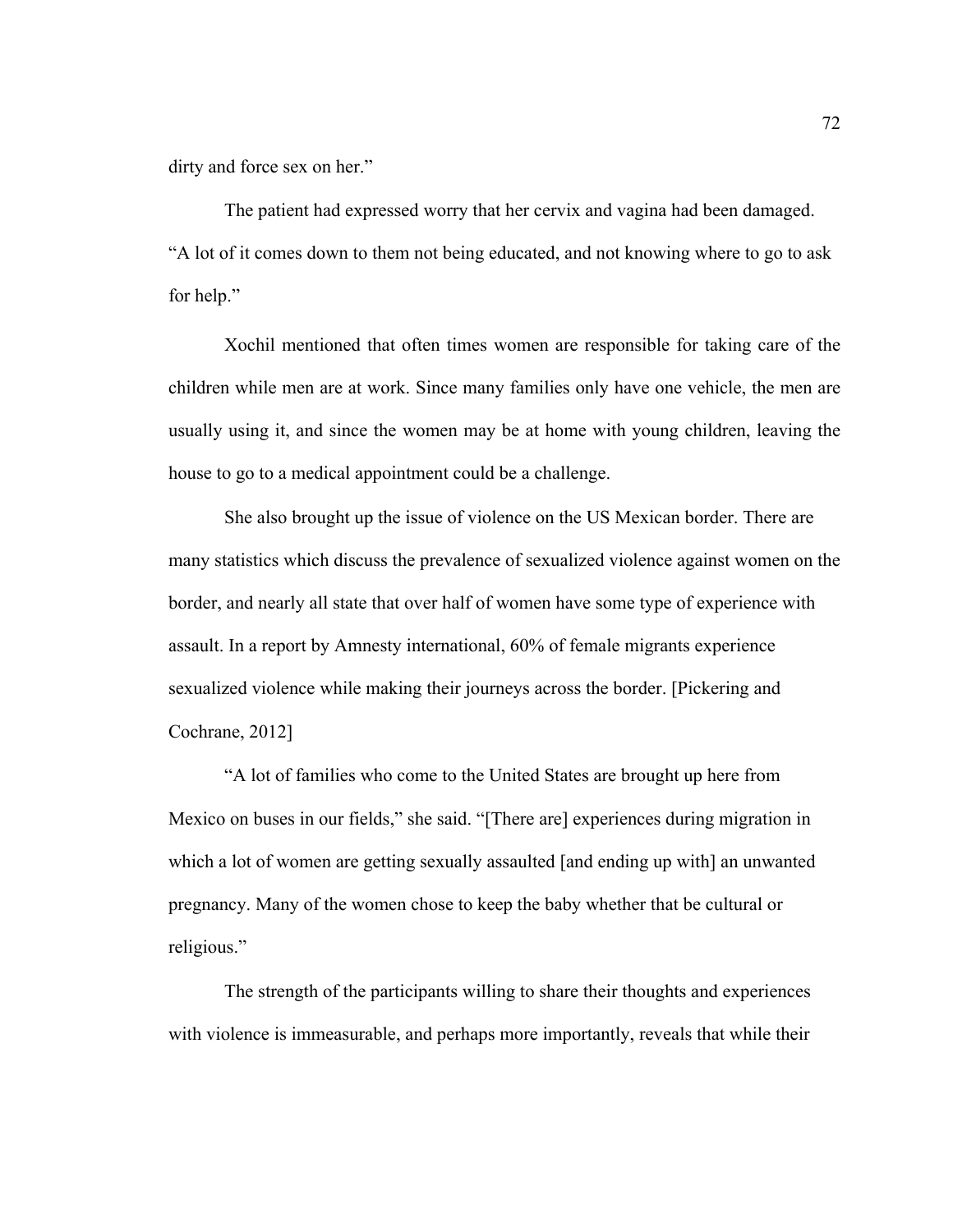transits across the border may have been traumatic, their journeys have in the end, led them to a better place in which they feel empowered to uphold their, and often their children's safety. While violence against women, sexual assault and institutional sexism remains a serious issue in the United States, the majority of participants expressed a feeling of openness here, which has fostered a recognition of unhealthy and destructive gender norms, and the confidence to challenge them and protect themselves and each other. In addition, the conviction these women have in supporting their community and helping each other is an important dimension to these conversations.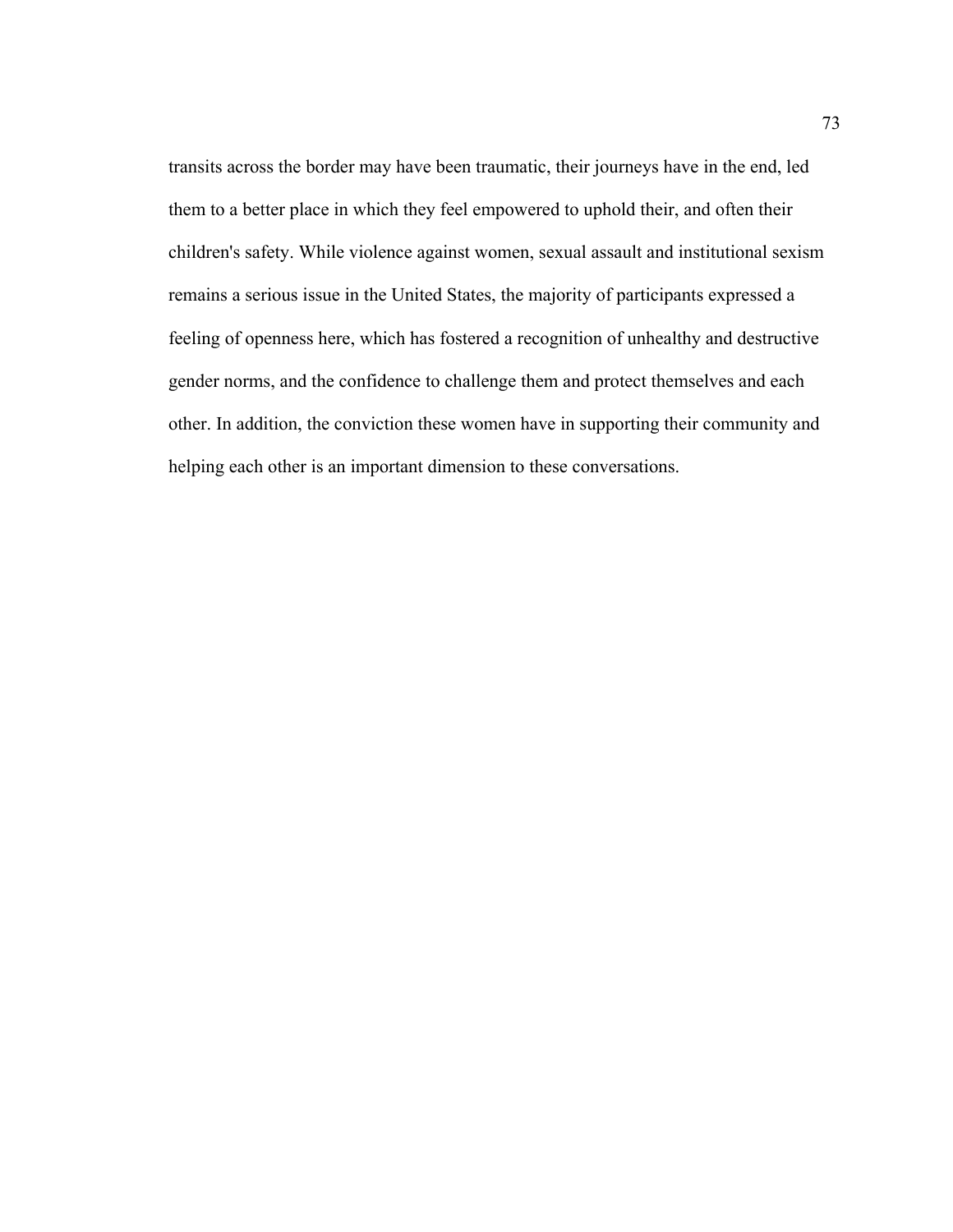#### Al Tiempo Malo, Buena Cara: Language and Cultural barriers

According to The Migration Policy Institute, 61.6 million families speak a language other than English in their homes [ US Census 2013] Of those classified as having Limited English Proficiency [LEP], 81% were foreign born. Spanish speakers make up the majority of LEP individuals, at 62%.

When I first moved to Oaxaca, Mexico, in 2012, I was lucky to have a conversational level of Spanish. Despite my ability to communicate at this level, moving through life was often absolutely exhausting, causing me to some days not want to leave the house, feeling anxious about speaking incorrectly or using the wrong words, feeling like every time someone gave me a confused look, or even laughed at me, I had failed to learn. This led to feelings of shame.

However, I was lucky- I had the time and resources to learn to speak more clearly, and even more importantly, I quickly connected with a community who were open and eager to teach me their language, and see the challenges I had when expressing myself as only a small hindrance in having me as a friend. The people I grew close with were some of the most generous, kind, and compassionate people I have been privileged to know, and without them I would not be a Spanish speaker today.

However, for many Spanish speakers, their experiences have been quite different.

For example, in many public institutions like banks, schools or grocery stores, there may not be a Spanish speaking person on staff, or not more than one. Moreover, for me as a native English speaker, I have the privilege of knowing the most powerful language in the world, one in which many people in other countries strive to know. In the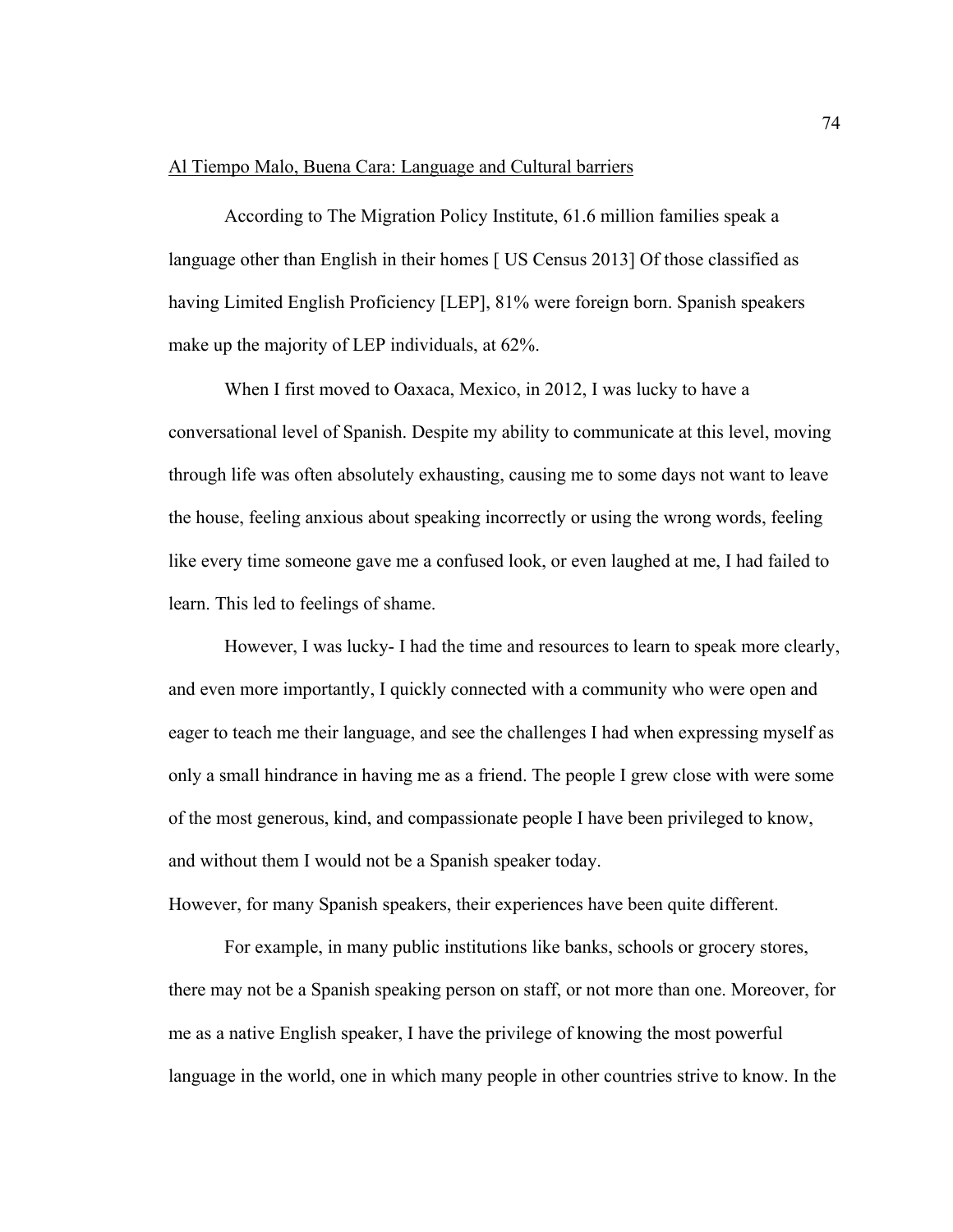United States, the teaching of foreign languages in most public schools and universities is not a requirement, unlike throughout much of the world, where learning English is considered a necessity.

This section will cover not only the mentions of language barriers, but of cultural barriers as well. Of my 15 participants, only three did not mention language or cultural beliefs as a barrier to accessing sexual and reproductive health (80%).

When working in the clinic, both the receptionists were native Spanish speakers, and normally, two Spanish speaking health educators were available to translate for the clients who only spoke Spanish, or who had limitations with their English. However, on days in which all of these people were busy, the nurses would often call me to come translate.

Without a bilingual person available to translate, important health information was often lost. One older couple, for example, regularly brought their adult daughter to translate the doctor's information. Myself or another Spanish speaker were asked to attend the appointments when the doctor began to believe that the daughter was not actually translating correctly. As one of the Spanish speaking health educators explained to me, this was a common situation, in which the adult children of older parents often told them what they wanted to hear. That the elders often cared more about being and polite to the doctors than actually hearing about their health issues. And often when they did want to know, their children didn't always understand the medical terminology to make a proper translation.

Carla is a Fortuna resident who has lived in the United States since 2006. Her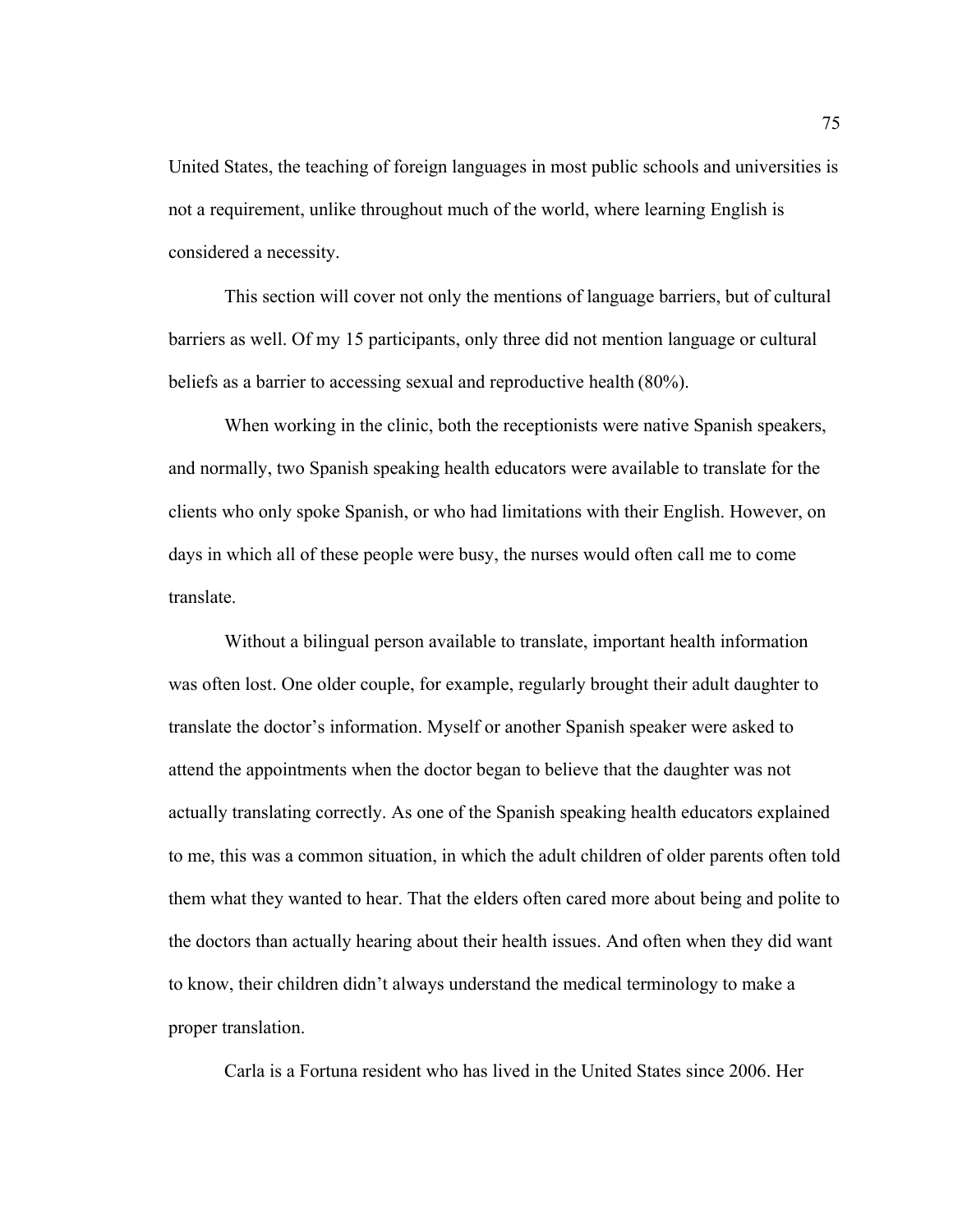English is limited, but she took part in the free ESL classes offered in a Fortuna community center. Mostly she talked about the pregnancies of both her children, and having had good experiences in the hospital. The issues she complained of- long wait times, pharmacy mistakes, lack of medical coverage for certain services, are common problems related to being in an isolated, rural area with few medical services. But she did talk about how people just arriving, who don't know anyone in the community and don't know English, would have a very hard time finding resources.

"Sometimes they don't have employees who understand Spanish. I've been [to the doctor] with my mother in law. There was someone who spoke both English and Spanish that came with us. But other times I've had to bring one of my children to translate because there wasn't anyone else there to help."

Victoria was another participant who is involved in the Paso a Paso women's group. She talked about how her main barrier to accessing services and building trust with health care staff was their inability to speak to her in Spanish, or worse, their lack of patience with the language barrier.

She talked about having an infection during labor, and being asked to sign documents in English without proper translation. "I had to sign so many things, and thank god I didn't have to pay anything. But I didn't know that then. We are in pain, we are not reading anything and we don't know what is happening."

Maritza has had experience in women's health during her time studying to be a nurse. Being the only Spanish speaking staff limited her abilities to help the women who came in. "I was working but I could only do one at a time. Some would have to wait on a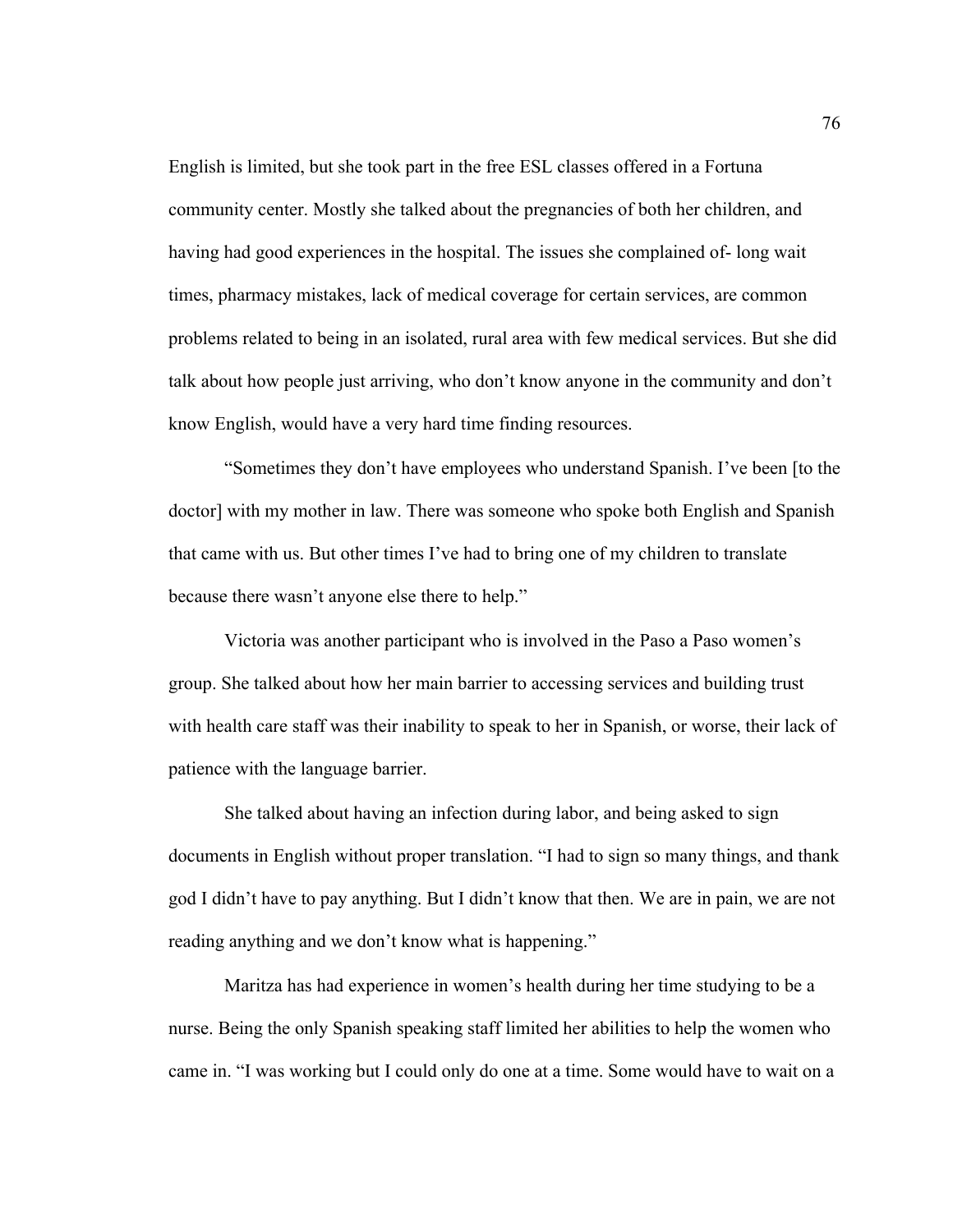phone line. That's so detached. I wouldn't even want to be there if I had to talk on the phone with someone."

On the plus side, two participants, Leti and Cecilia, stated that having Spanish speaking health care workers available had drastically improved the situation with access in SRH.

Cecilia had gone to the Latino Health Fair (Festajando Nuestra Salud) in October of 2015.

"There was an American who spoke really good Spanish," she said, regarding the Planned Parenthood table. "I wanted to find out about the IUD and he explained everything well. His Spanish was great and he was young and professional and attentive."

She remained hesitant to get the IUD due to her fear and anxiety, but a year late finally decided to go in. While her experience physically with the IUD was difficult, her experience navigating the system with Planned Parenthood was positive. While she knows some English and can get by, she prefers to speak in Spanish when it comes to matters of health. When she asked to speak in Spanish, there were three or four people there who could help her.

"If I hadn't had that experience with that man, then I probably never would have gotten to know Planned Parenthood. I never expected that an American, a white person, would approach me speaking perfect Spanish. It surprised me so much. It was so much dedication that they put into reaching me."

Leti also talked about how much things had changed since her arrival in the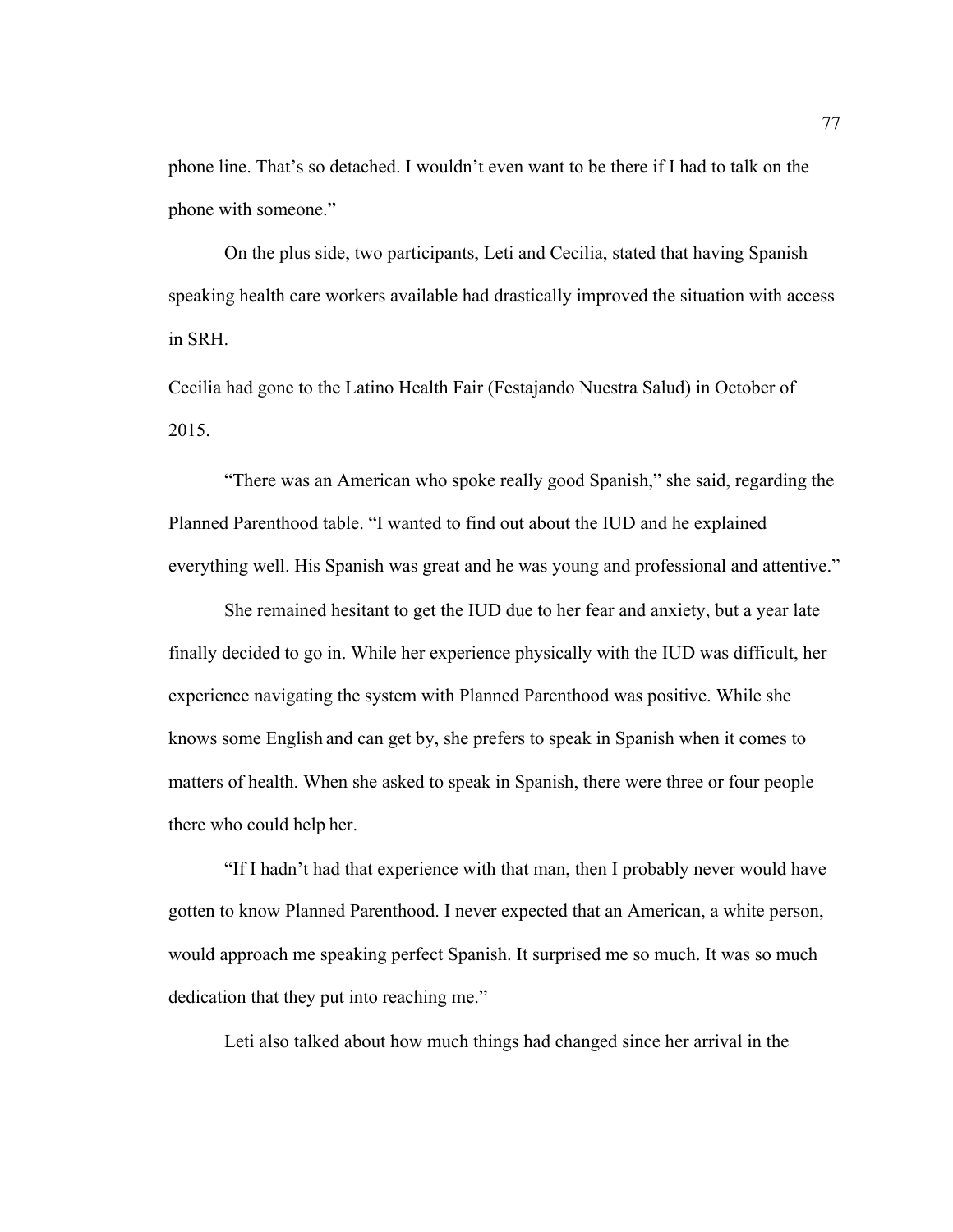United States. "Now we have more help, but before the help didn't exist. Now we have more health care staff that are bilingual. I say this from my experience; when I came here I spoke very little English. When I was trying to raise my kids, and get my family planning services, it was very hard speaking no English."

"Language, for me, is the biggest barrier, because they need information about their health. They need to feel like they are well-received in a new place. It's really frustrating when they are looking for help and there isn't anyone who speaks their language and can help them. There are questions which aren't very understandable. For us it's easy but for them it's difficult. Some of the questions are complicated. There are a lot of words that women might have learned in Mexico that aren't used or translatable here."

Leti expressed what many participants expressed- that language alone is not enough connect services to Latina migrants- it takes knowledge of the culture as well. "Not only is it important to speak Spanish, but to understand the culture as well. I understand these women and their experiences because I have had similar ones."

"Women come here with their old ideas and practices from their countries which includes false ideas about pregnancies and dangerous abortion methods," she explains. "There isn't anything like Planned Parenthood and women just have kids without thinking about how many they can support, because of the lack of information. So in an area like Humboldt they come here and think that it's culturally the same."

In Mexico, abortion is illegal, and in some states, a criminalized offense. This excludes Mexico City, where abortion in the first 12 weeks became legal in 2007.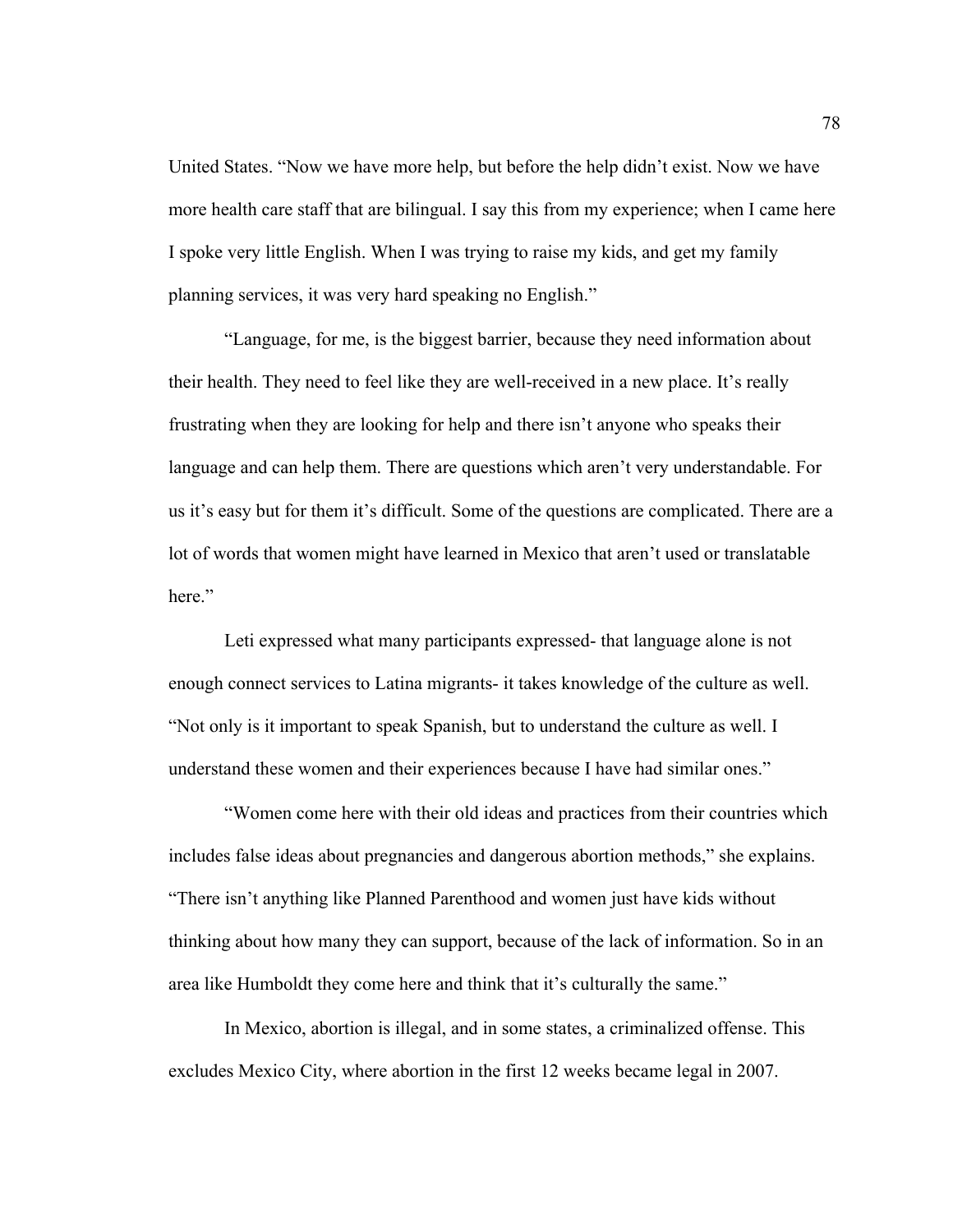# [Becker 2013]

"Many women traffic medicine," Leti says. "For example, if they want to do an abortion or something, they will go ask someone who brought these pills or they will return to Mexico to buy the pills. It could work but realistically, there is a chance it won't. They need a better option. They don't realize they can go to a doctor and take a safer route for their wellbeing and the baby's but a lot of them prefer to take a medicine that comes from Mexico, or a traditional abortive like herbal tea. This worries me because I have seen that happen, and it still does. They often ask their aunts or neighbors in Mexico if they have any abortive medicine." Some participants also commented that religious beliefs are a barrier to birth control. Xochil talked about how many myths existed in Latino communities, especially regarding birth control. One was that women believed that if you were breast feeding you could not get pregnant.

Stigma is also an aspect that appeared frequently in this research- often stigma attaches itself to other factors, such as religion, gender or mental health issues. Graciela stated, "I think that in the Latino Community it's really shamed upon, if you are seeking birth control or something preventative. People are really closed minded, they don't like to talk about it. I think they believe and know of no pre-sex marriage, so they think 'you can't do anything so you can't learn about it until you are married'. But that isn't always the case."

Andrea had a lot to say about mental health issues, such as post-partum depression. She also attributed self-stigma as a reason why some women don't access services. "The barrier is more mental. They are very closed minded to the idea of sexual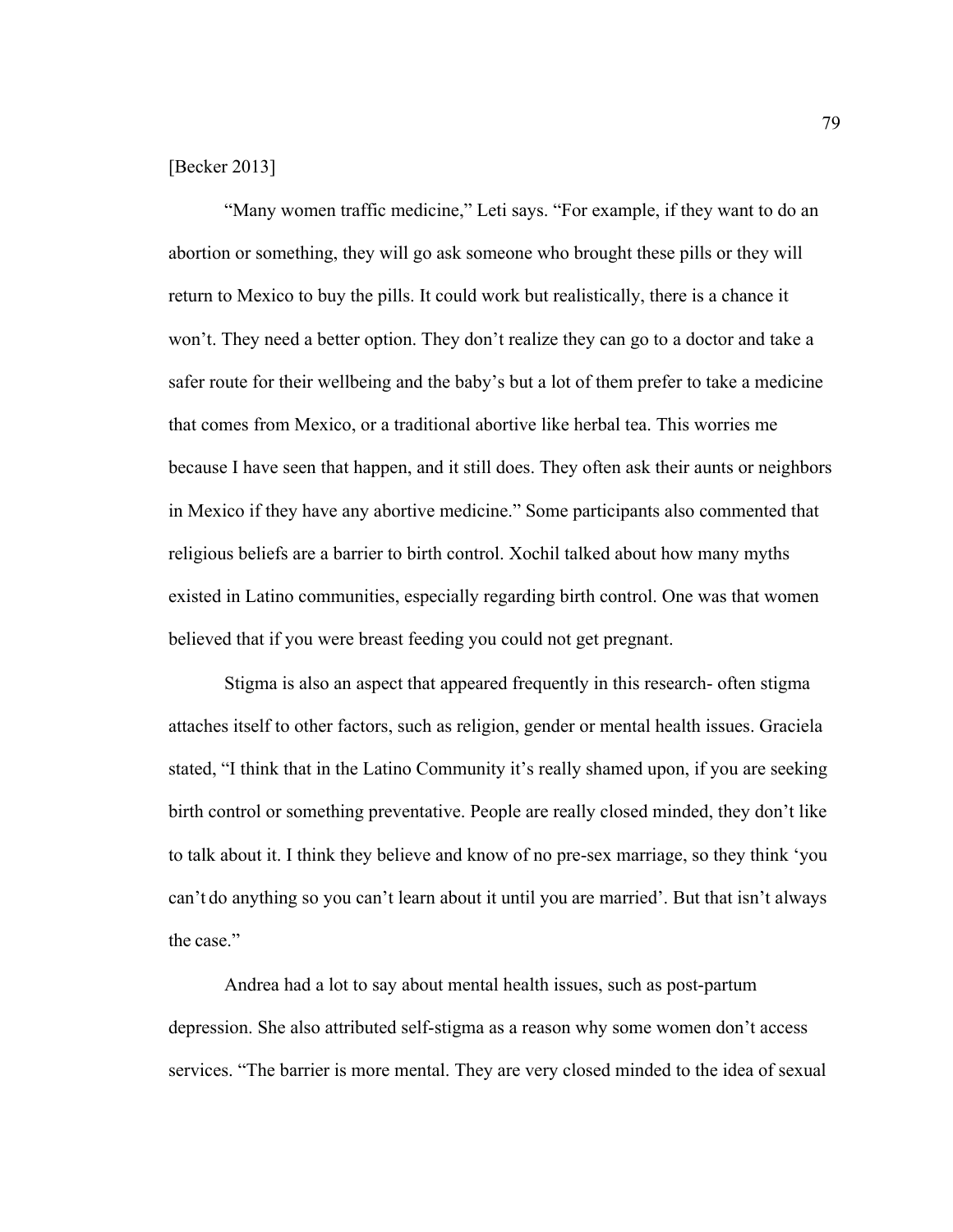health; it's a big taboo because of religion, so they don't learn about protecting themselves. Some women, they think that if they get pregnant many times that it is a gift from god, so birth control would be ungrateful."

"In Mexico, there isn't really a culture of talking to your children about sex," she added. "It took me a long time to learn about sex because there weren't modes of communication around it in my small town. So, when you come here, it opens your eyes a lot. There is a lot of information, the world is open."

Maribel, having arrived in California with her papers and marrying an American man, expressed feeling that she didn't feel very connected to Humboldt's Latino community. She said when she first arrived, she had to adjust to the openness around sexuality, having come from a small village.

"A lot of people just choose not the reach out. Asking for help is hard because they are afraid, one of the things about Latin communities, people worry about what friends and family think. There is always something bigger than you. "

Maritza also had to adjust when coming to California from Honduras. "We are more related to family. Having a kid is something to make you get up every day, instead of just being alone. In Honduras, it is not looked down upon for a girl to have a child. In the US, it is. Here its more about education and finishing college and having a kid gets in the way. But in my country, it's part of life. It's easier for them to have a kid because they receive family support."

In regard to having trust built with a medical practitioner, Maritza talked about how in her home country, it was not uncommon for a community to have the same doctor for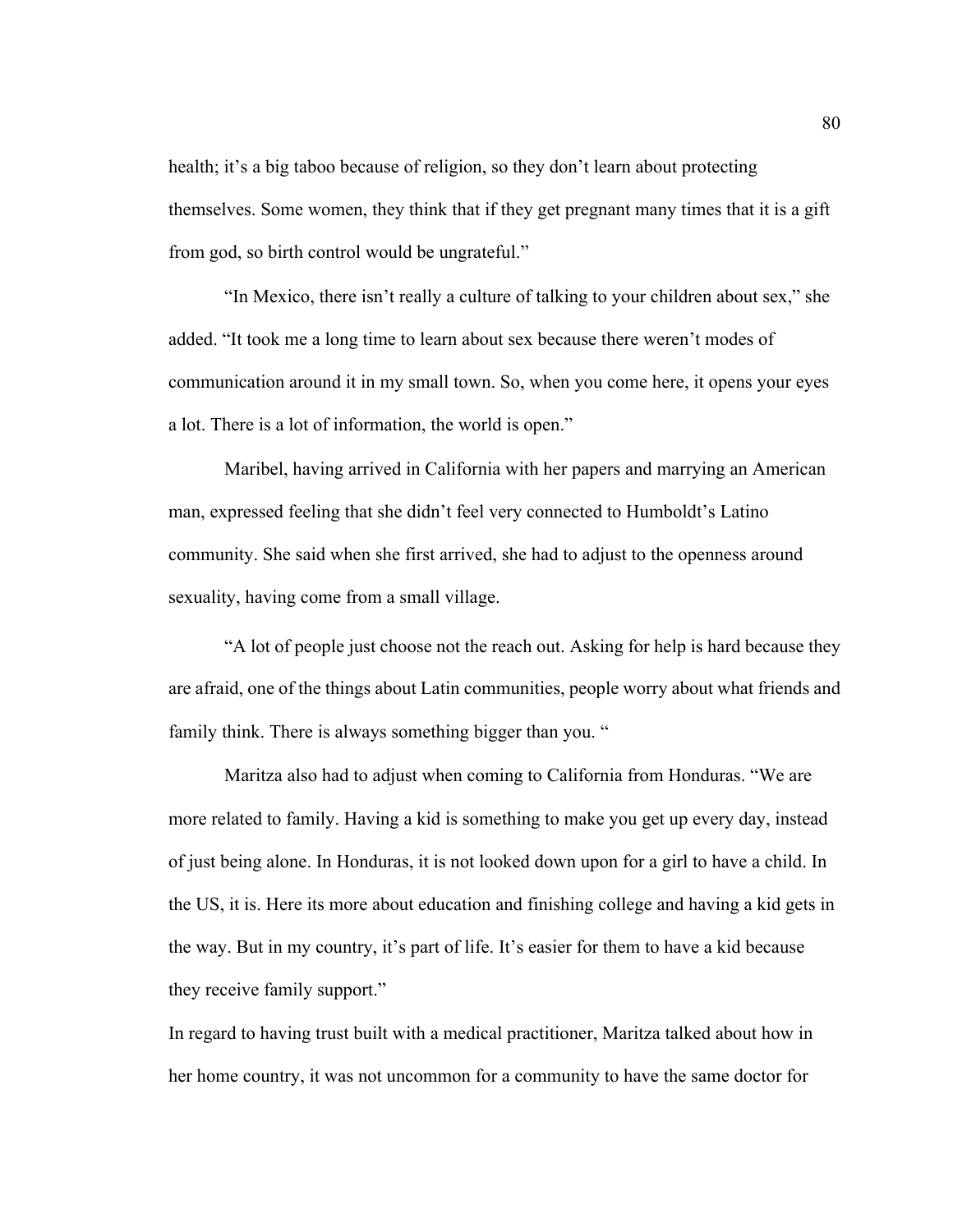their whole lifetime. Here, medical practitioners come and go, making it harder for them to build trust when discussing their health.

Cultural barriers and misunderstandings have also been tied to mental health issues. Rebeca was a woman attending the ESL class, who had a lot of questions about resources in the community. Her struggle was mostly related to fertility, and how many troubles she had finding doctors in Fortuna who would help her become fertile. She was able to have one son, but due to health issues, has not been able to have more babies. When she went to a clinic to talk to them about treatment, they told her to wait longer and to pray. She tried medicine following her difficult pregnancy, but it only caused her more pain.

"I had so much anxiety and depression that I hallucinated," she explained. "The pills were supposed to make me feel calmer. I ended up in the hospital for almost three weeks. When I go home, I stayed in bed for a month. My spouse had to stop working to take care ofme."

In the women's groups held by Paso a Paso, many women mentioned cultural barriers and issues with isolation and mental health. Jessica, one of the leaders of the group, talks about how May is mental health month, and they want to beat the stigma of talking about mental illness in Latino communities.

"Half of all adolescents suffer from depression or another mental health issues," she states. The women seem concerned, one asks how to talk to their teenage children to see if they are ok.

Jessica adds, "One out of every seven mothers suffers from post-partum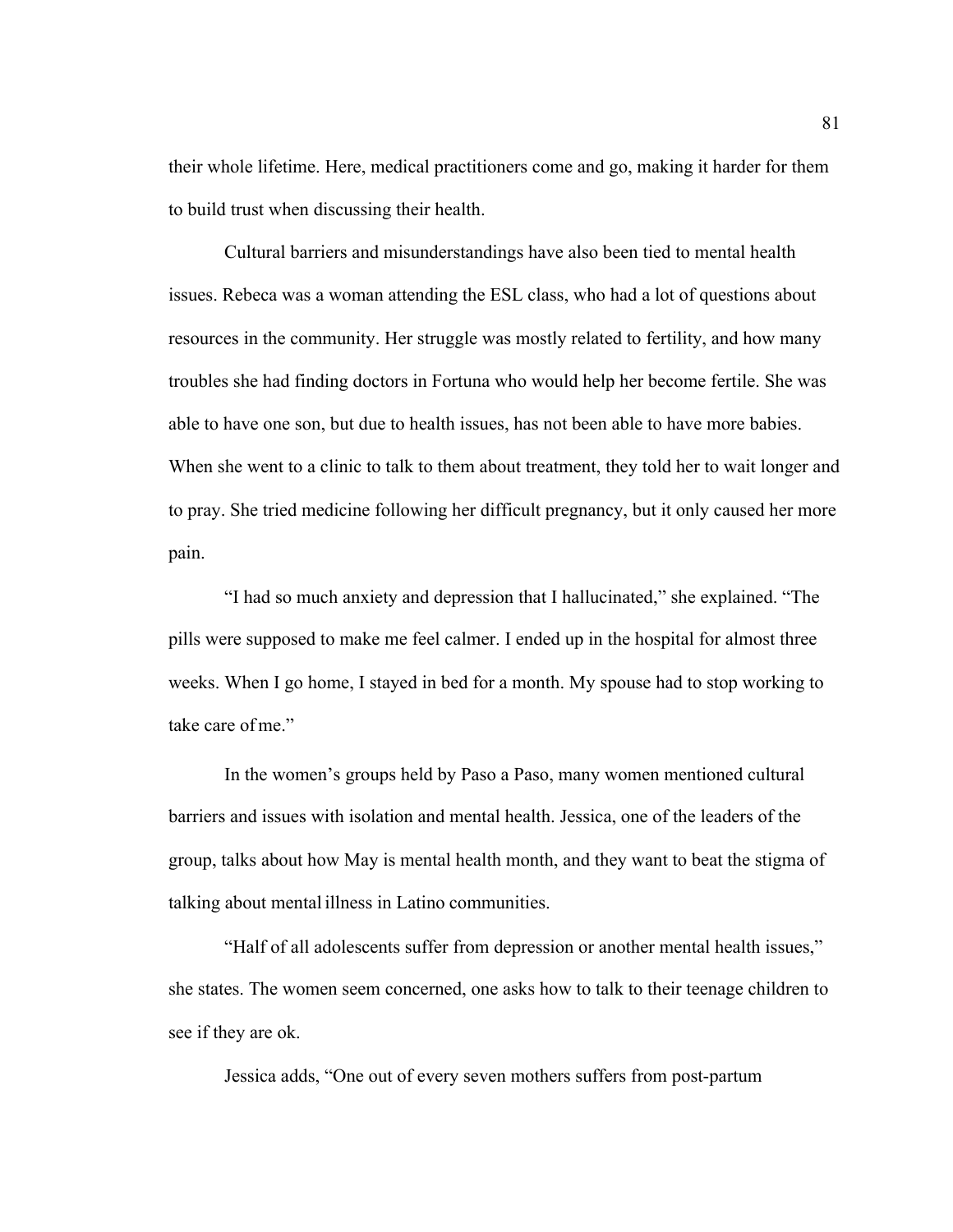depression. For us Latinas, it's one in five."

Andrea also mentioned post-partum depression. "There is a taboo, a fear in this, because they don't want to have their children taken away from them. A friend had depression during her pregnancy. She yelled at her daughter and felt terrible. But she didn't ask for help, because she didn't want to have her children taken away from her."

Being in a new place, with different customs, and a different language, can be an extremely isolating experience. For this, the foraging of connection is important, crossculturally. One evening during a healthy cooking class for Spanish speakers, run by the health educators at a local clinic, an older woman turned to one of the educators, and in reference to me, said "Why is she American, but her Spanish is so good?"

The educator nodded at me to answer the question, and I explained that I had lived in Mexico, and spent time working with immigrant families in the United States. But this interaction speaks volumes- the older woman hadn't felt comfortable asking me this question, so she turned to the native Spanish-speaking educator. These little things that can be done to make Spanish speaking folks feel welcome can bridge these gaps.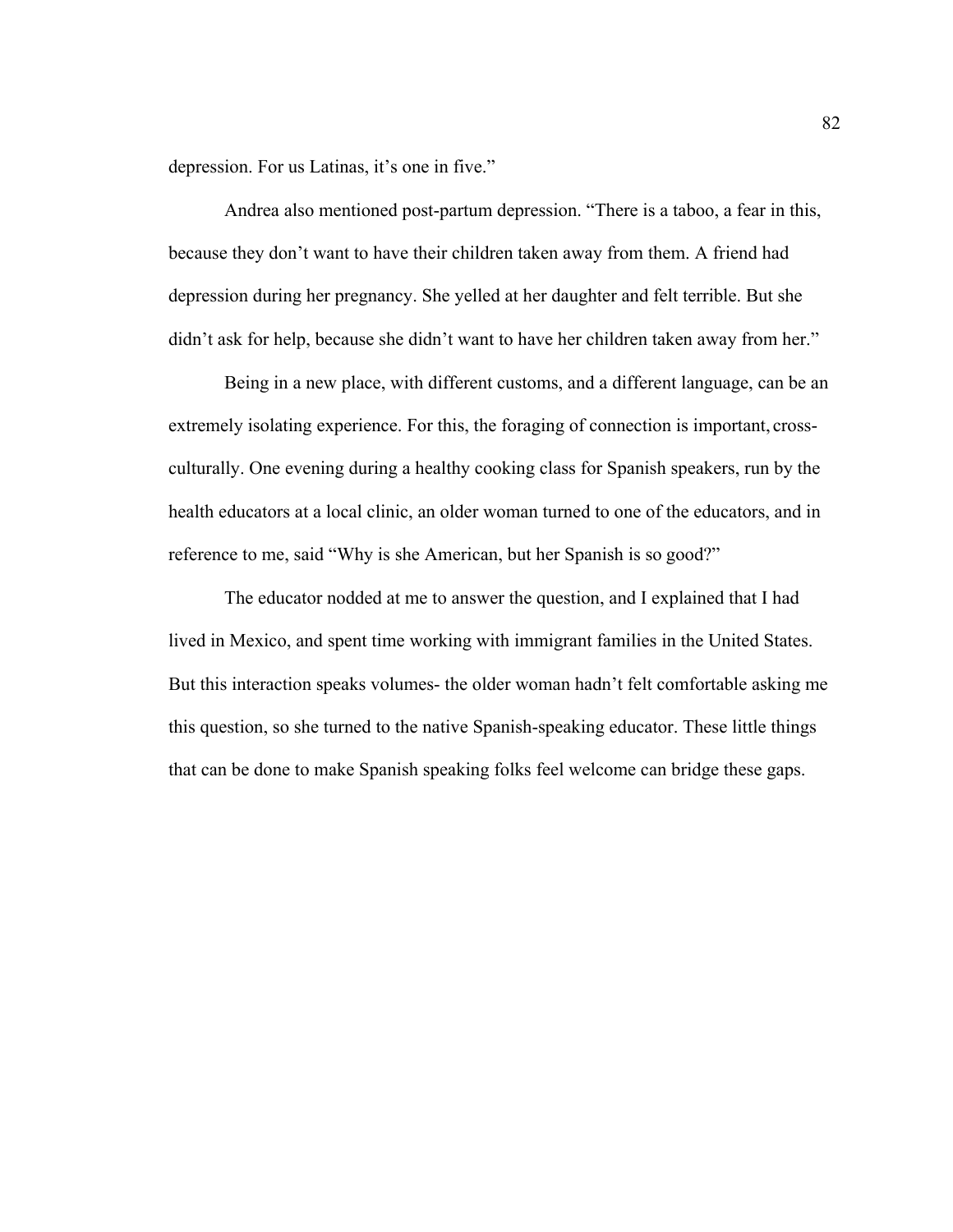# VI. SUMMARY OF FINDINGS IN A LARGER CONTEXT

During the year and a half that I was collecting data for this research, a series of themes quickly arose, and remained, for the duration of the study. This includes the primary themes explained; fear of deportation, gender inequality and language and cultural barriers. These issues present as umbrellas for other overlapping issues such as mental health, racism and stigma. Each one of these issues is intricately interwoven and it is often difficult to see where one ends and the other begins.

Intersectional theory addresses the ways in which people are disproportionately marginalized by race, gender and other aspects of their identity. The phrase was coined by Kimberle Crenshaw in 1989 to speak about black women in practicing law, and has since been taken on my academics in fields of women's and ethnics studies to expand to sexuality, class, ability, etc. [Crenshaw 1989] In the case of women who come from Latin American countries, the intersections of their identities include their gender, race, country of origin, and many times, their documentation status. This causes access to SRH services to be more a more complex process than it is for women who are white, English speaking, and American born. When speaking with white, US-born folks about my research, their responses were often to tell me that obviously, language was a barrier. It is true that access to proper translations is an important factor in access to health care. However, even as health care providers begin to employ more Spanish speakers in clinics and through health education and outreach, the population remains isolated. This is because looking at only language as a barrier of access when it comes to Latina migrants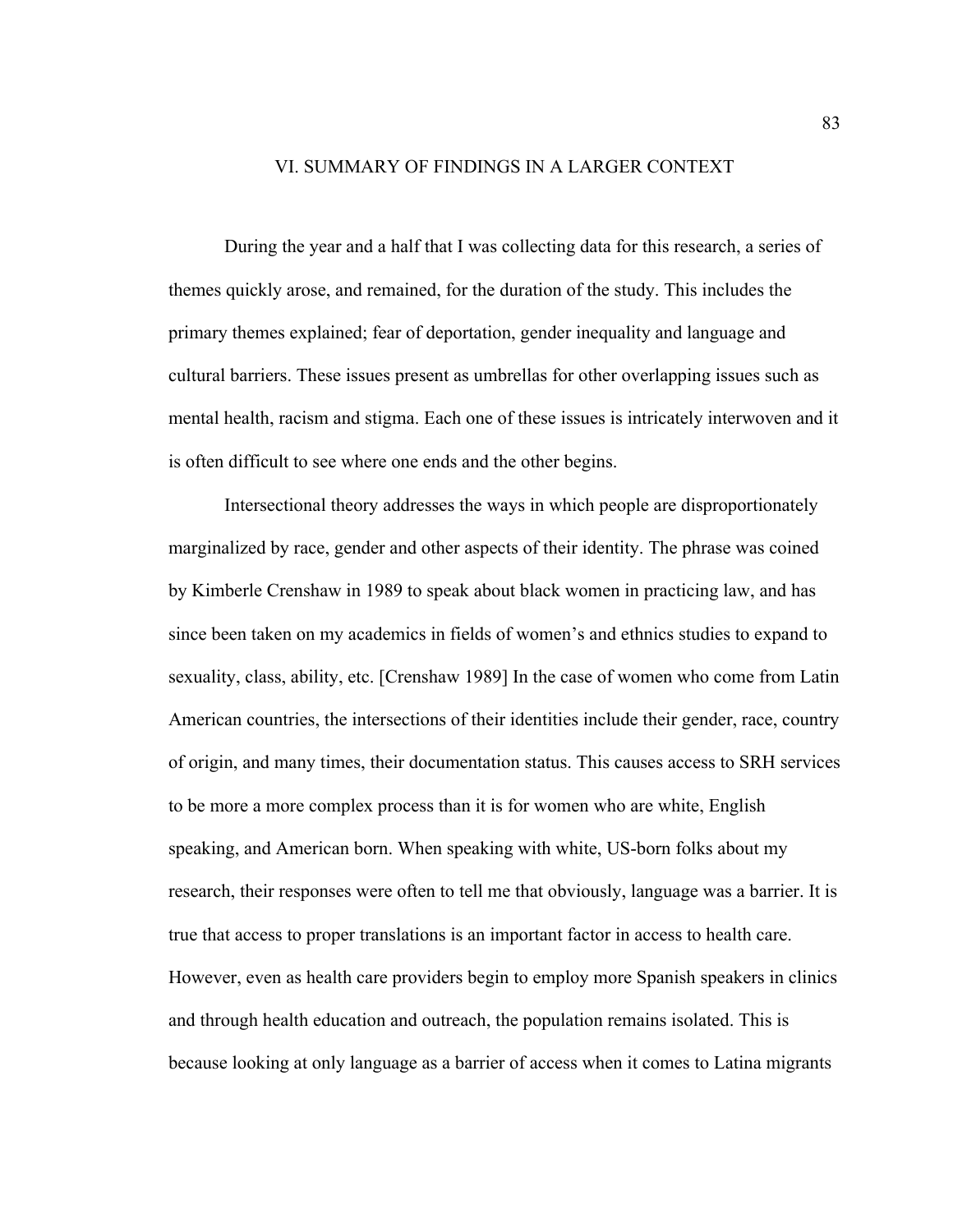is not an intersectional approach to understanding the challenges this population deals with in terms of accessing services.

Feminists theorists of the 1970s talked of ways in which American society had created norms and standards based on a hierarchal gender binary that put men in power over women. However, later on feminists of color, and intersectional feminists, criticized this form of feminism as short sighted of how issues like race, class, sexuality and ability were not incorporated into this idea of liberation. By the same token, the degree to which women in the study mentioned gender inequality and violence indicates that these issues are still very pressing today. The study does not include the voices of white, US-born women, so it is impossible to know what the similarity would be. However, the issues with gender inequality and violence expressed by the participants are also linked with language barriers, and/or fears of deportation.

Based on the research, for SRH and sex education to be intersectional and specifically inclusive to Spanish speakers, Spanish language services would always be available when needed, as well as knowledge of the barriers that may exists for the women seeking services. To truly carry an intersectional approach into SRH care, finding the time and the avenues for discussing and explaining SRH issues to Latina migrants is necessary to close the gap. As demonstrated in this research, the participants have faced many challenges during their experience seeking services- from lack of trauma informed care, to impatient healthcare providers who don't have proper translation. Barriers can also come from living in a rural area, or having children to take care of. In order to strengthen SRH services, practitioners should know the intersections of identity which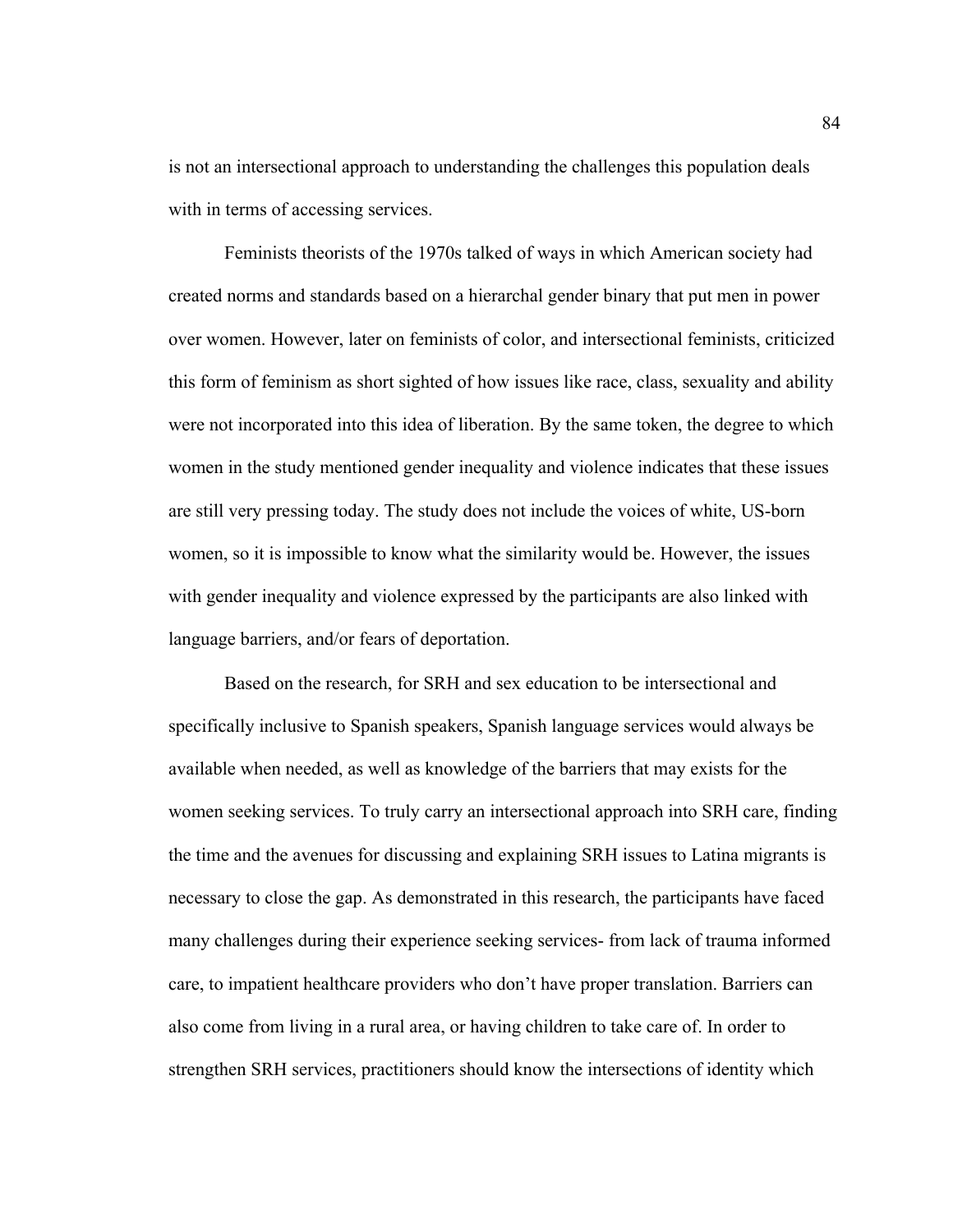exist for their clients.

Medical Anthropologist Seth Holmes wrote an in-depth account of migrant workers in his ethnography, *Fresh Fruit, Broken Bodies*. After Holmes completed more than a year of ethnographic research working with a group of migrant farm workers coming from Oaxaca Mexico to work in strawberry fields along the West Coast, he came to the conclusion that "cultural competency" should be thrown out. This might be of surprise to many social scientists and medical professionals alike, who have long linked cultural competency to the understanding of cultural norms in order to serve disparate populations. However, what Holmes saw in his research, was that over and over again, cultural competency turned into bias and stereotyping, when medical practitioners were unable to view their subjects as whole people, affected by a system which systematically disregarded them. Cultural competency used alone, without a solid and in depth understanding of histories of oppression, inequality and colonization, fails to give practitioners the tools to fully reach and assist their patients. [Holmes 128]

To replace cultural competency, Johnathan Metzl, professor of Sociology and Medicine, coined the term "structural competency" in 2013. In the introduction of his paper, *Structural Competency: Theorizing a New Medical Engagement*, he beings the paper describing the challenges in cultural competency:

…the politics of the present moment challenge cultural competency's basic premise: that having a culturally sensitive clinician reduces patients' overall experience of stigma or improves health outcomes. Increasingly, we hear that low-income African Americans are unable to comply with doctors' orders to take their medications with food, not because they harbor cultural mistrust of the medical establishment, but because they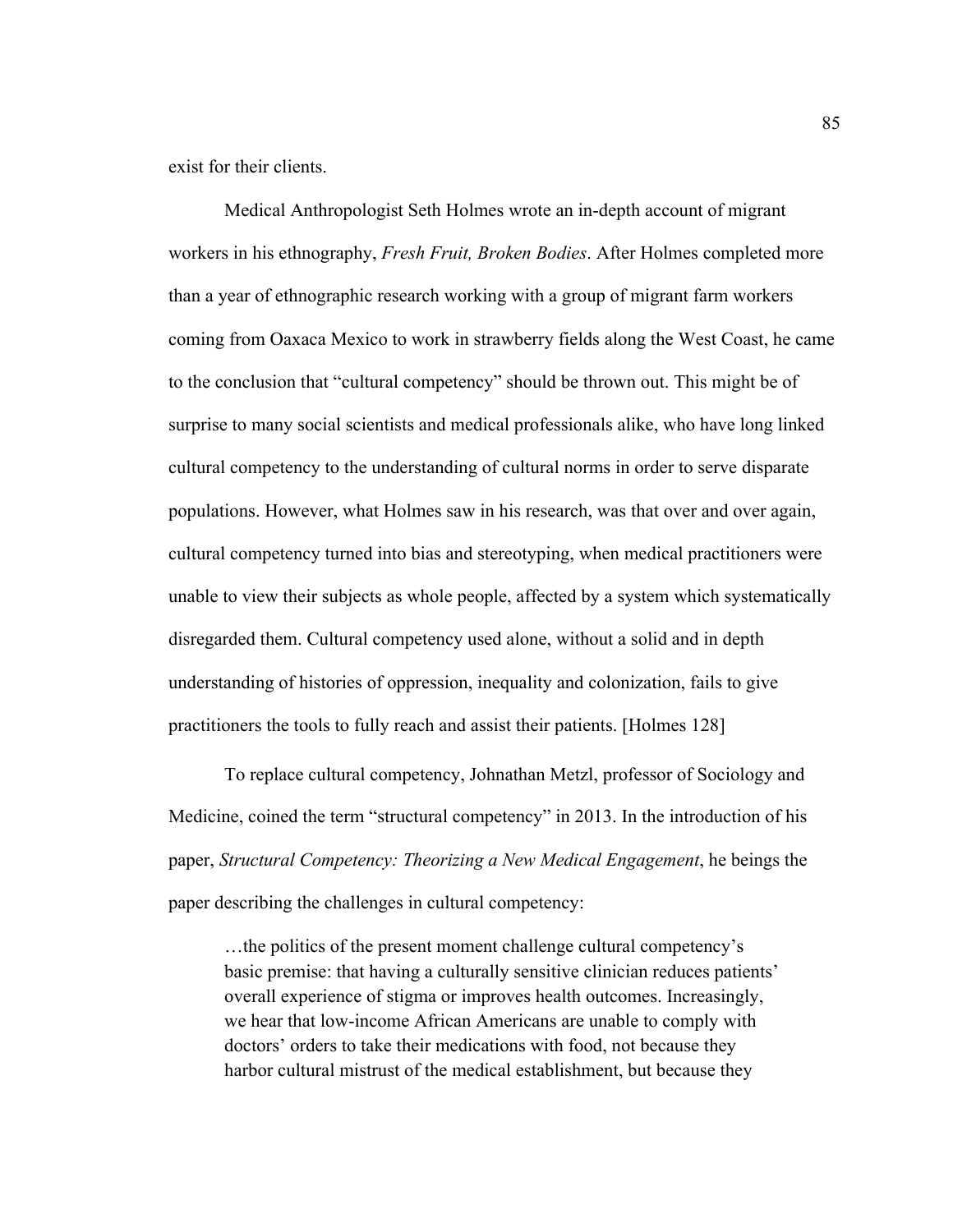live in food deserts with no access to grocery stores….These and other encounters suggest how the clinical presentations of persons at both ends of the economic spectrum are shaped by "cultural" variables, and also by the economic and political conditions that produce and racialize inequalities in health in the first place."

He describes the five core competencies to structural competency: 1) recognizing the structures that shape clinical interactions; 2) developing an extra-clinical language of structure; 3) rearticulating "cultural" formulations in structural terms; 4) observing and imagining structural interventions; and 5) developing structural humility.

In order to fully understand the struggles of the Spanish speaking population, we must look at the intersections of barriers and identities that exist within the population. As revealed in the research presented, Spanish speakers have struggled with language and cultural barriers, institutionalized sexism, stigma, mental health, racism and fear of deportation. In addition, being located in a rural area, isolated from urban life, and with fewer Spanish speaking people, must be considered as a barrier. The intersectional identities and thus experiences of Latina migrants in Humboldt County are complex. For example, to only look at a Latina migrant woman as from a Latino group, and apply cultural competency to her, leaves behind her gender, her language, her experiences, her socioeconomic class, and her life in a rural area.

Much like it is mentioned by Metzl, areas considered food deserts often exist in both working poor urban areas and rural areas. A practitioner who lacks the understanding of these intersections will likely fail to reach this population with important and necessary information that can improve their lives. But in rural food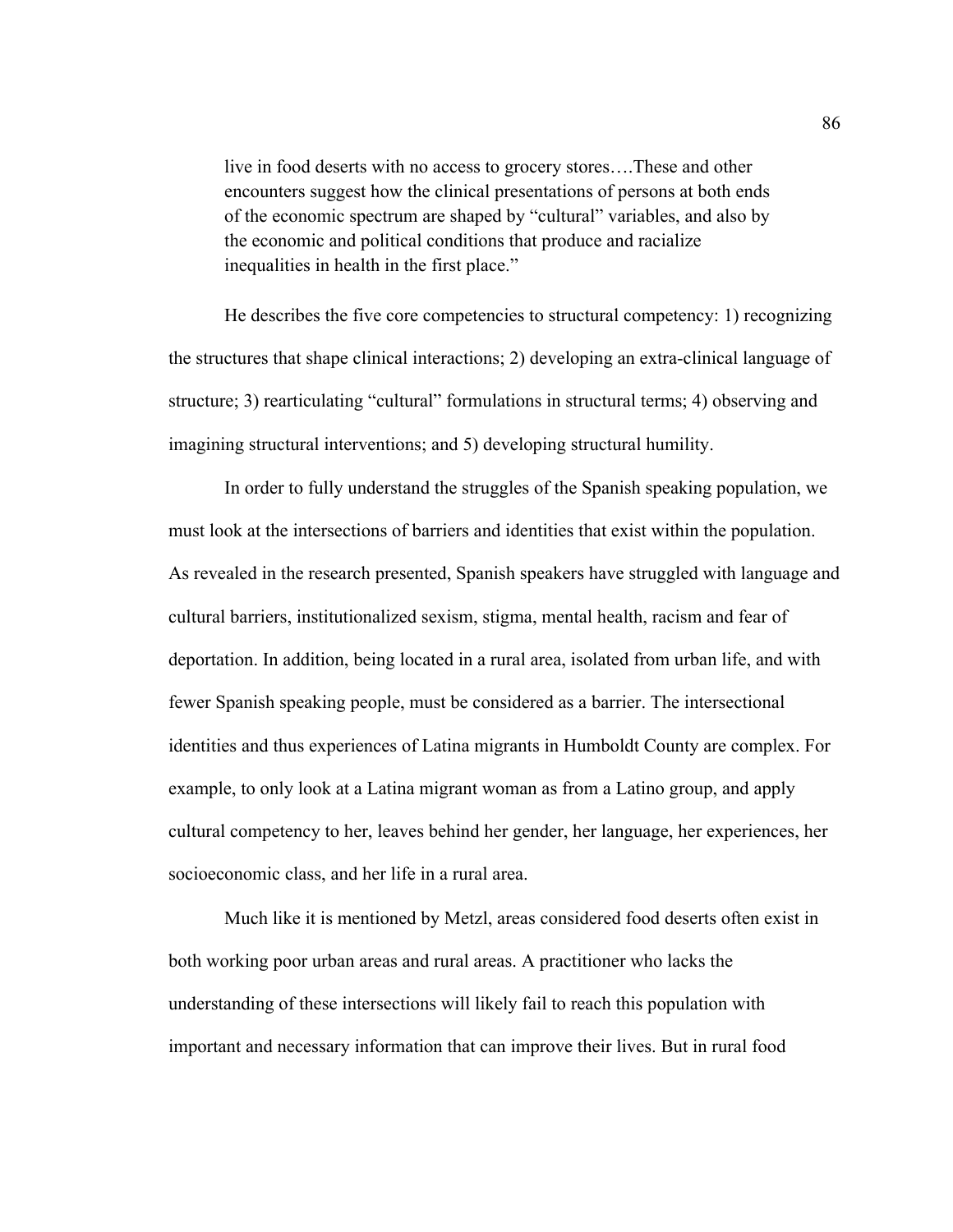deserts, other issues must always be at play. And for Latina migrants, practitioners need to understand the many levels in which their access is effected, from transportation in a rural community, to mental health outcomes from worries over the presence of homeland security.

However, as stated by Leti, there have been improvements in the last fifteen years. This includes a higher number of service providers who speak Spanish, and Latino focused advocacy programs, such as Paso a Paso, the clinics Latino health educators, and a free ESL class. Planned Parenthood has also made great strides in having Spanish speaking staff on hand. And activist organizations such as Centro Del Pueblo has mobilized to fight for the rights of their communities.

As stated by many of the participants, there is a need for Spanish speaking people to go out of their way to reach Latina migrants and educate them on services such as Cal fresh, Medi-cal and Planned Parenthood, so that they can feel comfortable accessing these services, and do so with confidence. Andrea, Cecilia and Maribel were some of the participants who stated that due to Spanish speaking staff at health care organizations, they were able to leave their appointments feeling informed about their reproductive health.

It is also important for members of the non-Latino, US born community to make a point to reach out to Latino, Spanish-only communities. Folks like Mary Ann, who opened her English class to Spanish speakers free of charge, have succeeded in building bridges between Spanish speaking migrant communities and social service programs who have long struggled to connect with this community. Those who are English speaking and

87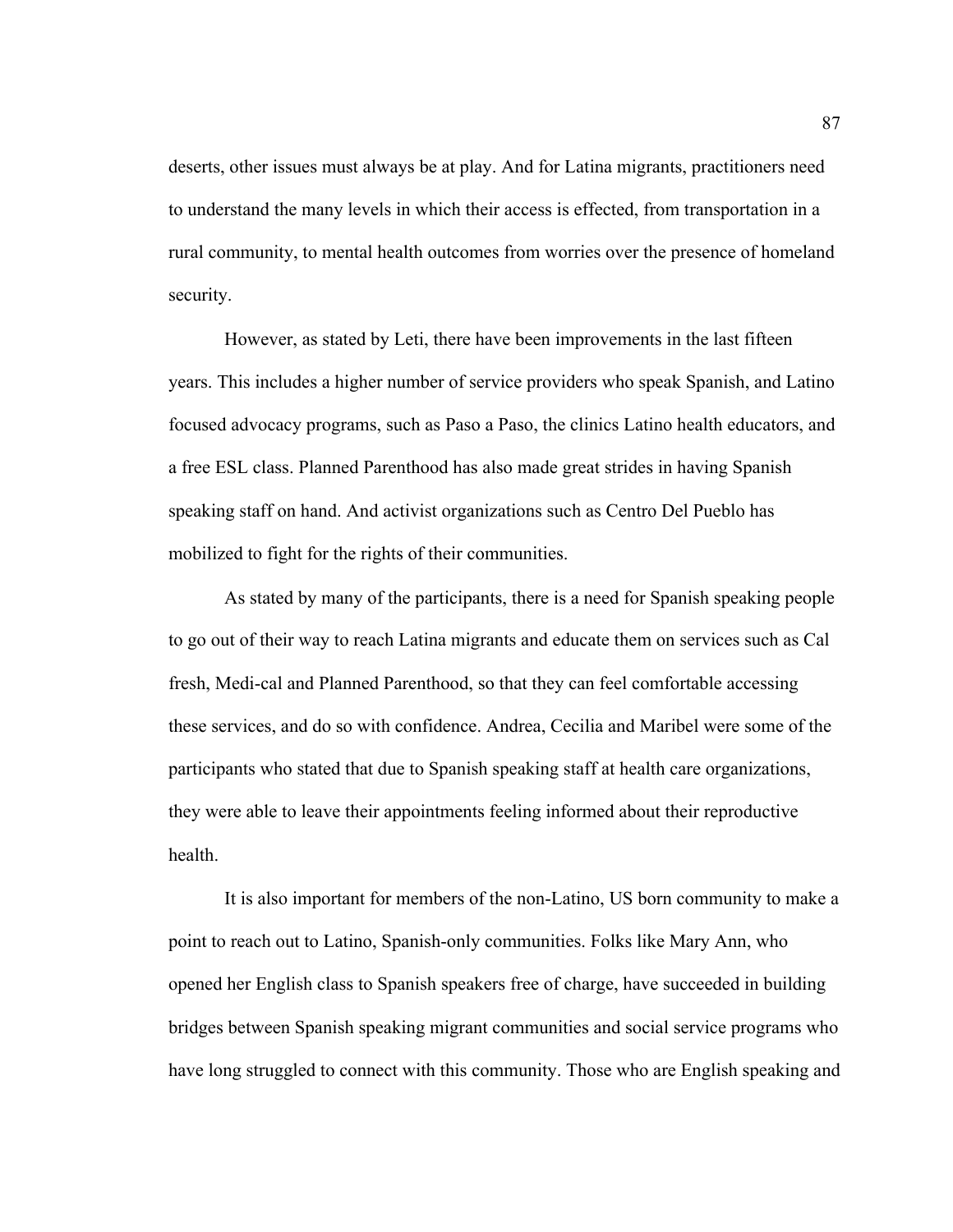not of Latino decent certainly play a part in creating an equitable society.

Structural competency is a methodology that should be adopted by medical practitioners. Cultural competency runs the risk of asking the migrant why they didn't go to the doctor sooner when they were sick, so they could have prevented their chronic illness. This is an example of blame, which furthers isolation and stigma. Structural competency, on the other hand, asks what the barriers were for the migrant to getting into the clinic, and how these structural barriers could have been mitigated.

As we move into a time where the United States increases in racial and ethnic diversity, it will be important for all individuals to take a more holistic look at individual identities, and how they interplay with histories of oppression and colonization, and a current climate of fear. Each of these factors displays differently in each person, and being to see people as individuals and not as members of certain sociocultural groups is an important part of creating equity in access and to empower communities.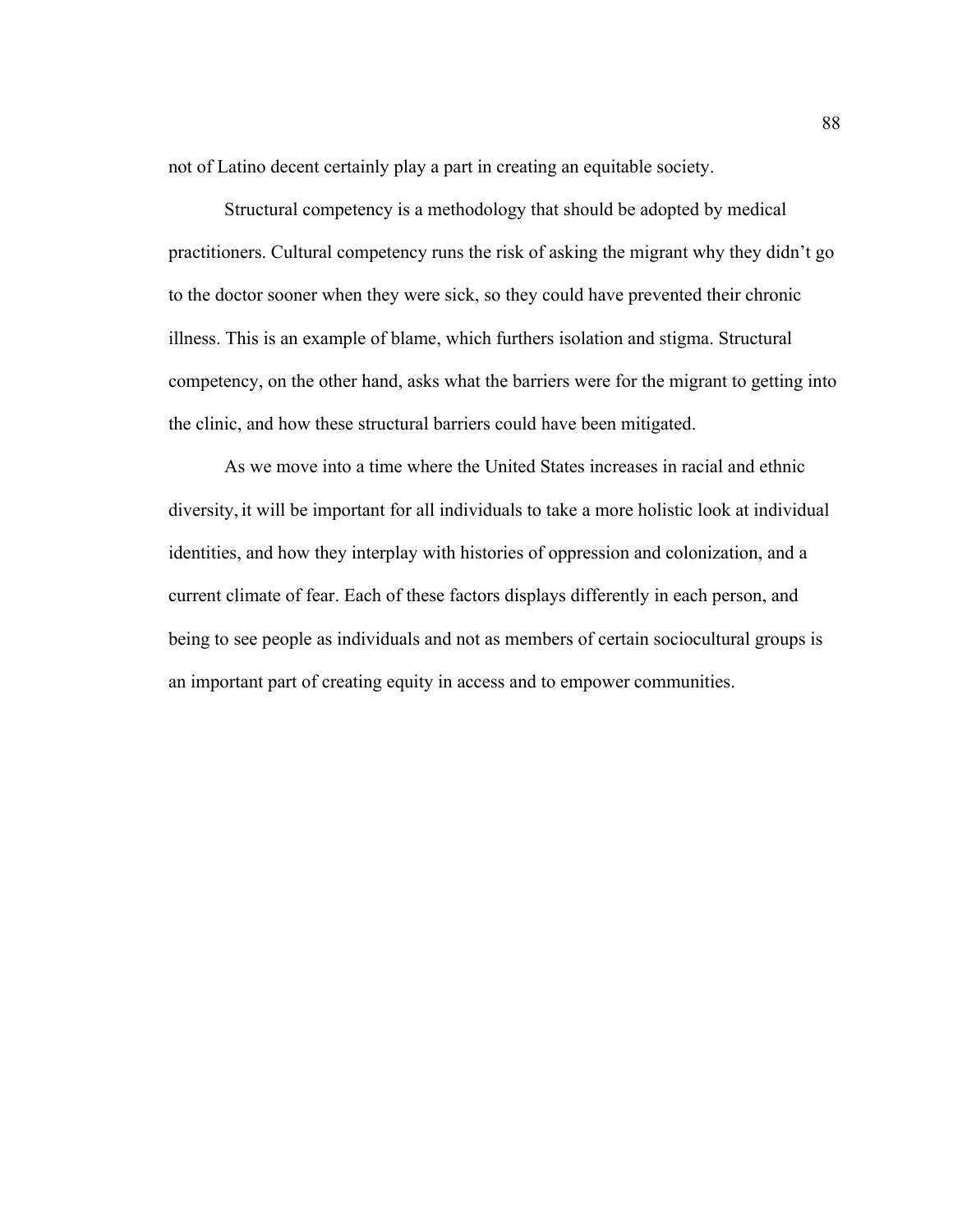#### BIBLIOGRAPHY

- Anguiano, Anna. (2015) Opportunities and Challenges for Latino Victims of Domestic Violence in Humboldt County. Humboldt State University. Arcata, CA.
- Barrios, Daisy. (2015) Latino Grassroots Organizing in Humboldt County. Humboldt State University. Arcata, CA.
- Boyle, Joyceen. Messias, Deanne. McEwen, Marylyn. (2014) Undocumentedness and Public Policy: The impact on communities, individuals and families along the Arizona/Sonora border. Nursing Outlook 63. ElSevier.
- Becker, D. (2013). Decriminalization of abortion in Mexico City: The effects on women's reproductive rights. American Journal of Public Health, 103(4), 590– 593. http://doi.org/10.2105/AJPH.2012.301202
- Strauss, A., & Corbin, J. (1990). Basics of qualitative research (Vol. 15). Newbury Park, CA: Sage.
- Center for Disease Control. United States-Mexico Public Health.

http://www.cdc.gov/usmexicohealth/

- City Data- Fortuna, CA [2017] Fortuna, California. http://www.citydata.com/city/Fortuna- California.html
- Crenshaw, Kimberle. (1989) Mapping the Margins: Intersectionality, Identity Politics, and Violence Against Women of Color. Standford Law Review. 43 (6) 1241-99
- Farmer, P. "On Suffering and Structural Violence: A View from Below." Race/Ethnicity: Multidisciplinary Global Contexts, vol. 3 no. 1, 2009, pp. 11-28. Project MUSE,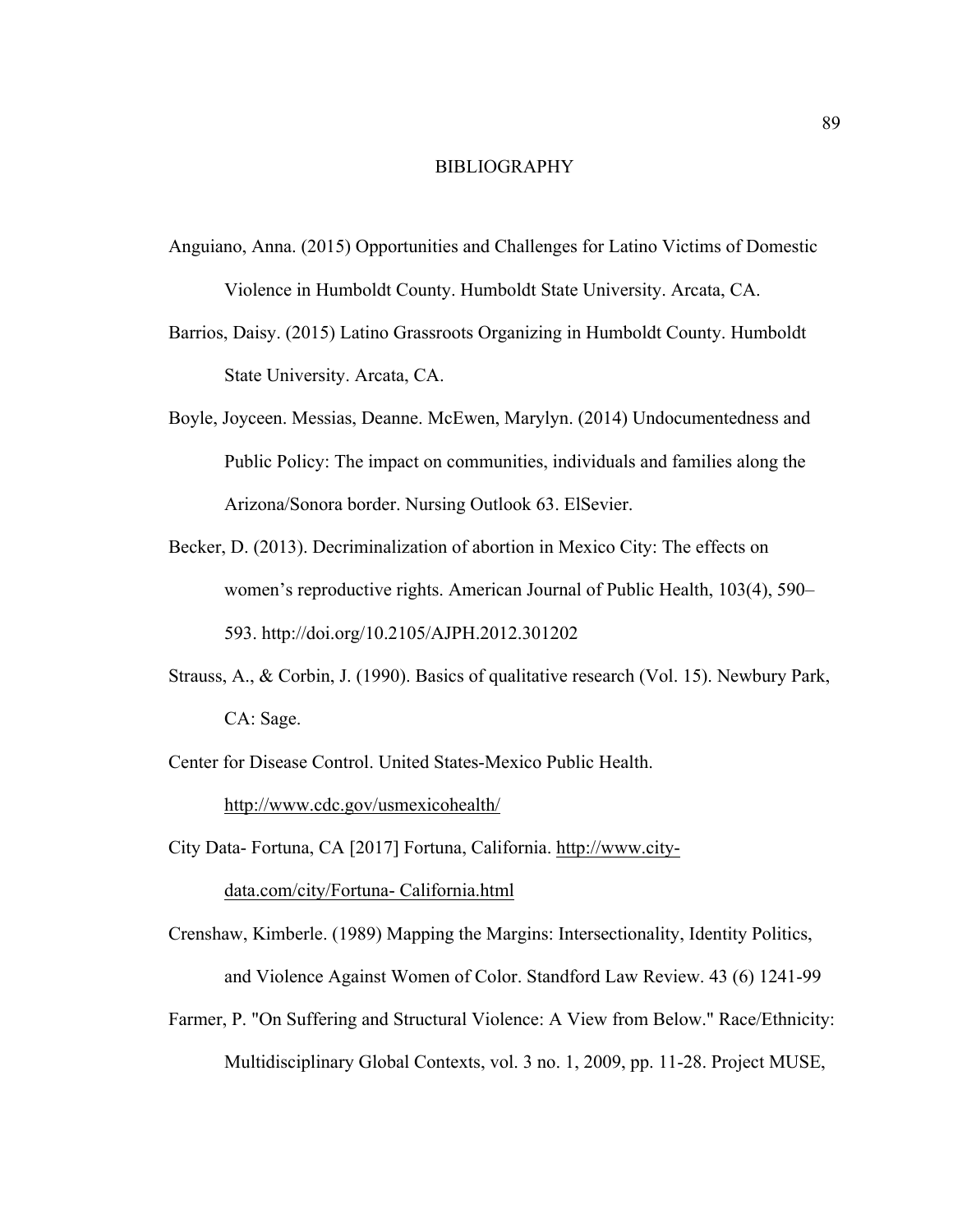muse.jhu.edu/article/368760.

- Erickson, Pamela L. (1998) Latina Adolescent Childbearing in East Los Angeles [University of Texas Press]
- Foley, G., & Timonen, V. (2015). Using Grounded Theory Method to Capture and Analyze Health Care Experiences. *Health Services Research*, *50*(4), 1195–1210. http://doi.org/10.1111/1475-6773.12275
- Gaspar de Alba, Alicia. Guzman, Georgina. (2010) Making a Killing: Femicide, Free Trade, and La Frontera. University of Texas Press. Austin, TX.
- Grossman D [2017] Sexual and reproductive health under the Trump presidency: policy change threatens women in the USA and worldwide J Fam Plann Reprod Health Care 2017;**43:**89-91. Gruskin, Elisabeth. Rodriguez, Michael A., Vega, William A. (2009) Health Disparities in the Latino Population. Epidemiological Reviews. John Hopkins School of Public Health. Baltimore, MA.
- Hansen, Helena. Metzl, Jonathan M. (2014) Structural Competency: Theorizing a New Medical Engagement with Stigma and Inequality . New York University. New York, NY.
- Holmes, Seth M. (2013) Fresh Fruit, Broken Bodies. University of California Press. Berkeley, CA.
- Homedes, Nuria. (2003) Globalization and Health at the U.S./Mexican Border. American Journal of Public Health 93:2016
- Humboldt State- Fast Facts [2016] Humboldt State Fast Facts

http://www2.humboldt.edu/irp/fast\_facts.html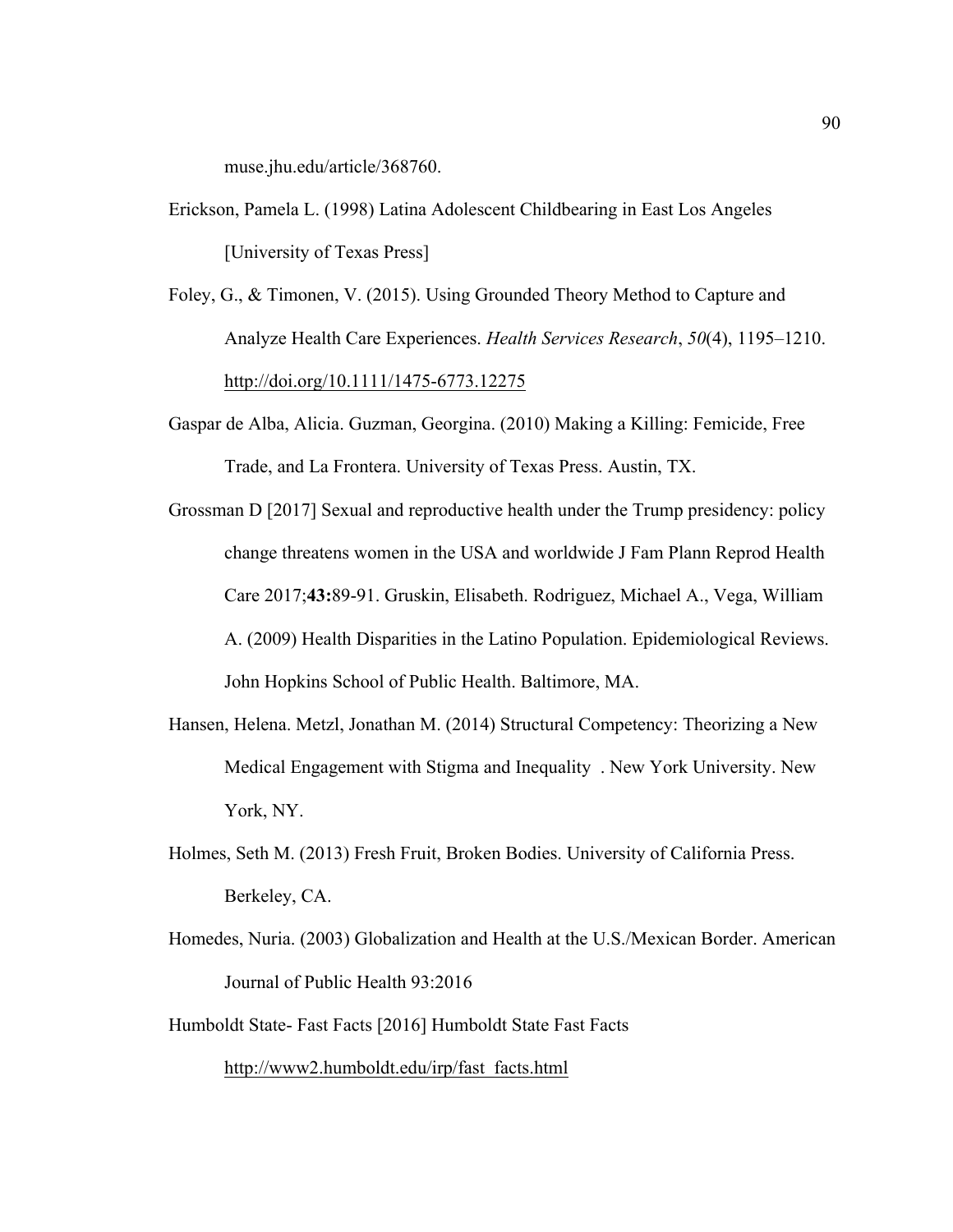- McGranahan, Carole. "Post-structuralism." ANTH 2100. University of Colorado at Boulder. 20 Oct. 2010. Lecture.
- Park, Clare, "Screening for Domestic Violence Against Women: A Public Health Crisis in Maine" (2016). Family Medicine Clerkship Student Projects. Book 174.
- Pickering, S., Cochrane, B., 2012. Irregular border-crossing deaths and gender: Where, how and why women die crossing borders. Theoretical Criminology, 17(1), pp. 27-48.
- Seale, Clive. (2012) Chapter 5: Ethics and Social Research. In Researching Society and Culture. Sage Publications Ltd. 3rd Edition.
- Strathdee, Steffanie A. Rodriguez, Carlos. (2013) The Emerging HIV Epidemic on the Mexico US Border: An International Case Study Characterizing the Role of Epidemiology in Surveillance and Response. NIH Public Access.
- Witeska-Mlynarczyk, A. (2015). Critical Medical Anthropology–a voice for just and equitable healthcare. Annals of Agricultural and Environmental Medicine, 22(2).
- U.S. Census Bureau. 2010. 2013 American Community Survey. Accessed from Steven Ruggles,
- J. Trent Alexander, Katie Genadek, Ronald Goeken, Matthew B. Schroeder, and Matthew Sobek.
- Integrated Public Use Microdata Series: Version 5.0 [Machine-readable database]. Minneapolis: University of Minnesota.
- US Beacon [2015] U.S. Beacon: Fortuna, CA.

http://www.usbeacon.com/California/Fortuna.html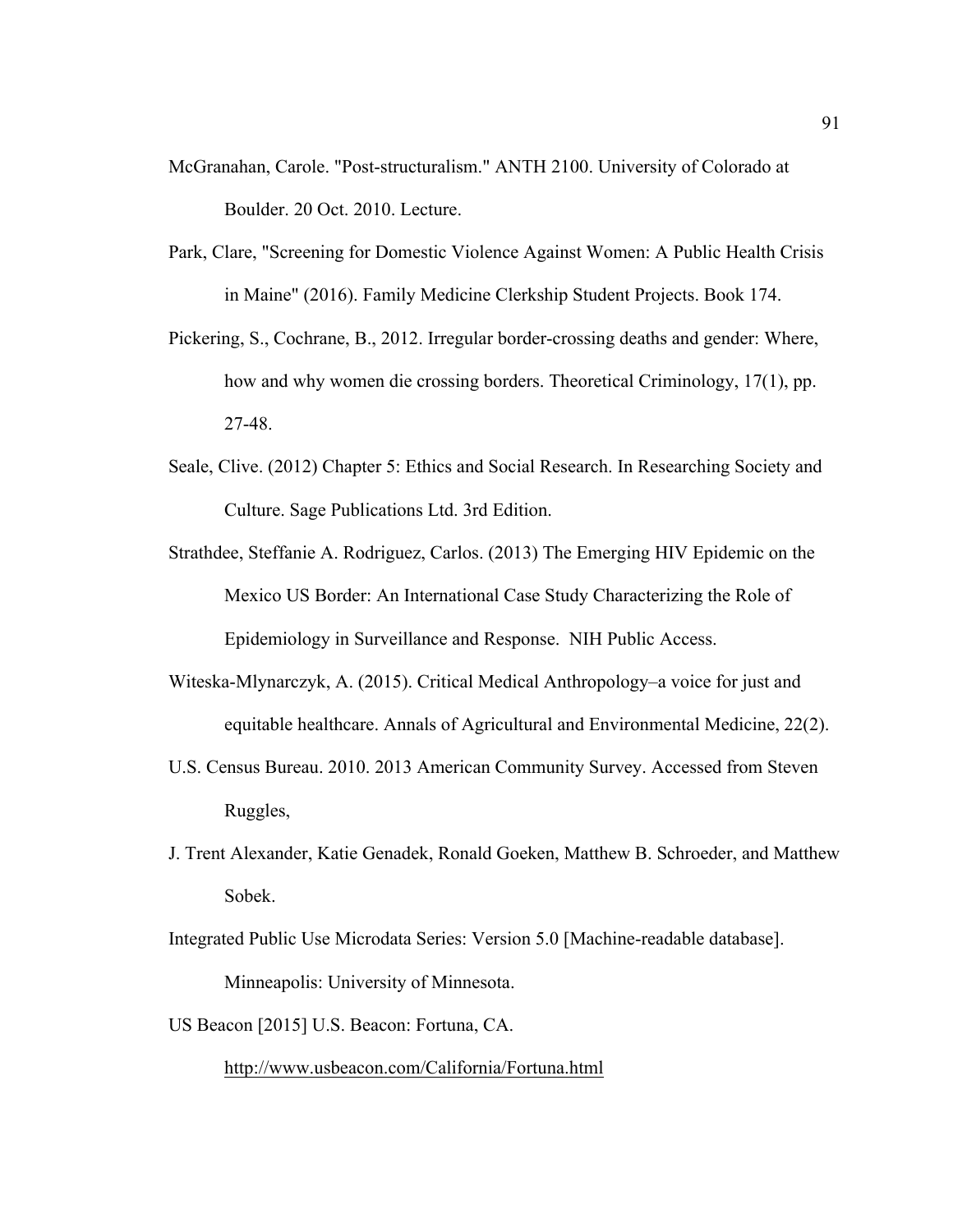# APPENDIX A : FORTUNA MIDDLE SCHOOL STUDENTS' UNDERSTANDING OF CULTURAL ATTITUDES ON SEX AND RELATIONSHIPS

Your child has been invited to join a graduate research study to look at what messages they have received about sex and relationships before they have attended their first sex education class.

Please take whatever time you need to discuss the study with your family and friends, or anyone else you wish to. The decision to let you child join, or not to join, is up to you.

In this research study, we are investigating the messages 7th grade students attending Fortuna Middle School have received about issues of sex, such as HIV/STI transmission, healthy relationships, consent and teenage pregnancy, outside of the public education system.

Specifically, looking at how variables such as language spoken at home, and country of origin, effect the students exposure to information.

# WHAT IS INVOLVED IN THE STUDY?

Your child will be asked to fill out a short, age appropriate survey about what they understand regarding preventing and understanding sexually transmitted diseases,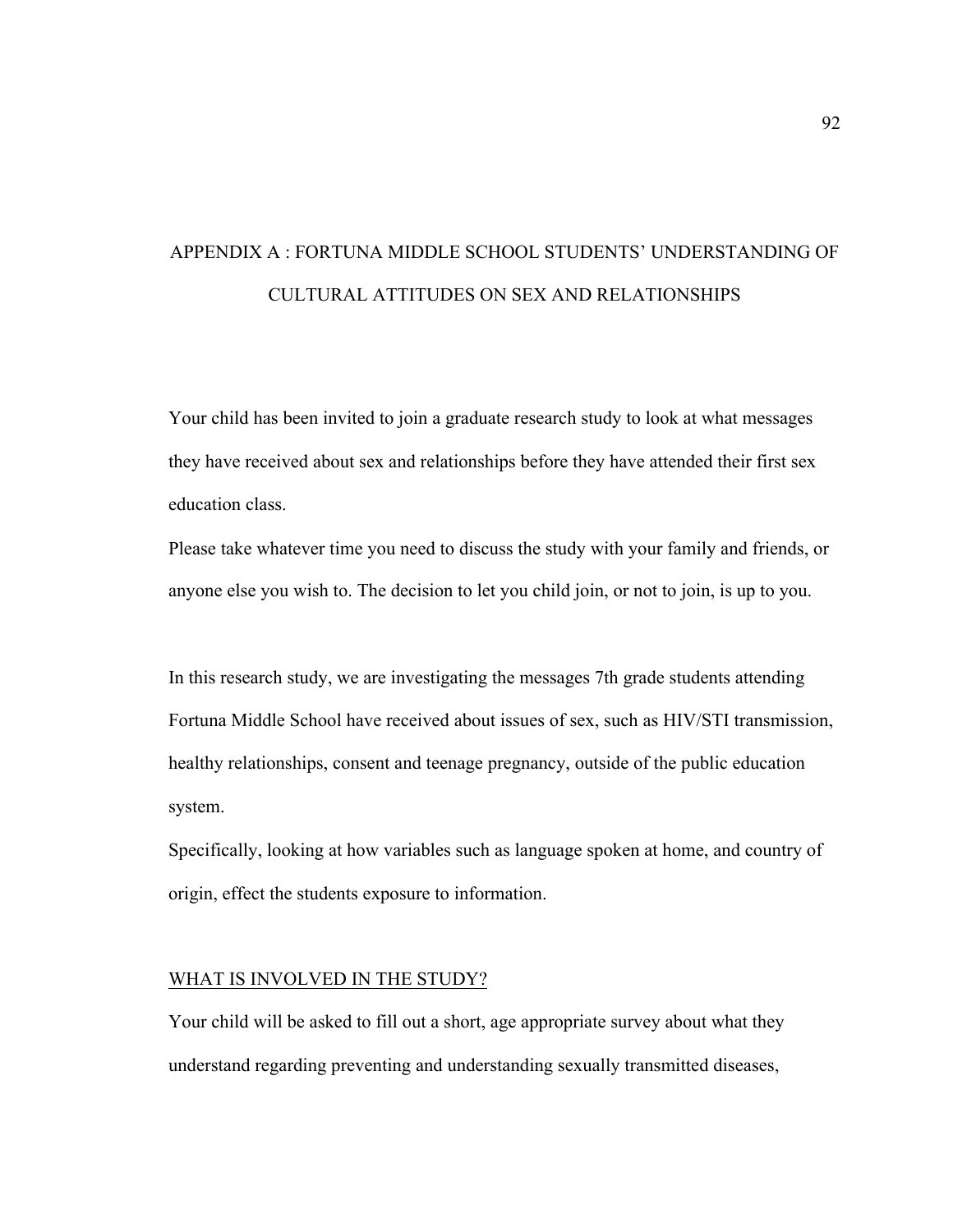pregnancy, sexual assault and dating violence. We think this will take him/her 10 minutes.

The survey is anonymous, so the answers of the student cannot be tracked back to the student. Therefore, your child's participation in the survey is low-risk. After completing the study, the anonymous data will be used for consideration in improving Fortuna Middle School's sex education classes, so to better educate children on issues of dating violence, STI/HIV and pregnancy prevention.

#### YOUR RIGHTS AS A RESEARCH PARTICIPANT?

Participation in this study is voluntary. Your child has the right not to participate at all or to leave the study at any time. Deciding not to participate or choosing to leave the study will not result in any penalty or loss of benefits to which your child is entitled, and it will not harm his/her relationship with his teacher or school staff.

#### CONTACTS FOR QUESTIONS OR PROBLEMS?

Call Corinna Irwin at (707) 407-6400 or email ci15@humboldt.edu if you have questions or

doubts about the study.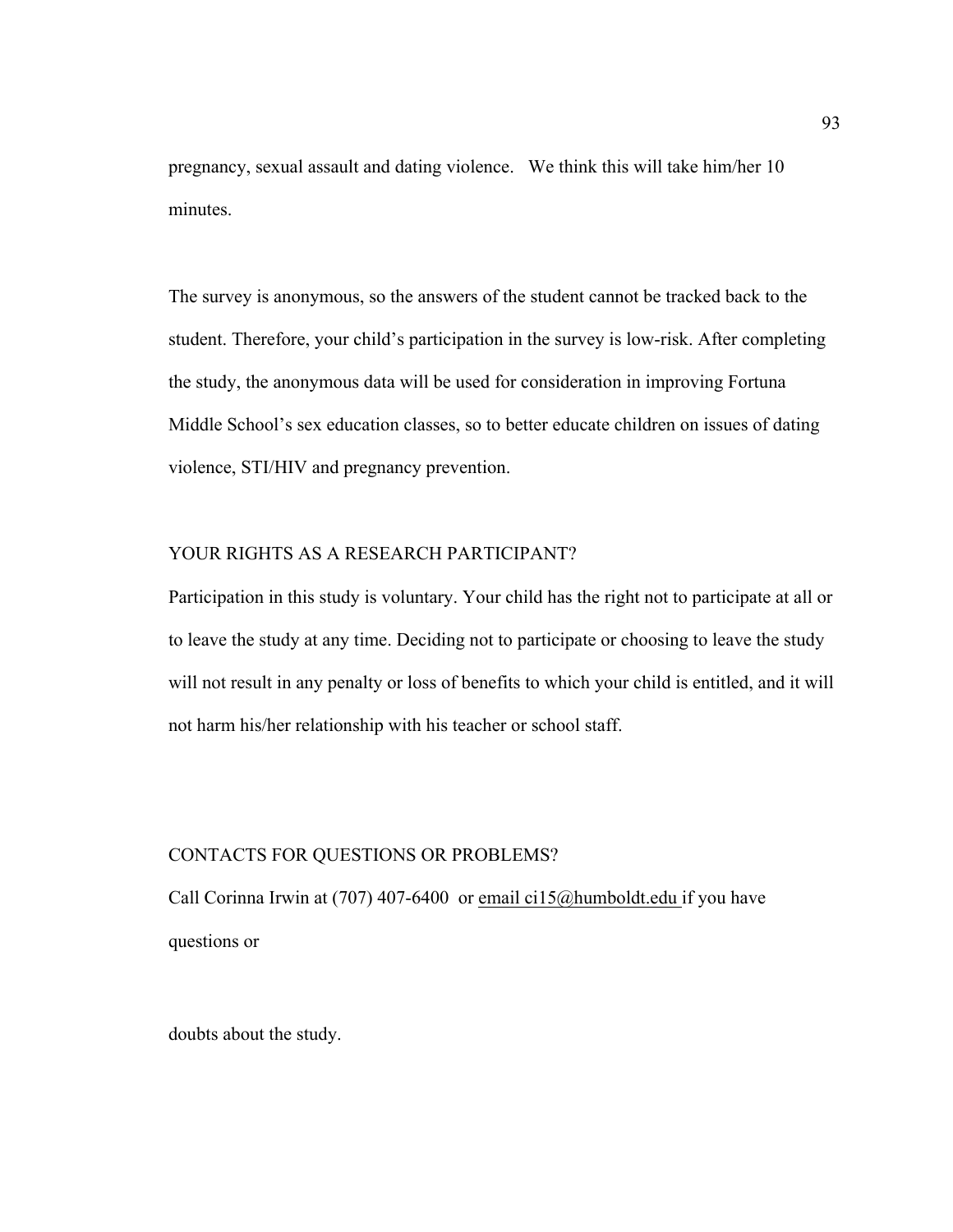If you have any concerns with this study or questions about your rights as a participant, contact the Institutional Review Board for the Protection of Human Subjects at irb@humboldt.edu or (707) 826-5165

Permission for a Child to Participate in Research As parent or legal guardian, I authorize (child's (child's name) to become a participant in the research study described in this form.

Child's Date of Birth

Parent or Legal Guardian's Signature Date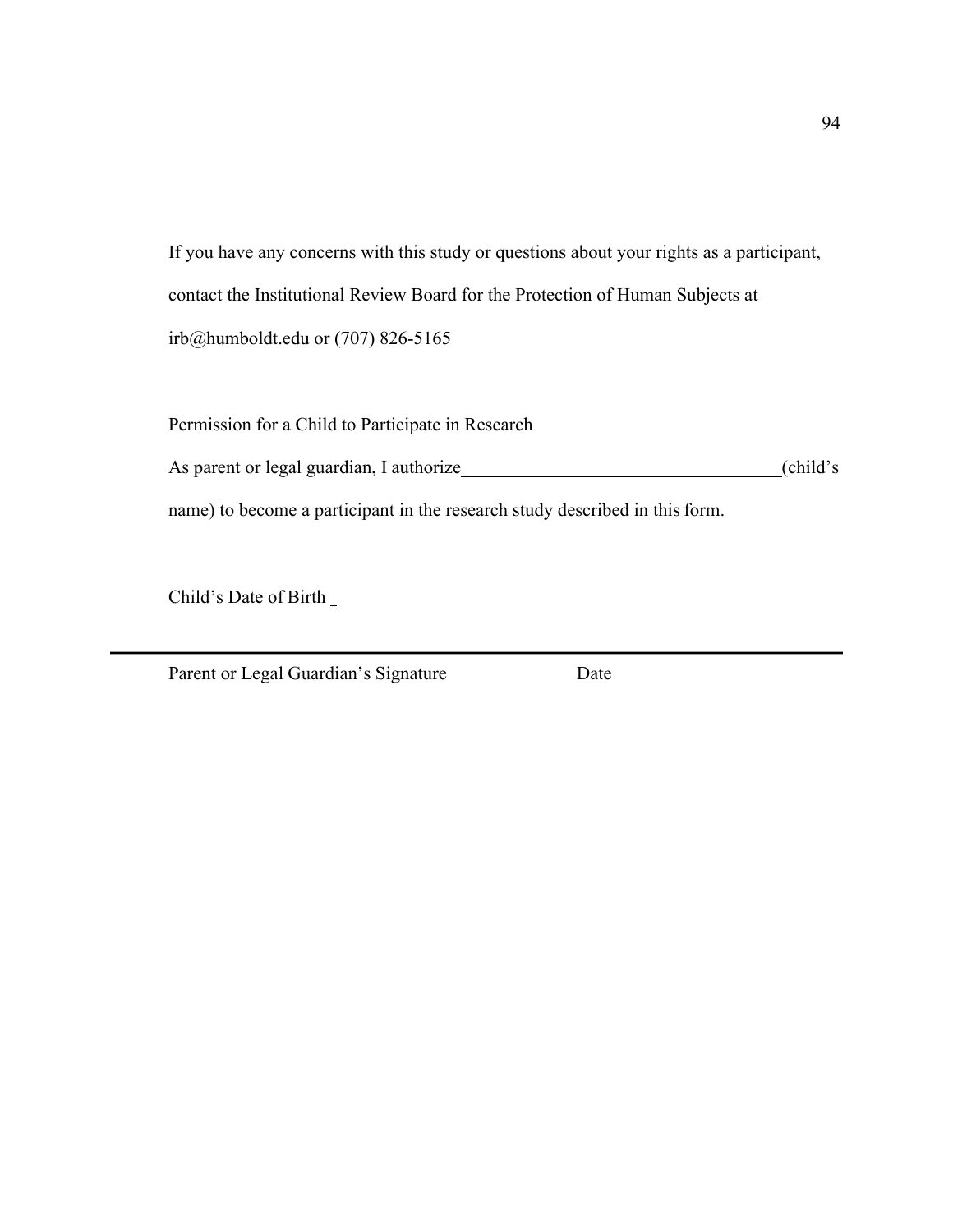# APPENDIX B: ENTENDIMIENTO DE LAS ACTITUDES CULTURALES SOBRE EL SEXO Y LAS RELACIONES DE LOS ESTUDIANTES EN FORTUNA MIDDLE **SCHOOL**

Su hijo ha sido invitado a unirse a un estudio de investigación de posgrado para ver qué mensajes han recibido sobre el sexo y las relaciones antes de que hayan asistido a su primera clase de educación sexual. Por favor tome el tiempo que necesite para discutir el estudio con su familia y amigos, o cualquier otra persona que desee. La decisión de dejar que su hijo se una, o no a unirse, depende de usted.

En este estudio de investigación, estamos investigando los mensajes que los estudiantes de 7º grado que asisten Fortuna Middle School han recibido sobre temas de sexo, como transmisión del VIH / ITS, relaciones saludables, consentimiento y embarazo adolescente fuera del sistema público de educación. Específicamente, observamos cómo las variables como el idioma hablado en el hogar y el país de origen, afectan a la exposición de los estudiantes a la información.

# ¿QUÉ ESTÁ INVOLUCRADO EN EL ESTUDIO?

A su hijo se le pedirá que llene una encuesta corta y apropiada para la edad sobre lo que entiende acerca de la prevención y comprensión de las enfermedades de transmisión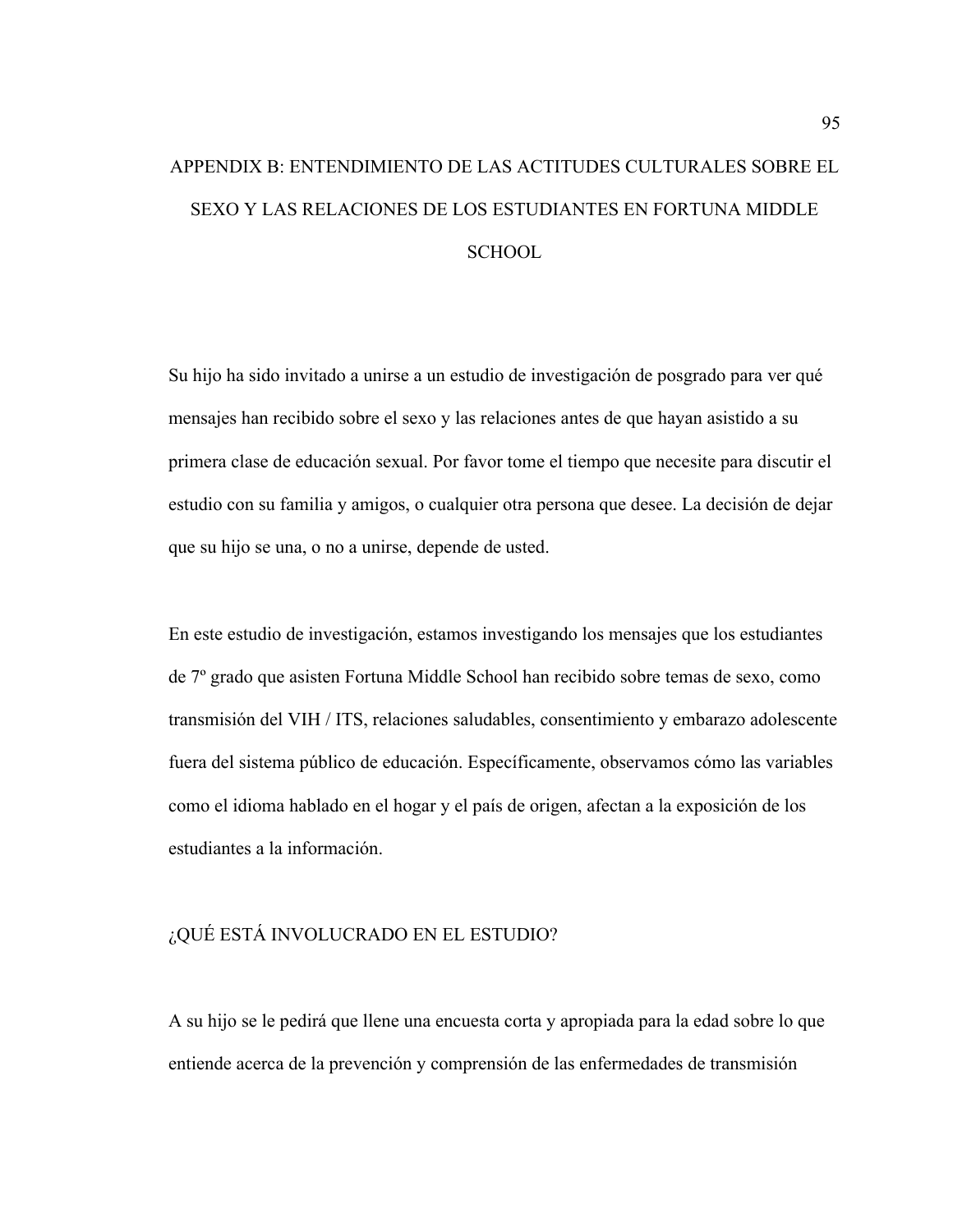sexual, el embarazo, la agresión sexual y la violencia entre parejas. Creemos que esto le tomará 10 minutos.

La encuesta es anónima, por lo que las respuestas del estudiante no pueden ser asociada al estudiante. Por eso, la participación de su hijo en la encuesta es de bajo riesgo. Después de completar el estudio, los datos anónimos serán usados para considerar en mejorar las clases de educación sexual de Fortuna Middle School, para así educar mejor a los niños en temas de violencia entre parejas, ITS / VIH y prevención del embarazo.

# SUS DERECHOS COMO PARTICIPANTE DE INVESTIGACIÓN?

La participación en este estudio es voluntario. Su hijo tiene derecho a no participar en absoluto o dejar el estudio en cualquier momento. Decidir no participar o elegir dejar el estudio no resultará en ninguna penalización o pérdida de beneficios a los cuales su hijo tiene derecho, y no cambiará su relación con su maestro o el personal de la escuela.

#### CONTACTOS PARA PREGUNTAS O PROBLEMAS?

Llame a Corinna Irwin al (707) 407-6400 o envíe un correo electrónico a ci15@humboldt.edu si tiene alguna pregunta o duda sobre el estudio.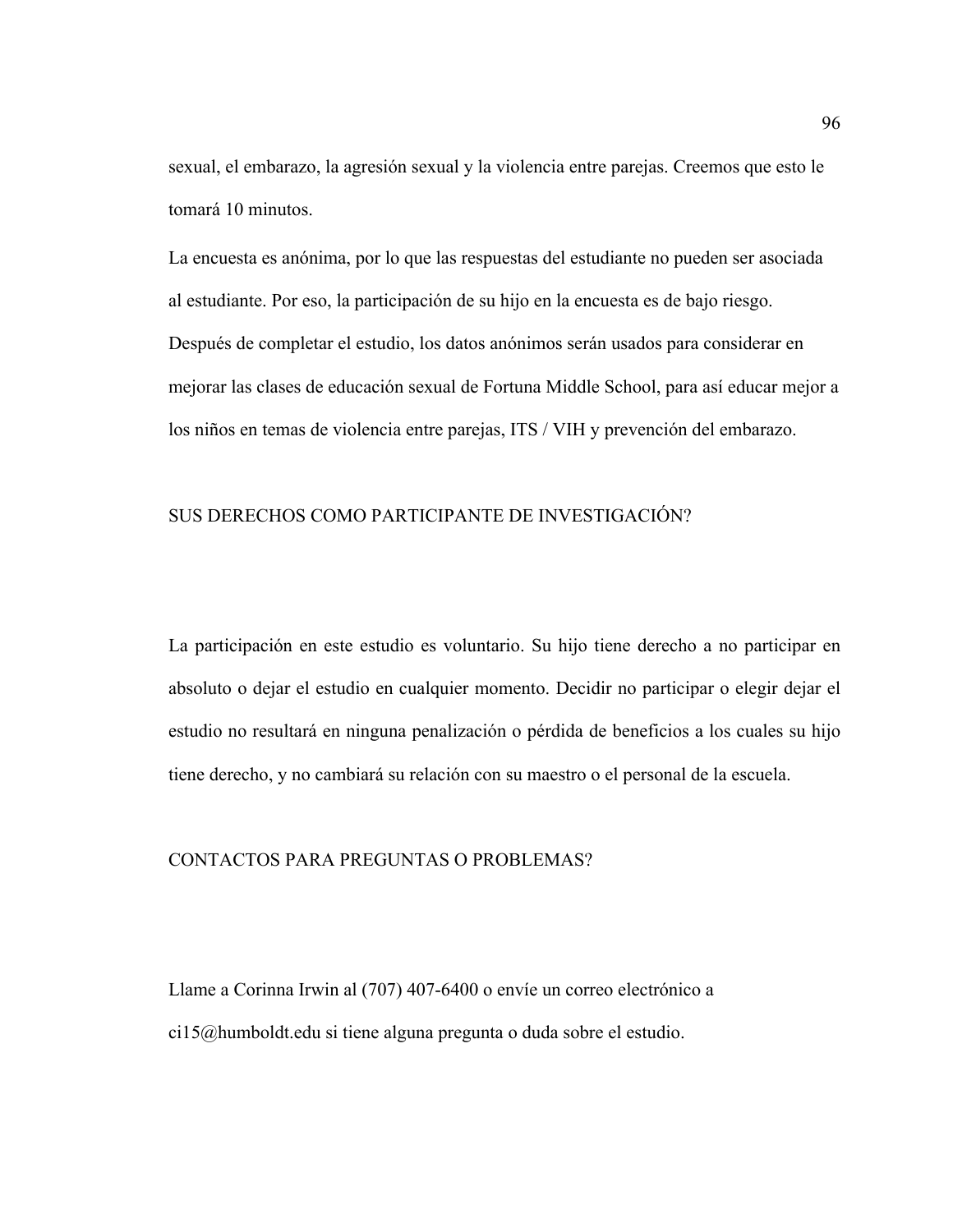Si tiene usted algun duda con este estudio o preguntas sobre sus derechos como participante, ponerse en contacto con el "Institutional Review Board for the Protection of Human Subjects" por irb@humboldt.edu o (707) 826-5165

Permiso para que un niño participe en la investigación

Como padre o tutor legal, autorizo (nombre del niño) a participar en el estudio de investigación descrito en este formulario.

Fecha de nacimiento del niño

Firma del padre o tutor legal Fecha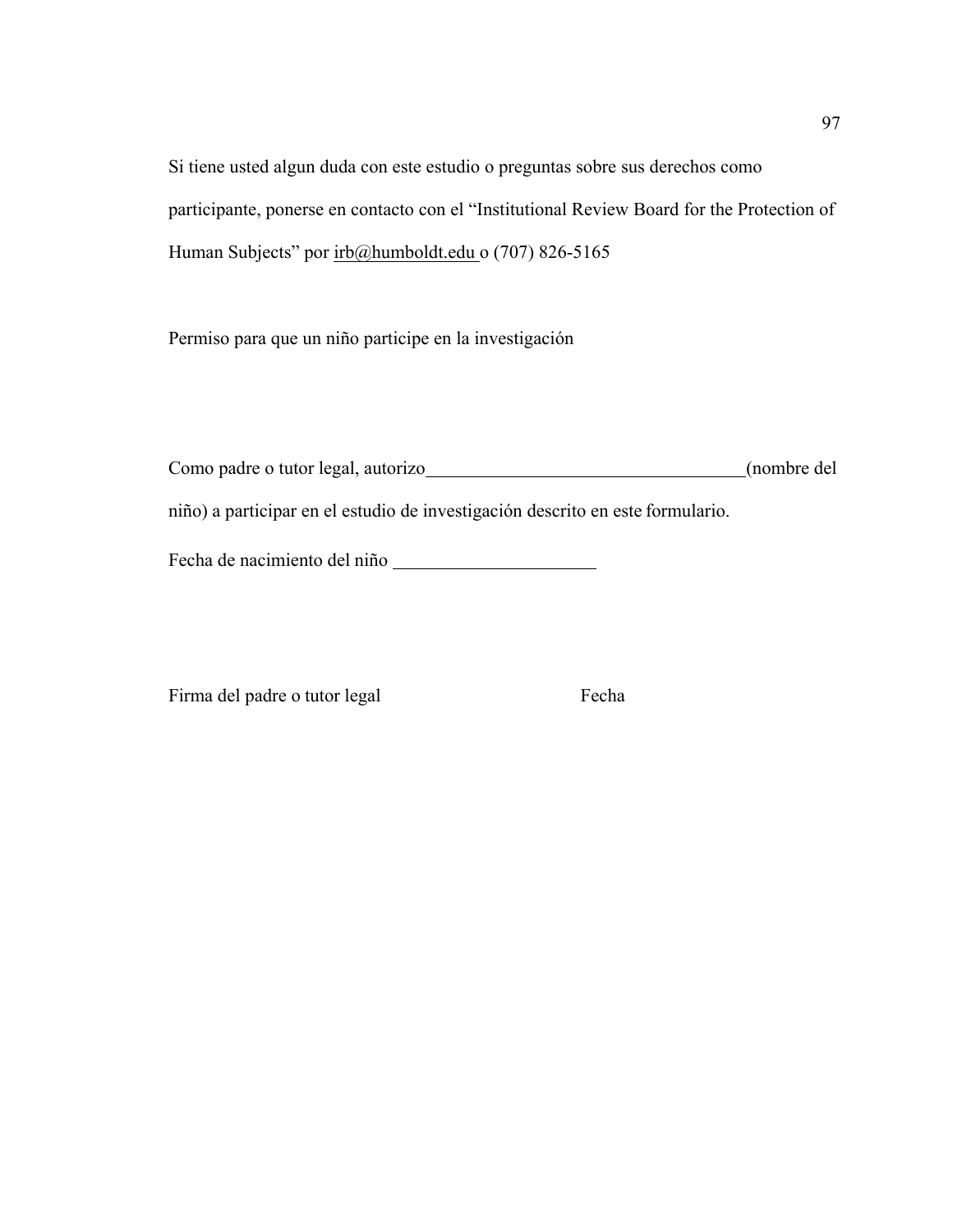# APPENDIX C: CALL FOR PARTICIPANTS

Ethnographic Examination of Latina Migrants Experience Navigating Healthcare in Humboldt County

Are you a self-identified woman living in Humboldt County who was born in a Latin American Country? Do you have something to share about sexual/reproductive health care in this area?

I am an Anthropology graduate student looking for narratives and thoughts from you regarding issues of birth control/abortion access, sex education, STI/HIV testing, cervical cancers, and sexualized violence or assault.

All contributions will be 100% anonymous and used for research purposes.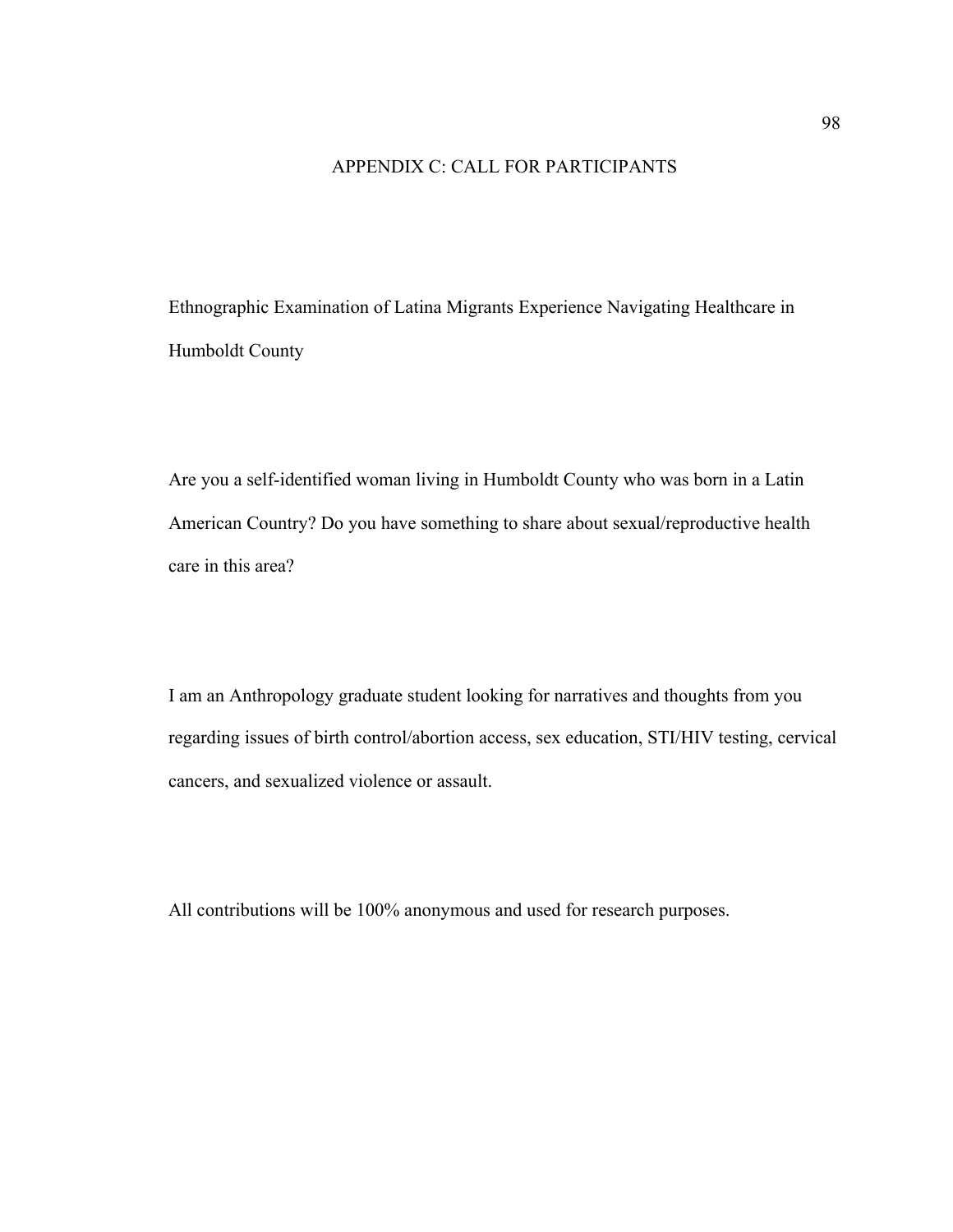For more information, please contact Corinna Irwin, ci15@humboldt.edu

(707) 407 6400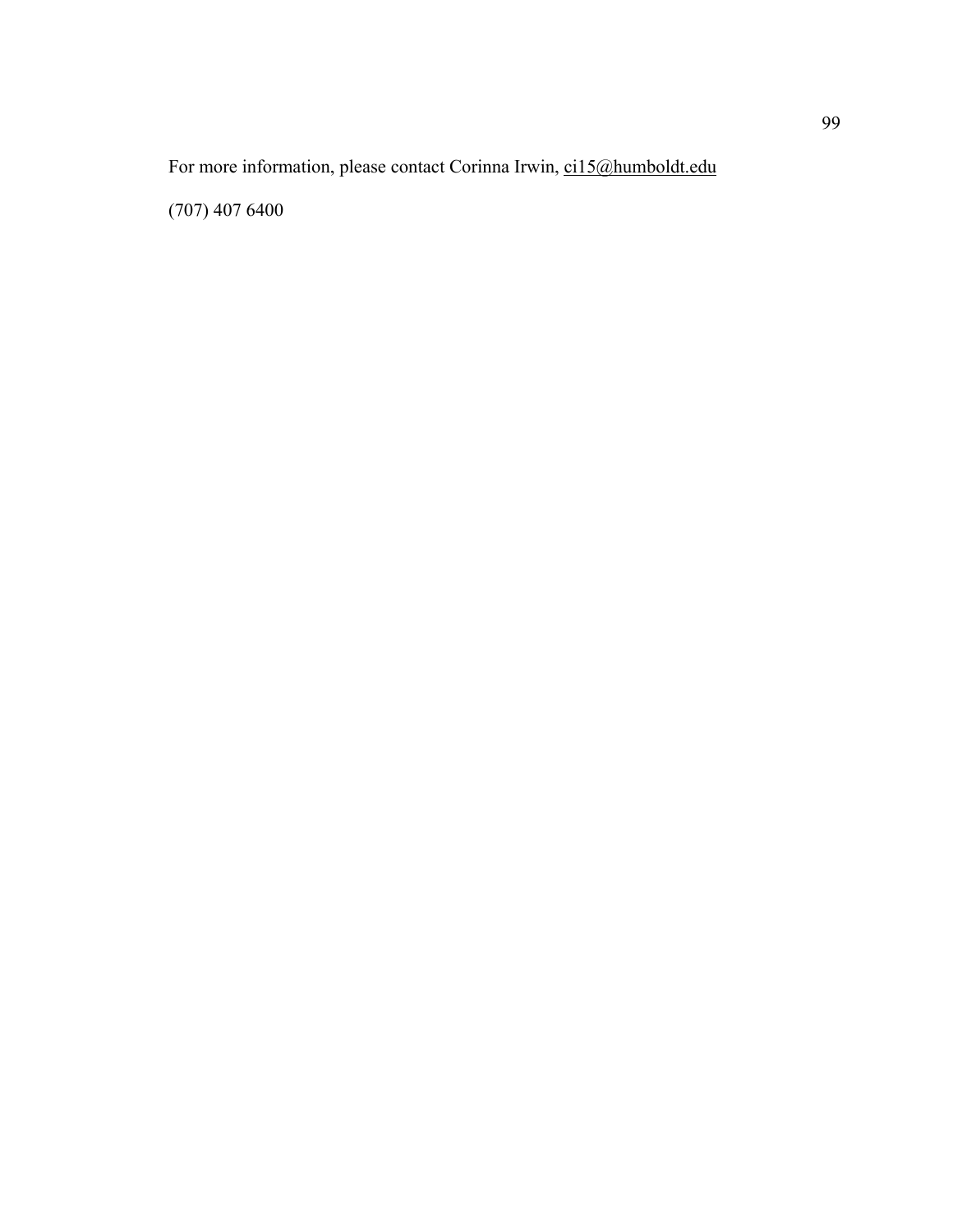# APPENDIX D: PARTICIPANTS BILL OF RIGHTS

Thank you for your help with this study! It will help understand what things are like for Fortuna Middle School students so we can better help support and educate you. This survey includes questions about your relationships, knowledge, attitudes and behaviors.

Your answers will be kept private. Do not put your name on the survey.

We want you to be honest. There are no right or wrong answers!

Please know that your participation is voluntary

You can skip any questions that you do not want to answer

The answers you give will be completely private.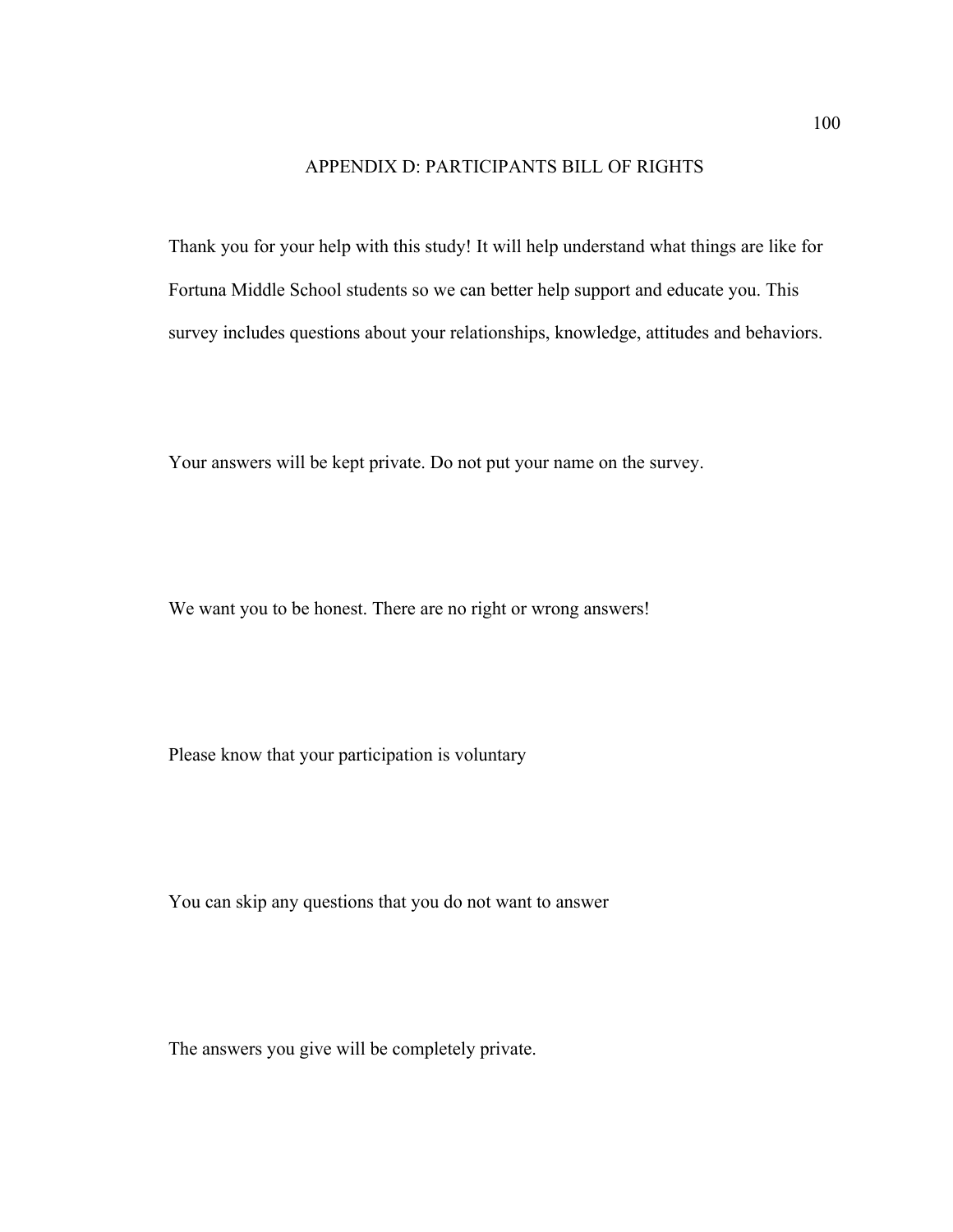Choosing to not take this survey will not affect your grades.

If you want to take the survey, you can rip off this page and begin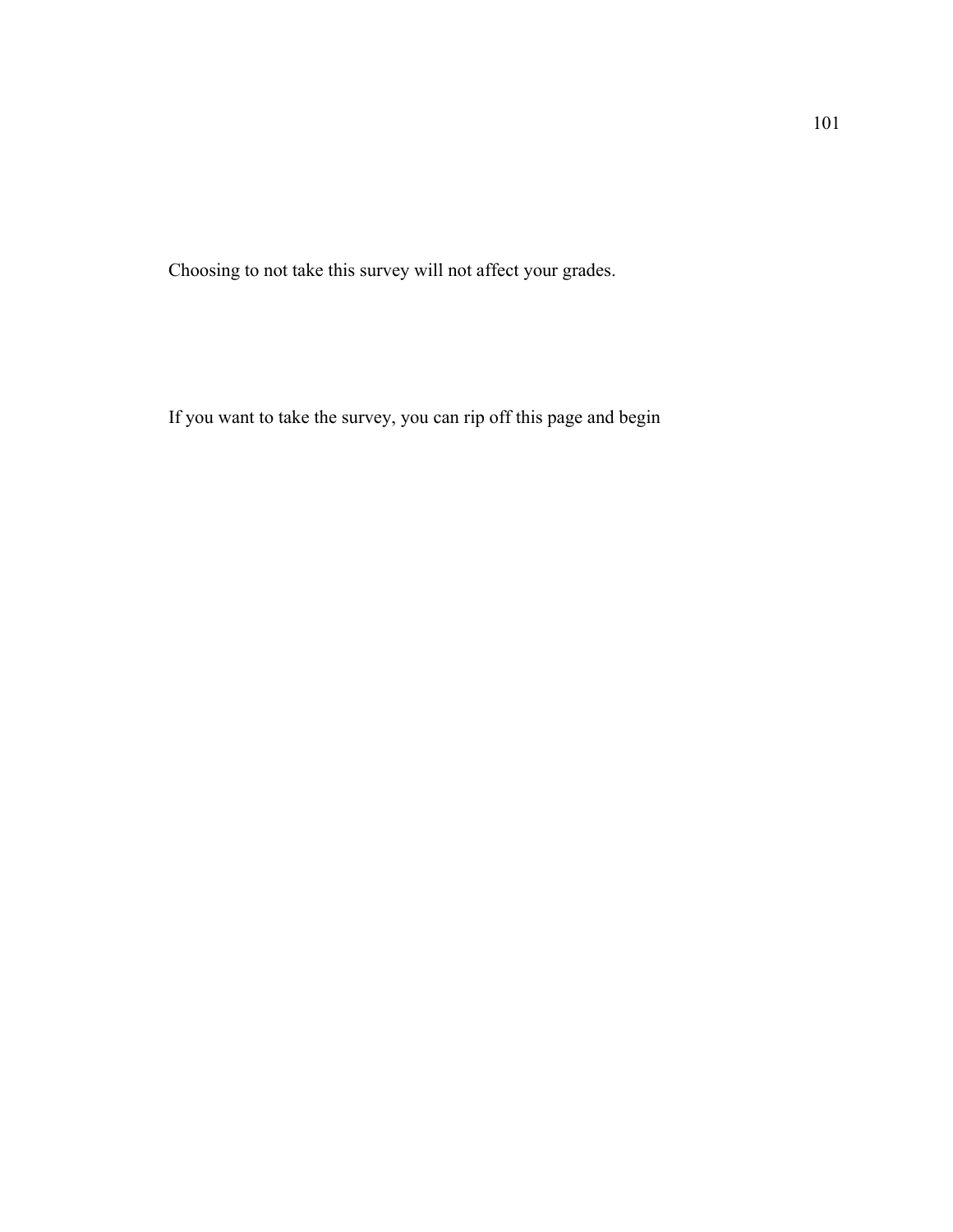## APPENDIX E: QUESTIONS FOR HEALTH EDUCATOR

1) What has your experience been with working with Latino and Spanish speaking youth during your time working as a health educator with [omitted]?

2) Have you noticed any changes in this population during your time working with [omitted]? If so, what?

3) According to your experiences and perceptions, what do you think some challenges that youth coming from Latino migrant families have in terms of sexual and reproductive health resources and education?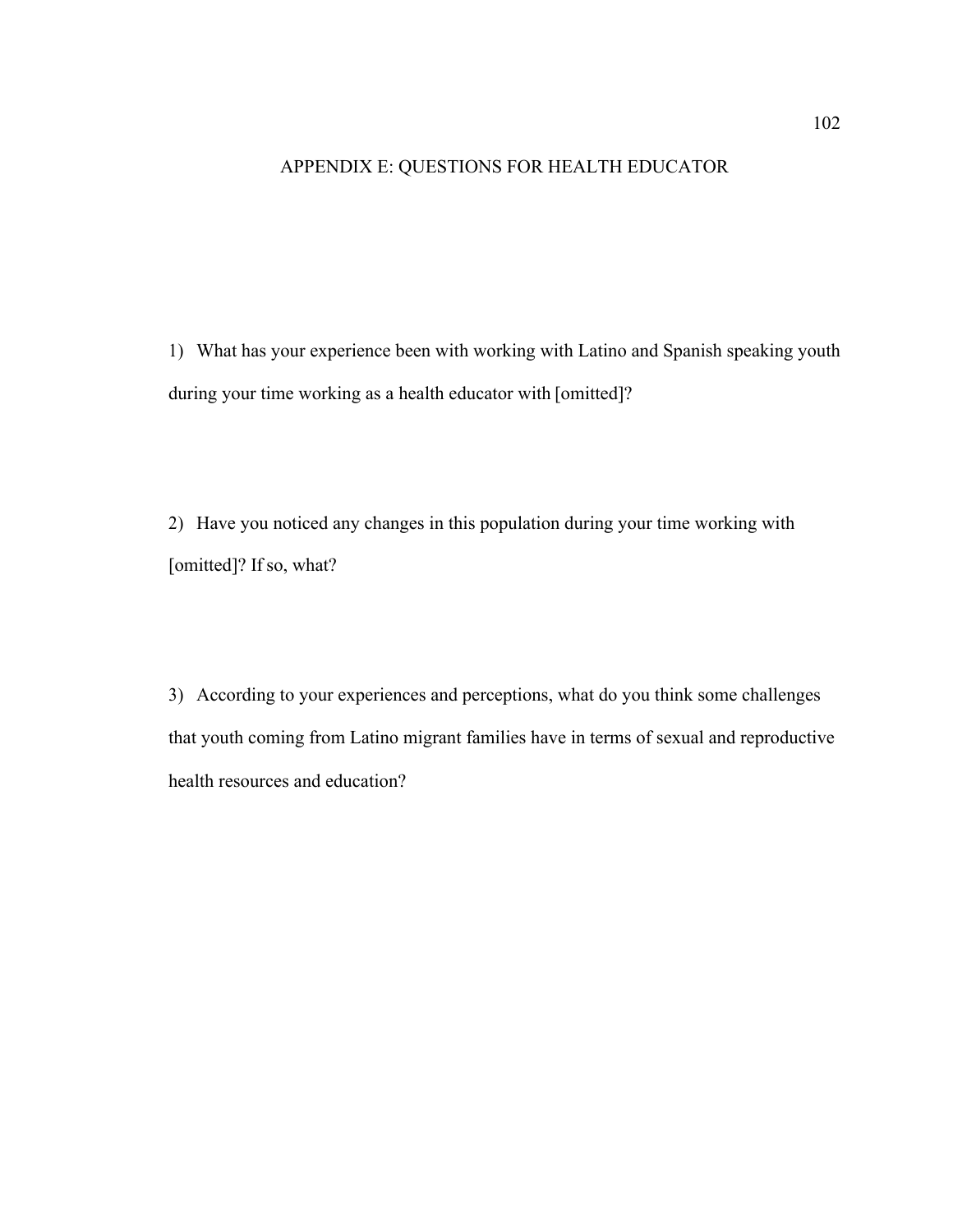# APPENDIX F : CONSENT FORM FOR ADULT PARTICIPANTS (ENGLISH/SPANISH)

Consent Form (English)

I, agree to share my story and experiences with Anthropology graduate student Corinna Irwin, for the purpose of her thesis, titled *Ethnographic Examination of Latina Migrants Experience Navigating Healthcare in Humboldt County*. My story and experiences may be used to inform others of the current state of sexual and reproductive health in Humboldt County for Latina immigrants. Direct quotes from what I share may be used. This will be for the purpose of improving healthcare services for Latinas in Humboldt County. What I share will be kept confidential. Narratives will be conducted in Humboldt County, in a space elected by participant where they feel comfortable. The time needed to conduct this narrative will be as little as ten minutes, and no more than one hour. If narrative is used, names will be changed, only age, profession and general region will be included. Written data will be destroyed after it is compiled, and digital data will be kept in a password protected file.

The Investigator will answer any questions you have about this study. Your participation is voluntary and you may stop at any time.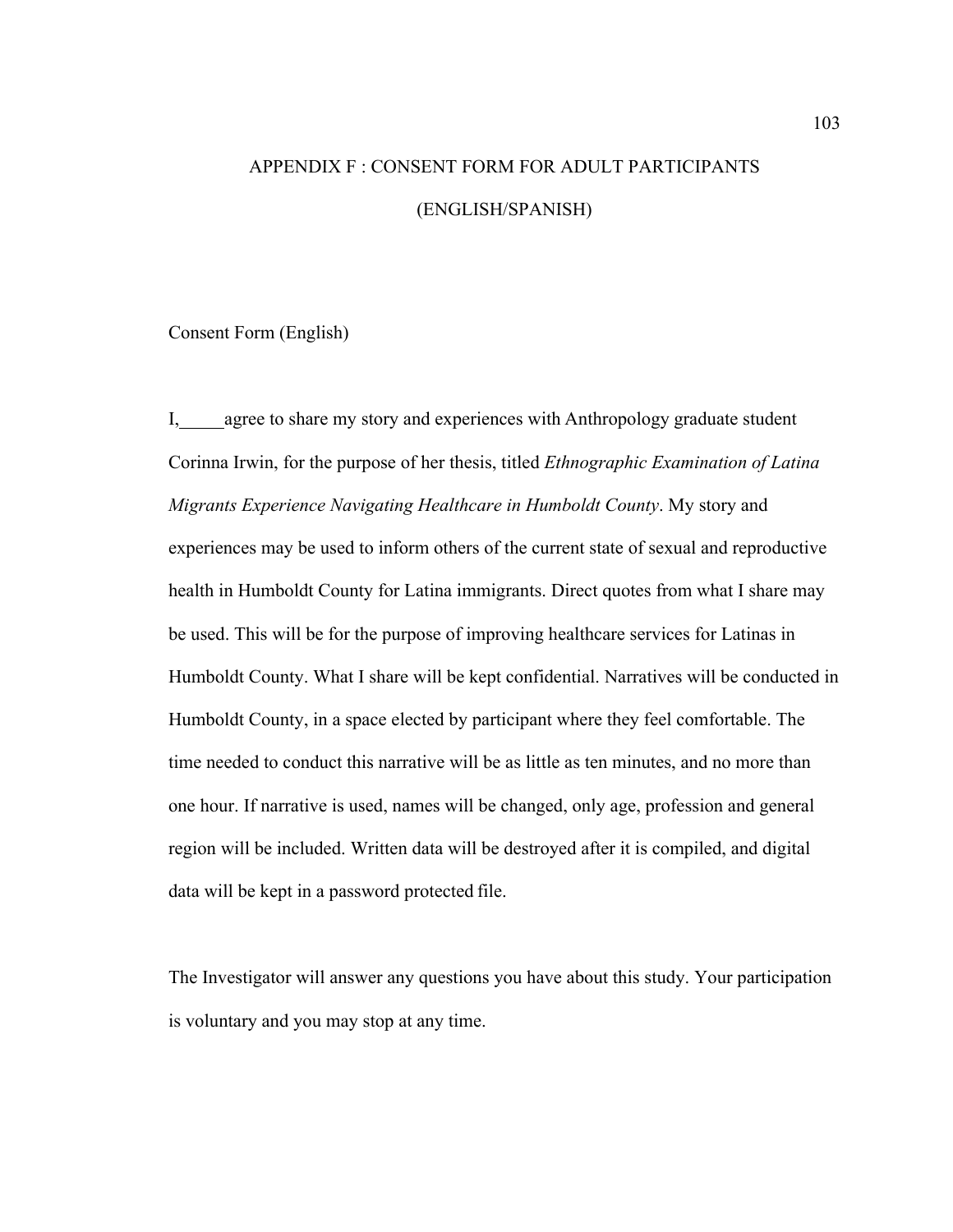Corinna Irwin ci15@humboldt.edu (707) 407-6400

Academic Advisor: Rebecca Robertson

Rebecca.Robertson@humboldt.edu (707)599-5608

If you have any concerns with this study or questions about your rights as a participant,

contact the Institutional Review Board for the Protection of Human Subjects at

irb@humboldt.edu or (707) 826-5165

Signature Date

## *Consentimiento informado (Espanol)*

Yo, stoy de acuerdo en compartir mi historia y experiencias con Antropología estudiante graduado Corinna Irwin, con el objeto de su tesis, titulada *Etnográfico* Examen de Migrantes Latinas Experiencia en Navegación de Atención Primaria en el condado de Humboldt. Mi historia y experiencias pueden ser utilizados para informar a otros de la situación actual de la salud sexual y reproductiva en el condado de Humboldt para los inmigrantes Latinas. Citas directas de lo que comparto pueden ser utilizados. Este será el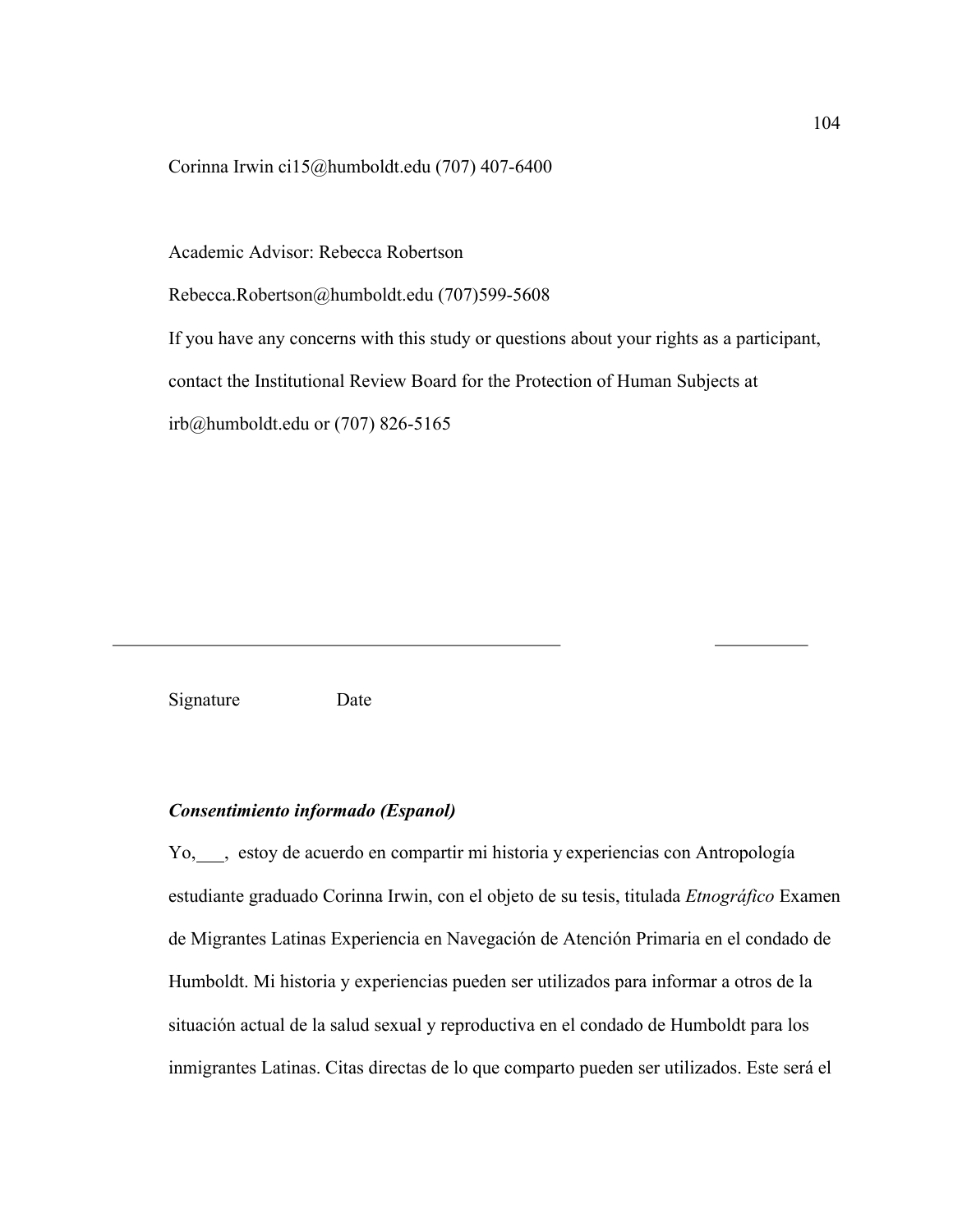propósito de mejorar los servicios de salud para las latinas en el condado de Humboldt. Lo que comparto será confidencial. Las narrativas será conducidas en Condado de Humboldt, en cualquier lugar cómodo que esta elegido por la participante. El tiempo que se necisitara para conducir esta narrativa será por lo menos diez minutos, y no mas que una hora. Si se utiliza, los nombres serán cambiados, sólo la edad, la profesión y la región en general se incluirán. Datos escritos serán destruidos después de que se compila, y los datos digitales se mantendrán en un archivo protegido con contraseña.

La investigadora contestara cualquier pregunta que tenga acerca de este estudio. Su participación es voluntaria y usted puede dejar de participar en cualquier momento.

Investigadora: Corinna Irwin ci15@humboldt.edu (707) 407-6400

Tutor académico: Rebecca Robertson Rebecca.Robertson@humboldt.edu (707)599-5608

Si usted tiene alguna preocupación o duda en lo que respeta a sus derechos con este estudio, contacte La Junta Institucional para la protección de los seres humanos por irb@humboldt.edu o (707) 826 5165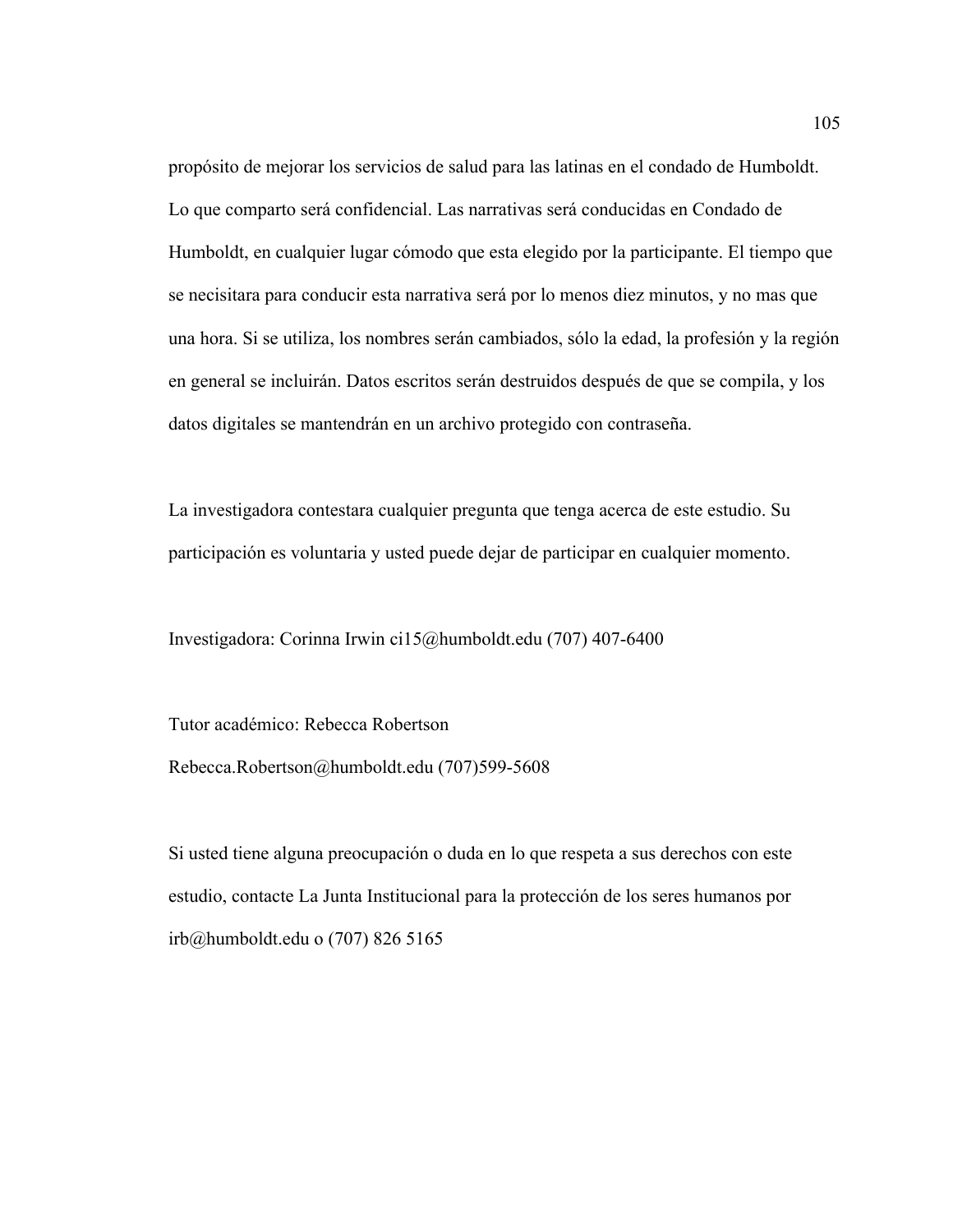Firma Fecha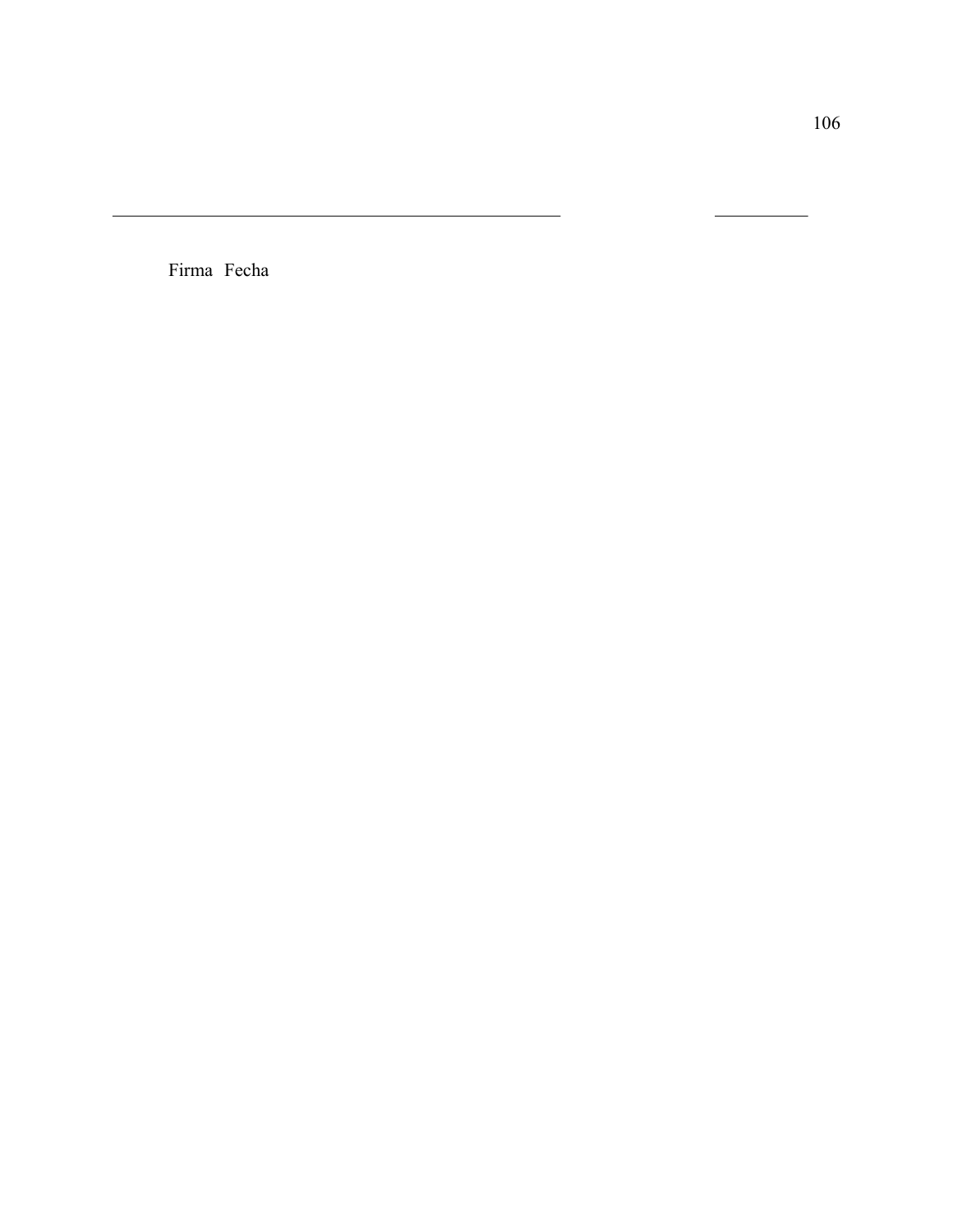# APPENDIX G: ETHNOGRAPHIC EXAMINATION OF LATINA MIGRANTS EXPERIENCE NAVIGATING HEALTHCARE IN HUMBOLDT COUNTY

# **Was this protocol registered as part of a grant submission?:**

No

# **Proposed Start Date:**

Monday, February 15, 2016

# **Principal Investigator:**

Student

# **Responsible Faculty or Staff Name:**

Rebecca E. Robertson

# **Responsible Faculty or Staff Department:**

Anthropology

# **Responsible Faculty or Staff Email:**

Rebecca.Robertson@humboldt.edu

# **Responsible Faculty or Staff Phone Number:**

(707) 826-4342

# **CITI Training Date of Completion:**

Sunday, January 31, 2016

# **Student or External Name:**

Corinna Irwin

# **Student or External Department:**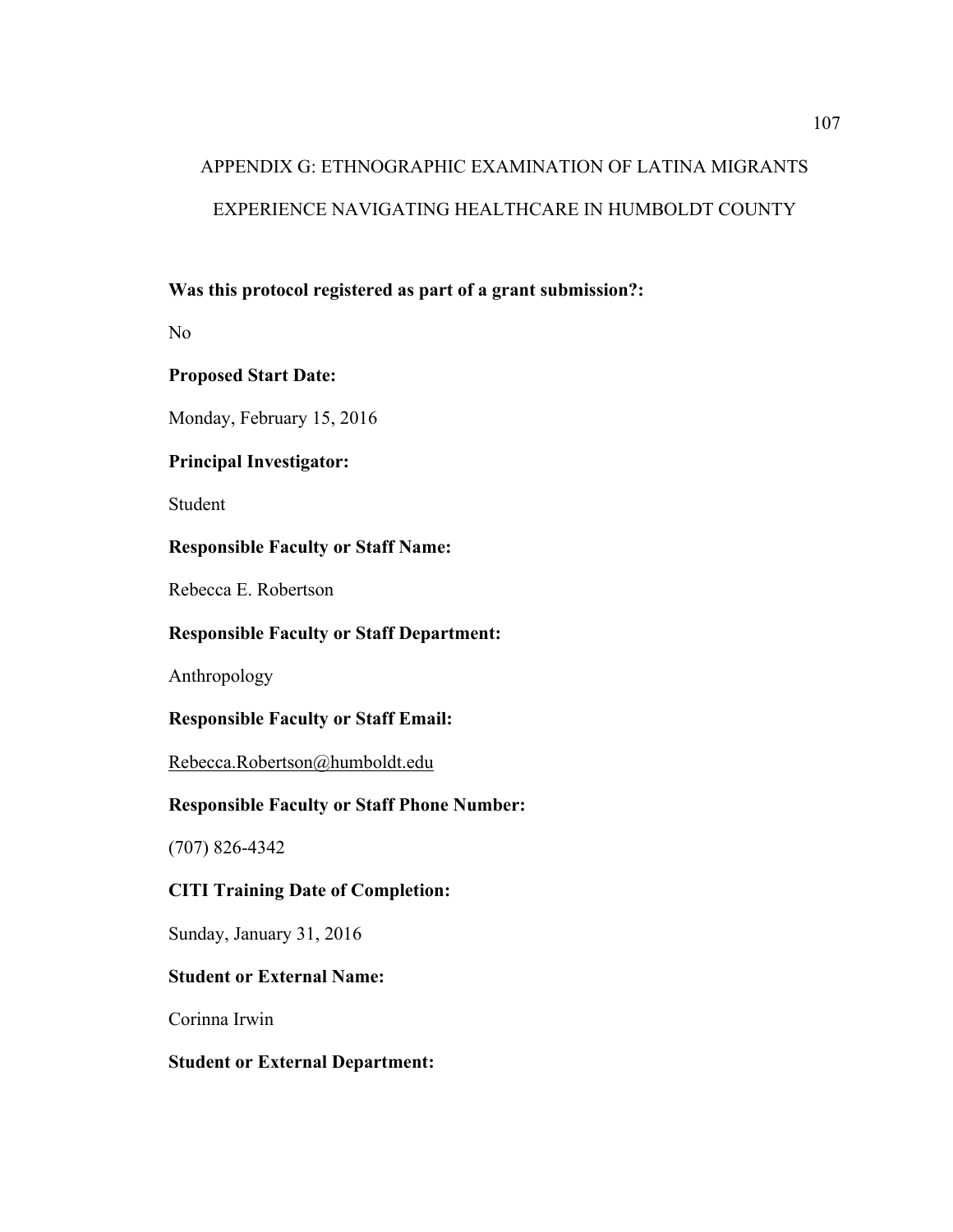Applied Anthropology

#### **Student or External Email:**

ci15@humboldt.edu

## **Student or External Phone Number:**

(707) 407-6400

## **CITI Training Complete:**

Yes

#### **CITI Training Date of Completion:**

Wednesday, January 27, 2016

## **Purpose of Project:**

Graduate Research

**Do you or anyone else plan on disseminating the information acquired from this project outside of the specified course classroom or the University? (Please check "yes" for dissemination if you are conducting research for a thesis that will be published on Digital Scholar.):**

Yes

## **If Yes, please explain:**

This project will consist of data collection from February-May 2016, and I hope to use it to augment a thesis around Latin American migration, sexual and reproductive health and structural competency in Humboldt County health programs.

## **Assurances:**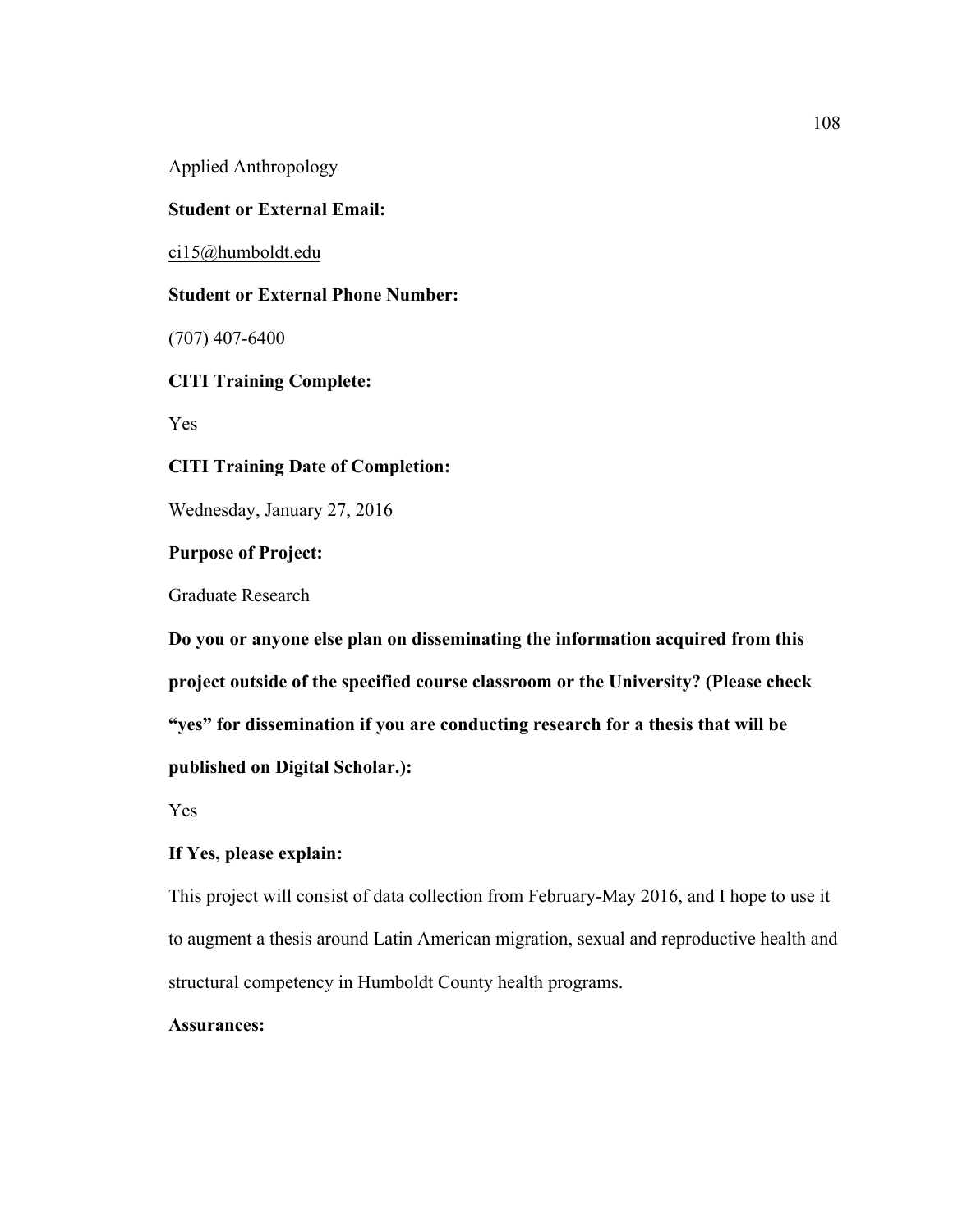Ensuring the quality and accuracy of the written materials included in the Application for Review;

Ensuring Human Subjects in Research Training for all personnel who may interact with human subjects or have access to subjects' information or responses; Supervising the conduct of research protocols submitted under their direction; Ensuring compliance with all federal, state and local regulations, as well as Humboldt State University policies regarding the protection of human subjects in research; Adhering to any stipulations imposed by the Humboldt State University IRB; Ensuring that permission from outside institutions (e.g., tribes, hospitals, prisons, or schools) is obtained, if applicable;

Retaining all research data, including informed consent documentation of participants, in accordance with institutional, local, state and federal regulations;

Reporting to the Humboldt State University IRB immediately if there are any adverse events and/or unanticipated problems involving risks to subjects or others.

#### **Lay Abstract:**

Rural counties often struggle with issues of access and delivery when it comes to health services. Humboldt County has been a traditionally white, working class economy, dependent on lumber and fishing industries to support it's population. In the last thirty years, a shift has been made away from these industries and towards an underground drug economy, which has caused both funding for social service programs, as well as the health and wellbeing of the citizens, to suffer. Humboldt County also sees a growing Latino migrant population, both from other parts of urban California, and from South of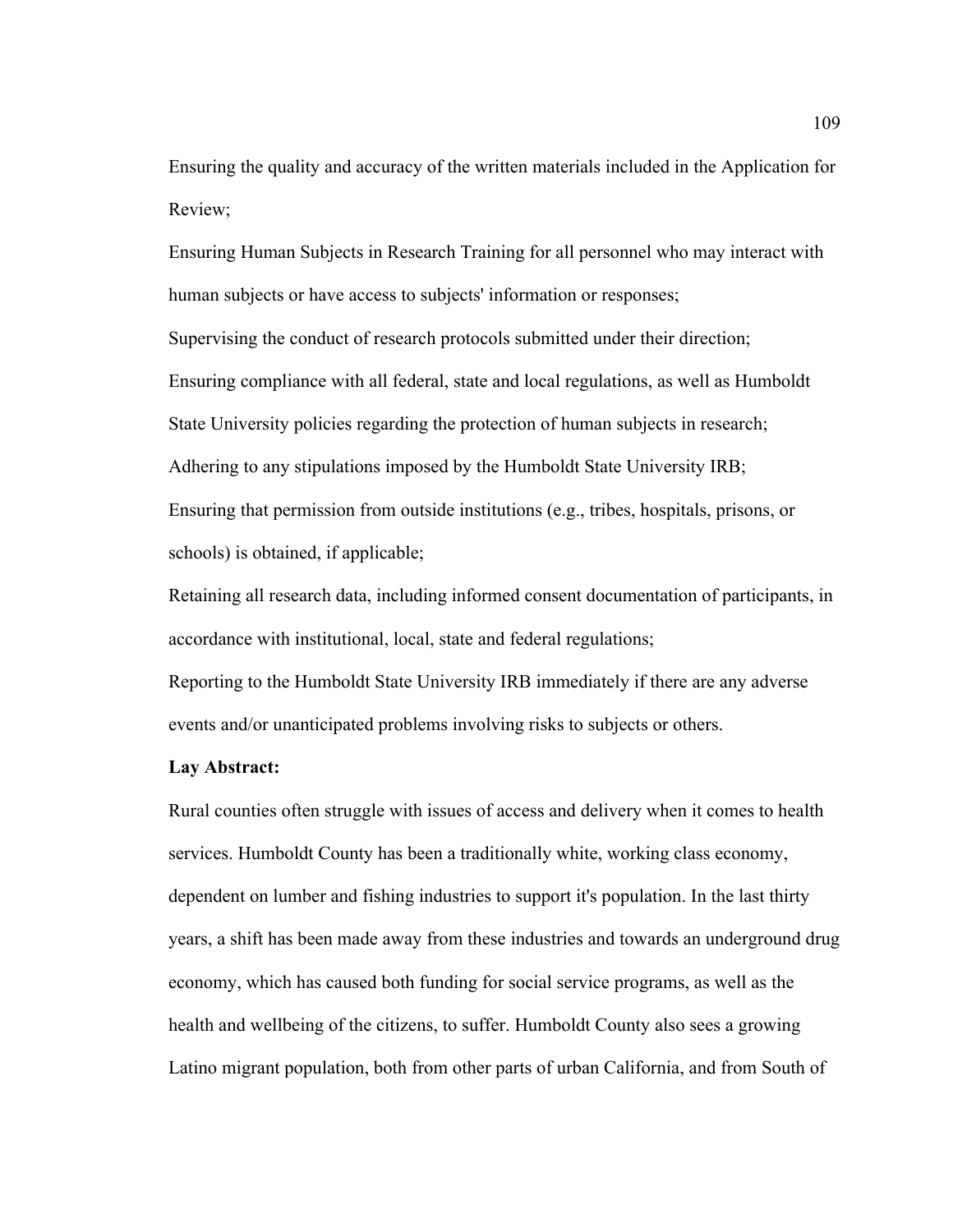the border. Many of these migrants are undocumented and do not know English, and women and children from this population may especially be effected by local policy and systems, due to gender and age disparities. This ethnographic study aims to examine Latina migrants in Humboldt County, and their experiences navigating the healthcare system especially in terms of sexual and reproductive health. The narratives and observations will be collected in order to better understand the existing structural barriers and how they effects these individuals.

## **Type of Data:**

Interview

**Observation** 

Secondary/Existing Data or Records

## **Sources for data or records::**

Census, Department of Public Health, California Center for Rural Policy

## **Type of Subjects:**

Latinas residing in Humboldt County

## **Estimated Number of Subjects:**

10- 20

## **Expected Age of Subjects:**

18-50

## **Approximate total time commitment required from subjects:**

10 to 60 minutes

## **Will subjects be Compensated?:**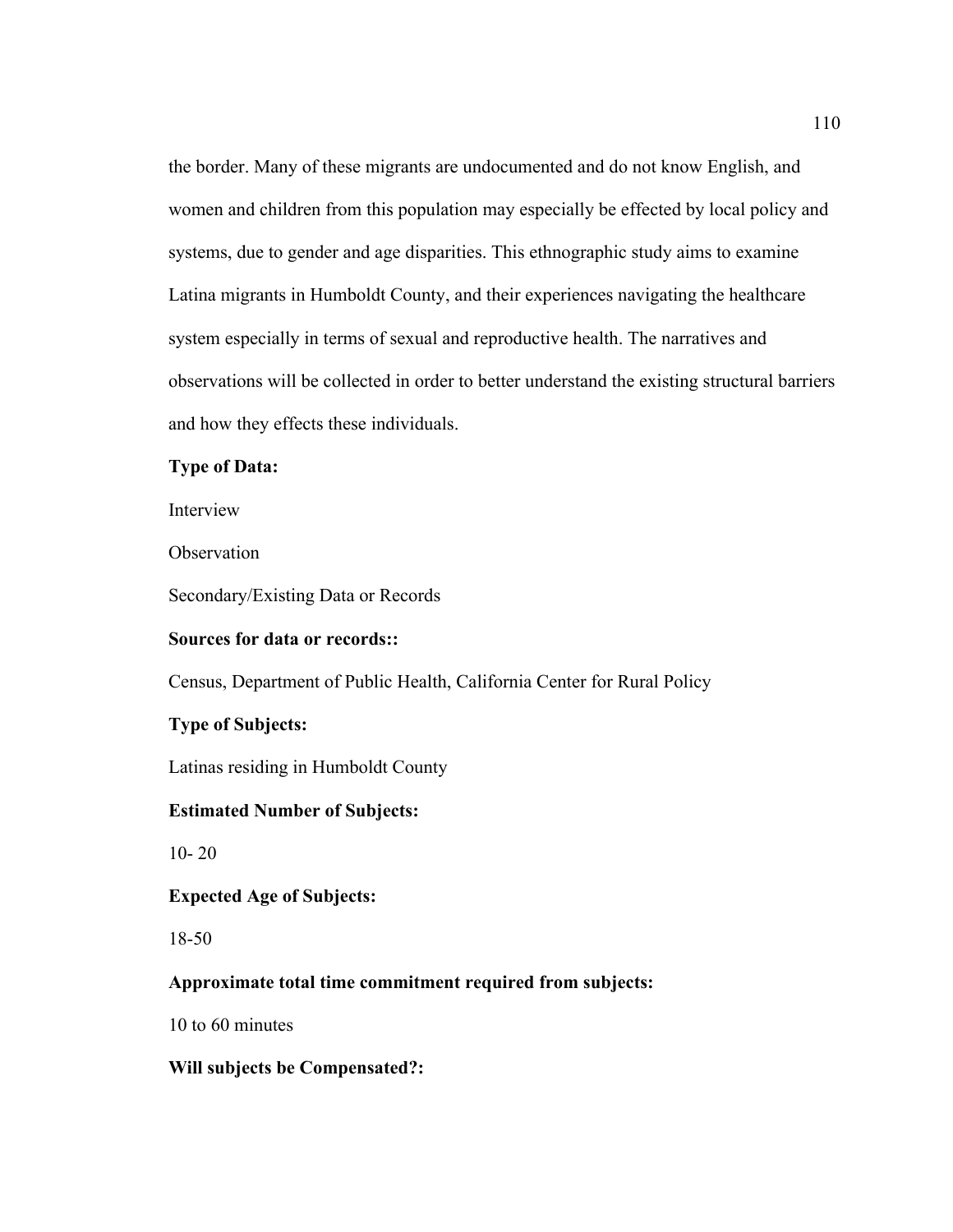#### **Description:**

Humboldt County is a rural county in Northern California with a population of 134 thousand. Historically white, in the last twenty years it has seen an influx of ethnically diverse populations, specifically Latin Americans, who now constitute at least 11% of the population. [Census 2012] Rural counties such as Humboldt often struggle with poverty related to geographic isolation and lack of access to adequate resources. Since migrants generally live in poverty, often with unreliable sources of income, they may suffer more stress and food insecurity, as well as facing unequal treatment and potential threats of violence or lack of safety. Studies have shown that these factors contribute to Latinos having higher rates of preventable, chronic diseases as well as young Latinas having higher rates of experiencing sexualized violence and unwanted pregnancy. [Vega, Rodriguez & Gruskin; 2009] Limited English language ability, and a lack of translators could be included as further barriers to accessing services. In rural Humboldt, lacking a strong cultural community, could also contribute to health disparities or social isolation. As studies of health disparities in urban Latino communities are ample, there is less research on rural communities. This ethnographic study will aim to examine the life of Latina migrants living in Humboldt county, through participant observation, narratives, pre-existing statistical data analysis and literature review. My research question is focused on better understanding the local barriers that exist for Latina migrant women in accessing sexual and reproductive healthcare. I will be conducting a literature review to put migration and health care in Humboldt County into a larger context, by studying

No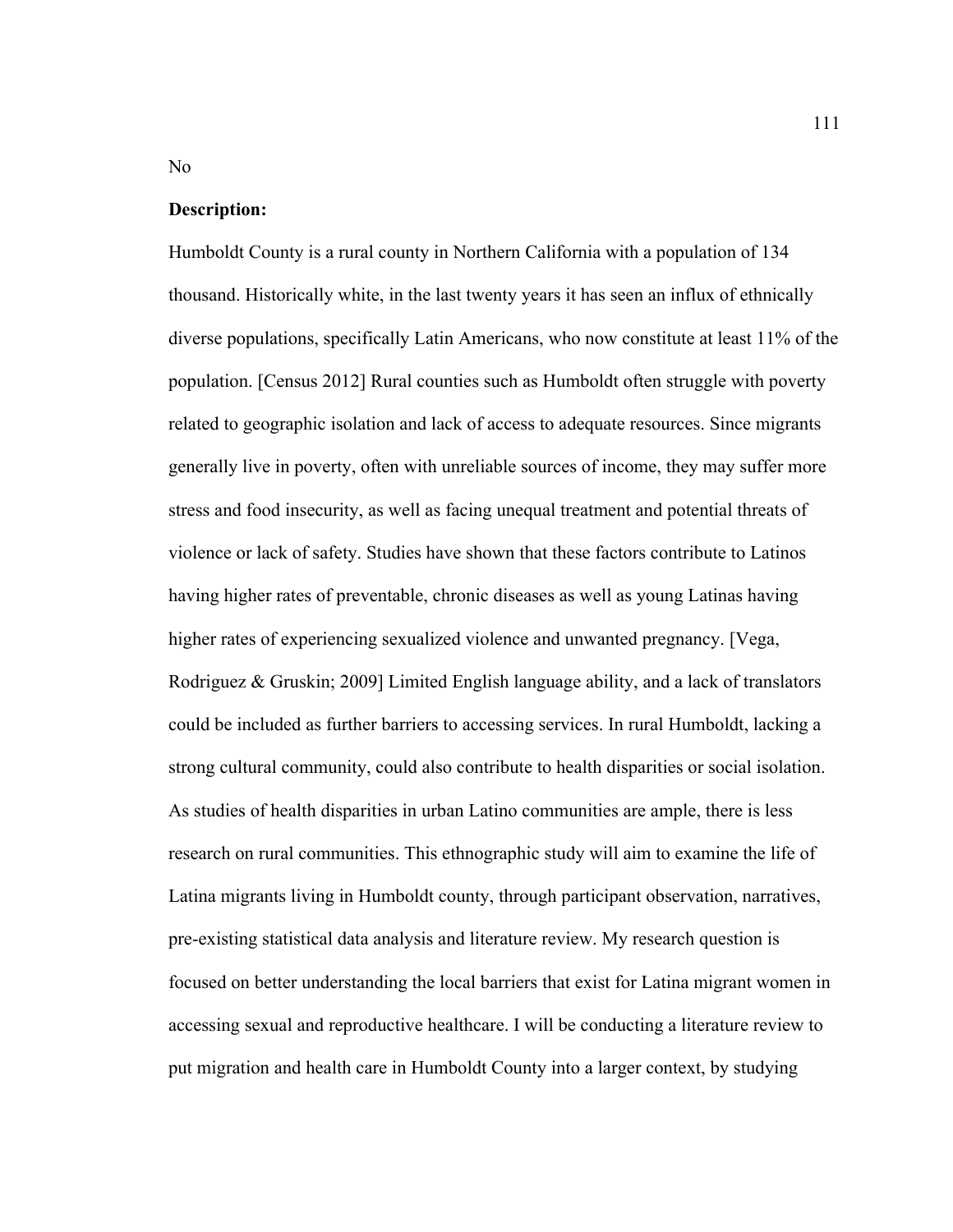sexual health disparities on the US/Mexican border from an anthropological perspective. Through this analysis, I hope to conclude that health disparities in Latin American migrants exist in rural communities, but appear differently than they do in urban centers. I hypothosize that these same health disparities exist in rural Northern California, and that Latina migrants remain an isolated population from accessing services, although great efforts are being made in regards to networking social and health service organizations to include this population. I will also be using this study as a case study to further discuss the idea of structural competency, which is about looking at how systems have historically excluded and promoted violence towards certain populations.

#### **Recruitment and Selection:**

Research participants will all be adults of sound mind, 18 years and older, of Latino/Hispanic descent and residing in Humboldt County. Research participants will have been born in a Latin American county, may or may not speak English, may or may not be documented citizens of the US. I will be conducting participant observation at public health fairs and other public community events. I will also be asking participants to share narratives. Participants who consent to give narratives regarding experiences in sexual and reproductive health may do so in English or Spanish, and they must be women or female-identified. I will also conduct participant observations during meetings consisting of Latino health and service providers, in order to better understand the interventions being made towards this population. Since I am currently working in Open Door Community Health Center in Eureka as a Health Coach, and with the Breast and GYN Health Project in Arcata as a Spanish Speaking Community Liaison, I have access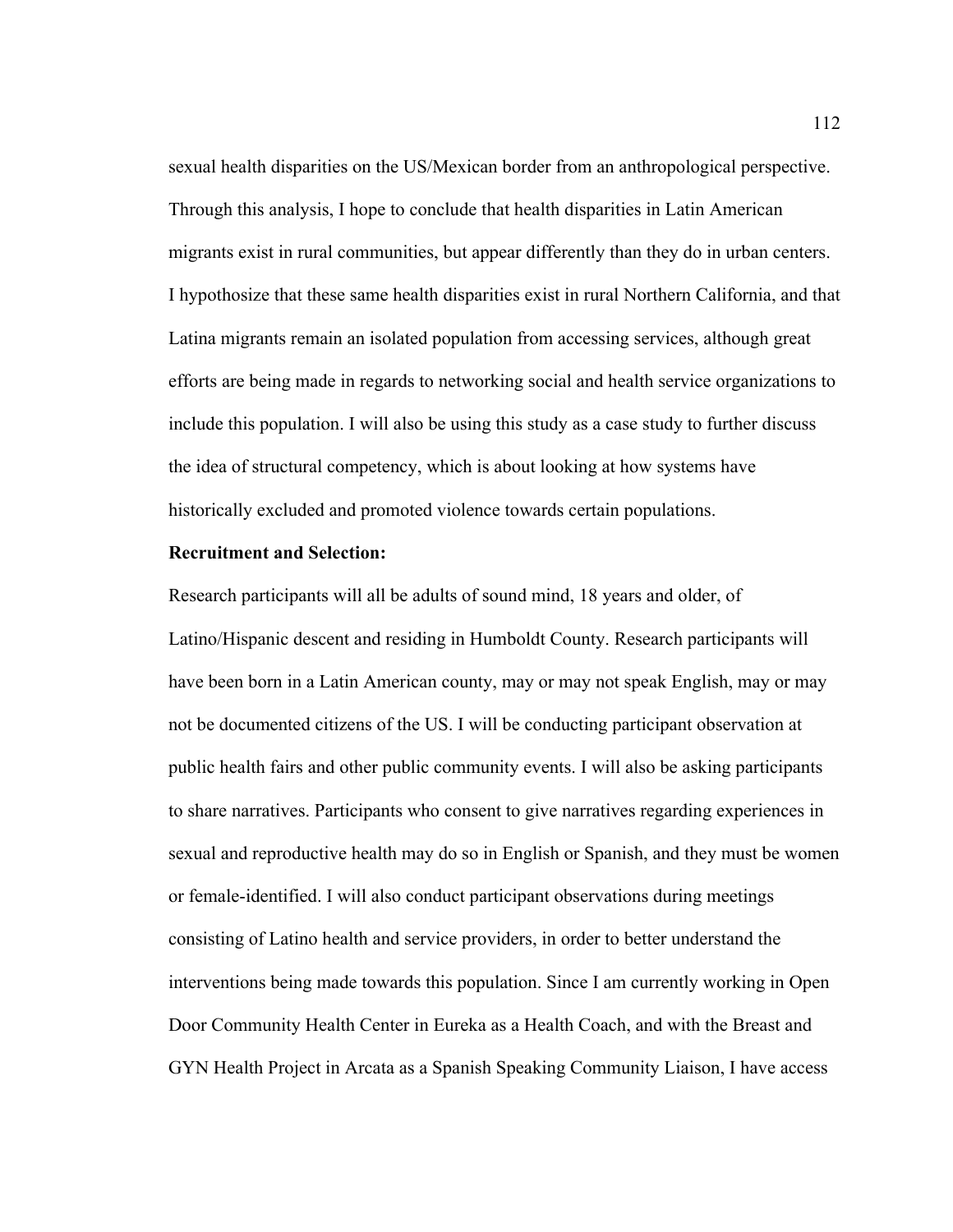to participants, but will not want to affiliate my research with my roles in these places. Therefore, I want to use these avenues to establish connections but present myself and my research in an outside forum. I also plan to conduct participant observation and look for participants to research in areas of the County where Latinos tend to live, work and congregate. To show respect, I would like to frequent these places first, participate in the activities that potential research subjects are doing, and hold casual conversations. I plan to do this to show my sincerity in working to improve avenues of inclusion in these communities, listen to linguistics of speech, which could perhaps improve word choice on future surveys. My introductory wording will be as follows: "Hi, I'm Corinna Irwin, a graduate student of Applied Anthropology at Humboldt State University. I'm also a native of Humboldt County. I'm working on a research project to help understand the barriers Latina migrants face when accessing healthcare. I'm especially interested in sexual and reproductive health care. I'm doing this in order to try to improve the healthcare programs that already exist in the County. If you have a specific experience you'd like to share with me that I may include, I would love to speak with you more. Also, if you know someone I should talk to, I would be happy to meet with them. All the information you share with me will be kept confidential, and if used for publication, all identifiers will be removed." I will also be able to explain this in Spanish, as I am bilingual. If the participant wishes to share their narrative, I will give them a copy of a consent form, stating that all identifiable information will be removed if used. The form will be available in English and Spanish, depending on the language of preference of the participant.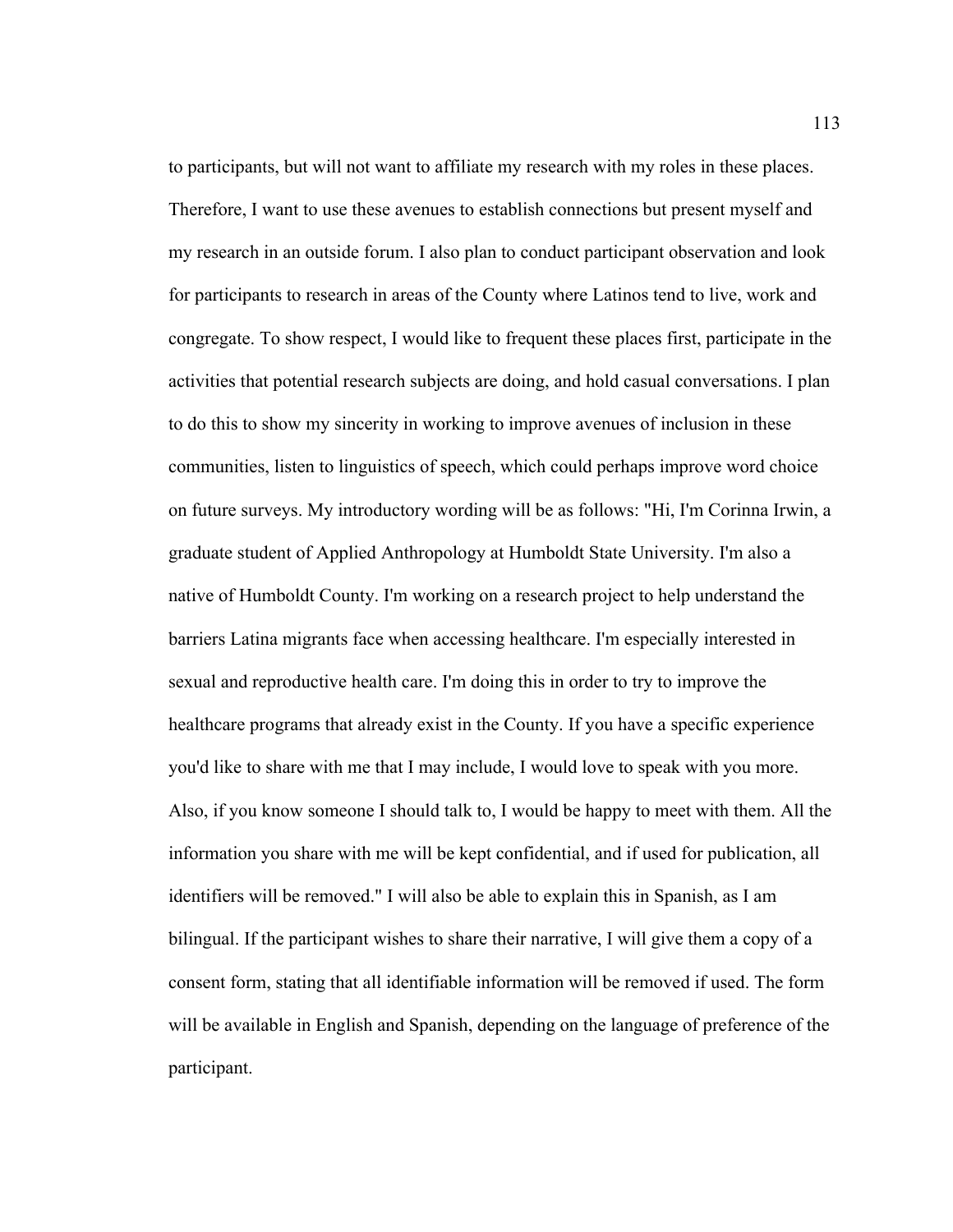## **Types of Vulnerable Subjects:**

Not applicable to this project

#### **Documentation Type:**

Informed Consent : is written in language that is understandable to the subject or the legally authorized representative.

#### **Consent Process:**

If someone is interested in speaking with me, and sharing their narrative, I will both explain and provide a written explaination of the project, the research objective and the justification. This document will be written in both English and Spanish, both in language that someone with an eighth grade education can easily understand.

## **Methods:**

This study is an ethnographic examination, as it will rely heavily on data from participant observation, unstructured interviews, and participant narratives on experiences with services in regards to sexual and reproductive health. The qualitative data aforementioned will be augmented with pre-existing statistical data. I will also be conducting a literature review using local Humboldt County research from the last ten years that touch on social determinants of health, sexual and reproductive health and/or Latin American immigration, in order to include and consider the work done by researchers before me. I will also be including studies done in urban and border areas regarding these subjects in order to put my ethnographic study into a larger context. Because of this, I would say that a theoretical framework of my project will be post-structuralist, although I want to focus more on empirical data than theoretical frameworks. In addition, an intersectional theory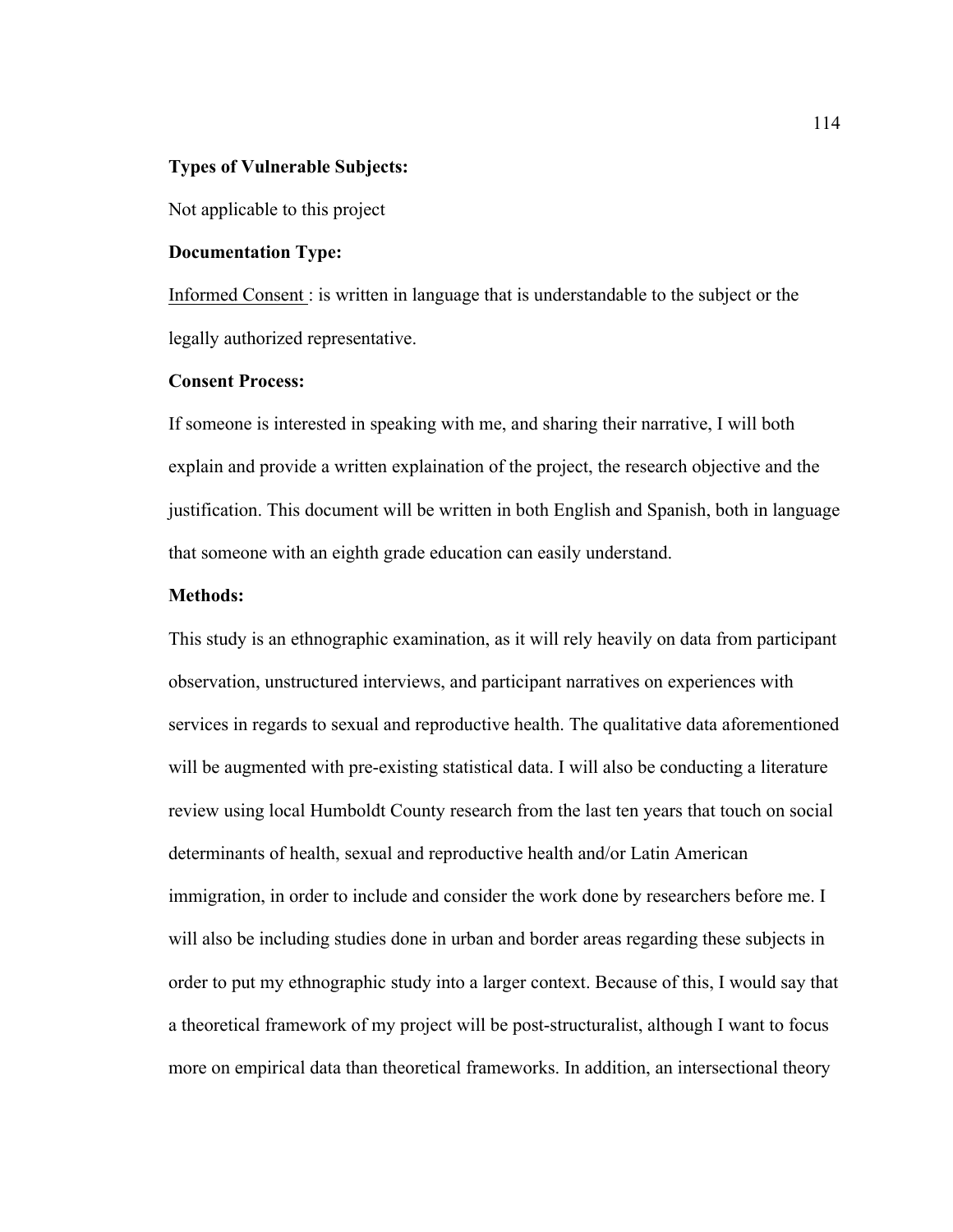will be considered, due to the complex identities of my participants. Participants will all be female-identified, of color, migrant, and do not speak English as a first language, therefore it can't be denied that the challenges faced are multifaceted and intersectional. Communicating theoretical frameworks to my participants will not be necessary, as long as I communicate with them a sense of respect and a commitment to privacy and informed consent.

#### **Benefits:**

While I won't be providing participants monetary benefits, the purpose of this study is to gain information from the Latina migrant community that can be used to help improve sexual and reproductive healthcare services and interventions. I will be transparent with my participants that the information I collect from them could possibly be used to educate others on the importance of including migrant stories in healthcare policy.

## **Potential Risks:**

I believe my project will be relatively low-risk. This is because it will be based heavily on participant observation, pre-existing statistical data, and literature review. The most potential risk lies in the narratives and/or unstructured interviews I will be collecting from participants. For example, part of sexual and reproductive health deals with sexualized violence and interpersonal relationships. There is a possibility that these issues could come up in an interaction with a participant. In this case, I will make sure to have bilingual community resources available that the participant may contact for support. Likewise, discussing health issues can bring up health concerns. Since I am not a medical practitioner and cannot legally give medical advice, I won't be able to help them with any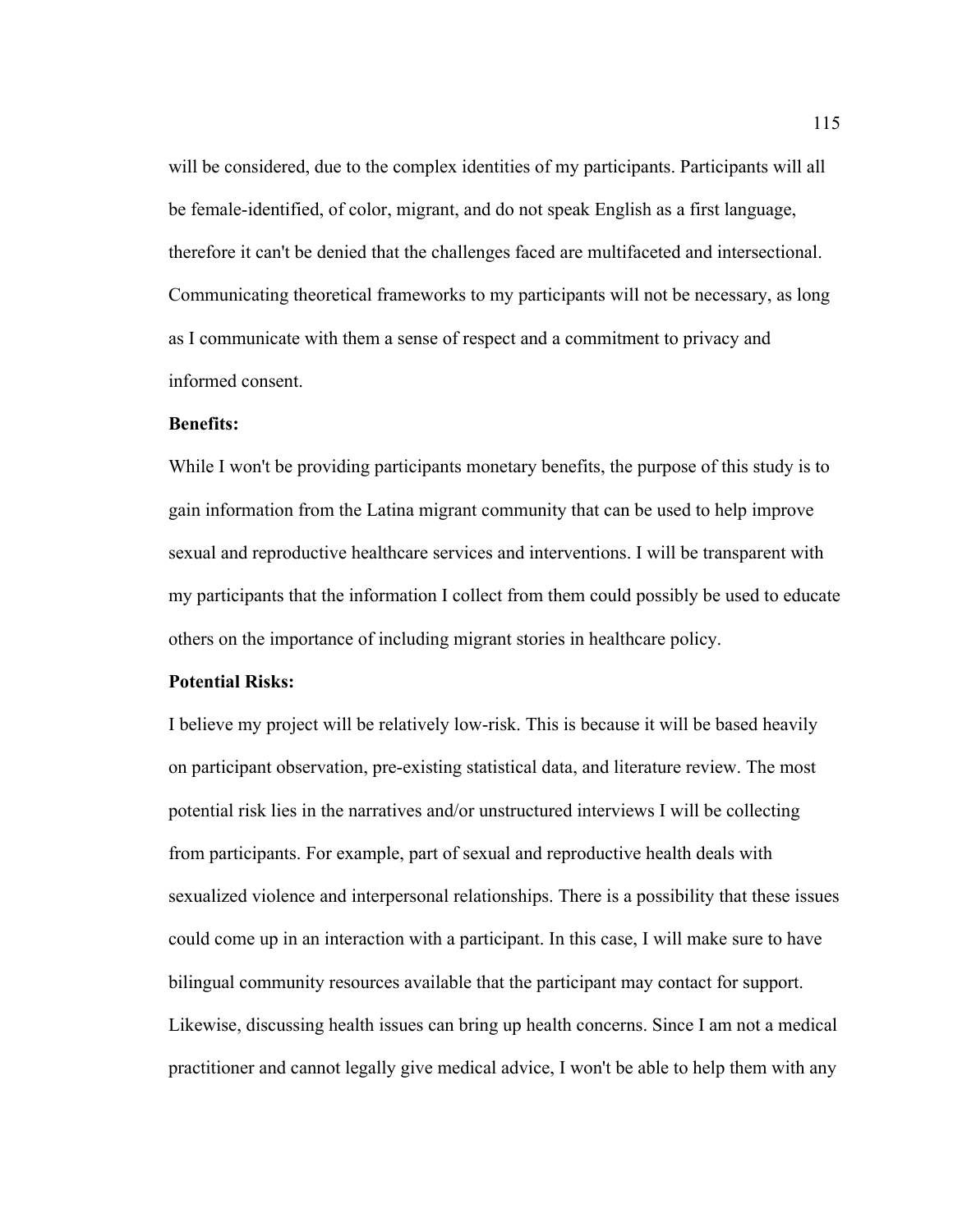medical concerns, but again I can prepare for this potential challenge by having plenty of community resources available to provider participants with outside support. Finally, my affiliation with two local health organizations, Open Door Community Health and The Breast and GYN Health Project, could confuse my role as a graduate student researcher. Although the research I will be conducting is not affiliated with either of these organizations, it is a small possibility that participants living in this rural area may associate me with one of them. This could cause their narratives to contain some influence regarding services they have received or experiences they have had from one or both of these organizations. Although my involvement in the healthcare community could help me to easily build rapport with participants, it could potentially blur boundaries and understandings of the research. The best way to mitigate this is to be very transparent about the research objectives and lack of affiliation between myself and the other organizations in this project.

#### **Risk Management Procedures:**

I have previously mentioned that informed consent and confidentiality will be very important for this study. As a researcher who wants to complete this study in order to improve health systems and interventions to this historically excluded group, it is a top priority of mine to respect the rights of participants. For this, as previously mentioned, I will approach my research subjects equipped to refer them to necessary community resources who can further support them. Providing both verbal and written explanations of the project, and contact information so they can follow up with any questions, will be necessary for creating transparency. Above all, treating participants with respect and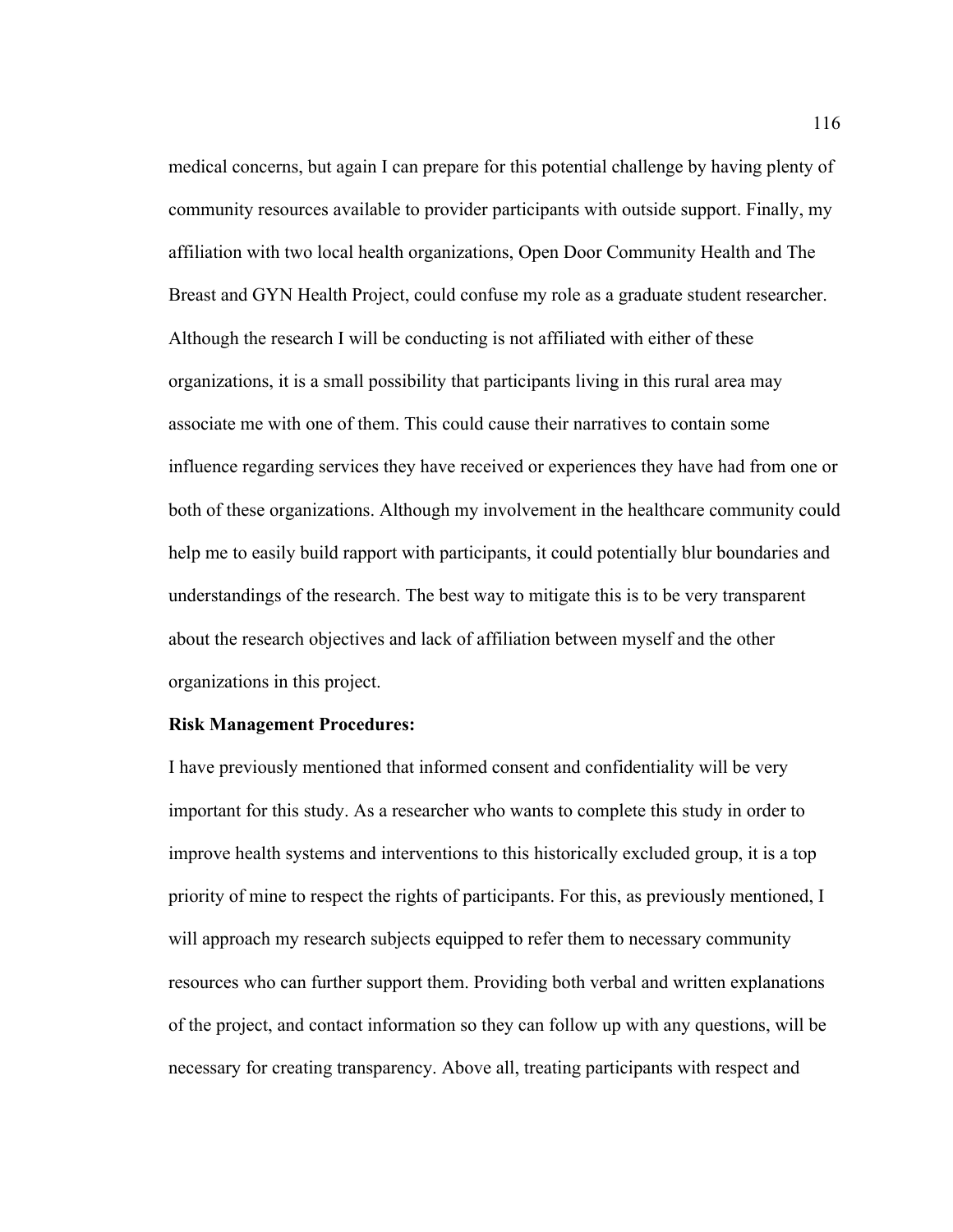gratitude for sharing their stories will be an important part of supporting the participant and building rapport. I believe that as I begin communicating with potential participants and collecting data, it will become more clear in which ways I can properly support them and identify potential risks that may arise early on so that they don't grow into bigger issues.

## **Anonymity and Confidentiality:**

In order to keep the identities of my participants confidential and safe, I will need to omit certain details. First of all, I may refer to participants with pseudonyms or quickly refer to them by one characteristic, such as their work position or country of origin. However, even in these two examples, referring to someone by their profession or country of origin could violate privacy. For example, if in my sample I only have one woman from El Salvador, and I find in statistical data that there are very few people from El Salvador in Humboldt County, I may need to omit this detail. I want to identify the regions where my participants reside, which I think is safe if they are from Eureka, a town with a population of 30,000. However, much of my research will come from the Eel River Valley, a region of Humboldt consisting of many small towns of a population of 1,000 or less. In this case, revealing the specific locale could be too risky for complying to confidentiality, so I would say just that the participant lived in the Eel River Valley region. The same goes for occupation- I would like to specify the occupation held by the participant, but if the combination of occupation and locale is too specific, the final analysis will have to be changed.

#### **Data Storage, Security and Destruction:**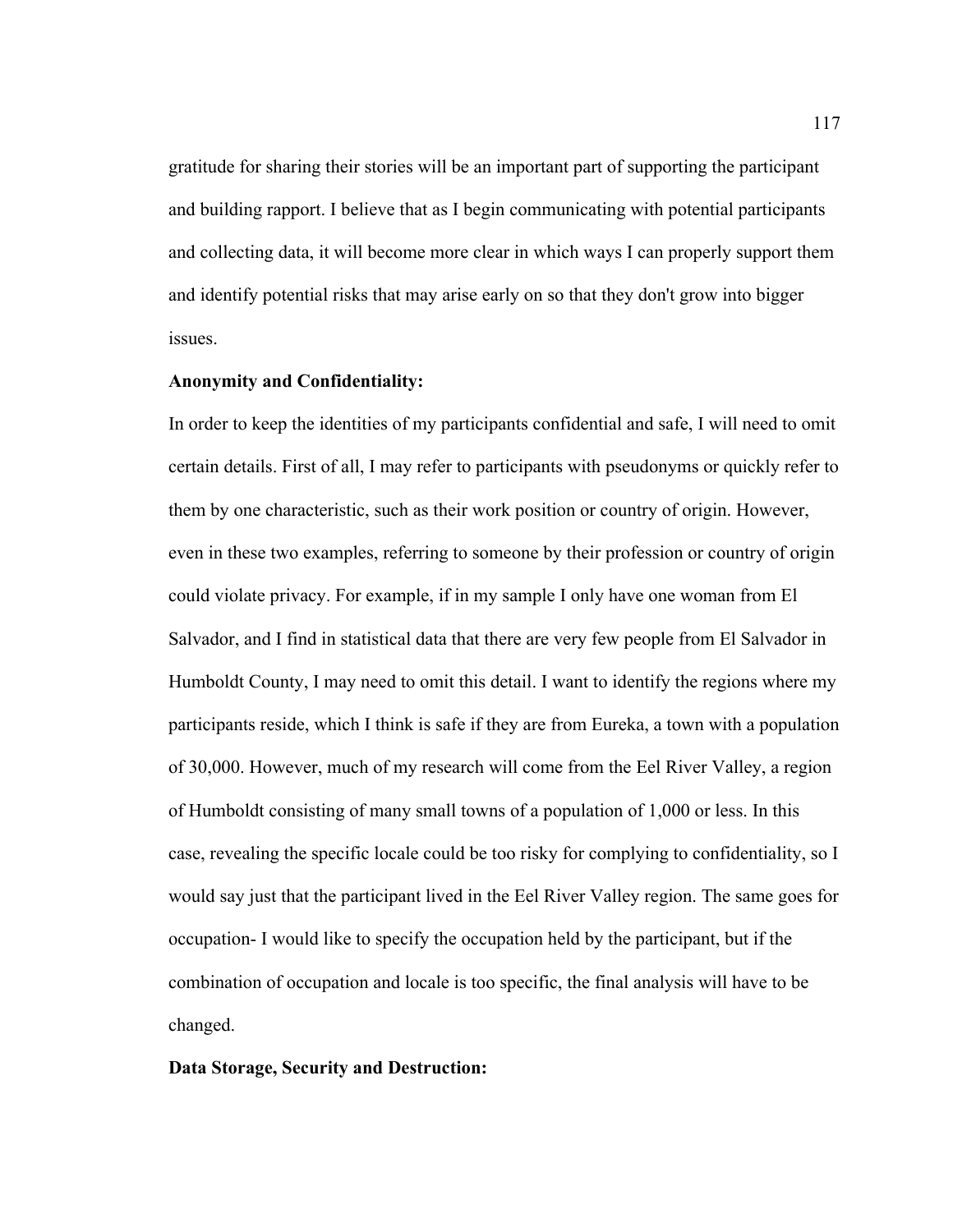In regards to records of data collected, they will all be digitalized and kept in a password protected computer folder. Consent forms will need to be kept until after the work has been finalized. All documents, including names and contact information of participants, will be kept in a locked file cabinet in the researcher's home or an office in the department of Anthropology at HSU. When the project is complete, all files will be deleted and physical documents shredded. I plan to have this project completed by June of 2016, so by this time measurement, all will be destroyed within this timeframe.

## **Informed Consent Storage:**

Written informed consent forms signed by participants will be kept in a locked file cabinet in the Department of Anthropology for 3 years after the completion of the research. Digitalized informed consent forms will be kept in a password protected file with all other data regarding the study and will be deleted apon study completion.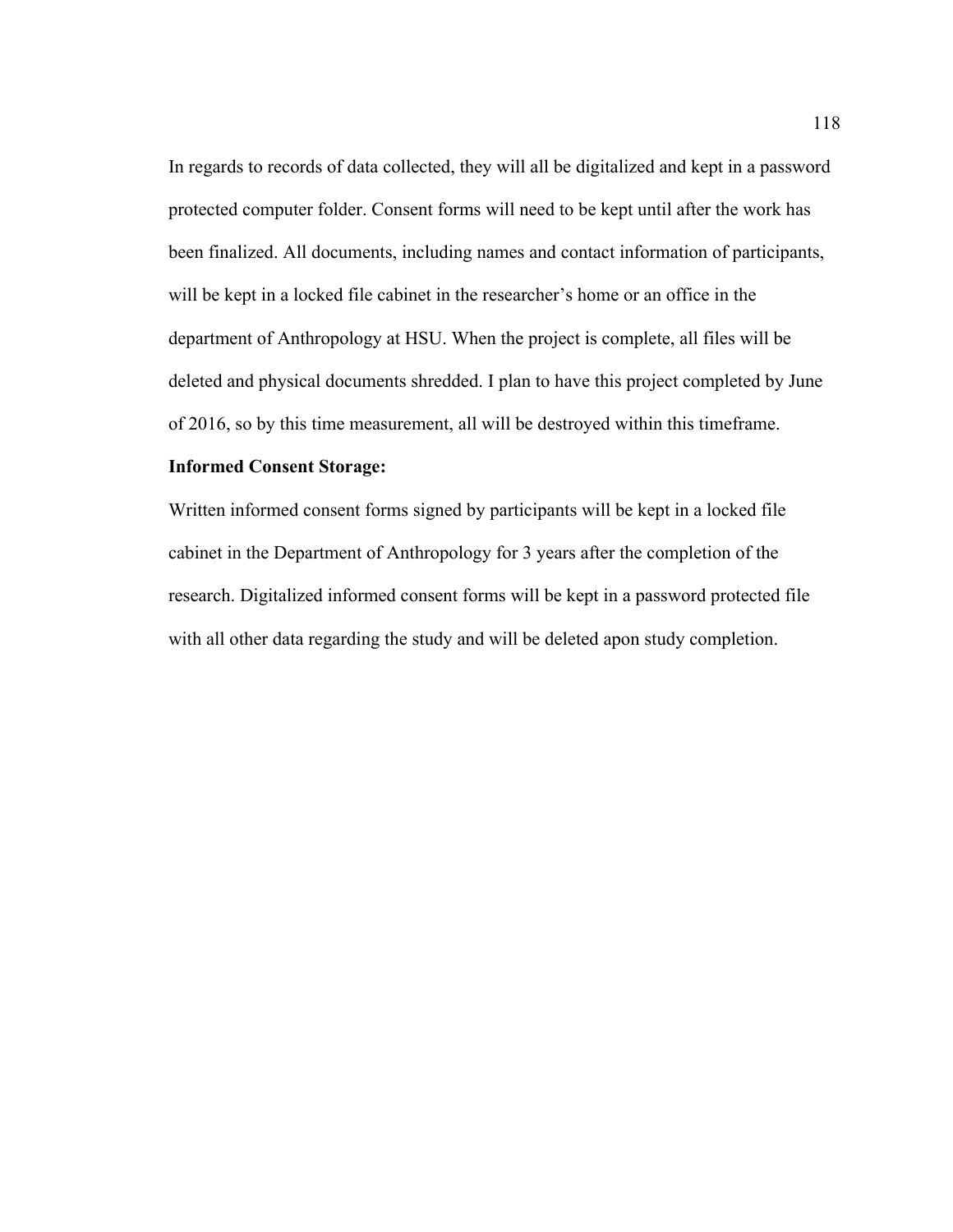# APPENDIX H: CULTURAL UNDERSTANDINGS OF SEX AND RELATIONSHIPS IN EEL RIVER VALLEY YOUTH

## **Was this protocol registered as part of a grant submission?:**

No

## **Proposed Start Date:**

Saturday, April 1, 2017

## **Principal Investigator:**

Student

## **Responsible Faculty or Staff Name:**

Mary L Scoggin

# **Responsible Faculty or Staff Department:**

China Studies Prgrm

# **Responsible Faculty or Staff Email:**

mary.scoggin@humboldt.edu

## **Responsible Faculty or Staff Phone Number:**

(707) 826-5286

# **CITI Training Date of Completion:**

Saturday, January 16, 2016

## **Student or External Name:**

Corinna Irwin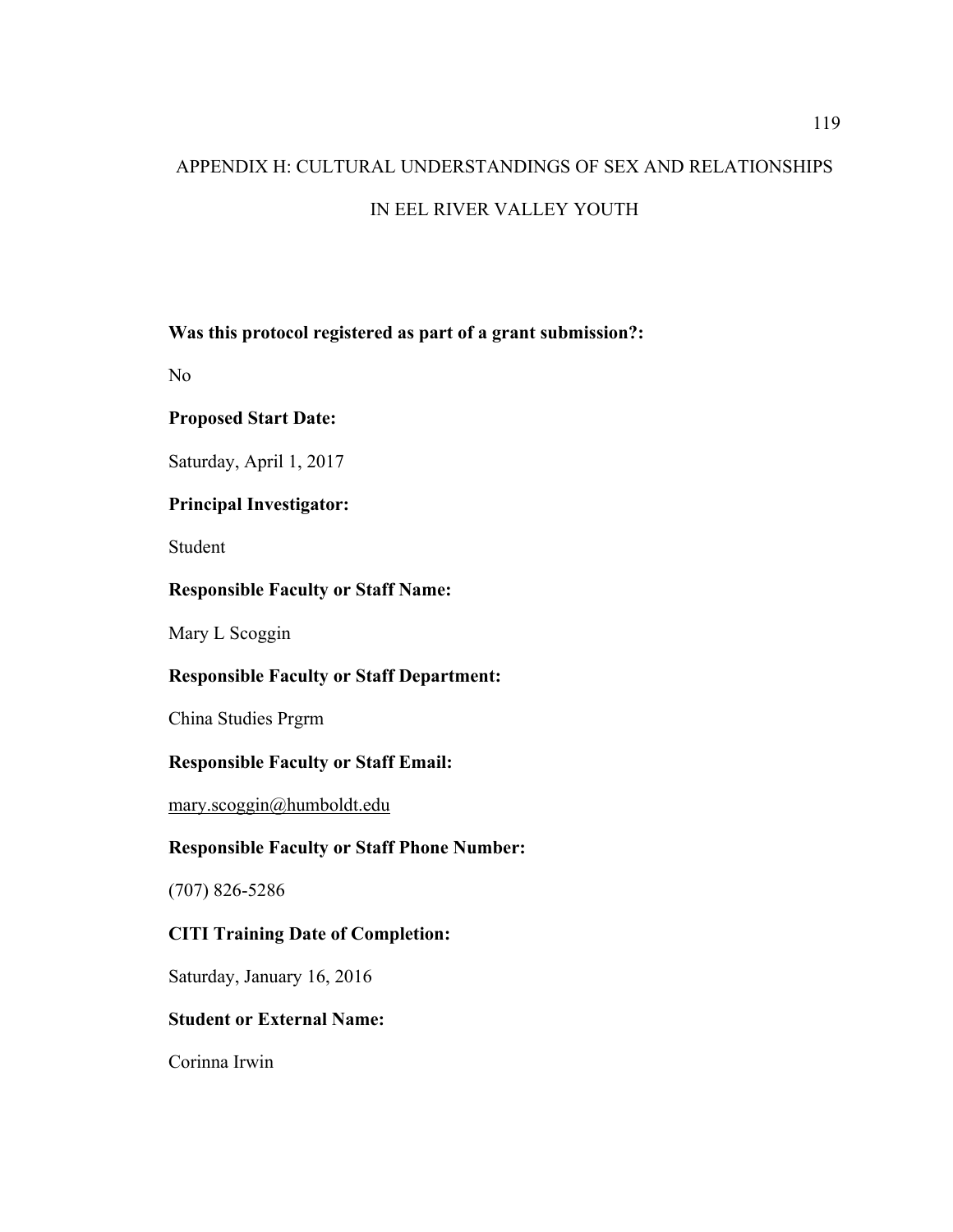## **Student or External Department:**

Applied Anthropology

**Student or External Email:**

corinna.irwin@humboldt.edu

## **Student or External Phone Number:**

707 407 6400

#### **Qualifications:**

I am an Applied Anthropology graduate student, working for the department of public health, and conducting qualitative and quantitative research on sexual and reproductive health access in Humboldt County.

## **Responsibilities:**

My responsibilities will be to collect narratives from Latina migrants regarding their experiences accessing sexual and reproductive health services in Humboldt County, or perseptions of these services. Also conducting surveys in Fortuna Middle School to gauge attitudes and knowledge of sexual health and healthy relationships. It will also be my responsibility to conduct participant observations in sex education classes, Latino community organizing events and health outreach for the Latino community.

#### **CITI Training Complete:**

Yes

#### **CITI Training Date of Completion:**

Saturday, January 16, 2016

#### **Contact Name:**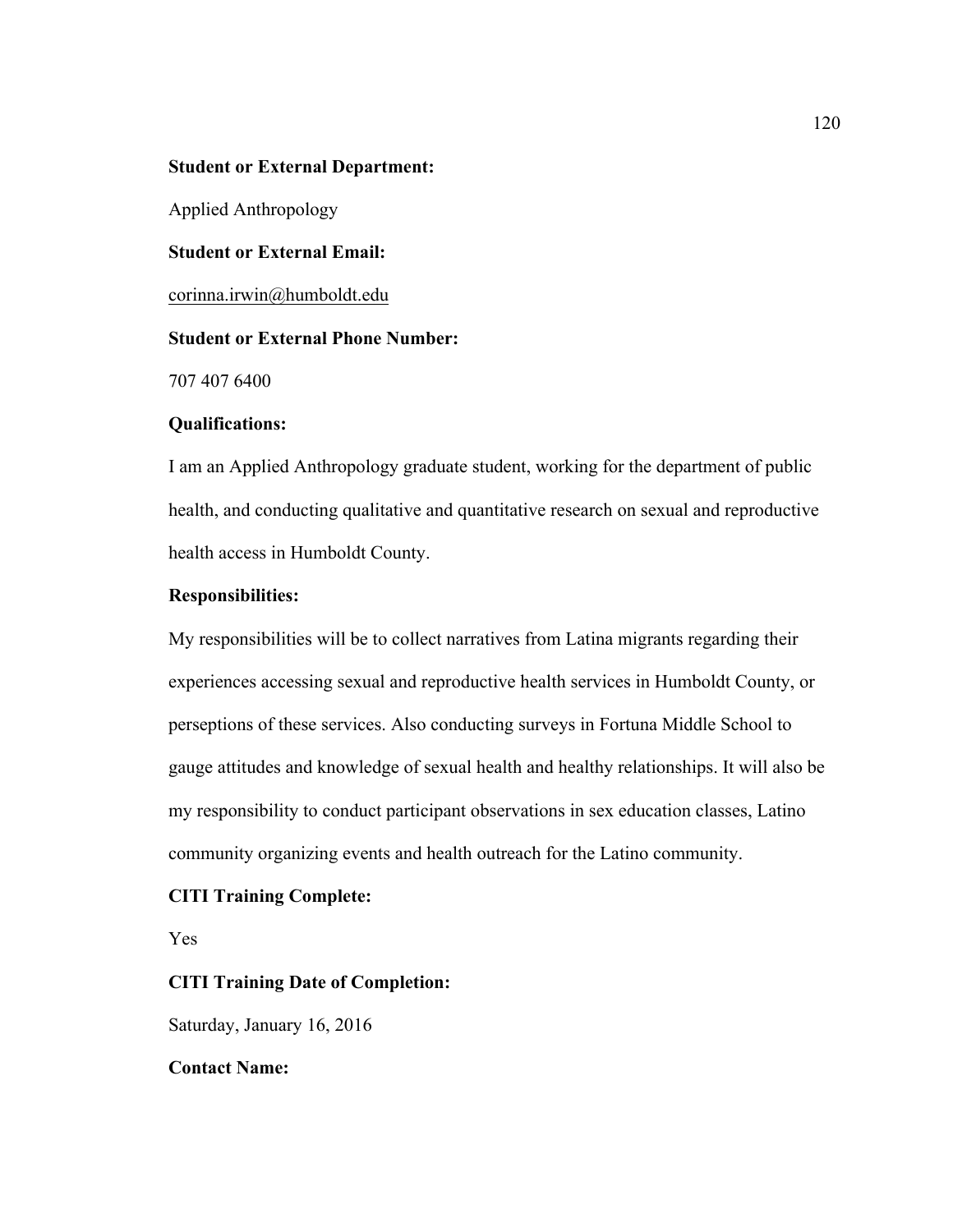Mary Scoggin

**Email:**

mary.scoggin@humboldt.edu

## **Department:**

Applied Anthropology

## **CITI Training Complete:**

Yes

## **Purpose of Project:**

Graduate Research

**Do you or anyone else plan on disseminating the information acquired from this project outside of the specified course classroom or the University? (Please check "yes" for dissemination if you are conducting research for a thesis that will be published on Digital Scholar.):**

Yes

## **If Yes, please explain:**

This research is part of an MA thesis.

**Name:**

Corinna Irwin

## **Type of Personnel:**

Student

**Email:**

ci15@humboldt.edu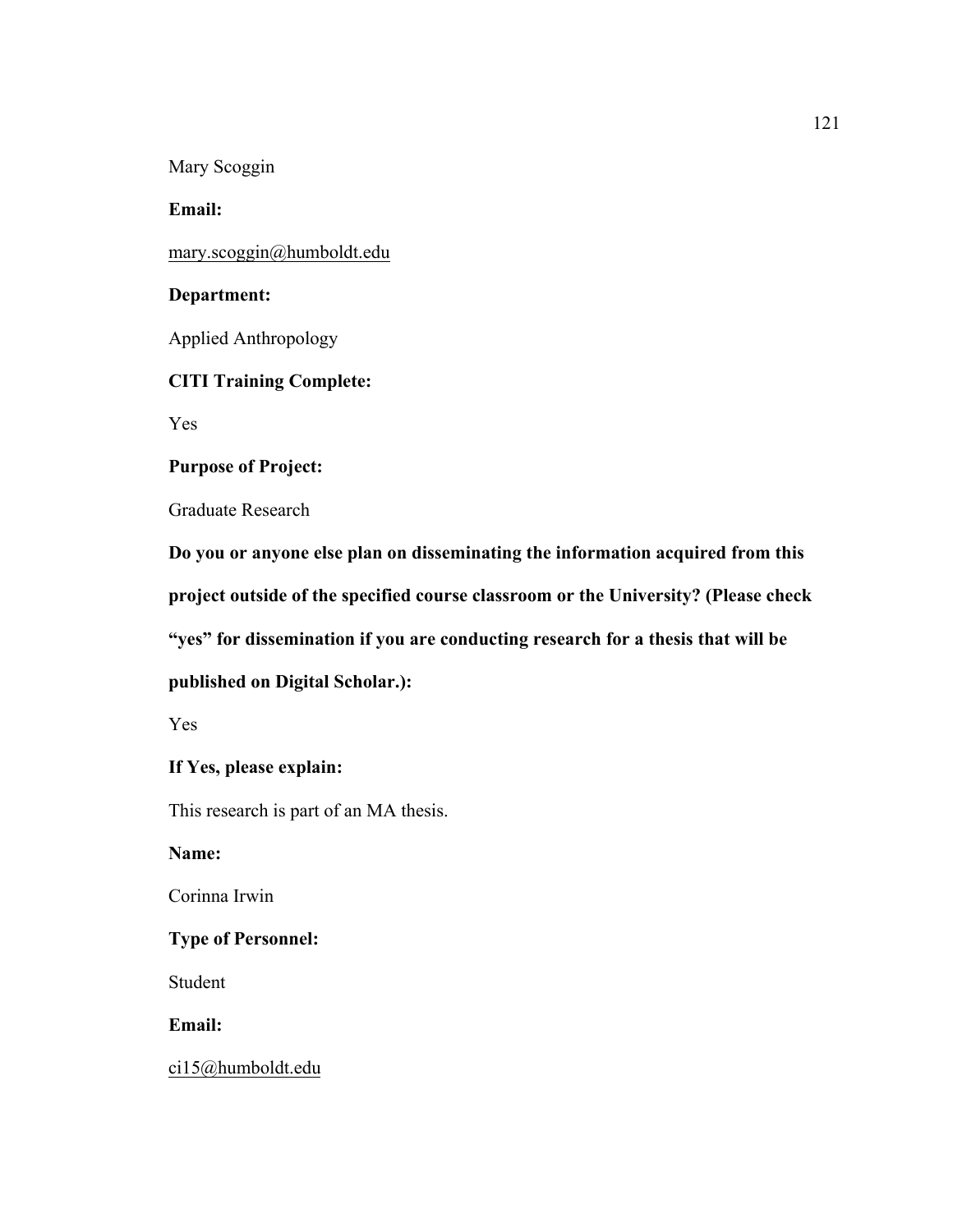## **Qualifications:**

I am an Applied Anthropology graduate student, working for the department of public health, and conducting qualitative and quantitative research on sexual and reproductive health access in Humboldt County.

## **Responsibilities:**

My responsibilities will be to collect narratives from Latina migrants regarding their experiences accessing sexual and reproductive health services in Humboldt County, or perseptions of these services. Also conducting surveys in Fortuna Middle School to gauge attitudes and knowledge of sexual health and healthy relationships. It will also be my responsibility to conduct participant observations in sex education classes, Latino community organizing events and health outreach for the Latino community.

#### **CITI Training Complete:**

Yes

#### **CITI Training Date of Completion:**

Saturday, January 16, 2016

#### **Assurances:**

Ensuring the quality and accuracy of the written materials included in the Application for Review;

Ensuring Human Subjects in Research Training for all personnel who may interact with human subjects or have access to subjects' information or responses;

Supervising the conduct of research protocols submitted under their direction;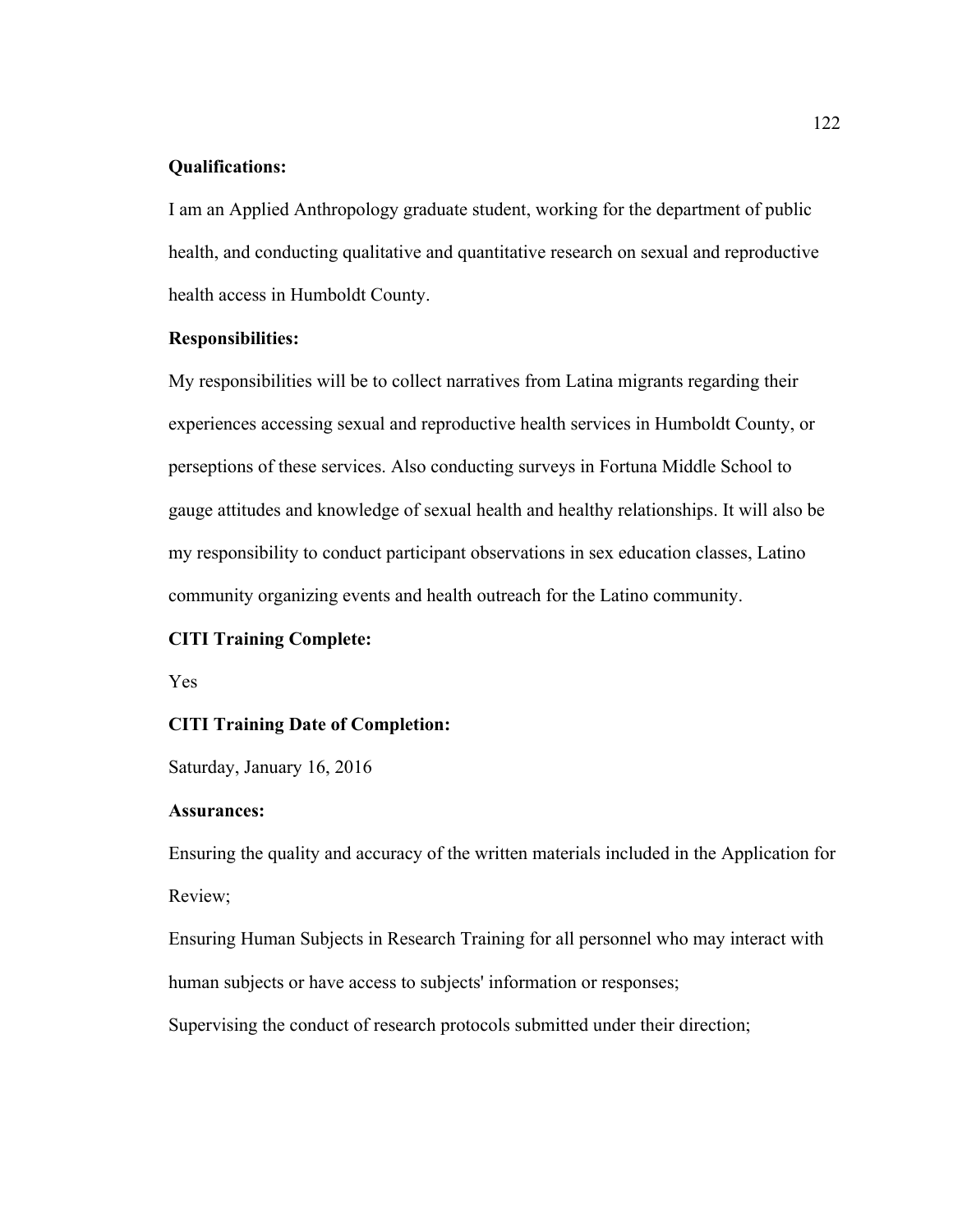Ensuring compliance with all federal, state and local regulations, as well as Humboldt State University policies regarding the protection of human subjects in research; Adhering to any stipulations imposed by the Humboldt State University IRB; Ensuring that permission from outside institutions (e.g., tribes, hospitals, prisons, or schools) is obtained, if applicable;

Retaining all research data, including informed consent documentation of participants, in accordance with institutional, local, state and federal regulations;

Reporting to the Humboldt State University IRB immediately if there are any adverse events and/or unanticipated problems involving risks to subjects or others.

#### **Lay Abstract:**

Rural counties often struggle with issues of access and delivery when it comes to health services. Humboldt County has been a traditionally white, working class economy, dependent on lumber and fishing industries to support it's population. In the last thirty years, a shift has been made away from these industries and towards an underground drug economy, which has caused both funding for social service programs, as well as the health and wellbeing of the citizens, to suffer. Humboldt County also sees a growing Latino migrant population, both from other parts of urban California, and from South of the border. Many of these migrants are undocumented and do not know English, and women and children from this population may especially be effected by local policy and systems, due to gender and age disparities. This ethnographic study aims to examine sex education in the Eel River Valley, and the pre-existing knowledge that youth from both US-born and Latin American born families around sexual health issues such as HIV, STI,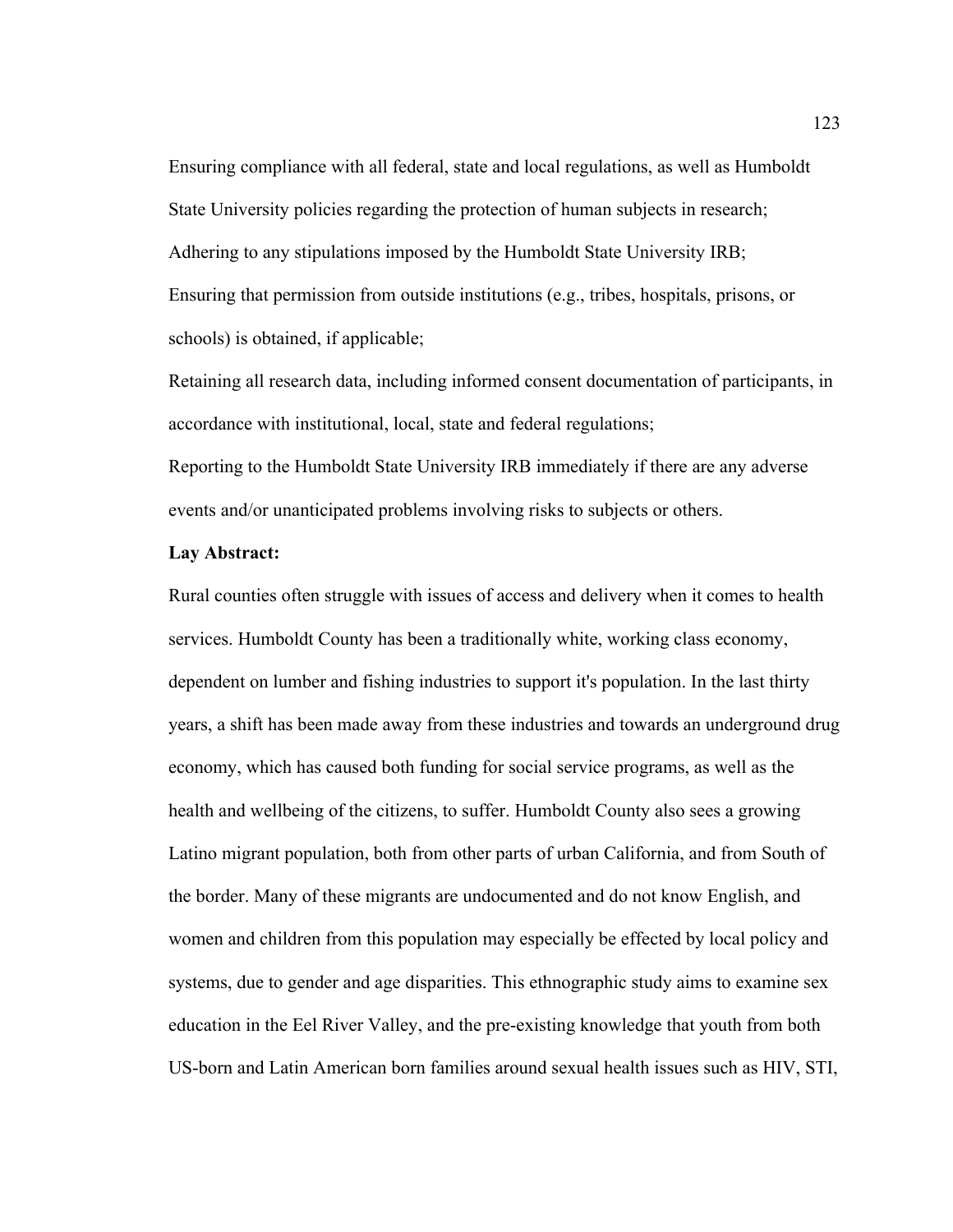and pregnancy prevention, dating violence and sexual assault. Surveys and observations will be collected in order to better understand the existing structural barriers and how they effects these individuals.

# **Type of Data:**

Interview

Survey/Questionnaire

**Observation** 

Secondary/Existing Data or Records

# **Sources for data or records::**

Humboldt County Office of Education

# **Type of Subjects:**

Students in Fortuna Middle School and Redwood Preparatory School

# **Estimated Number of Subjects:**

40-50

# **Expected Age of Subjects:**

12-17, 30

# **Approximate total time commitment required from subjects:**

10-20 minutes

# **Will subjects be Compensated?:**

No

**Description:**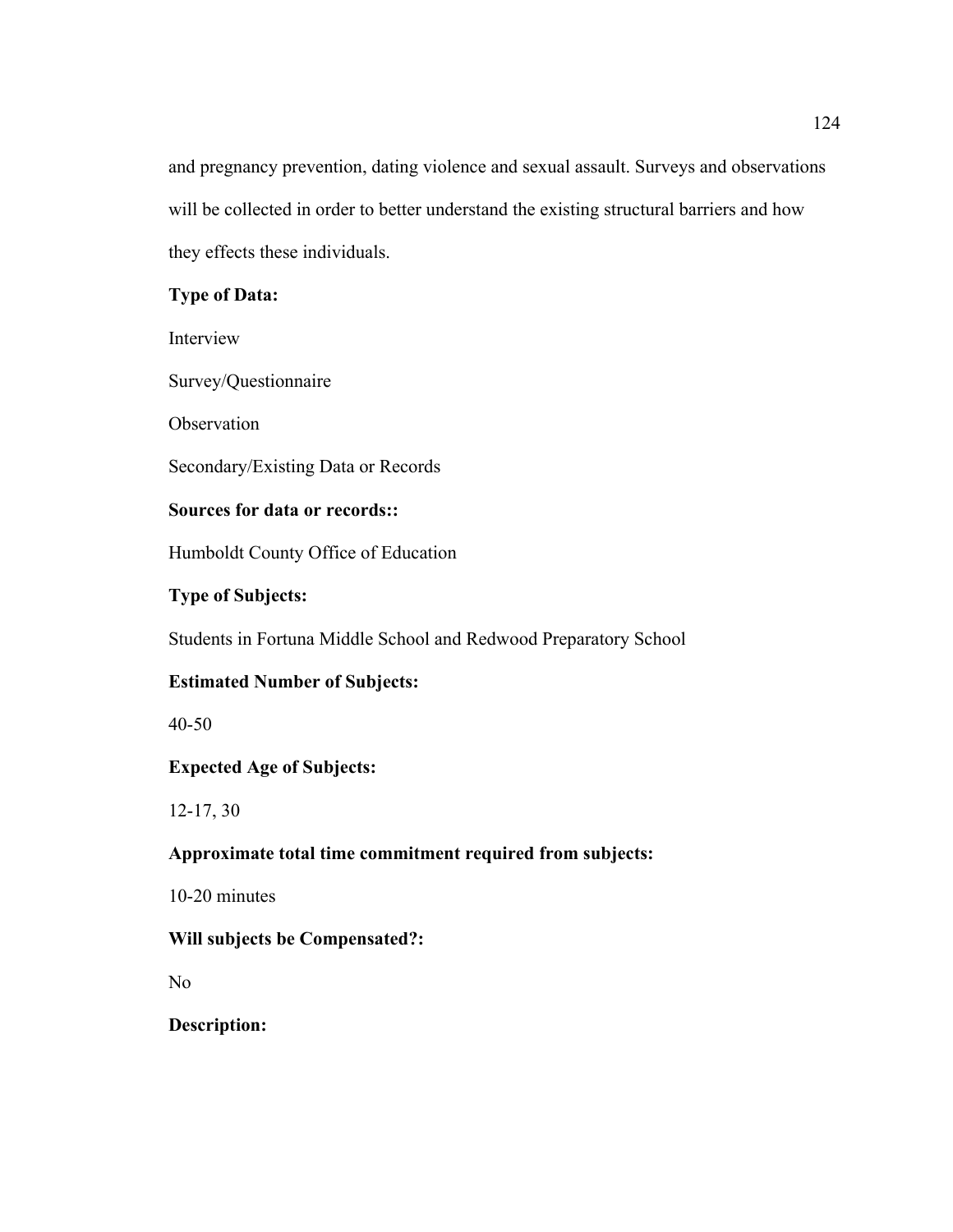My project is an ethnographic exploration of sexual and reproductive health services in rural Humboldt County, and its accessibility to Latin American migrant populations. First, I am conducting ethnographic exploration of Latina migrants and Latino community health organizers, including personal narratives and participant observation. (IRB 15-143) I am also studying sex education in the Eel river valley, and the messages on relationships and sexual health that middle school aged youth are receiving from outside public education. This study considers any disparities between youth born in the US, and youth who were born in Latin American countries, or speak Spanish at home. My goal is to explore any disparities that exist, and give a narrative historical analysis on rural health care in Humboldt County. This research will be gathered from 7th graders in two schools in the Eel River Valley, Fortuna Middle School and Redwood Preparatory Academy, in the form of participant observation and in quantitative data from survey. The survey will be administered to the 7th graders at Fortuna Middle School a few months after their first sex education class by educators from Planned Parenthood, and used to gauge an idea of where youth get their attitudes and believes about sex, aside from in the classroom. Seventh grade sex education class by Health Educators from Planned Parenthood will be observed and documented. Participant observation will be utilized during workshops about consent and HIV in Eel River Community school. In addition, a short interview will be conducted with the health educator from Planned Parenthood to learn about her experiences and observations regarding Latino/Spanish speaking youth in her sex ed classes. Research question will be "How do youth from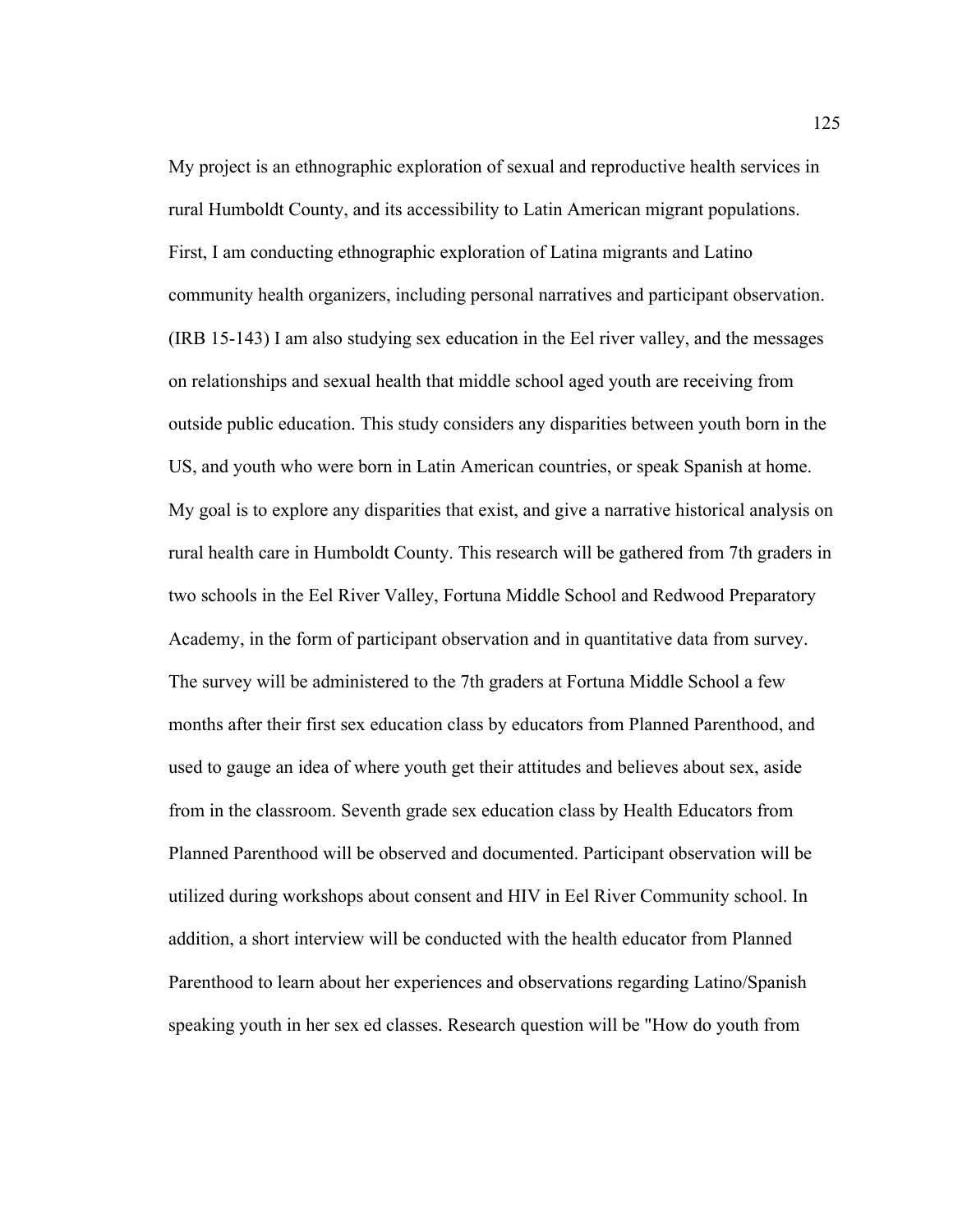Latin American migrant families, as opposed to US born families, absorb and respond to cultural norms and attitudes regarding teen sexual health?"

## **Recruitment and Selection:**

Participants will be students at one of the schools involved in the study. Permission has been given by administrators at both schools. For Redwood Preparatory School, only participant observation will take place, and permission has been given by the teacher for the researcher to observe. Sex education classes will be part of regular classroom time, so parental permission slips are not necessary. For students at Fortuna Middle School, a parental permission slip will be sent home before the students take the survey. The permission slip will be in both English and Spanish, due to the large number of Spanish speaking families in the district. Students will also receive an assent form, or "Bill of Rights" to inform them that participation in the survey is not mandatory. Copies of the parental permission slips, assent forms, and survey are attached below.

#### **Types of Vulnerable Subjects:**

Children (see Federal Guidelines, 45CFR46 subpart D)

## **If vulnerable subjects are involved, describe safeguards for each population::**

I will be surveying middle school students in a classroom setting, as well as teenage student participants who attend a workshop. Students in the middle school classroom will need to have parents sign parental consent forms in order to participate, and will receive an assent form titled "Participants bill of Rights", that helps them understand their rights in taking the survey. Students being observed during sex education will be kept anonymous in data collection, and if interactions or words from students are documented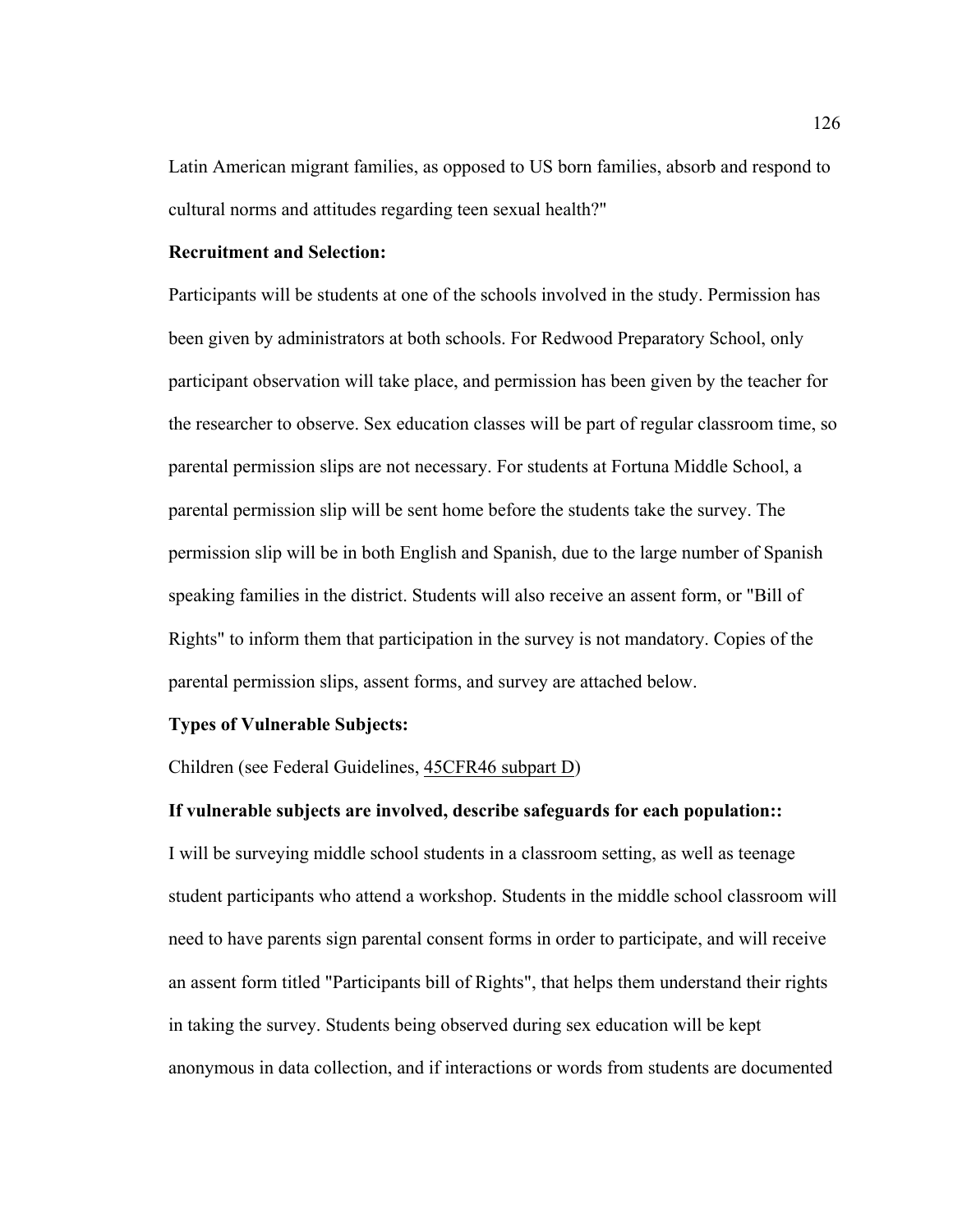and used as part of the researchers, identifiers will be excluded. The survey itself is low risk, because the data is anonymous. Students will participate and share only what they are comfortable with.

#### **Documentation Type:**

Parental Permission: agreement of parent(s) or guardian(s) to the participation of their child or ward in the project.

Assent: A child's affirmative agreement to participate in the project. Failure to object should not be construed as assent. Adequate provisions must be made for soliciting the assent of the children.

## **Consent Process:**

The principal will have the parental permission slip sent home to parents who have 7th grade students at Fortuna Middle School two weeks before the survey is presented in class to the students. This gives parents ample time to contact the researcher with any questions or potential concerns. In addition, before taking the survey, the students will be read a short assent form by the researcher. This explains that by taking the survey, the students consent to give their anonymous answers. There will be a cover sheet on the front of the survey, which students will tear off to signify their willingness to participate in the survey.

## **Methods:**

For 7th grade students at Fortuna Middle School, students will take a short survey which is attached below. When completed, the answers will be analyzed quantitatively and compared between students who live in households where Spanish is spoken, and/or who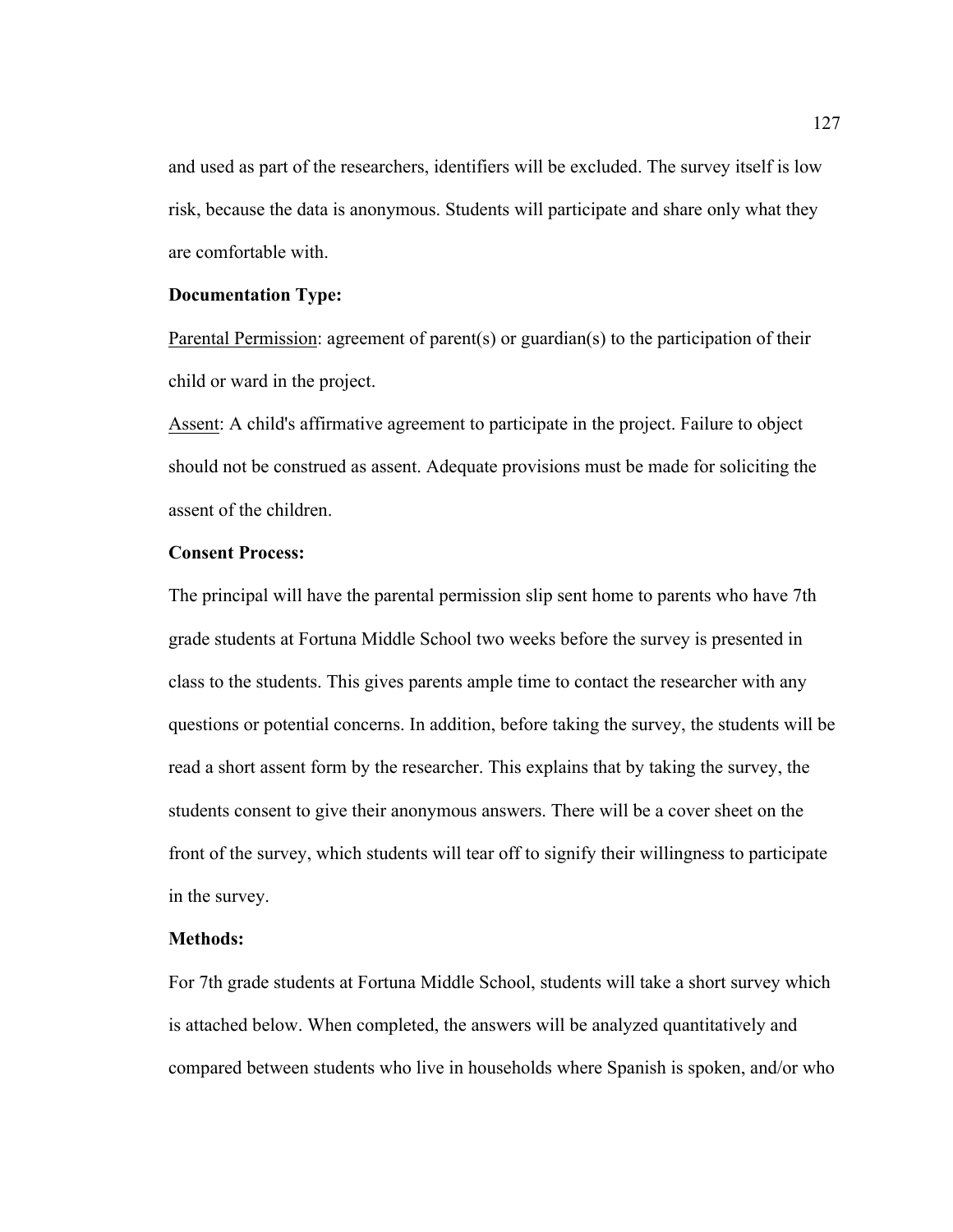were born in a Latin American county, with students who speak English at home and were born in the US. Participant observation will also happen in classrooms, both at Fortuna Middle School and Redwood Preparatory School School, during sex education, HIV prevention, and consent workshops, and will be coded by noting reoccurring themes The method used will be grounded theory, so I cannot at this moment say how it will be analyzed. Grounded theory is the methodology for looking at emerging data and from there, coming to a theoretical framework. Using grounded theory requires keeping an open mind to what appears in the data, and to formulate conclusions from this. Applying grounded theory to data analysis facilitates open coding, which is used to keep the data as a live document. For example, IRB revisions may continue to happen as participant observation concludes that different questions need to be asked about the population and their experiences.

## **Benefits:**

The benefits of this study are not concrete, since the participants will not be compensated. However, I believe that participating in this research gives students an opportunity to give second thoughts to their own believes regarding sexual health, pregnancy prevention, healthy relationships, and other topics, and this could help them in the future to make better decisions.

## **Potential Risks:**

Risks are minimal since data is anonymous and students will not be sharing their own personal experiences. A risk that could come up is that a student could become triggered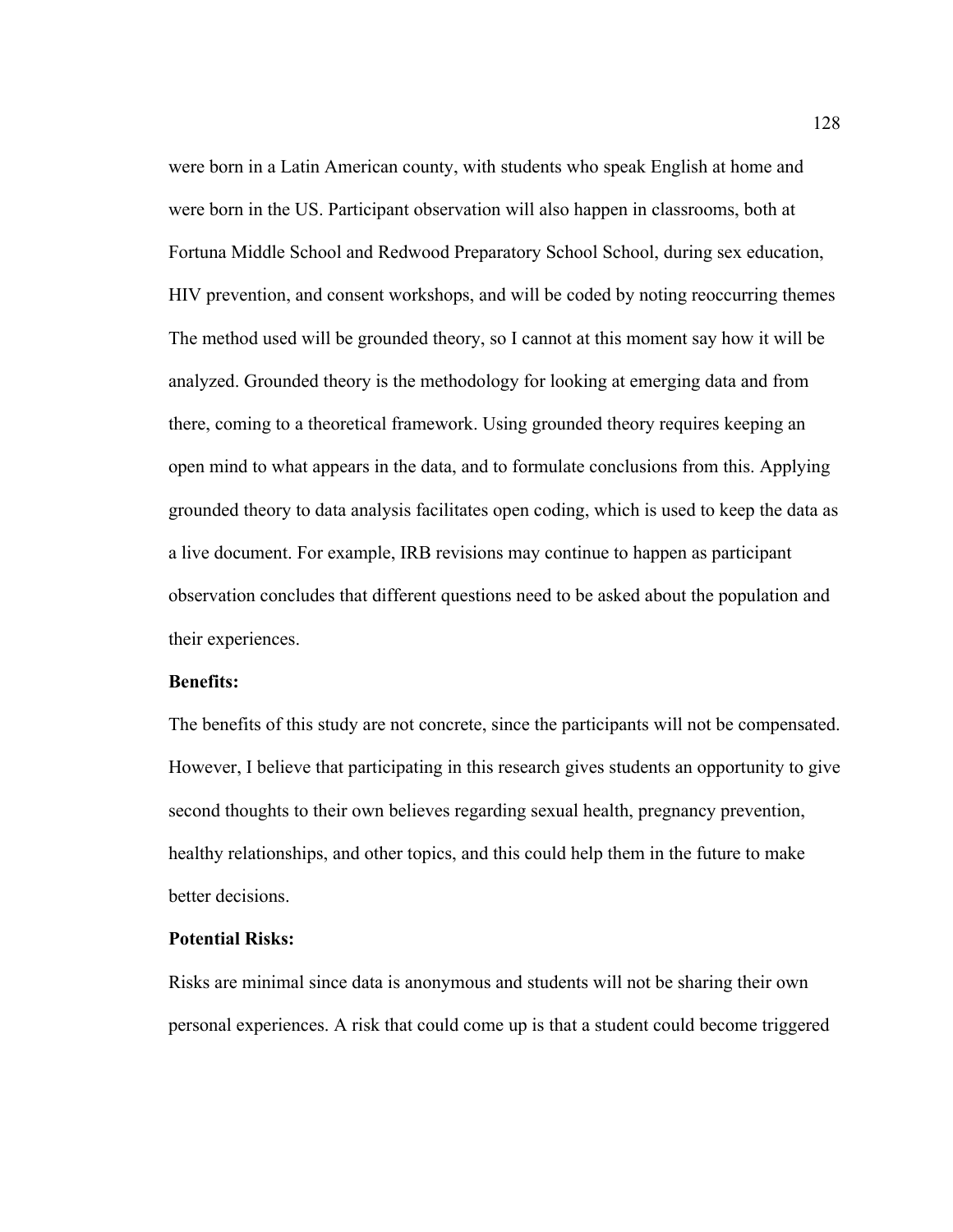by a question on the survey and not recognize why they are having this reaction. Some students might not feel comfortable being honest on the survey.

## **Risk Management Procedures:**

In the case that something comes up for students, as a sexual health concern, or an abuse experience that needs to be dealt with, this researcher will have ample referrals and contacts to refer students or parents to. In addition, contacts are made at both schools who are aware of the study and able to assist in necessary referrals. Resource employees are aware of the research and will be available to students if needed.

#### **Anonymity and Confidentiality:**

The identifiers asked in the survey include age, ethnicity/race, and language spoken at home. The data is quantitative and mostly multiple choice. Considering Fortuna Middle School is more than half Latino, and all students will be in the same age range, the data shouldn't be reliable for identifying specific students. For students who speak other languages at home other than English or Spanish, should they appear in the data, when data is compiled it will be lumped into two categories - Spanish speakers, English or other language speakers. Ethnographic data collected from participant observation is primarily to observe the lessons taught by the Planned Parenthood health educator, more so than to collect statements from youth. You will be observed in their engagement and responses, but specific details that could be traced back to particular students will be omitted.

## **Data Storage, Security and Destruction:**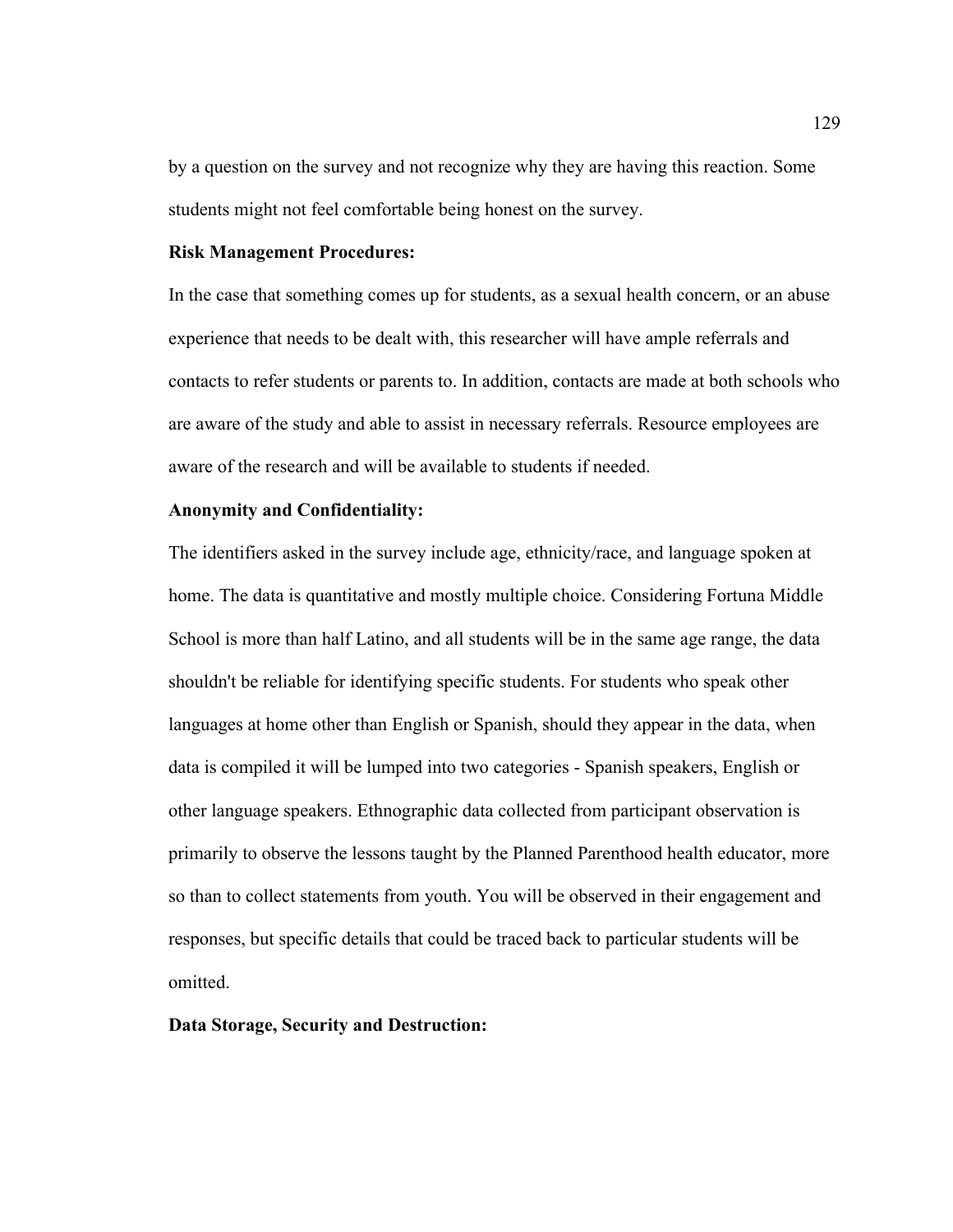In regards to records of data collected, they will all be digitalized and kept in a password protected computer folder. Parental consent forms will need to be kept until after the work has been finalized. All documents, including names and contact information of participants, will be kept in a locked file cabinet in the researcher's home or an office in the department of Anthropology at HSU. When the project is complete, all files will be deleted and physical documents shredded. I plan to have this project completed by December of 2017, so by this time measurement, all will be destroyed within this timeframe.

## **Informed Consent Storage:**

Written informed consent forms signed by participants will be kept in a locked file cabinet in the Department of Anthropology for 3 years after the completion of the research. Digitalized informed consent forms will be kept in a password protected file with all other data regarding the study and will be deleted upon study completion.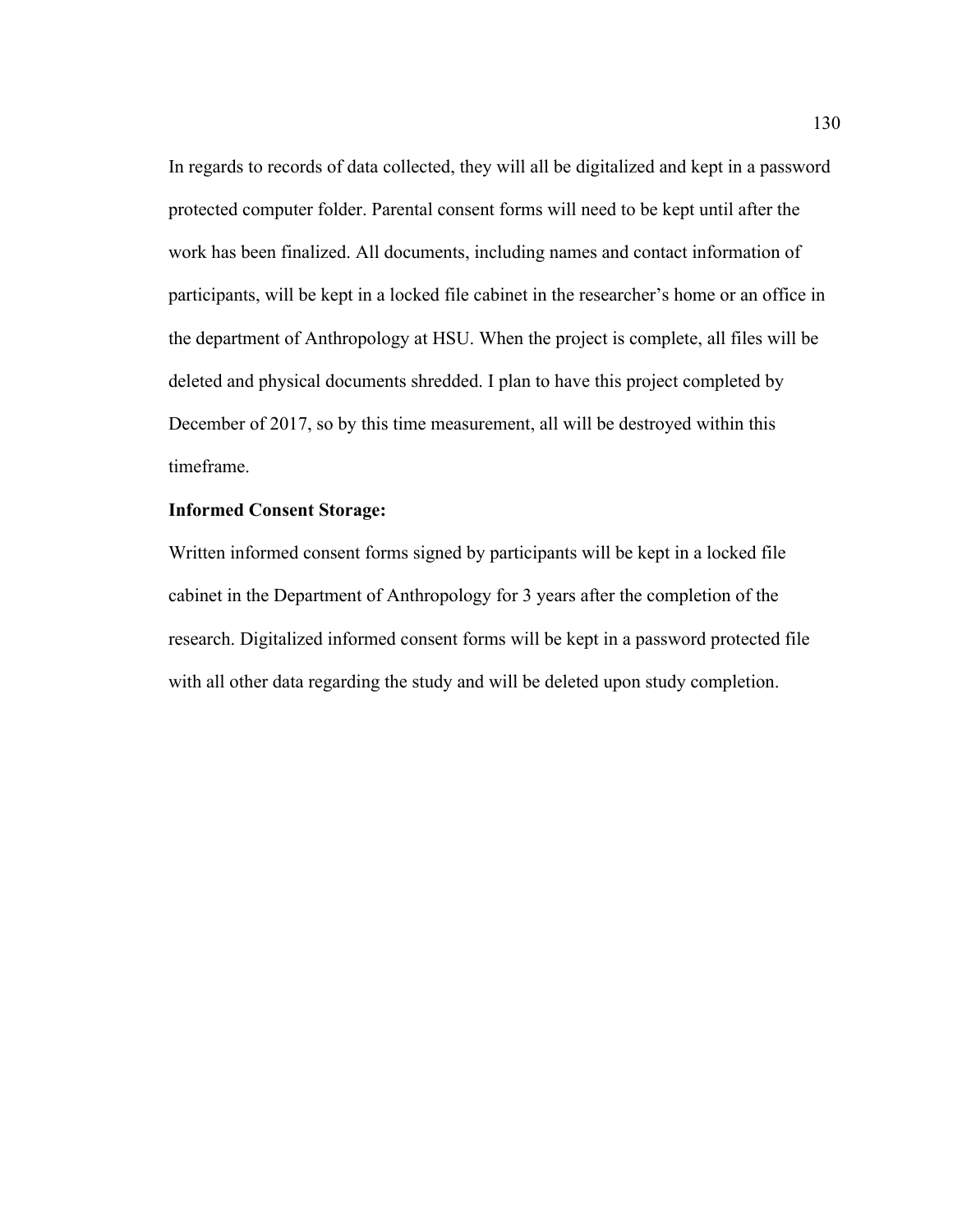APPENDIX I. 7<sup>TH</sup> GRADE SURVEY ON SEX AND RELATIONSHIPS

## **Gender:** Boy [ ] Girl [ ] Other [ ] **Age:** \_\_\_\_\_ **Language spoken at Home: \_\_\_\_\_\_\_\_\_\_ Place of Birth: \_\_\_\_\_\_\_\_**

1) Where have you learned about sex and relationships outside of school?

a) Parents/family d) instagram

b) Television/movies e) Classmates/friends

c) Facebook f) SnapChat

2) To me, having a healthy relationship means \_\_\_\_\_\_\_\_\_\_\_\_\_\_\_\_\_\_\_\_\_\_\_\_\_\_\_\_\_\_\_\_\_\_\_\_.

3) Consent means…

a) Both people said "yes"

b) No one feels threatened, manipulated or under pressure

c) No one is impaired from drugs or alcohol

d) All of the above

4) If two people have had consensual sex in the past, they do not need to get consent anymore.

(Circle one) True / False

5) If I have a relationship, it would be normal if my significant other: (Circle multiple)

a) told me how to look and dress

b) told me what I need to change about my looks

c) cares about my hobbies and interests

d) became friends with my friends

e) expected me to have sex

6) If my significant other gets jealous when I talk to or spend time with other people, it means that

they love me.

(Circle one) True / False

7) Besides abstinence (not having any kind of sex), what is the best way for me to prevent pregnancy

and sexually transmitted infections?

a) the birth control pill c) withdraw / pulling out

b) condoms d) IUD

8) If I want to get condoms, I know where I can get them:

(Circle one) True / False

9) Sexually transmitted infections (STIs) can be transmitted through:

a) oral sex

b) vaginal sex